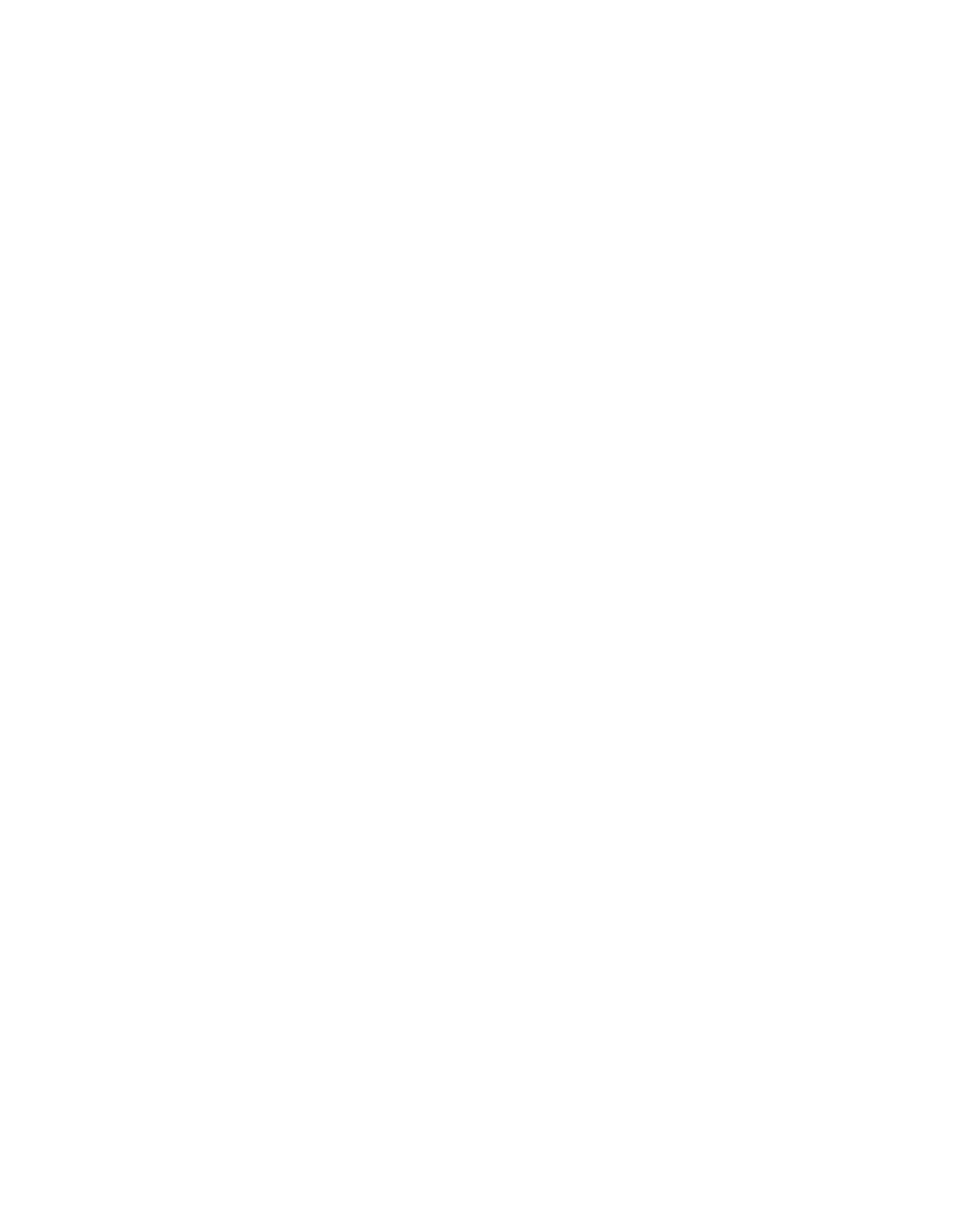## TRADITIONAL COPAYMENT PLAN BENEFIT SUMMARY

This "Benefit Summary," which is part of the *Evidence of Coverage (EOC)*, is a summary of answers to the most frequently asked questions about benefits. This summary does not fully describe benefits, limitations, or exclusions. To see complete explanations of what is covered for each benefit, including exclusions and limitations, and for additional benefits that are not included in this summary, please refer to the "Benefits," "Exclusions and Limitations" and "Reductions" sections of this EOC. Exclusions, limitations and reductions that apply to all benefits are described in the "Exclusions and Limitations" and "Reductions" sections of this EOC.

Calendar year is the time period (Year) in which dollar, day, and visit limits, and Out-of-Pocket Maximums accumulate.

| <b>Out-of-Pocket Maximum</b>                                                                                                                                                                                        |                            |  |
|---------------------------------------------------------------------------------------------------------------------------------------------------------------------------------------------------------------------|----------------------------|--|
| For one Member per Year                                                                                                                                                                                             | \$1,500                    |  |
| For an entire Family per Year                                                                                                                                                                                       | \$3,000                    |  |
| (Note: All Copayment and Coinsurance amounts count toward the Out-of-Pocket Maximum, unless otherwise<br>noted.)                                                                                                    |                            |  |
| <b>Preventive Care Services</b>                                                                                                                                                                                     | <b>You Pay</b>             |  |
| Routine preventive physical exam (includes adult, well baby, and well child)                                                                                                                                        | \$0                        |  |
| Immunizations                                                                                                                                                                                                       | \$0                        |  |
| Preventive tests                                                                                                                                                                                                    | \$0                        |  |
| <b>Outpatient Services</b>                                                                                                                                                                                          | <b>You Pay</b>             |  |
| Primary care visit (includes routine OB/GYN visits and medical office visits, health<br>education Services, and diabetic outpatient self-management training and education,<br>including medical nutrition therapy) | \$30                       |  |
| Specialty care visit (includes routine hearing exams, health education Services, and<br>diabetic outpatient self-management training and education, including medical<br>nutrition therapy)                         | \$40                       |  |
| TMJ therapy visit                                                                                                                                                                                                   | \$40                       |  |
| Routine eye exam (covered until the end of the month in which Member turns 19<br>years of age)                                                                                                                      | \$30                       |  |
| Routine eye exam for Members age 19 years and older                                                                                                                                                                 | \$30                       |  |
| Nurse treatment room visits to receive injections                                                                                                                                                                   | \$10                       |  |
| Administered medications, including injections (all outpatient settings)                                                                                                                                            | 20% Coinsurance            |  |
| <b>Urgent Care visit</b>                                                                                                                                                                                            | \$30                       |  |
| Emergency department visit                                                                                                                                                                                          | \$125 (Waived if admitted) |  |
| Outpatient surgery visit                                                                                                                                                                                            | \$40                       |  |
| Chemotherapy/radiation therapy visit                                                                                                                                                                                | \$40                       |  |
| Respiratory/cardiac rehabilitative therapy visit                                                                                                                                                                    | \$40                       |  |
| Physician-referred acupuncture (limited to 12 visits per Year)                                                                                                                                                      | \$40                       |  |
| <b>Inpatient Hospital Services</b>                                                                                                                                                                                  | <b>You Pay</b>             |  |
| Room and board, surgery, anesthesia, X-ray, imaging, laboratory, and drugs                                                                                                                                          | \$400 per admission        |  |
| <b>Ambulance Services</b>                                                                                                                                                                                           | <b>You Pay</b>             |  |
| Per transport                                                                                                                                                                                                       | \$50                       |  |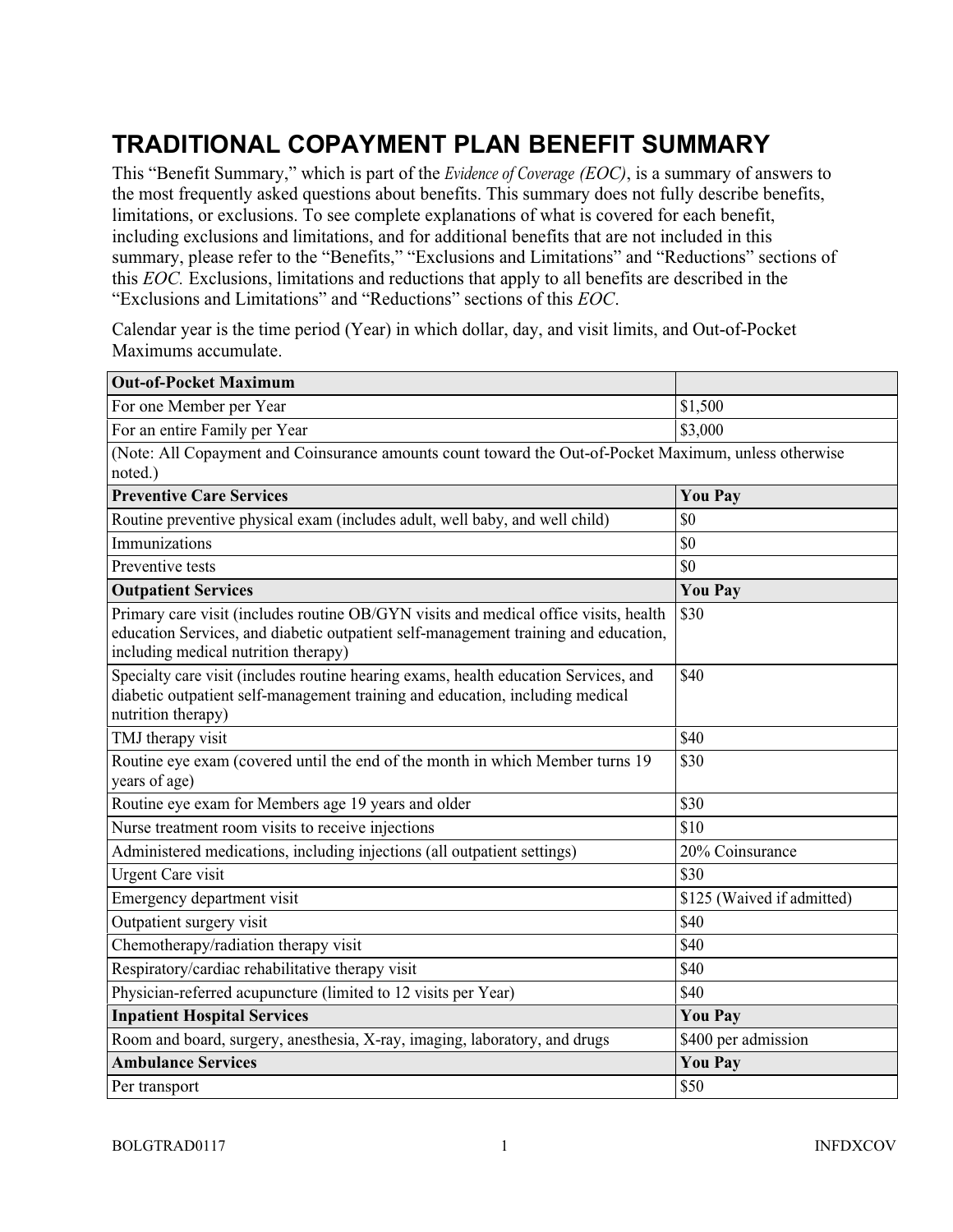| <b>Bariatric Surgery Services</b>                                                                                                              | <b>You Pay</b>                                      |
|------------------------------------------------------------------------------------------------------------------------------------------------|-----------------------------------------------------|
| <b>Inpatient hospital Services</b>                                                                                                             | \$400 per admission                                 |
| <b>Chemical Dependency Services</b>                                                                                                            | <b>You Pay</b>                                      |
| <b>Outpatient Services</b>                                                                                                                     | \$30                                                |
| <b>Inpatient hospital Services</b>                                                                                                             | \$400 per admission                                 |
| <b>Residential Services</b>                                                                                                                    | \$400 per admission                                 |
| Day treatment Services                                                                                                                         | \$30 per day                                        |
| <b>Dialysis Services</b>                                                                                                                       | <b>You Pay</b>                                      |
| Outpatient dialysis visit                                                                                                                      | \$40                                                |
| Home dialysis                                                                                                                                  | \$0                                                 |
| <b>External Prosthetic Devices and Orthotic Devices</b>                                                                                        | <b>You Pay</b>                                      |
| <b>External Prosthetic Devices and Orthotic Devices</b>                                                                                        | 20% Coinsurance                                     |
| <b>Habilitative Services</b>                                                                                                                   |                                                     |
| (Day or visit maximums do not apply to habilitative Services for treatment of<br>mental health conditions.)                                    | <b>You Pay</b>                                      |
| Outpatient physical, speech, and occupational therapies (up to 20 visits per therapy<br>per Year)                                              | \$30                                                |
| <b>Inpatient Services</b>                                                                                                                      | \$400 per admission                                 |
| <b>Hearing Aid Services for Dependents</b>                                                                                                     | <b>You Pay</b>                                      |
| Hearing exams, testing, and visits for hearing aid Services                                                                                    | \$40                                                |
| Hearing aids (for Members who are under the Dependent Limiting Age, limited to<br>one hearing aid per ear every 48 months).                    | 20% Coinsurance                                     |
| <b>Home Health Services</b>                                                                                                                    | <b>You Pay</b>                                      |
| Home health (up to 130 visits per Year)                                                                                                        | \$0                                                 |
| <b>Hospice Services</b>                                                                                                                        | <b>You Pay</b>                                      |
| Hospice Services (respite care is limited to no more than five consecutive days in a<br>30-day period)                                         | \$0                                                 |
| Palliative and comfort care                                                                                                                    | \$0                                                 |
| <b>Infertility Services</b>                                                                                                                    | <b>You Pay</b>                                      |
| Diagnosis office visit                                                                                                                         | 50% Coinsurance                                     |
| Diagnosis laboratory procedures                                                                                                                | 50% Coinsurance                                     |
| <b>Limited Outpatient Prescription Drugs and Supplies</b>                                                                                      | <b>You Pay</b>                                      |
| Certain self-administered IV drugs, fluids, additives, and nutrients including the<br>supplies and equipment required for their administration | \$0                                                 |
| Medical foods and formulas                                                                                                                     | \$0                                                 |
| Oral chemotherapy medications used for the treatment of cancer                                                                                 | \$0                                                 |
| Post-surgical immunosuppressive drugs after covered transplant Services                                                                        | Refer to your Outpatient<br>Prescription Drug Rider |
| <b>Maternity and Newborn Care</b>                                                                                                              | <b>You Pay</b>                                      |
| Scheduled prenatal care and first postpartum visit                                                                                             | \$0                                                 |
| Maternal diabetes management (Medically Necessary Services beginning with<br>conception and ending through six weeks postpartum)               | \$0                                                 |
| <b>Inpatient hospital Services</b>                                                                                                             | \$400 per admission                                 |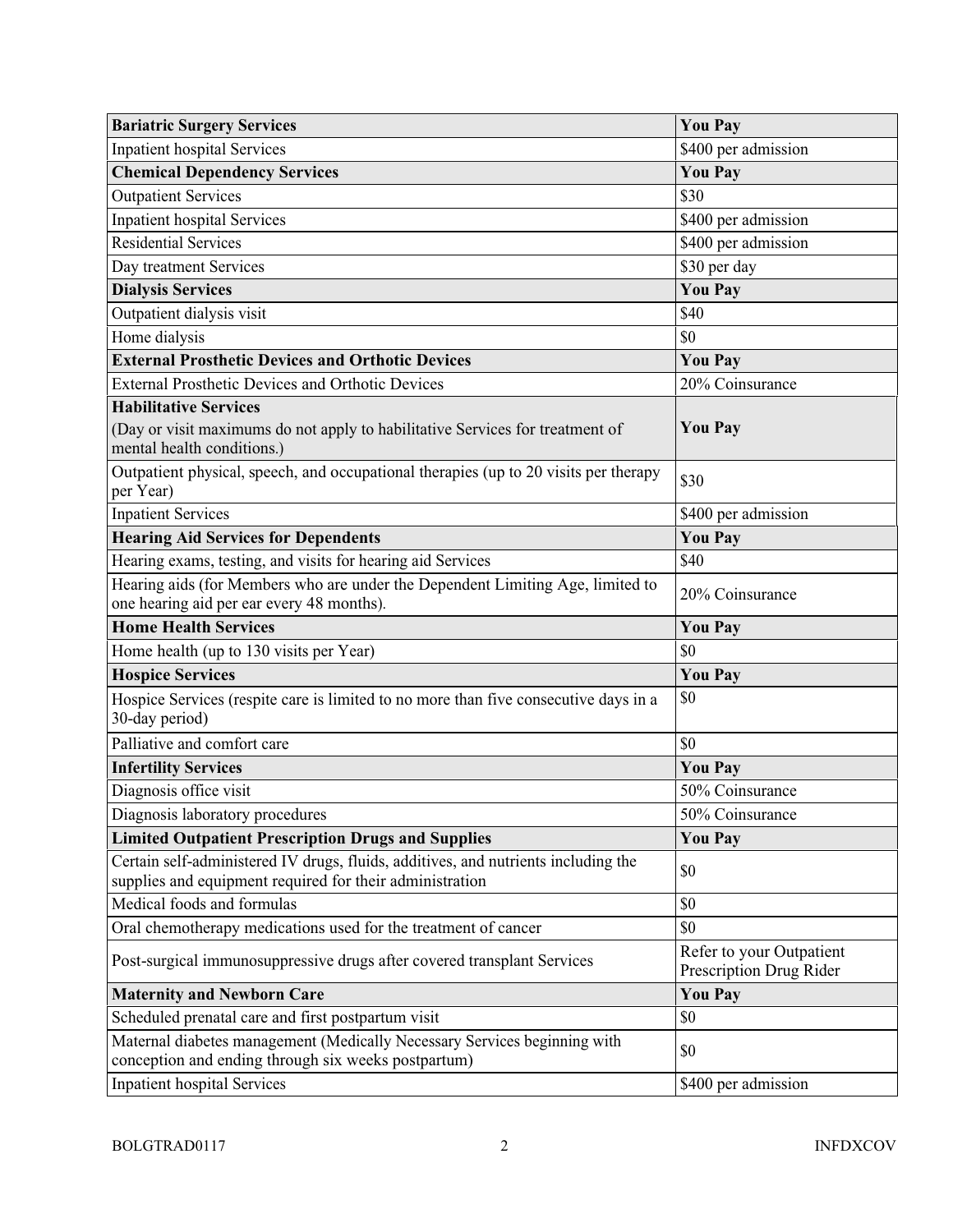| <b>Mental Health Services</b>                                                                                                                                                                        | <b>You Pay</b>                                                                        |
|------------------------------------------------------------------------------------------------------------------------------------------------------------------------------------------------------|---------------------------------------------------------------------------------------|
| <b>Outpatient Services</b>                                                                                                                                                                           | \$30                                                                                  |
| <b>Intensive outpatient Services</b>                                                                                                                                                                 | \$30 per day                                                                          |
| <b>Inpatient hospital Services</b>                                                                                                                                                                   | \$400 per admission                                                                   |
| <b>Residential Services</b>                                                                                                                                                                          | \$400 per admission                                                                   |
| <b>Out-of-Area Coverage for Dependents</b>                                                                                                                                                           | <b>You Pay</b>                                                                        |
| Limited office visits, laboratory, diagnostic X-rays, and prescription drug fills as<br>described in the EOC under "Out-of-Area Coverage for Dependents" in the "How<br>to Obtain Services" section. | 20% of the actual fee the<br>provider, facility, or vendor<br>charged for the Service |
| <b>Outpatient Durable Medical Equipment (DME)</b>                                                                                                                                                    | <b>You Pay</b>                                                                        |
| Outpatient Durable Medical Equipment (DME)                                                                                                                                                           | 20% Coinsurance                                                                       |
| Enteral pump, formulas, and supplies; CADD (continuous ambulatory drug<br>delivery) pumps; osteogenic bone stimulators; osteogenic spine stimulators; and<br>ventilators                             | \$0                                                                                   |
| Outpatient Laboratory, X-ray, Imaging, and Special Diagnostic Procedures                                                                                                                             | <b>You Pay</b>                                                                        |
| Laboratory                                                                                                                                                                                           | \$30 per department visit                                                             |
| Genetic testing                                                                                                                                                                                      | \$30                                                                                  |
| X-ray, imaging, and special diagnostic procedures                                                                                                                                                    | \$30 per department visit                                                             |
| CT, MRI, PET scans                                                                                                                                                                                   | \$50 per department visit                                                             |
| <b>Reconstructive Surgery Services</b>                                                                                                                                                               | <b>You Pay</b>                                                                        |
| <b>Inpatient hospital Services</b>                                                                                                                                                                   | \$400 per admission                                                                   |
| Outpatient surgery visit                                                                                                                                                                             | \$40                                                                                  |
| <b>Rehabilitative Therapy Services</b>                                                                                                                                                               |                                                                                       |
| (Day or visit maximums do not apply to rehabilitative therapy Services for treatment<br>of mental health conditions.)                                                                                | <b>You Pay</b>                                                                        |
| Outpatient physical, speech, and occupational therapies (up to 20 visits per therapy<br>per Year)                                                                                                    | \$30                                                                                  |
| <b>Inpatient Services</b>                                                                                                                                                                            | \$400 per admission                                                                   |
| <b>Skilled Nursing Facility Services</b>                                                                                                                                                             | <b>You Pay</b>                                                                        |
| Inpatient skilled nursing Services (up to 100 days per Year)                                                                                                                                         | \$0                                                                                   |
| <b>Transplant Services</b>                                                                                                                                                                           | <b>You Pay</b>                                                                        |
| <b>Inpatient hospital Services</b>                                                                                                                                                                   | \$400 per admission                                                                   |
| Please see the following pages for additional benefit riders purchased:                                                                                                                              |                                                                                       |
| <b>Benefit Riders</b>                                                                                                                                                                                | <b>You Pay</b>                                                                        |
| Alternative Care (self-referred)*                                                                                                                                                                    | Refer to the Chiropractic<br>Services Rider Benefit<br>Summary                        |
| Hearing Aids for adults* (for Members age 19 years and older who are not eligible<br>for the "Hearing Aid Services for Dependents" benefit)                                                          | Refer to the Hearing Aid Rider<br><b>Benefit Summary</b>                              |
| <b>Infertility Treatment</b>                                                                                                                                                                         | Not covered                                                                           |
| <b>Outpatient Prescription Drugs and Supplies</b>                                                                                                                                                    | Refer to the Outpatient<br>Prescription Drug Rider Benefit<br>Summary                 |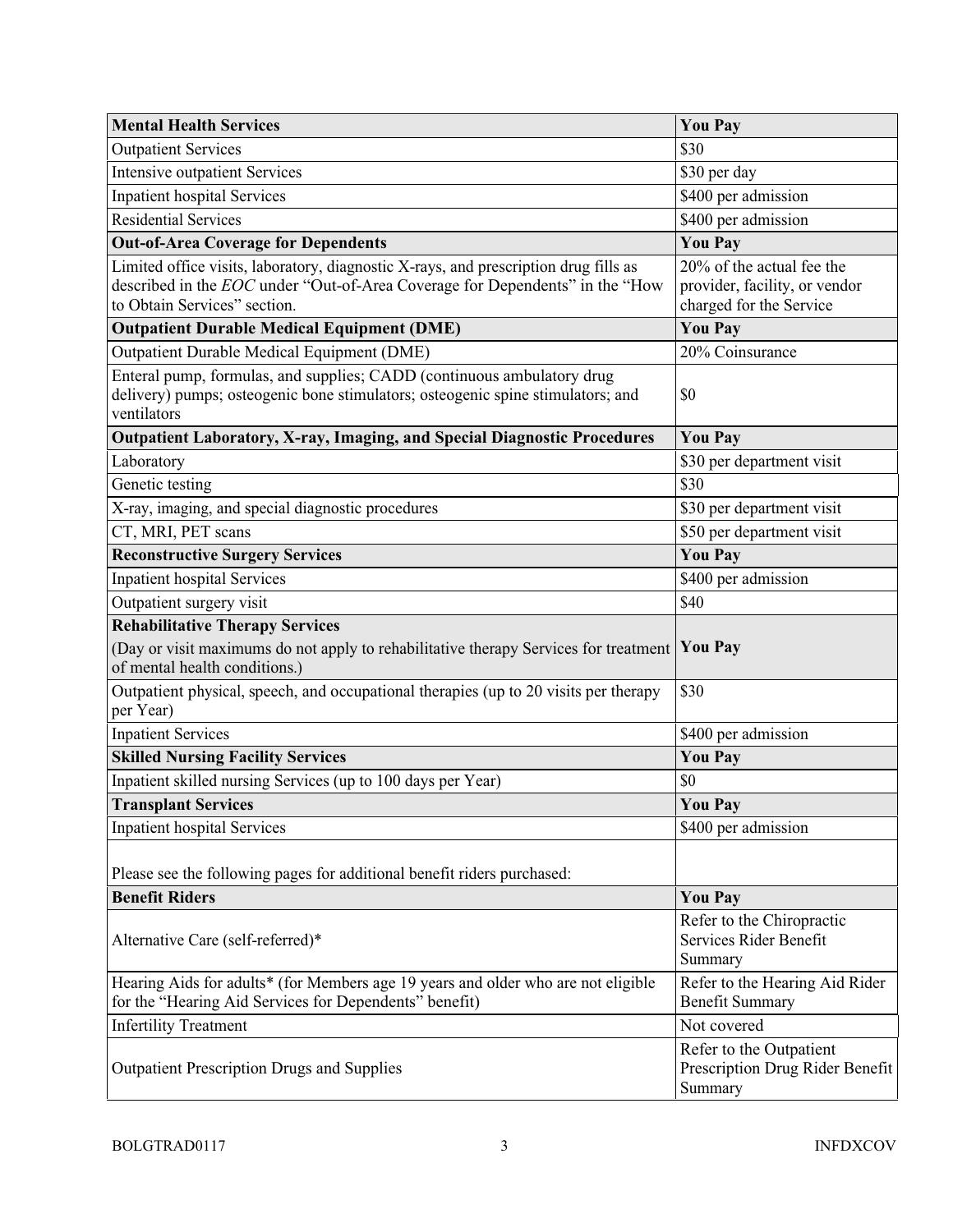| Vision Hardware and Optical Services - Pediatric                            | Not covered          |
|-----------------------------------------------------------------------------|----------------------|
| (for Members up to the end of the month in which they turn 19 years of age) |                      |
| Vision Hardware and Optical Services - Adult*                               | Not covered          |
| (for Members age 19 years and older)                                        |                      |
| <b>Dependent Limiting Ages</b>                                              | <b>Limiting Ages</b> |
| General                                                                     | 26                   |
| Student                                                                     | 26                   |

\*Any amount you pay does not count toward the Out-of-Pocket Maximum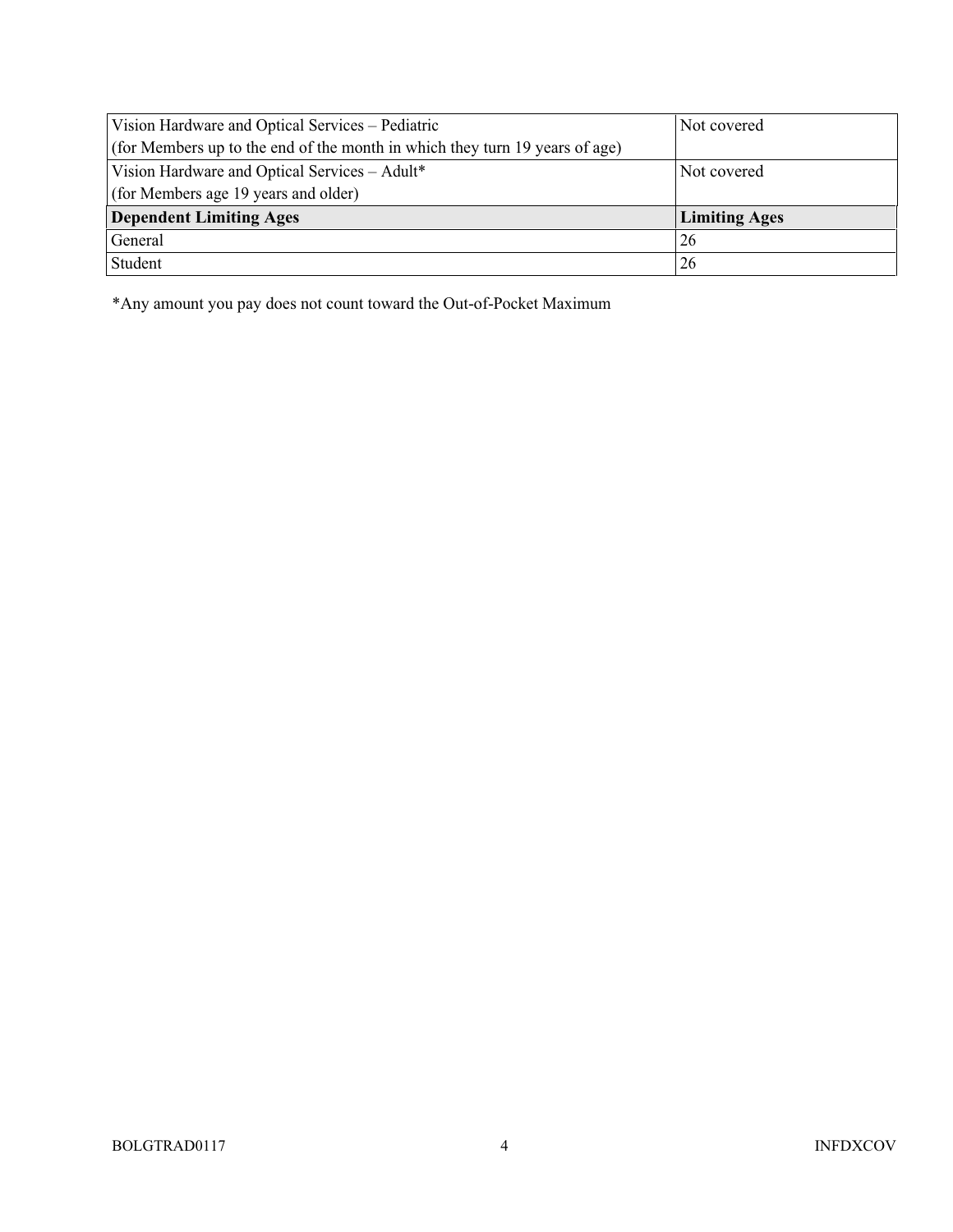## **TABLE OF CONTENTS**

| Receiving Care in Another Kaiser Foundation Health Plan or Allied Plan Service Area  15 |  |
|-----------------------------------------------------------------------------------------|--|
|                                                                                         |  |
|                                                                                         |  |
|                                                                                         |  |
|                                                                                         |  |
|                                                                                         |  |
|                                                                                         |  |
|                                                                                         |  |
|                                                                                         |  |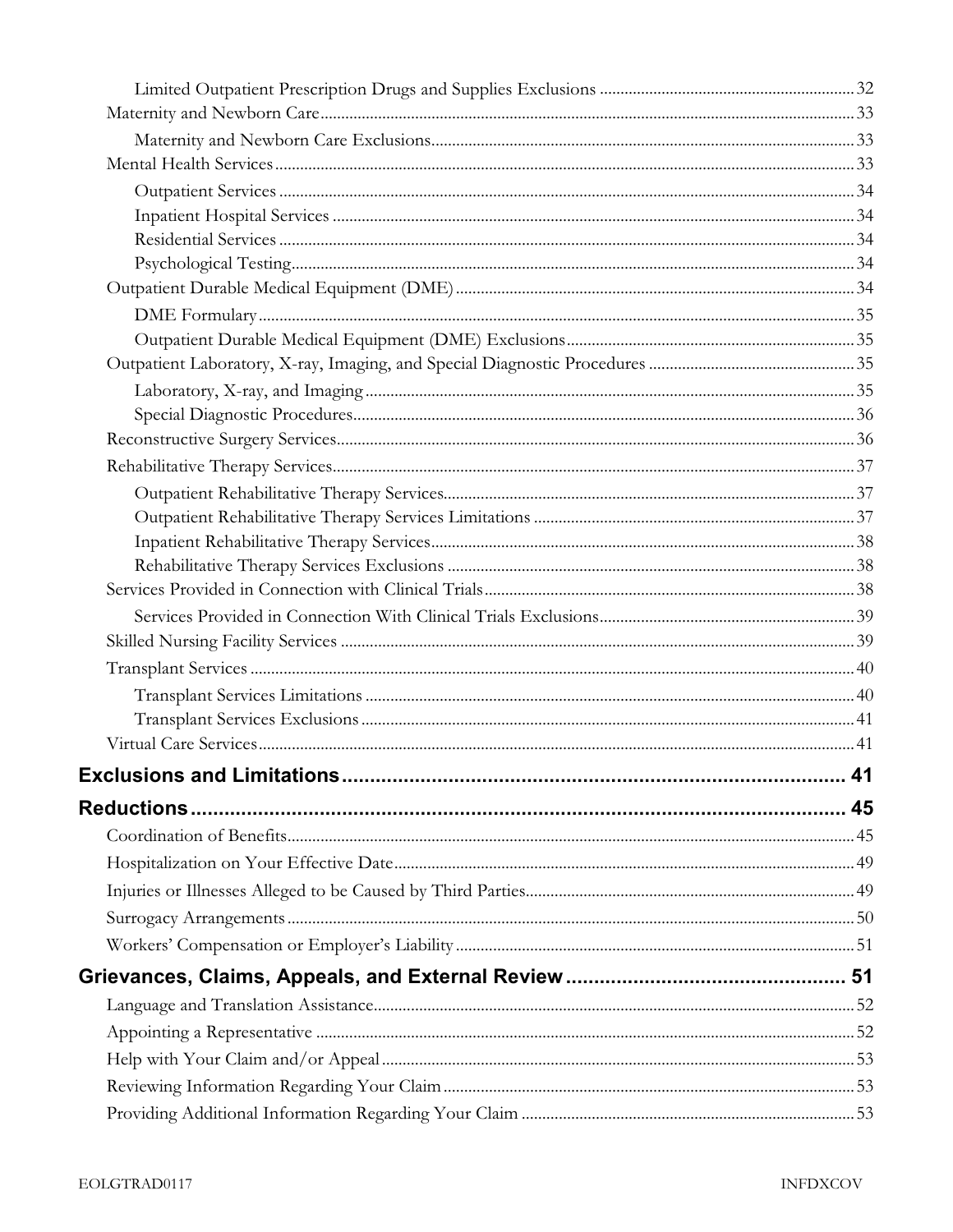| Continuation of Group Coverage under the Consolidated Omnibus Budget Reconciliation Act  |  |
|------------------------------------------------------------------------------------------|--|
|                                                                                          |  |
| State Continuation Coverage for Surviving, Divorced, or Separated Spouses 55 or Older 65 |  |
|                                                                                          |  |
|                                                                                          |  |
|                                                                                          |  |
|                                                                                          |  |
|                                                                                          |  |
|                                                                                          |  |
|                                                                                          |  |
|                                                                                          |  |
|                                                                                          |  |
|                                                                                          |  |
|                                                                                          |  |
|                                                                                          |  |
|                                                                                          |  |
|                                                                                          |  |
|                                                                                          |  |
|                                                                                          |  |
|                                                                                          |  |
|                                                                                          |  |
|                                                                                          |  |
|                                                                                          |  |
|                                                                                          |  |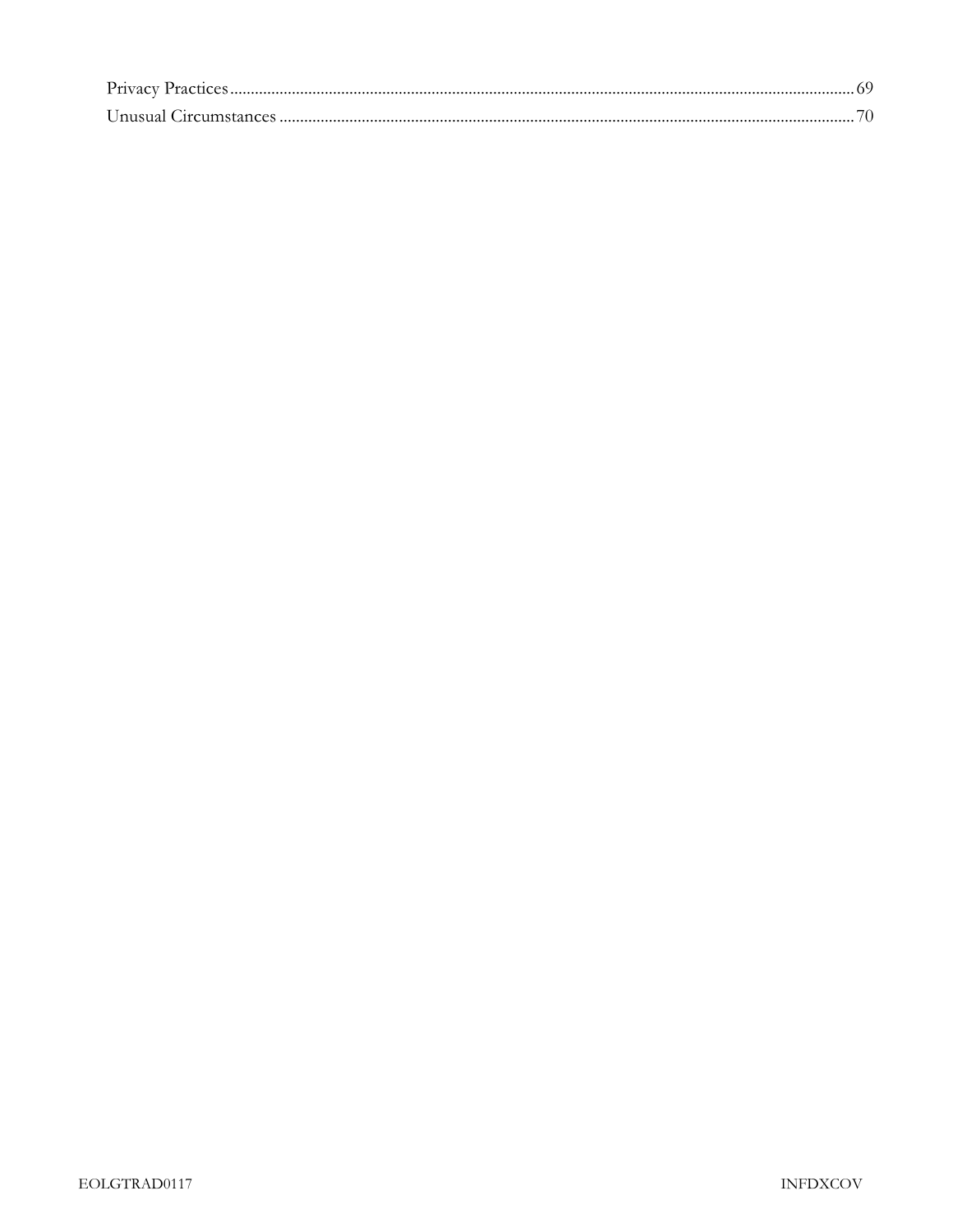## INTRODUCTION

This Evidence of Coverage (EOC), including the "Benefit Summary" and any benefit riders attached to this EOC, describes the health care benefits of the Large Group Traditional Copayment Plan provided under the Group Agreement (Agreement) between Kaiser Foundation Health Plan of the Northwest and your Group. For benefits provided under any other plan, refer to that plan's evidence of coverage.

In this EOC, Kaiser Foundation Health Plan of the Northwest is sometimes referred to as "Company," "we," "our," or "us." Members are sometimes referred to as "you." Some capitalized terms have special meaning in this EOC. See the "Definitions" section for terms you should know. The benefits under this Plan are not subject to a pre-existing condition waiting period.

It is important to familiarize yourself with your coverage by reading this EOC and the "Benefit Summary" completely, so that you can take full advantage of your Plan benefits. Also, if you have special health care needs, carefully read the sections applicable to you.

### Term of this EOC

This EOC is effective for the period stated on the cover page, unless amended. Your Group's benefits administrator can tell you whether this EOC is still in effect.

#### About Kaiser Permanente

Kaiser Permanente provides or arranges for Services directly to you and your Dependents through an integrated medical care system. We, Participating Providers, and Participating Facilities work together to provide you with quality medical care Services. Our medical care program gives you access to all of the covered Services you may need, such as routine Services with your own primary care Participating Physician, inpatient hospital Services, laboratory and pharmacy Services, and other benefits described under the "Benefits" section. Plus, our preventive care programs and health education classes offer you and your Family ways to help protect and improve your health.

We provide covered Services to you using Participating Providers and Participating Facilities located in our Service Area except as described under the following sections:

- "Referrals to Non-Participating Providers and Non-Participating Facilities" in the "How to Obtain Services" section.
- "Emergency, Post-Stabilization, and Urgent Care" section.
- Limited coverage for Members outside our Service Area as described under "Receiving Care in Another Kaiser Foundation Health Plan or Allied Plan Service Area" and "Out-of-Area Coverage for Dependents" in the "How to Obtain Services" section.
- "Ambulance Services" in the "Benefits" section.

For more information, see the "How to Obtain Services" section or contact Member Services. If you would like additional information about your benefits, other products or Services, please call Member Services or you may also e-mail us by registering at kp.org.

### DEFINITIONS

The following terms, when capitalized and used in any part of this EOC, mean:

Allied Plan. Group Health Cooperative located in Washington and northern Idaho.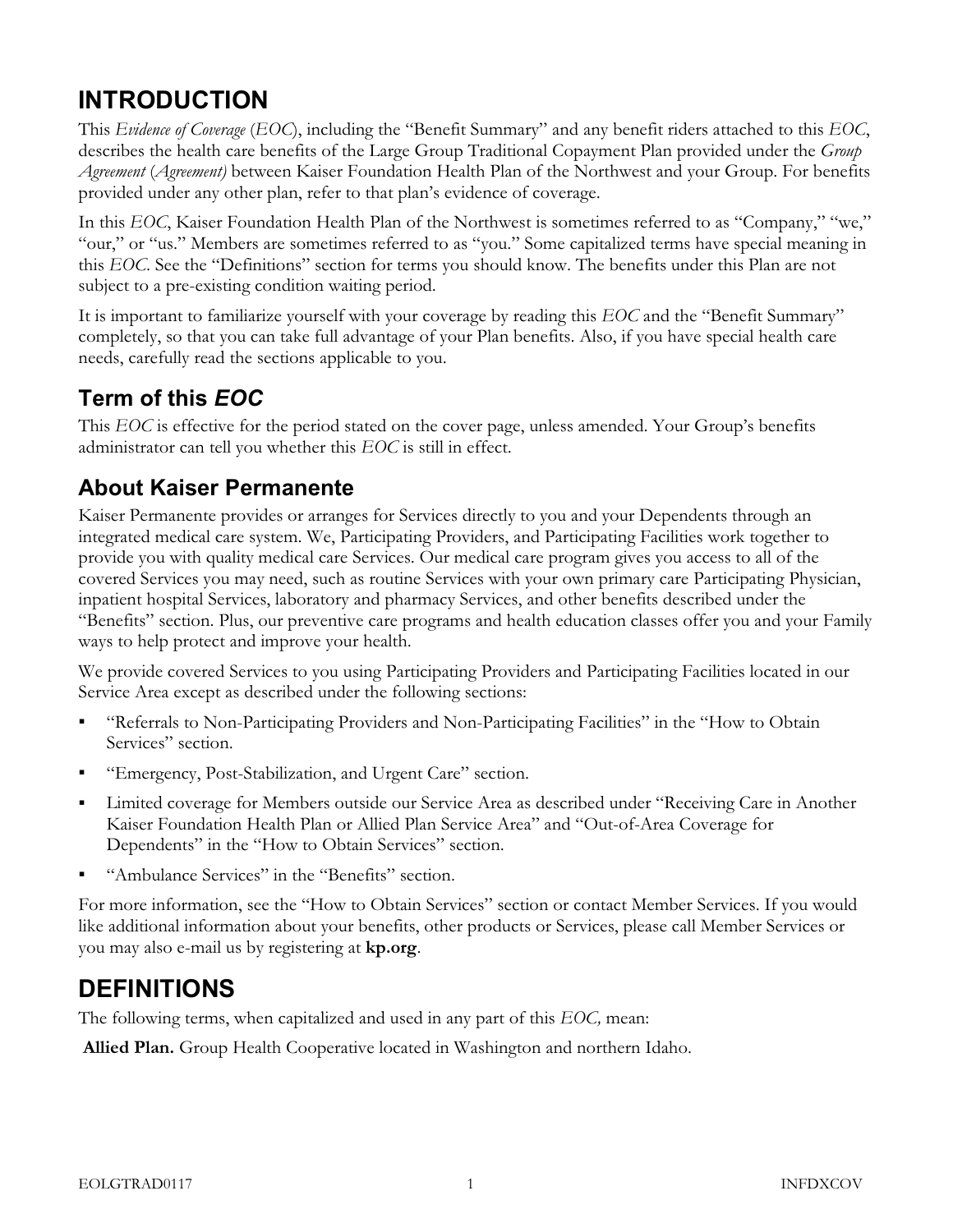Allowed Amount. The lower of the following amounts:

- The actual fee the provider, facility, or vendor charged for the Service.
- 160 percent of the Medicare fee for the Service, as indicated by the applicable Current Procedural Terminology (CPT) code or Healthcare Common Procedure Coding System (HCPCS) code shown on the current Medicare fee schedule. The Medicare fee schedule is developed by the Centers for Medicare and Medicaid Services (CMS) and adjusted by Medicare geographical practice indexes. When there is no established CPT or HCPCS code indicating the Medicare fee for a particular Service, the Allowed Amount is 70 percent of the actual fee the provider, facility, or vendor charged for the Service.

Alternative Care. Services provided by an acupuncturist, chiropractor, naturopath, or massage therapist.

Benefit Summary. A section of this EOC which provides a brief description of your medical Plan benefits and what you pay for covered Services.

Charges. Charges means the following:

- For Services provided by Medical Group and Kaiser Foundation Hospitals, the charges in Company's schedule of Medical Group and Kaiser Foundation Hospitals charges for Services provided to Members.
- For Services for which a provider or facility (other than Medical Group or Participating Hospitals) is compensated on a capitation basis, the charges in the schedule of charges that Company negotiates with the capitated provider.
- For items obtained at a pharmacy owned and operated by Kaiser Permanente, the amount the pharmacy would charge a Member for the item if the Member's benefit Plan did not cover the pharmacy item. (This amount is an estimate of: the cost of acquiring, storing, and dispensing drugs, the direct and indirect costs of providing pharmacy Services to Members, and the pharmacy program's contribution to the net revenue requirements of Company.)
- For all other Services, the payments that Company makes for Services (or, if Company subtracts Copayment or Coinsurance from its payment, the amount it would have paid if it did not subtract the Copayment or Coinsurance).

Chemical Dependency. An addictive relationship with any drug or alcohol agent characterized by either a psychological or physical relationship, or both, that interferes with your social, psychological, or physical adjustment to common problems on a reoccurring basis.

Coinsurance. The percentage of Charges that you must pay when you receive a covered Service.

Company. Kaiser Foundation Health Plan of the Northwest, an Oregon nonprofit corporation. This EOC sometimes refers to our Company as "we," "our," or "us."

Copayment. The defined dollar amount that you must pay when you receive a covered Service.

Creditable Coverage. Prior health care coverage as defined in 42 U.S.C. 300gg as amended. Creditable Coverage includes most types of group and non-group health coverage.

Dependent. A Member who meets the eligibility requirements for a Dependent as described in the "Who Is Eligible" section.

Dependent Limiting Age. The "Premium, Eligibility, and Enrollment" section requires that most types of Dependents (other than Spouses) be under the Dependent Limiting Age in order to be eligible for membership. The "Benefit Summary" shows the Dependent Limiting Age (the "Student" one is for students, and the "General" one is for non-students).

Durable Medical Equipment (DME). Non-disposable supply or item of equipment that is able to withstand repeated use, primarily and customarily used to serve a medical purpose and generally not useful to you if you are not ill or injured.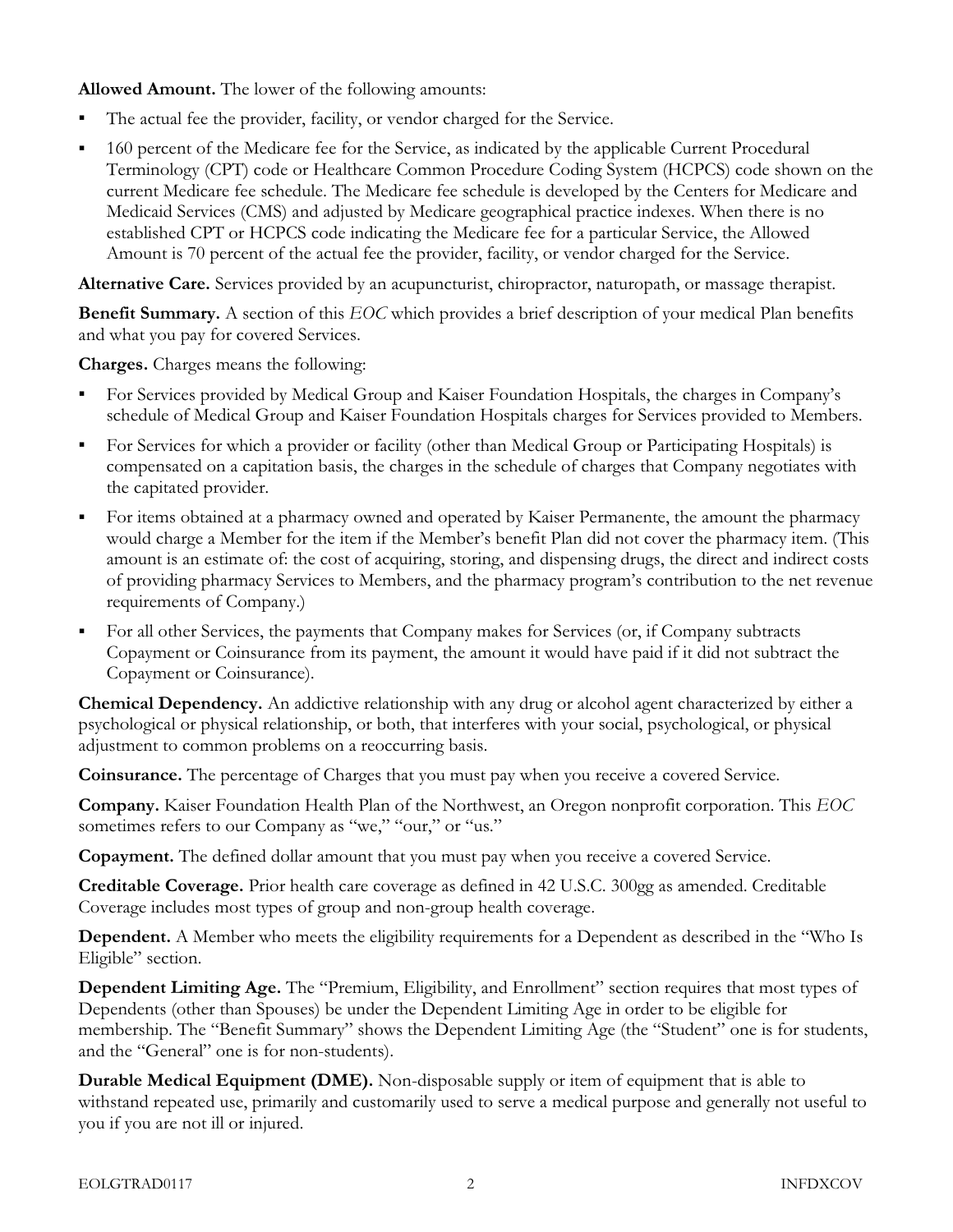Emergency Medical Condition. A medical condition that manifests itself by acute symptoms of sufficient severity (including severe pain) such that a prudent layperson, who possesses an average knowledge of health and medicine, could reasonably expect the absence of immediate medical attention to result in any of the following:

- Placing the person's health (or, with respect to a pregnant woman, the health of the woman or her unborn child) in serious jeopardy.
- Serious impairment to bodily functions.
- Serious dysfunction of any bodily organ or part.

Emergency Services. All of the following with respect to an Emergency Medical Condition:

- A medical screening examination (as required under the Emergency Medical Treatment and Active Labor Act) that is within the capability of the emergency department of a hospital, including ancillary services routinely available to the emergency department to evaluate the Emergency Medical Condition.
- Within the capabilities of the staff and facilities available at the hospital, the further medical examination and treatment that the Emergency Medical Treatment and Active Labor Act requires to Stabilize the patient.

ERISA. The Employee Retirement Income Security Act of 1974, as amended.

**Evidence of Coverage (EOC).** This Evidence of Coverage document provided to the Subscriber that specifies and describes benefits and conditions of coverage. This document, on its own, is not designed to meet the requirements of a summary plan description (SPD) under ERISA.

External Prosthetic Devices. External prosthetic devices are rigid or semi-rigid external devices required to replace all or any part of a body organ or extremity.

Family. A Subscriber and all of his or her Dependents.

Group. The employer, union trust, or association with which we have an *Agreement* that includes this EOC.

Home Health Agency. A "home health agency" is an agency that: (i) meets any legal licensing required by the state or other locality in which it is located; (ii) qualifies as a participating home health agency under Medicare; and (iii) specializes in giving skilled nursing facility care Services and other therapeutic Services, such as physical therapy, in the patient's home (or to a place of temporary or permanent residence used as your home).

Homemaker Services. Assistance in personal care, maintenance of a safe and healthy environment, and Services to enable the individual to carry out the plan of care.

Kaiser Permanente. Kaiser Foundation Hospitals (a California nonprofit corporation), Medical Group, and Kaiser Foundation Health Plan of the Northwest (Company).

**Medical Directory.** The Medical Directory lists primary care and specialty care Participating Providers; includes addresses, maps, and telephone numbers for Participating Medical Offices and other Participating Facilities; and provides general information about getting care at Kaiser Permanente. After you enroll, you will receive a flyer that explains how you may either download an electronic copy of the *Medical Directory* or request that the Medical Directory be mailed to you.

Medical Group. Northwest Permanente, P.C., Physicians and Surgeons, which is a professional corporation of physicians organized under the laws of the state of Oregon. Medical Group contracts with Company to provide professional medical Services to Members and others primarily on a capitated, prepaid basis in Participating Facilities.

Medically Necessary. A Service that in the judgment of a Participating Physician is required to prevent, diagnose, or treat a medical condition. A Service is Medically Necessary only if a Participating Physician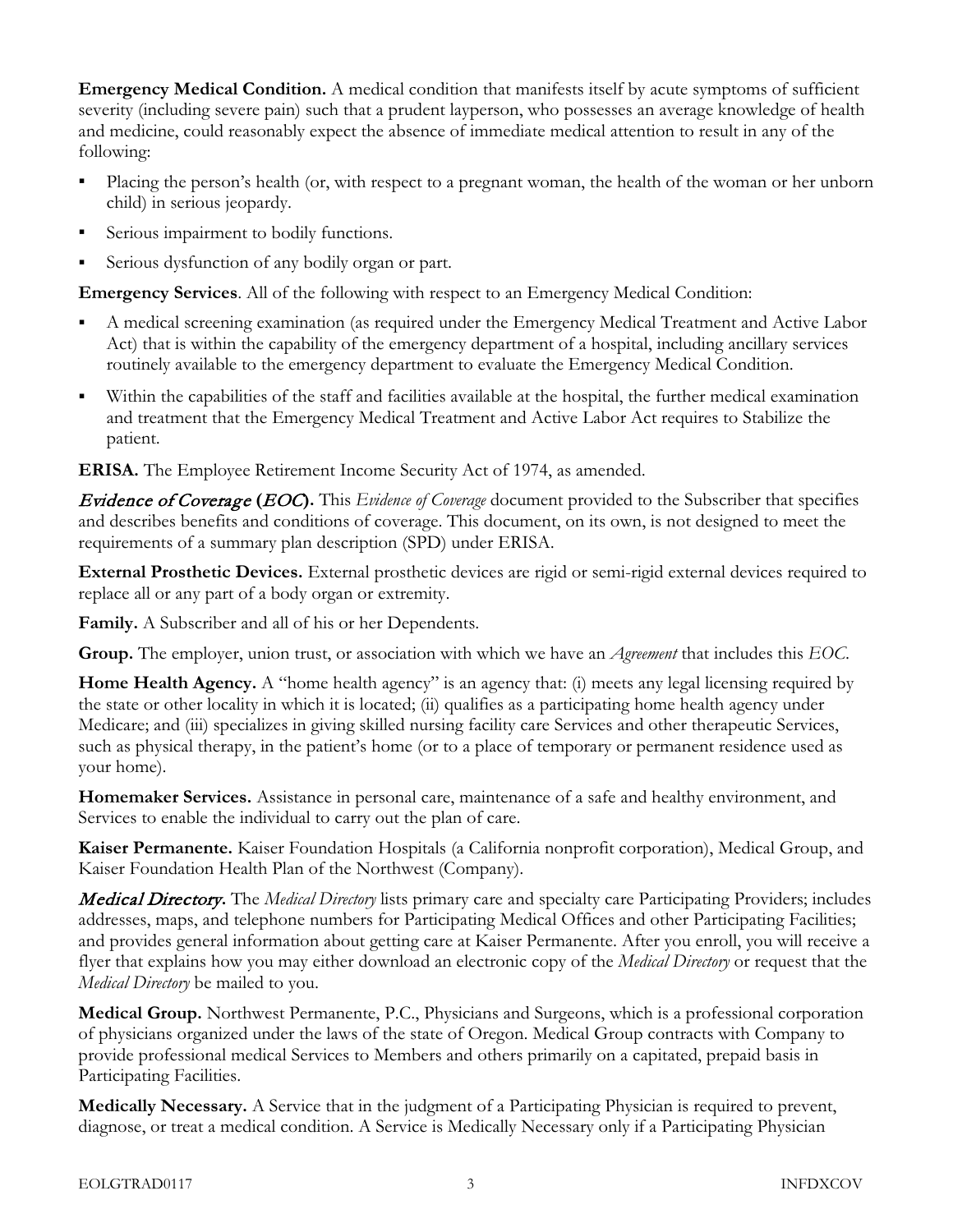determines that its omission would adversely affect your health and its provision constitutes a medically appropriate course of treatment for you in accord with generally accepted professional standards of practice that are consistent with a standard of care in the medical community and in accordance with applicable law.

Medicare. A federal health insurance program for people aged 65 and older, certain people with disabilities, and those with end-stage renal disease (ESRD).

Member. A person who is eligible and enrolled under this EOC, and for whom we have received applicable Premium. This EOC sometimes refers to a Member as "you." The term Member may include the Subscriber, his or her Dependent, or other individual who is eligible for and has enrolled under this EOC.

Non-Participating Facility. Any of the following licensed institutions that provide Services, but which are not Participating Facilities: hospitals and other inpatient centers, ambulatory surgical or treatment centers, birthing centers, medical offices and clinics, skilled nursing facilities, residential treatment centers, diagnostic, laboratory, and imaging centers, and rehabilitation settings. This includes any of these facilities that are owned and operated by a political subdivision or instrumentality of the state and other facilities as required by federal law and implementing regulations.

Non-Participating Physician. Any licensed physician who is not a Participating Physician.

Non-Participating Provider. Any Non-Participating Physician or any other person who is not a Participating Provider and who is regulated under state law to practice health or health-related services or otherwise practicing health care services consistent with state law.

Orthotic Devices. Orthotic devices are rigid or semi-rigid external devices (other than casts) required to support or correct a defective form or function of an inoperative or malfunctioning body part or to restrict motion in a diseased or injured part of the body.

Out-of-Pocket Maximum. The total amount of Copayments and Coinsurance you will be responsible to pay in a Year, as described in the "Out of Pocket Maximum" section of this EOC.

Participating Facility. Any facility listed as a Participating Facility in the *Medical Directory* for our Service Area. Participating Facilities are subject to change.

Participating Hospital. Any hospital listed as a Participating Hospital in the *Medical Directory* for our Service Area. Participating Hospitals are subject to change.

Participating Medical Office. Any outpatient treatment facility listed as a Participating Medical Office in the *Medical Directory* for our Service Area. Participating Medical Offices are subject to change.

Participating Pharmacy. Any pharmacy owned and operated by Kaiser Permanente and listed as a Participating Pharmacy in the *Medical Directory* within our Service Area. Participating Pharmacies are subject to change.

Participating Physician. Any licensed physician who is an employee of the Medical Group, or any licensed physician who, under a contract directly or indirectly with Company, has agreed to provide covered Services to Members with an expectation of receiving payment, other than Copayment or Coinsurance, from Company rather than from the Member.

Participating Provider. (a) A person regulated under state law to practice health or health-related services or otherwise practicing health care services consistent with state law; or (b) An employee or agent of a person described in (a) of this subsection, acting in the course and scope of his or her employment either of whom, under a contract directly or indirectly with Company, has agreed to provide covered Services to Members with an expectation of receiving payment, other than Copayment or Coinsurance, from Company rather than from the Member.

Participating Skilled Nursing Facility. A facility that provides inpatient skilled nursing Services, rehabilitation Services, or other related health Services and is licensed by the state of Oregon or Washington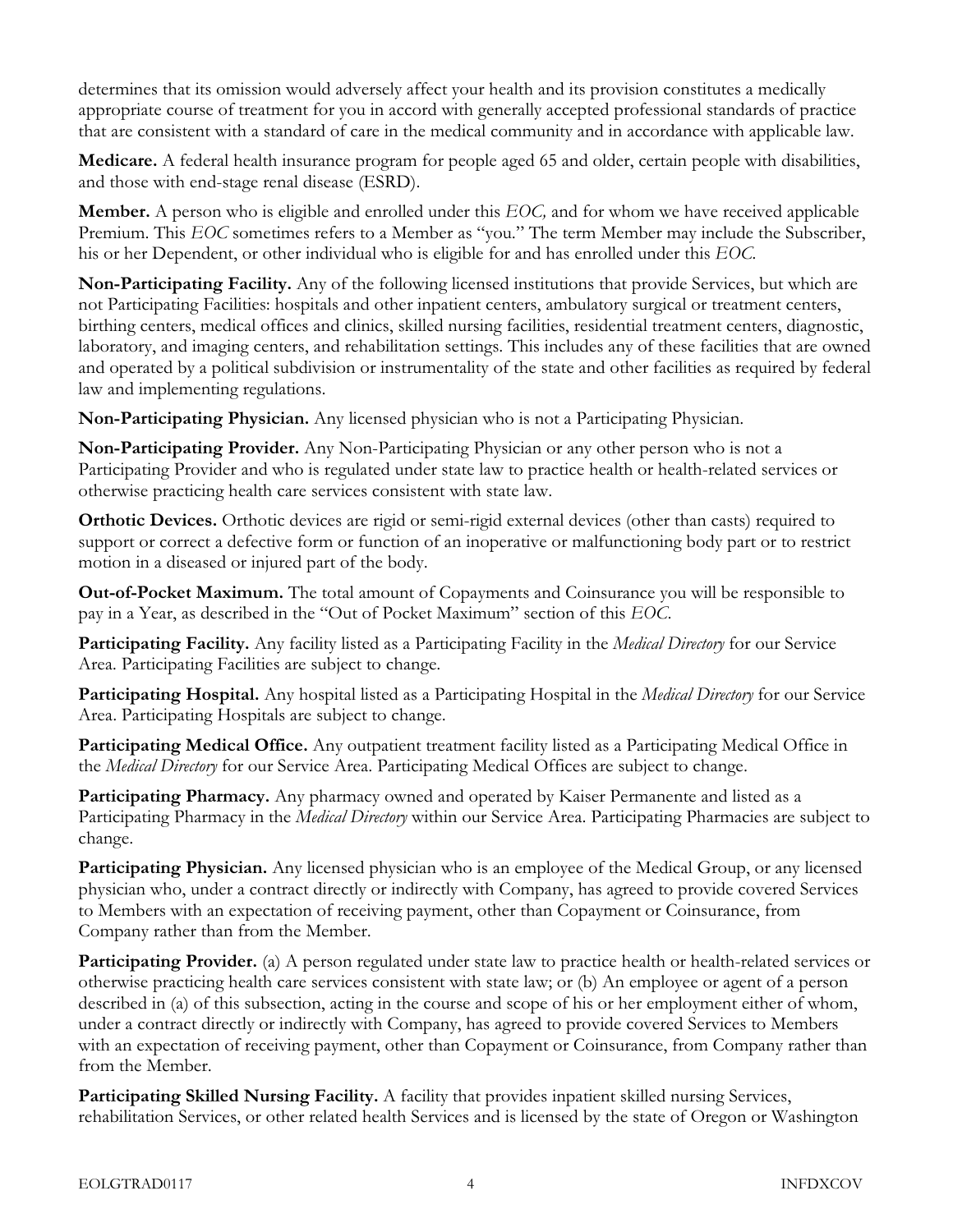and approved by Company. The facility's primary business must be the provision of 24-hour-a-day licensed skilled nursing care. The term "Participating Skilled Nursing Facility" does not include a convalescent nursing home, rest facility, or facility for the aged that furnishes primarily custodial care, including training in routines of daily living. A "Participating Skilled Nursing Facility" may also be a unit or section within another facility (for example, a Participating Hospital) as long as it continues to meet the definition above.

Plan. Any hospital expense, medical expense, or hospital and/or medical expense policy or certificate, health care service contractor or health maintenance organization subscriber contract, any plan provided by a multiple employer welfare arrangement or by another benefit arrangement defined in the federal Employee Retirement Income Security Act of 1974 (ERISA), as amended.

Post-Stabilization Care. The Services you receive after your treating physician determines that your Emergency Medical Condition is clinically stable.

Premium. Monthly membership charges paid by Group.

Service Area. Our Service Area consists of certain geographic areas in the Northwest which we designate by ZIP code. Our Service Area may change. Contact Member Services for a complete listing of our Service Area ZIP codes.

Services. Health care services, supplies, or items.

Specialist. Any licensed Participating Physician who practices in a specialty care area of medicine (not family medicine, pediatrics, gynecology, obstetrics, general practice, or internal medicine). In most cases, you will need a referral in order to receive covered Services from a Specialist.

Spouse. The person to whom you are legally married under applicable law. For the purposes of this EOC, the term "Spouse" includes a person legally recognized as your domestic partner in a valid Declaration of Oregon Registered Domestic Partnership issued by the state of Oregon or who is otherwise recognized as your domestic partner under criteria agreed upon, in writing, by Kaiser Foundation Health Plan of the Northwest and your Group.

Stabilize. To provide the medical treatment of the Emergency Medical Condition that is necessary to assure, within reasonable medical probability, that no material deterioration of the condition is likely to result from or occur during the transfer of the person from the facility. With respect to a pregnant woman who is having contractions, when there is inadequate time to safely transfer her to another hospital before delivery (or the transfer may pose a threat to the health or safety of the woman or unborn child), "Stabilize" means to deliver the infant (including the placenta).

Subscriber. A Member who is eligible for membership on his or her own behalf and not by virtue of Dependent status and who meets the eligibility requirements as a Subscriber.

Urgent Care. Treatment for an unforeseen condition that requires prompt medical attention to keep it from becoming more serious, but that is not an Emergency Medical Condition.

Utilization Review. The formal application of criteria and techniques designed to ensure that each Member is receiving Services at the appropriate level; used as a technique to monitor the use of or evaluate the medical necessity, appropriateness, effectiveness, or efficiency of a specific Service, procedure, or setting.

Year. A period of time that is either a) a calendar year beginning on January 1 of any year and ending at midnight December 31 of the same year, or b) a plan year beginning on an effective date and ending at midnight prior to the anniversary date agreed to by Company and Group. The "Benefit Summary" shows which period is applicable to this Plan.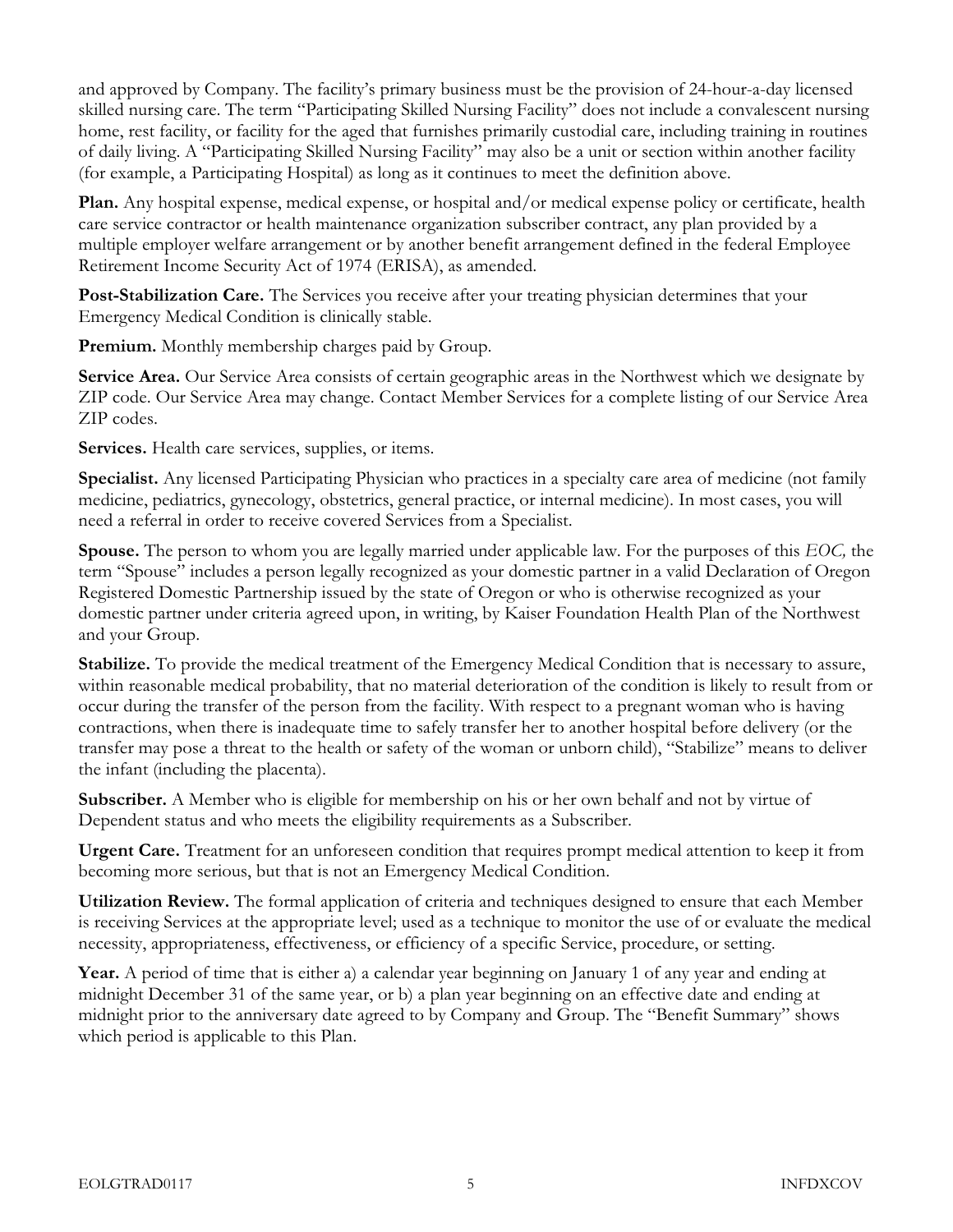## PREMIUM, ELIGIBILITY, AND ENROLLMENT

#### Premium

Your Group is responsible for paying the Premium. If you are responsible for any contribution to the Premium, your Group will tell you the amount and how to pay your Group.

## Who Is Eligible

#### **General**

To be eligible to enroll and to remain enrolled under this employer's Agreement, you must meet all of the following requirements:

- You must meet your Group's eligibility requirements that we have approved. (Your Group is required to inform Subscribers of its eligibility requirements.)
- You must meet the Subscriber or Dependent eligibility requirements described below unless your Group has different eligibility requirements that we have approved.
- You must live or physically work inside our Service Area at least 50 percent of the time. For assistance about the Service Area or eligibility, please contact Member Services. The Subscriber's or the Subscriber's Spouse's otherwise eligible children are not ineligible solely because they live outside our Service Area or in another Kaiser Foundation Health Plan or Allied Plan service area.

#### **Subscribers**

To be eligible to enroll as a Subscriber, you must be one of the following:

- An employee of your Group.
- Otherwise entitled to coverage through your Group under a trust agreement, retirement benefit program, employment contract, or the rules of a professional, trade, or bona fide association.

#### **Dependents**

If you are a Subscriber (or if you are a subscriber under our Kaiser Permanente Senior Advantage (HMO) plan offered by your Group), the following persons are eligible to enroll as your Dependents under this EOC. (Note: if you are a subscriber under a Kaiser Permanente Senior Advantage plan offered by your Group, all of your Dependents who are enrolled under this or any other non-Medicare evidence of coverage offered by your Group must be enrolled under the same non-Medicare evidence of coverage. A "non-Medicare" evidence of coverage is one that does not require members to be entitled to Medicare.)

- Your Spouse.
- A person who is under the general or student Dependent Limiting Age shown in the "Benefit Summary" and who is any of the following:
	- Your or your Spouse's child.
	- A child adopted by you or your Spouse, or for whom you or your Spouse have assumed a legal obligation in anticipation of adoption.
	- Any other person for whom you or your Spouse is a court-appointed guardian.
- A person who is under the student Dependent Limiting Age shown in the "Benefit Summary" and who is a full-time registered student at an accredited college or accredited vocational school and is any of the following:
	- Your or your Spouse's child.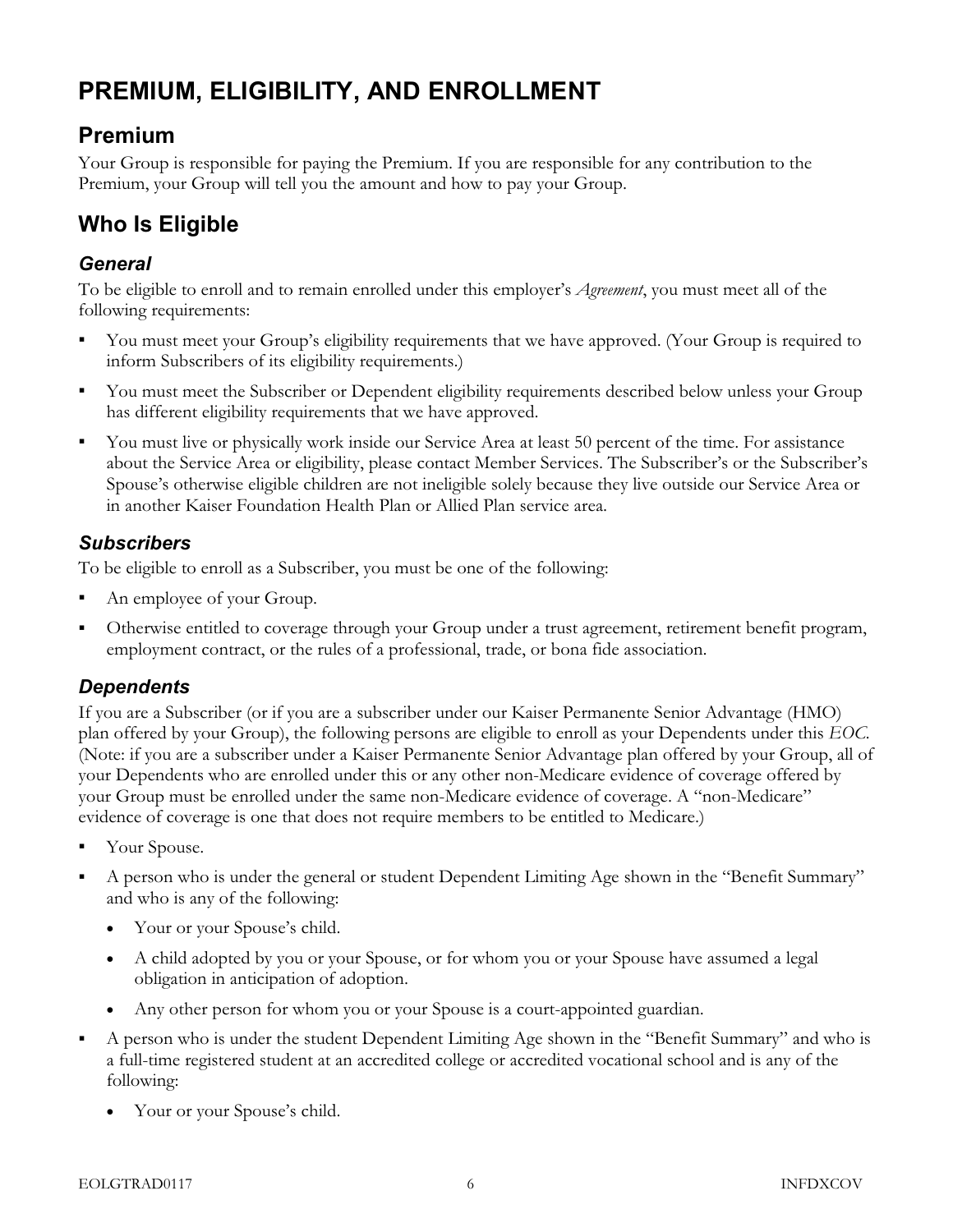- A child adopted by you or your Spouse, or for whom you or your Spouse have assumed a legal obligation in anticipation of adoption.
- Any other person for whom you or your Spouse is a court-appointed guardian.

Students who suffer a severe illness or injury that causes them to lose full-time student status will continue to be considered full-time students for eligibility purposes, provided that within 31 days after the loss of full-time student status, we receive written certification from the child's treating physician that the child is suffering from a serious illness or injury and that the leave of absence or other change of enrollment is Medically Necessary. Eligibility as a full-time student under this provision may then continue for up to 12 months from the date that your child's medical leave of absence began, or until your child reaches the student Dependent Limiting Age shown in the "Benefit Summary," whichever comes first.

- A person of any age who is chiefly dependent upon you or your Spouse for support and maintenance if the person is incapable of self-sustaining employment by reason of developmental disability or physical handicap which occurred prior to his or her reaching the general Dependent Limiting Age shown in the "Benefit Summary," if the person is any of the following:
	- Your or your Spouse's child.
	- A child adopted by you or your Spouse, or for whom you or your Spouse have assumed legal obligation in anticipation of adoption.
	- Any other person for whom you or your Spouse is a court-appointed guardian and was a courtappointed guardian prior to the person reaching the Dependent Limiting Age shown in the "Benefit Summary."

We may request proof of incapacity and dependency annually.

Children born to a Dependent other than your Spouse (for example, your grandchildren) are not eligible for coverage beyond the first 31 days of life, including the date of birth, unless: (a) you or your Spouse adopts them or assumes a legal obligation in anticipation of adoption; (b) they are primarily supported by you or your Spouse and you or your Spouse is their court-appointed guardian; or, (c) your Group has different eligibility requirements that we have approved.

Company will not deny enrollment of a newborn child, newly adopted child, or child for whom legal obligation is assumed in anticipation of adoption, or newly placed for adoption solely on the basis that: (a) the child was born out of wedlock; (b) the child is not claimed as a Dependent on the parent's federal tax return; (c) the child does not reside with the child's parent or in our Service Area; or (d) the mother of the child used drugs containing diethylstilbestrol prior to the child's birth. Also, Company does not discriminate between married and unmarried persons, or between children of married or unmarried persons.

### When You Can Enroll and When Coverage Begins

A Group is required to inform employees about when they are eligible to enroll and their effective date of coverage. The effective date of coverage for employees and their eligible Dependents is determined by the Group in accord with waiting period requirements in state and federal law. The Group is required to inform the Subscriber of the date membership becomes effective.

If an individual is eligible to be a Dependent under this EOC but the subscriber in their family is enrolled under our Kaiser Permanente Senior Advantage evidence of coverage offered by the Group, the subscriber must follow the rules for adding Dependents as described in this "When You Can Enroll and When Coverage Begins" section.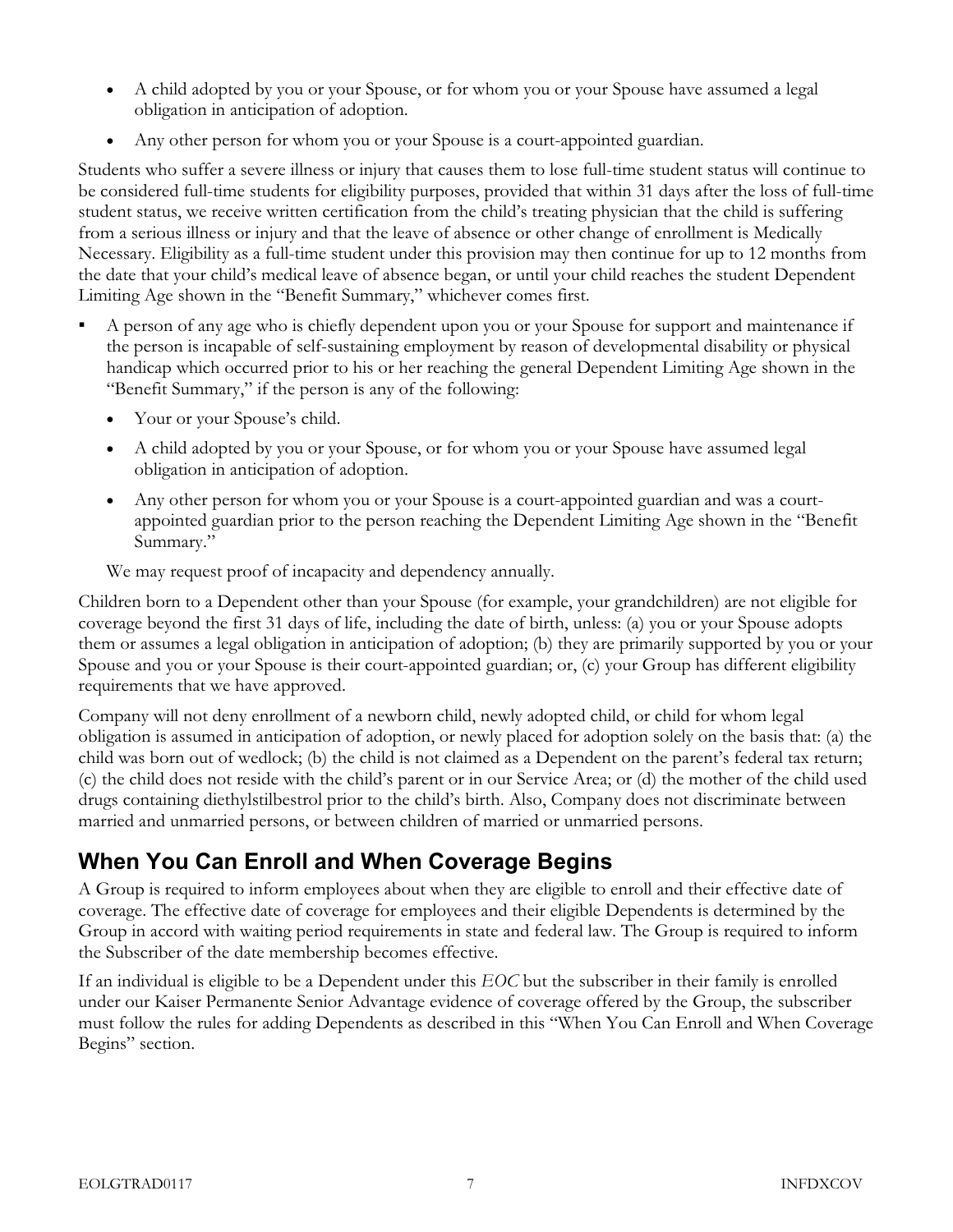#### New Employees and Their Dependents

When a Group informs an employee that they are eligible to enroll as a Subscriber, they may enroll themselves and any eligible Dependents by submitting a Company-approved enrollment application to the Group within 30 days of eligibility for enrollment.

#### Open Enrollment

The Group will inform an employee of their open enrollment period and effective date of coverage. An eligible employee may enroll as a Subscriber along with any eligible Dependents if they or their Dependents were not previously enrolled. If you are an existing Subscriber, you may add eligible Dependents not previously enrolled following your Group's enrollment process during the open enrollment period.

#### Special Enrollment

If an eligible employee or their eligible Dependents do not enroll when they are first eligible, and later want to enroll, they can enroll only during open enrollment unless they experience a qualifying event as described in this "Special Enrollment" section. In the event of conflict between the law and the qualifying events described in this "Special Enrollment" section, we will administer special enrollment rights based on current state and federal law.

The individual must notify the Group within 30 days of a qualifying event, 60 days if they are requesting enrollment due to a change in eligibility for Medicaid or Child Health Insurance Program (CHIP) coverage. The Group will determine if the individual is eligible to select or change coverage. Contact the Group for further instructions on how to enroll.

A Group may require an employee declining coverage to provide a written statement indicating whether the coverage is being declined due to other health coverage. If this statement is not provided, or if coverage is not declined due to other health coverage, the employee may not be eligible for special enrollment due to loss of other health coverage. Contact the Group for further information.

The following are considered qualifying events:

- The individual loses minimum essential coverage for any reason other than nonpayment of Premium, rescission of coverage, misrepresentation, fraud or voluntary termination of coverage. Examples of loss of coverage that are considered qualifying events include, but are not limited to:
	- Loss of coverage as a result of dissolution of marriage or termination of a domestic partnership.
	- Loss of coverage due to loss of employment.
	- Loss of coverage due to reduction of employment hours.
	- Loss of coverage when a plan no longer offers coverage to the class of similarly situated people that includes the individual.
	- Loss of COBRA coverage due to the failure of the employer to remit premium.
	- Exhaustion of COBRA coverage.
	- Loss of coverage due to a permanent change in residence, work, or living situation, where the health plan under which the individual was covered does not provide coverage in that person's new service area.
	- Loss of coverage as a dependent on a group plan due to age.
	- Loss of coverage as a dependent of someone who becomes entitled to Medicare.
- The individual is enrolled in any non-calendar year group or individual health insurance policy that is ending, even if the individual has the option to renew such coverage.
- The individual loses pregnancy or medically needy coverage.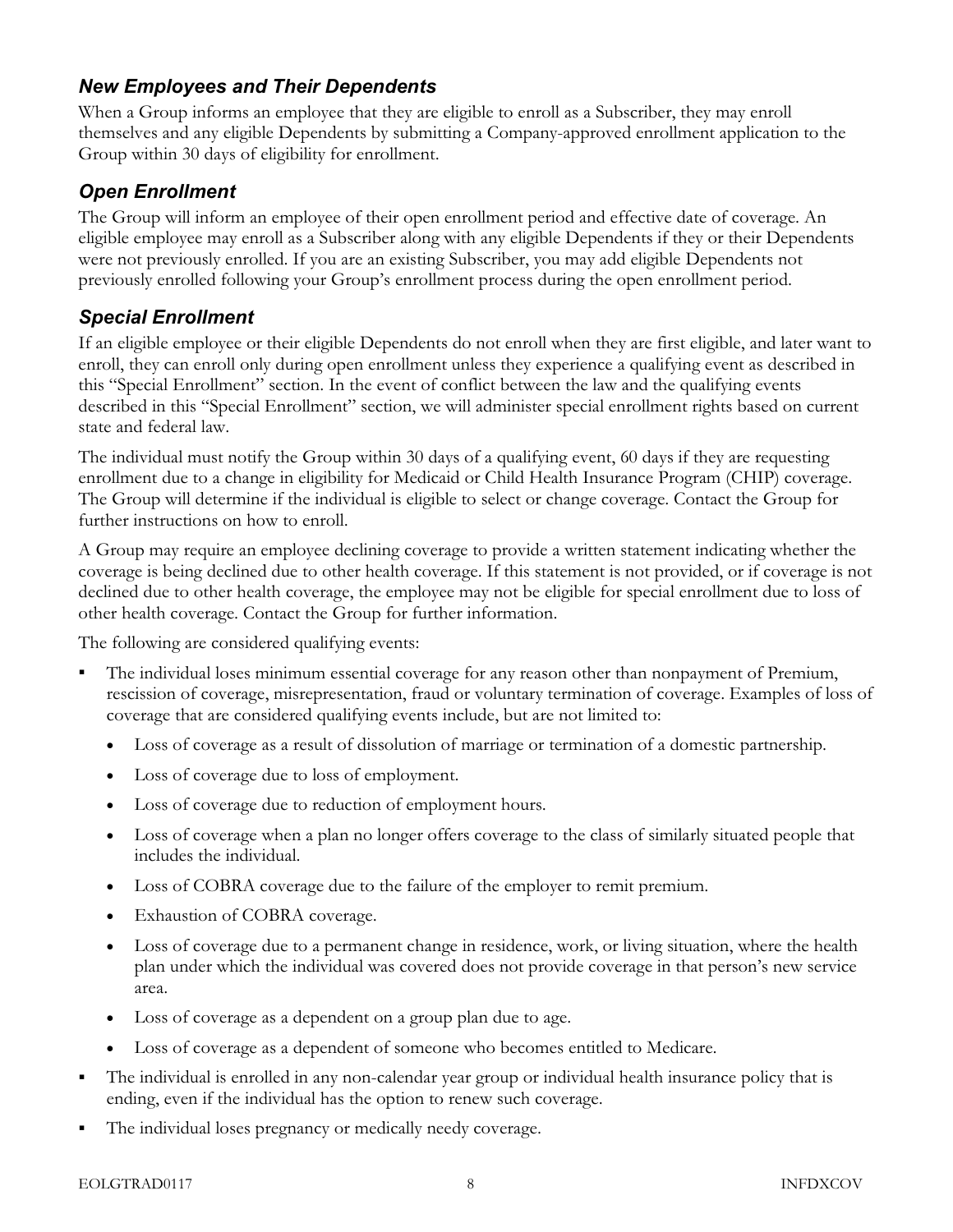- The individual gains a Dependent or becomes a Dependent through marriage or entering into a domestic partnership, birth, adoption or placement for adoption or through a child support order or other court order.
- The individual loses a Dependent or is no longer considered a Dependent through divorce or legal separation, or if the enrollee, or his or her Dependent dies.
- The individual becomes eligible for membership as a result of a permanent move.
- The individual becomes newly eligible or ineligible for coverage under Medicaid, Child Health Insurance Program or another public program providing health benefits.
- If the Group's plan is a Section 125 cafeteria plan, an eligible individual may enroll as a Subscriber (along with any eligible Dependents), and existing Subscribers may add eligible Dependents, if they experience an event that the Group designates as a Section 125 special enrollment qualifying event.
- If an individual terminated their health care coverage because they were called to active duty in the military service, they may be able to be re-enrolled in their Group's health plan if required by state or federal law. Ask the Group for more information.

Note: If the individual is enrolling as a Subscriber along with at least one eligible Dependent, only one enrollee must meet one of the requirements stated above.

#### Adding New Dependents to an Existing Account

To enroll a Dependent who becomes eligible to enroll after you became a Subscriber, you must notify your Group as described in this "Adding New Dependents to an Existing Account" section.

Newborns, newly adopted children, or children newly placed for adoption are covered for 31 days after birth, adoption or placement for adoption. In order for coverage to continue beyond this 31-day period, you must notify your Group within 30 days after the date of birth, adoption, or placement for adoption.

To add all other newly eligible Dependents (such as a new Spouse), you must notify your Group within 30 days after a Dependent becomes newly eligible.

Contact your Group for further instructions on how to enroll your newly eligible Dependent.

#### When Coverage Begins

Your Group will notify you of the date your coverage will begin. Membership begins at 12 a.m. (PT) of the effective date specified.

If an individual enrolls in, adds a Dependent, or changes health plan coverage during a special enrollment period, the membership effective date will be one of the following:

- For loss of minimum essential coverage:
	- If we receive the application up to 30 days before the loss of coverage, the first day of the month following the loss of coverage.
	- If we receive the application after the loss of coverage, the first day of the month following the month when we receive the application.
- For birth, adoption, or placement for adoption the date of the birth, adoption, or placement for adoption.
- For marriage or entering into a domestic partnership, the first day of the month following the month when we receive the application.
- For special enrollment due to court or administrative order, your Group will let us know the effective date of the enrollment. The effective date cannot be earlier than the date of the order and cannot be later than the first day of the month following the date of the order.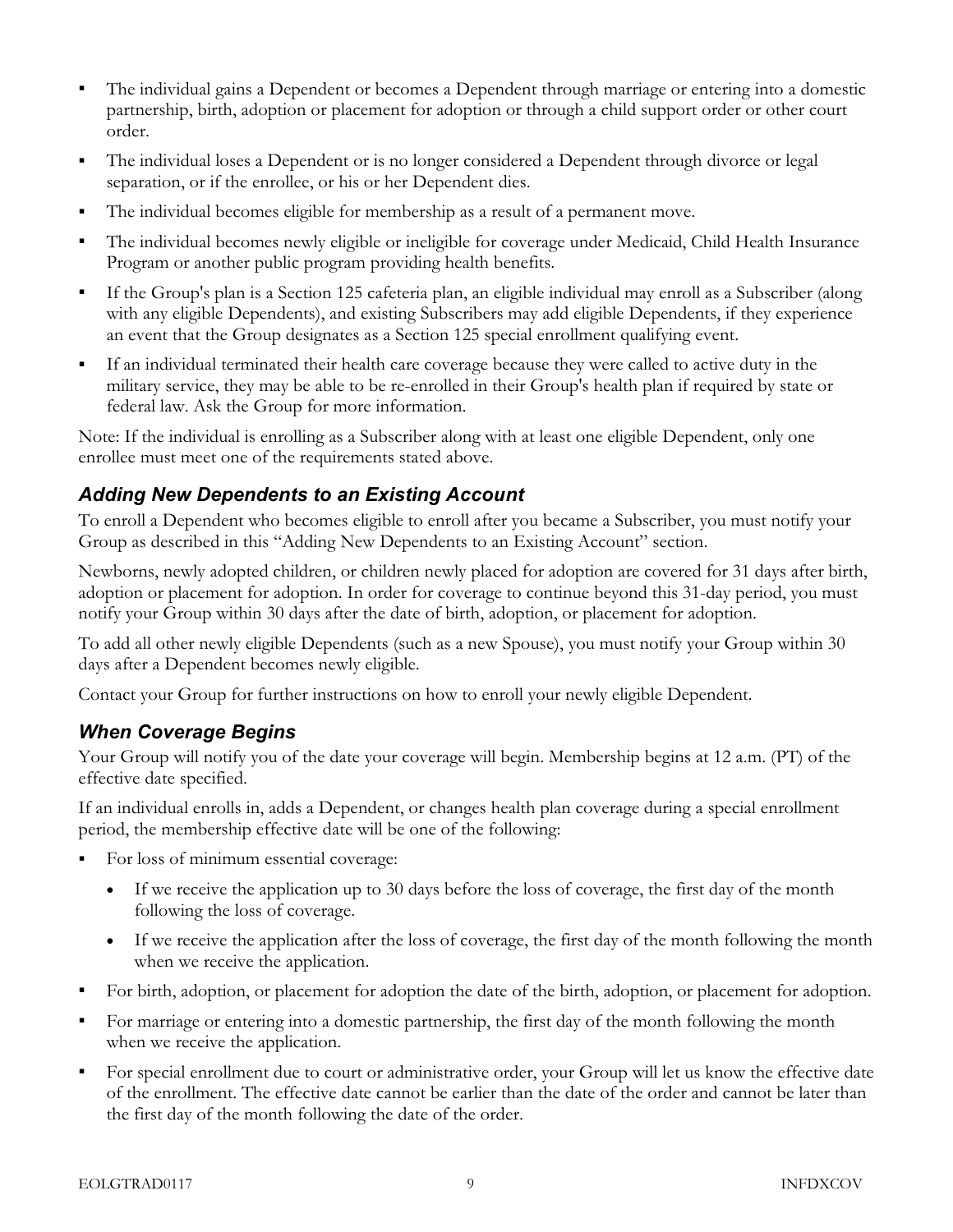- For enrollment due to a Group designated Section 125 qualifying event contact the Group for the timeframe specified by the Group for making elections due to a Section 125 qualifying event.
- For all other special enrollment events:
	- If we receive the application by the 15<sup>th</sup> day of a month, the coverage effective date will be the first day of the following month.
	- If we receive the application after the 15<sup>th</sup> day of a month, the coverage effective date will be the first day of the second following month.

## HOW TO OBTAIN SERVICES

#### Important Information for Members Whose Benefit Plans Are Subject to ERISA.

The Employee Retirement Income Security Act of 1974 (ERISA) is a federal law that regulated employee benefits, including the claim and appeal procedures for benefit Plans offered by certain employers. If an employer's benefit Plan is subject to ERISA, each time you request Services that must be approved before the Service is provided, you are filing a "pre-service claim" for benefits. You are filing a "post-service claim" when you ask us to pay for or cover Services that have already been received. You must follow our procedure for filing claims, and we must follow certain rules established by ERISA for responding to claims.

As a Member, you must receive all covered Services from Participating Providers and Participating Facilities inside our Service Area, except as otherwise specifically permitted in this EOC.

We will not directly or indirectly prohibit you from freely contracting at any time to obtain health care Services from Non-Participating Providers and Non-Participating Facilities outside the Plan. However, if you choose to receive Services from Non-Participating Providers and Non-Participating Facilities except as otherwise specifically provided in this EOC, those Services will not be covered under this EOC and you will be responsible for the full price of the Services. Any amounts you pay for non-covered Services will not count toward your Out-of-Pocket Maximum.

### Using Your Identification Card

We provide each Member with a Company identification (ID) card that contains the Member health record number. Have your health record number available when you call for advice, make an appointment, or seek Services. We use your health record number to identify your medical records, for billing purposes and for membership information. You should always have the same health record number. If we ever inadvertently issue you more than one health record number, please let us know by calling Member Services. If you need to replace your ID card, please call Member Services.

Your ID card is for identification only, and it does not entitle you to Services. To receive covered Services, you must be a current Member. Anyone who is not a Member will be billed as a non-member for any Services he or she receives. If you allow someone else to use your ID card, we may keep your card and terminate your membership (see the "Termination for Cause" section). We may request photo identification in conjunction with your ID card to verify your identity.

#### Advice Nurses

If you are unsure whether you need to be seen by a physician or where to go for Services, or if you would like to discuss a medical concern, call one of our advice nurses. Each Participating Medical Office owned and operated by Kaiser Permanente has an advice nurse telephone number. During regular office hours, call the advice number at the medical office near you. Telephone numbers and office hours are listed by facility in the Medical Directory and online at kp.org.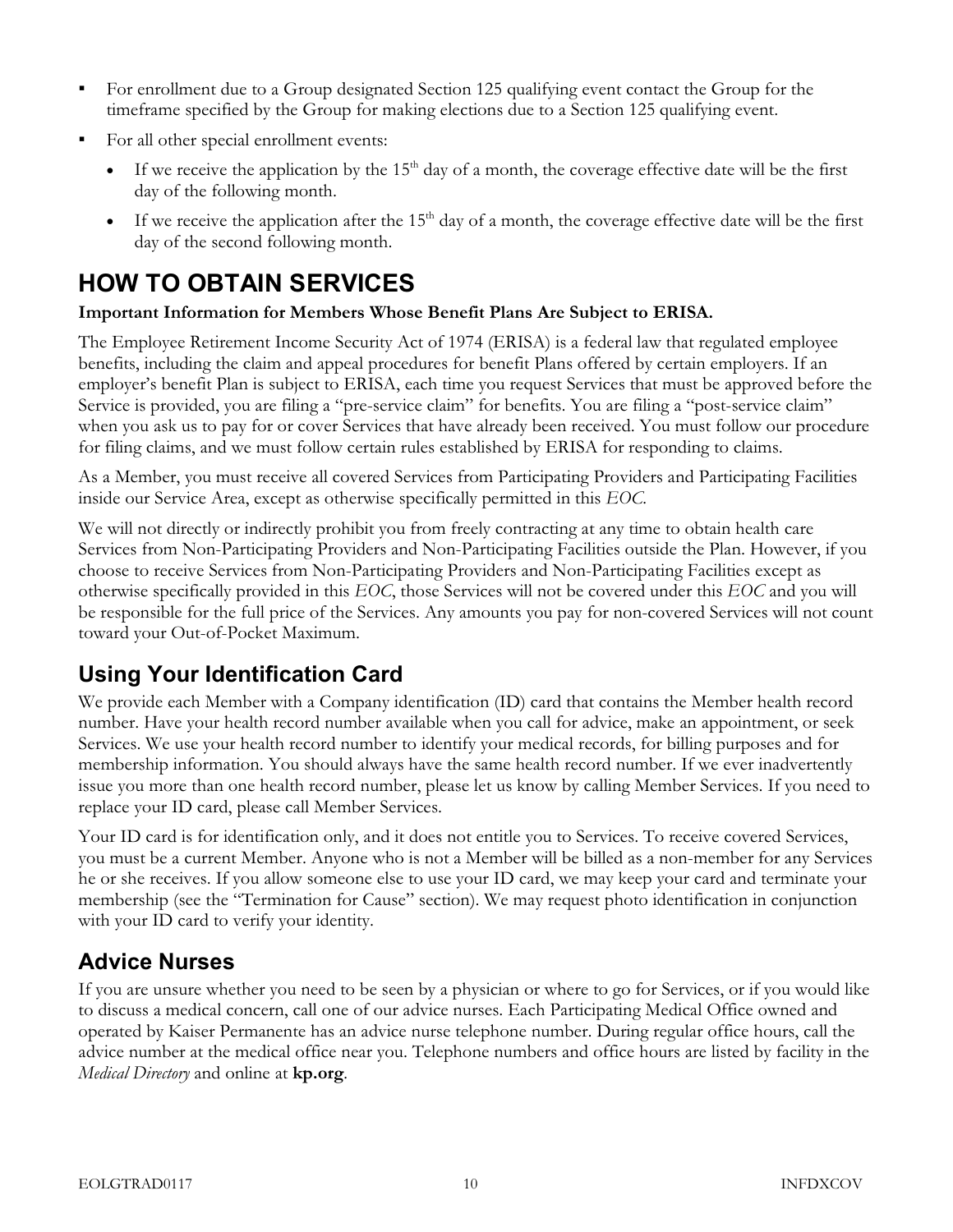On evenings, weekends, and holidays, call one of the following numbers:

| (You may call at any time to discuss urgent concerns.) |  |
|--------------------------------------------------------|--|
|                                                        |  |
|                                                        |  |

You may also use the Member section of our website, kp.org, to send *nonurgent* questions to an advice nurse or pharmacist.

### Your Primary Care Participating Provider

Your primary care Participating Provider plays an important role in coordinating your health care needs, including Participating Hospital stays and referrals to Specialists. We encourage you and your Dependents to each choose a primary care Participating Provider.

You may select a primary care Participating Provider from family medicine, internal medicine, or pediatrics. Female Members also have the option of choosing a women's health care Participating Provider as their primary care Participating Provider, as long as the women's health care Participating Provider accepts designation as primary care Participating Provider. A women's health care Participating Provider must be an obstetrician or gynecologist, a physician assistant specializing in women's health, an advanced registered nurse practitioner of women's health, or a certified nurse midwife, practicing within his or her applicable scope of practice.

To learn how to choose your primary care Participating Provider, please call Member Services or visit kp.org. You may change your primary care Participating Provider by calling Member Services. The change will be effective the first day of the following month.

### Women's Health Care Services

We cover women's health care Services provided by a participating family medicine physician, physician's assistant, gynecologist, certified nurse midwife, doctor of osteopathy, obstetrician, and advanced registered nurse practitioner, practicing within his or her applicable scope of practice.

Medically appropriate maternity care, covered reproductive health Services, preventive Services, general examinations, gynecological Services, and follow-up visits are provided to female Members directly from a Participating Provider, without a referral from their primary care Participating Provider. Annual mammograms for women 40 years of age or older are covered with or without a referral from a Participating Physician. Mammograms are provided more frequently to women who are at high risk for breast cancer or disease with a Participating Provider referral. We also cover breast examinations, pelvic examinations, and cervical cancer screenings annually for women age 18 or older, and at any time with a referral from your women's health care Services Participating Provider. Women's health care Services also include any appropriate Service for other health problems discovered and treated during the course of a visit to a women's health care Participating Provider for a women's Service.

### Appointments for Routine Services

If you need to make a routine care appointment, please refer to the *Medical Directory* for appointment telephone numbers, or go to kp.org to request an appointment online. Routine appointments are for medical needs that are not urgent, such as checkups and follow-up visits that can wait more than a day or two. Try to make your routine care appointments as far in advance as possible. For information about getting other types of care, refer to the "Emergency, Post-Stabilization, and Urgent Care" section.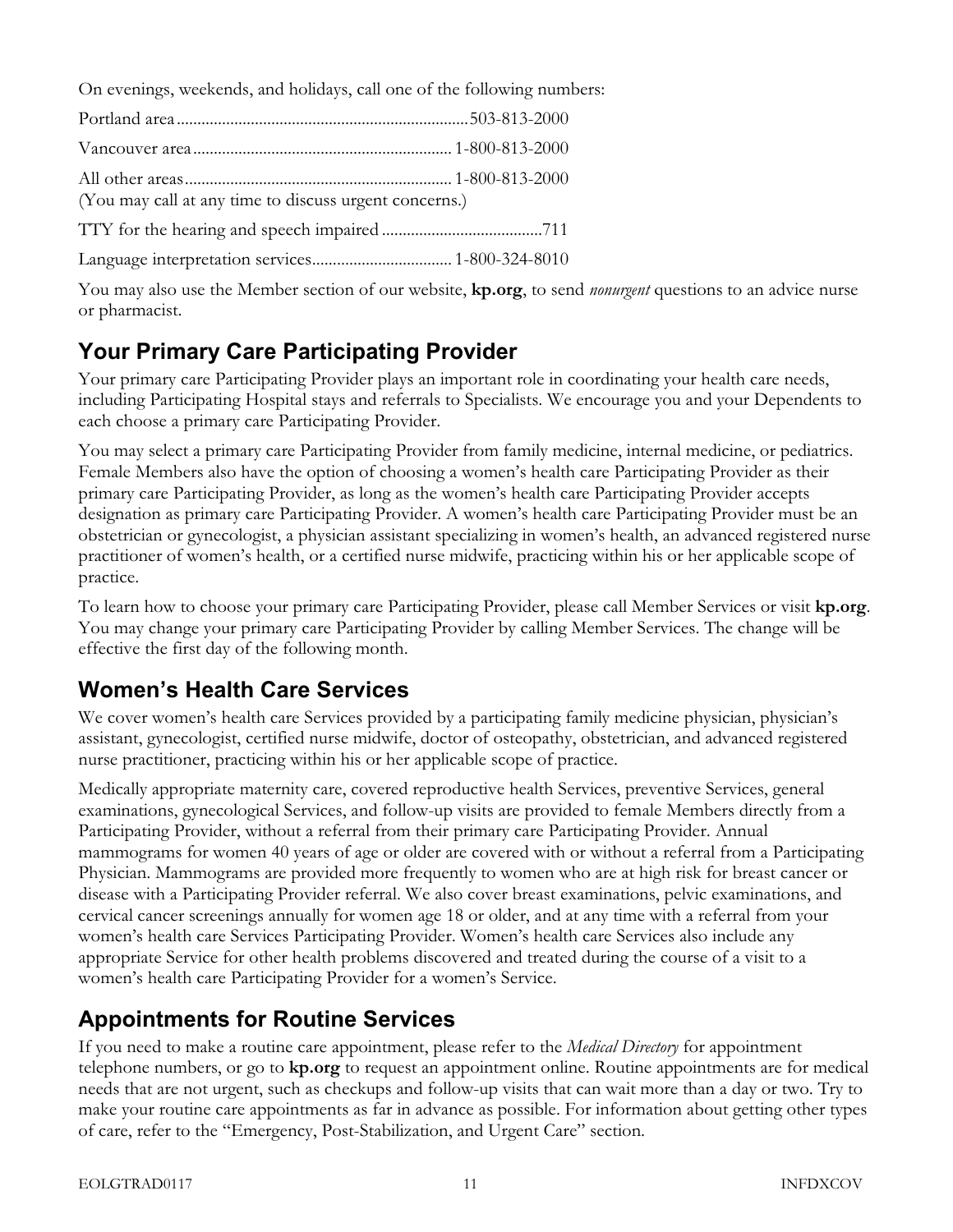#### Getting Assistance

We want you to be satisfied with your health care Services. If you have any questions or concerns about Services you received from Participating Providers or Participating Facilities, please discuss them with your primary care Participating Provider or with other Participating Providers who are treating you.

Most Participating Medical Offices owned and operated by Kaiser Permanente have an administrative office staffed with representatives who can provide assistance if you need help obtaining Services. Member Services representatives are also available to assist you Monday through Friday (except holidays), from 8 a.m. to 6 p.m.

You may also e-mail us by registering on our website at **kp.org**.

Member Services representatives can answer questions you have about your benefits, available Services, and the facilities where you can receive Services. For example, they can explain your benefits, how to make your first medical appointment, what to do if you move, what to do if you need Services while you are traveling, and how to replace your ID card. These representatives can also help you if you need to file a claim, complaint, grievance, or appeal, as described in the "Grievances, Claims, Appeals, and External Review" section. Upon request Member Services can also provide you with written materials about your coverage.

### Referrals

#### Referrals to Participating Providers and Participating Facilities

Primary care Participating Providers provide primary medical care, including pediatric care and obstetrics/gynecology care. Specialists provide specialty medical care in areas such as surgery, orthopedics, cardiology, oncology, urology, dermatology, and allergy/immunology. Your primary care Participating Provider will refer you to a Specialist when appropriate. In most cases, you will need a referral to see a Specialist the first time. If the Specialist is not an employee of Medical Group, your referral will need prior authorization approval in order for the Services to be covered. See the Medical Directory for information about specialty Services that require a referral or discuss your concerns with your primary care Participating Provider. In some cases, a standing referral may be allowed to a Specialist for a time period that is in accord with your individual medical needs as determined by the Participating Provider and Company.

Some outpatient specialty care is available in Participating Medical Offices without a referral. You do not need a referral for outpatient Services provided in the following departments at Participating Medical Offices owned and operated by Kaiser Permanente. See the Medical Directory, or call Member Services to schedule routine appointments in these departments:

- Audiology (routine hearing exams).
- Cancer Counseling.
- Chemical Dependency Services.
- Mental Health Services.
- Obstetrics/Gynecology.
- Occupational Health.
- Ophthalmology.
- Optometry (routine eye exams).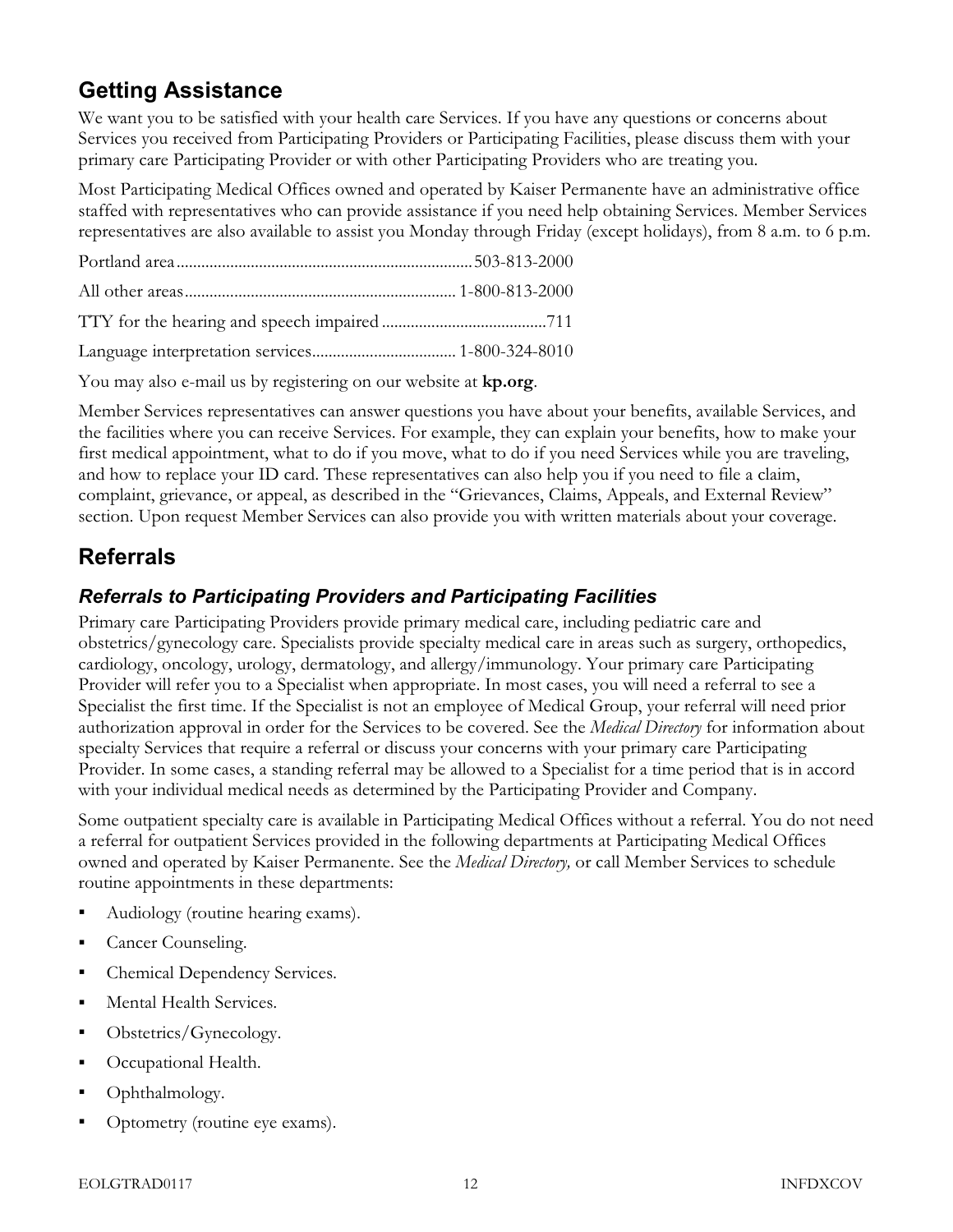**Social Services.** 

#### Referrals to Non-Participating Providers and Non-Participating Facilities

If your Participating Physician decides that you require Services not available from Participating Providers or Participating Facilities, he or she will recommend to Medical Group and Company that you be referred to a Non-Participating Provider or Non-Participating Facility inside or outside our Service Area. If the Medical Group's assigned Participating Provider determines that the Services are Medically Necessary and are not available from a Participating Provider or Participating Facility and Company determines that the Services are covered Services, Company will authorize your referral to a Non-Participating Provider or Non-Participating Facility for the covered Services. The Copayment or Coinsurance for these approved referral Services are the same as those required for Services provided by a Participating Provider or Participating Facility. You will need written authorization in advance in order for the Services to be covered. If Company authorizes the Services, you will receive a written "Authorization for Outside Medical Care" approved referral to the Non-Participating Provider or Non-Participating Facility, and only the Services and number of visits that are listed on the written referral will be covered, subject to any benefit limitations and exclusions applicable to these Services.

#### Prior and Concurrent Authorization and Utilization Review

When you need Services, you should talk with your Participating Provider about your medical needs or your request for Services. Your Participating Provider provides covered Services that are Medically Necessary. Participating Providers will use their judgment to determine if Services are Medically Necessary. Some Services are subject to approval through Utilization Review, based on Utilization Review criteria developed by Medical Group or another organization utilized by the Medical Group and approved by Company. If you seek a specific Service, you should talk with your Participating Provider. Your Participating Provider will discuss your needs and recommend an appropriate course of treatment.

If you request Services that must be approved through Utilization Review and the Participating Provider believes they are Medically Necessary, the Participating Provider may submit the request for Utilization Review on your behalf. If the request is denied, we will send a letter to you within two business days of the Participating Provider's request. If you choose to submit a request for services directly to Member Relations, we will notify you within 15 days of the decision. The decision letter will explain the reason for the determination along with instructions for filing an appeal. You may request a copy of the complete Utilization Review criteria used to make the determination. Please contact Member Relations at 503-813-4480.

Your Participating Provider will request prior or concurrent authorization when necessary. The following are examples of Services that require prior or concurrent authorization:

- Bariatric surgery Services.
- Breast reduction surgery.
- Dental and orthodontic Services for the treatment of craniofacial anomalies.
- Drug formulary exceptions.
- Durable Medical Equipment.
- **External Prosthetic Devices and Orthotic Devices.**
- General anesthesia and associated hospital or ambulatory surgical facility Services provided in conjunction with non-covered dental Services.
- Habilitative Services.
- Hospice and home health Services.
- Inpatient hospital Services.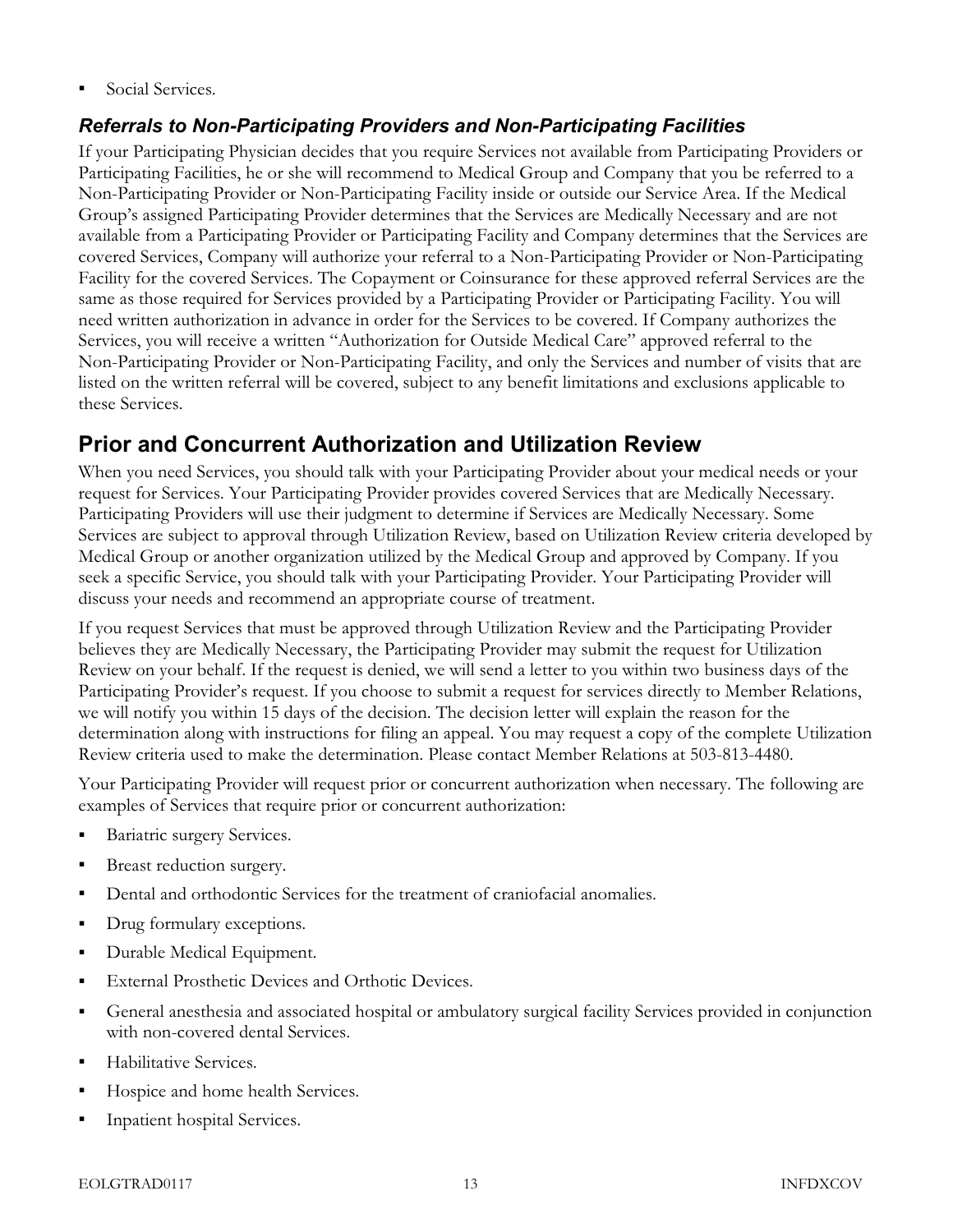- Inpatient and residential Chemical Dependency Services.
- Inpatient and residential mental health Services.
- Non-emergency medical transportation.
- Open MRI.
- Plastic surgery.
- Referrals for any Non-Participating Facility Services or Non-Participating Provider Services.
- Referrals to Specialists who are not employees of Medical Group.
- Rehabilitative therapy Services.
- Routine foot Services.
- Skilled nursing facility Services.
- **Transplant Services.**
- **Travel and lodging expenses.**

If you ask for Services that the Participating Provider believes are not Medically Necessary and does not submit a request on your behalf, you may ask for a second opinion from another Participating Provider. You should contact the manager in the area where the Participating Provider is located. Member Services can connect you with the correct manager, who will listen to your issues and discuss your options.

For more information about Utilization Review, a copy of the complete Utilization Review criteria developed by Medical Group and approved by Company for a specific condition, or to talk to a Utilization Review staff person, please contact Member Services.

Except in the case of misrepresentation, prior authorization determinations that relate to your membership eligibility are binding on us if obtained no more than five business days before you receive the Service. Prior authorization determinations that relate to whether the Service is Medically Necessary or are covered under the Plan are binding on us if obtained no more than 30 days before you receive the Service. We may revoke or amend an authorization for Services you have not yet received if your membership terminates or your coverage changes or you lose your eligibility.

### Participating Providers and Participating Facilities Contracts

Participating Providers and Participating Facilities may be paid in various ways, including salary, per diem rates, case rates, fee-for-service, incentive payments, and capitation payments. Capitation payments are based on a total number of Members (on a per-Member per-month basis), regardless of the amount of Services provided. Company may directly or indirectly make capitation payments to Participating Providers and Participating Facilities only for the professional Services they deliver, and not for Services provided by other physicians, hospitals, or facilities. Call Member Services if you would like to learn more about the ways Participating Providers and Participating Facilities are paid to provide or arrange medical and hospital Services for Members.

Our contracts with Participating Providers and Participating Facilities provide that you are not liable for any amounts we owe. You will be liable for the cost of non-covered Services that you receive from any providers or facilities, including Participating Providers and/or Participating Facilities.

### Provider Whose Contract Terminates

You may be eligible to continue receiving covered Services from a Participating Provider for a limited period of time after our contract with the Participating Provider terminates.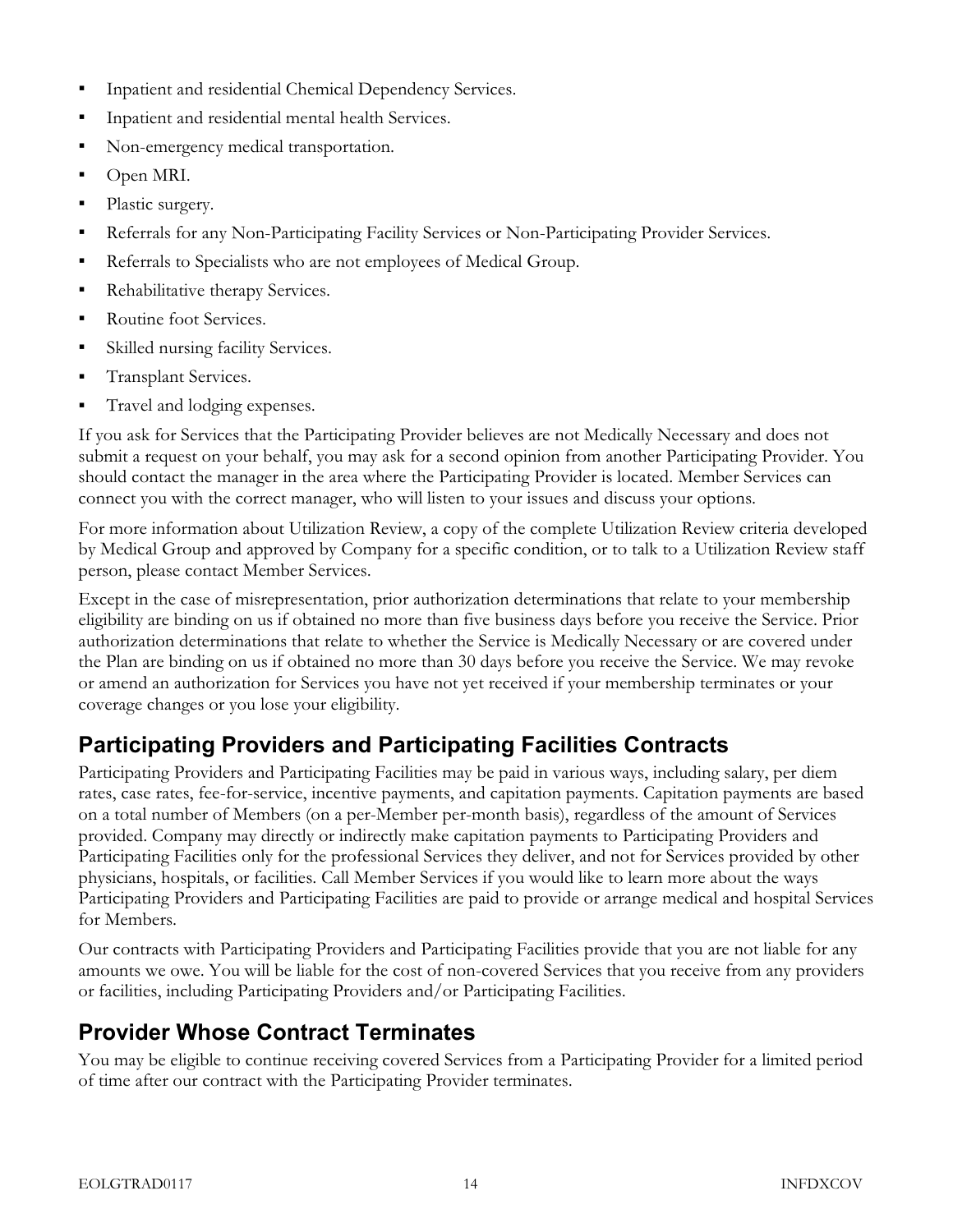This continuity of care provision applies when our contract with a Participating Provider terminates, or when a physician's employment with Medical Group terminates except when the termination is because of quality of care issues or because the Participating Provider:

- Has retired.
- Has died.
- No longer holds an active license.
- Has moved outside our Service Area.
- Has gone on sabbatical.
- Is prevented from continuing to care for patients because of other circumstances.

If you satisfy all of the following requirements, you may qualify for this continuity of care:

- You are a Member on the date you receive the Services.
- You are undergoing an active course of treatment that is Medically Necessary and you and the Participating Provider agree that it is desirable to maintain continuity of care.
- We would have covered the Services if you had received them from a Participating Provider.
- The provider agrees to adhere to the conditions of the terminated contract between the provider and Company or its designee.

Except for the pregnancy situation described below, this extension will continue until the earlier of the following:

- The day following the completion of the active course of treatment giving rise to your exercising your continuity of care right; or
- The 120th day from the date we notify you about the contract termination.

If you are in the second trimester of pregnancy this extension will continue until the later of the following dates:

- The 45th day after the birth; or
- As long as you continue under an active course of treatment, but not later than the 120th day from the date we notify you about the contract termination.

### Receiving Care in Another Kaiser Foundation Health Plan or Allied Plan Service Area

If you are visiting in the service area of another Kaiser Permanente region or an Allied Plan, you may receive covered Services, consistent with the Kaiser Permanente region's capability, from designated providers in that region, and if the Services would have been covered under this EOC. Certain Services may require prior authorization and approval. Covered Services are subject to the applicable Copayment or Coinsurance shown in the "Benefit Summary" and the exclusions, limitations and reductions described in this EOC.

For more information about receiving care in other Kaiser Foundation Health Plan or Allied Plan service areas, including availability of Services, and provider and facility locations, please call our Away from Home Travel Line at 951-268-3900. Information is also available online at kp.org/travel.

### Out-of-Area Coverage for Dependents

This limited out-of-area benefit is available to Dependent children who are under the Dependent Limiting Age as shown in the "Benefit Summary" and who are outside any Kaiser Foundation Health Plan service area.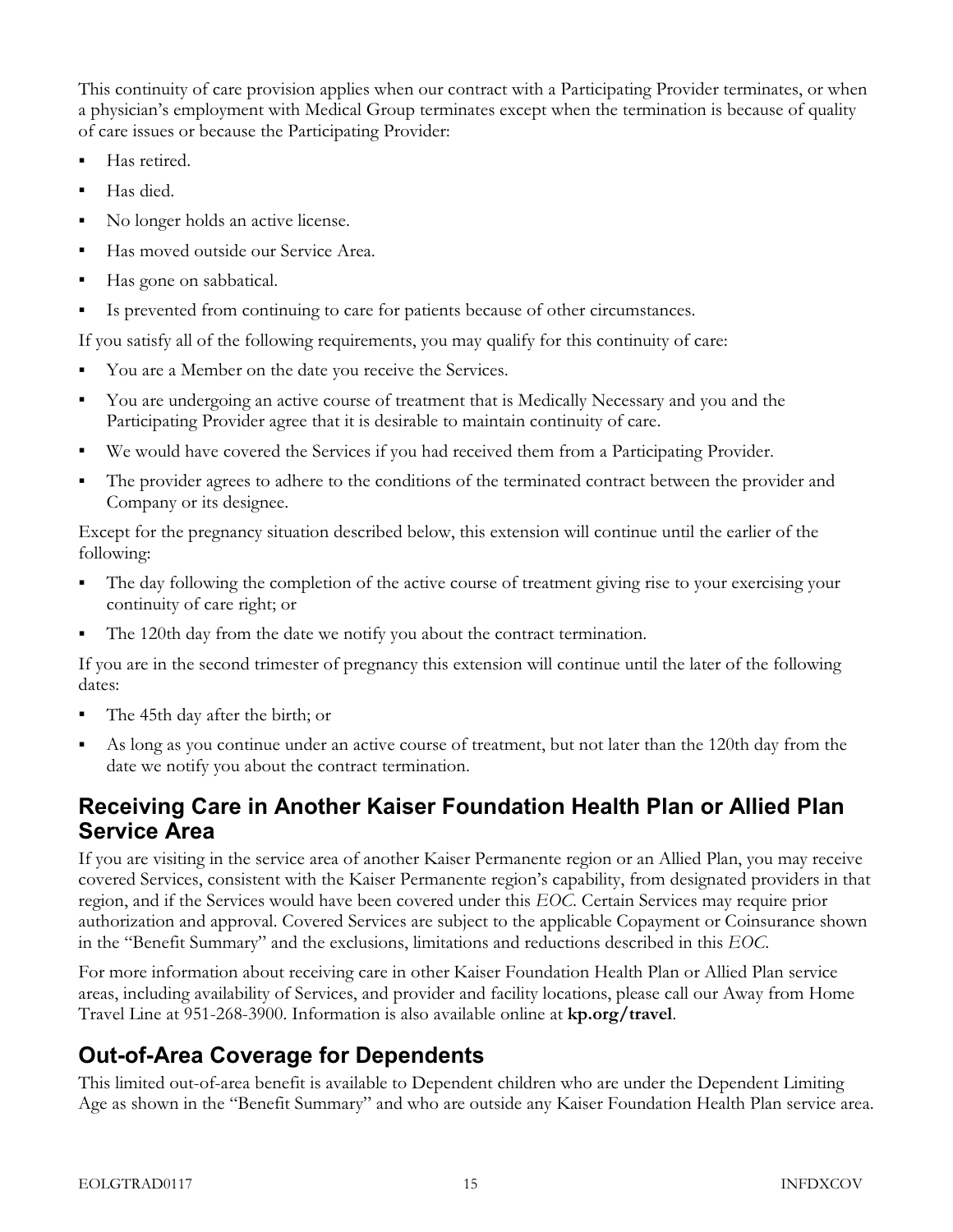We cover certain Medically Necessary Services that a Dependent child receives from Non-Participating Providers outside any Kaiser Foundation Health Plan service area but inside the United States (which for the purpose of this benefit means the 50 states, the District of Columbia, and United States territories). These out-of-area benefits are limited to the following Services as otherwise covered under this EOC. Any other Services not specifically listed as covered are excluded under this out-of-area benefit.

- Office visits are limited to preventive care, primary care, specialty care, outpatient physical therapy visits, outpatient mental health and chemical dependency Services, and allergy injections – limited to ten visits combined per Year).
- Laboratory and diagnostic X-rays limited to ten visits per Year. This benefit does not include special diagnostic procedures such as CT, MRI, or PET scans.
- Prescription drug fills limited to ten fills per Year.

You pay the Copayment or Coinsurance as shown in the "Benefit Summary" under the "Out-of-Area Coverage for Dependents" section.

This out-of-area benefit cannot be combined with any other benefit, so we will not pay under this "Out-of-Area Coverage for Dependents" section for a Service we are covering under another section of this EOC, such as:

- Services covered in the "Emergency, Post-Stabilization, and Urgent Care" section and under "Your Primary Care Participating Provider" in the "How to Obtain Services" section.
- "Receiving Care in Another Kaiser Foundation Health Plan or Allied Plan Service Area."
- "Transplant Services."

### POST-SERVICE CLAIMS – SERVICES ALREADY RECEIVED

In general, if you have a medical bill from a Non-Participating Provider or Non-Participating Facility, our Claims Administration Department will handle the claim. Member Services can assist you with questions about specific claims or about the claim procedures in general.

If you receive Services from a Non-Participating Provider following an authorized referral from a Participating Provider, the Non-Participating Provider will send the bill to Claims Administration directly. You are not required to file a claim.

However, if you receive Services from a Non-Participating Provider or Non-Participating Facility without an authorized referral and you believe Company should cover the Services, you need to send a completed medical claim form and the itemized bill to:

Kaiser Permanente National Claims Administration - Northwest PO Box 370050 Denver, CO 80237-9998

You can request a claim form from Member Services or download it from **kp.org**. When you submit the claim, please include a copy of your medical records from the Non-Participating Provider or Non-Participating Facility if you have them.

Company accepts CMS 1500 claim forms for professional Services and UB-04 forms for hospital claims. Even if the provider bills Company directly, you still need to submit the claim form.

You must submit a claim for a Service within 12 months after receiving that Service. If it is not reasonably possible to submit a claim within 12 months, then you must submit a claim as soon as reasonably possible, but in no case more than 15 months after receiving the Service, except in the absence of legal capacity.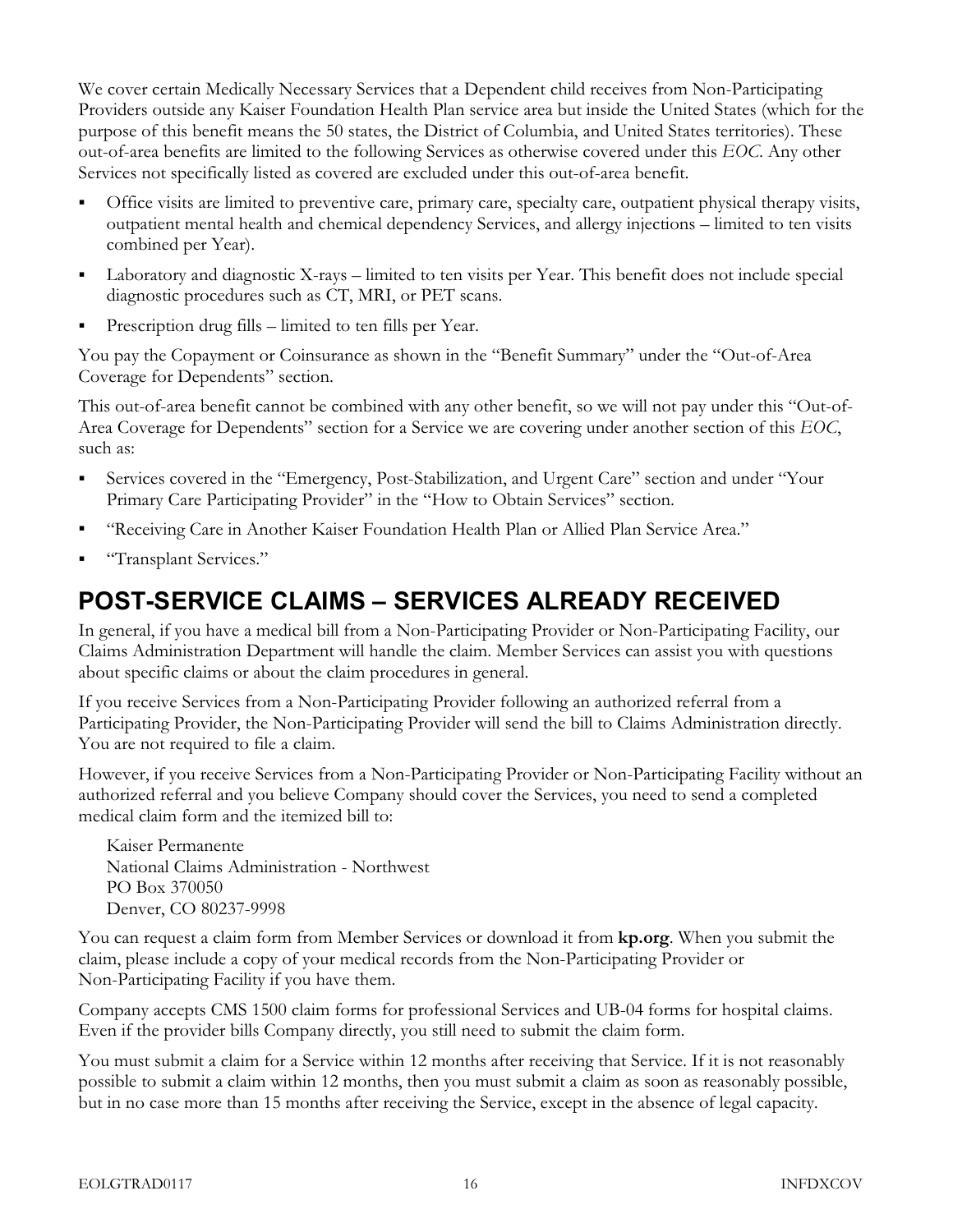We will reach a decision on the claim and pay those covered Charges within 30 calendar days from receipt unless additional information, not related to coordination of benefits, is required to make a decision. If the 30-day period must be extended, you will be notified in writing with an explanation about why. This written notice will explain how long the time period may be extended depending on the requirements of applicable state and federal laws, including the ERISA.

You will receive written notification about the claim determination. This notification will provide an explanation for any unpaid amounts. It will also tell you how to appeal the determination if you are not satisfied with the outcome, along with other important disclosures required by state and federal laws.

If you have questions or concerns about a bill from Company, you may contact Member Services for an explanation. If you believe the Charges are not appropriate, Member Services will advise you on how to proceed.

## EMERGENCY, POST-STABILIZATION, AND URGENT CARE

#### Coverage, Copayments or Coinsurance, and Reimbursement

If you receive Emergency Services, Post-Stabilization Care, or Urgent Care from a Participating Provider or Participating Facility, we cover those Services only if they are covered under the "Benefits" section (subject to the "Exclusions and Limitations" section).

If you receive Emergency Services, Post-Stabilization Care, or Urgent Care from a Non-Participating Provider or Non-Participating Facility, we cover those Services only if they meet both of the following requirements:

- This "Emergency, Post-Stabilization, and Urgent Care" section says that we cover the Services if you receive them from a Non-Participating Provider or Non-Participating Facility.
- The Services would be covered under the "Benefits" section (subject to the "Exclusions and Limitations" section) if you received them from a Participating Provider or Participating Facility.

The Copayment or Coinsurance for covered Emergency Services, Post-Stabilization Care, and Urgent Care are the same ones you would pay if the Services were not Emergency Services, Post-Stabilization Care, or Urgent Care. For example, if you receive covered inpatient hospital Services, you pay the Copayment or Coinsurance shown in the "Benefit Summary" under "Inpatient Hospital Services," regardless of whether the Services also constitute Emergency Services, Post-Stabilization Care, or Urgent Care. If you visit an emergency department and are not admitted directly as an inpatient, you pay the emergency department visit Copayment or Coinsurance shown in the "Benefit Summary" under "Outpatient Services."

You do not need to file a claim for Services that you receive from a Participating Provider or Participating Facility. If you receive covered Emergency Services, Post-Stabilization Care, or Urgent Care from a Non-Participating Provider or Non-Participating Facility, the Non-Participating Provider or Non-Participating Facility may agree to bill you for the Services or may require that you pay for the Services when you receive them. In either case, to request payment or reimbursement from us, you must file a claim as described in the "Post-service Claims-Services Already Received" section.

### Emergency Services

If you have an Emergency Medical Condition, call 911 (where available) or go to the nearest hospital emergency department. You do not need prior authorization for Emergency Services. When you have an Emergency Medical Condition, we cover Emergency Services you receive from Participating Providers, Participating Facilities, Non-Participating Providers, and Non-Participating Facilities anywhere in the world.

If you have an Emergency Medical Condition, we cover licensed ambulance Services that are not ordered by a Participating Provider only if all of the following are true:

Your condition requires use of the medical Services that only a licensed ambulance can provide.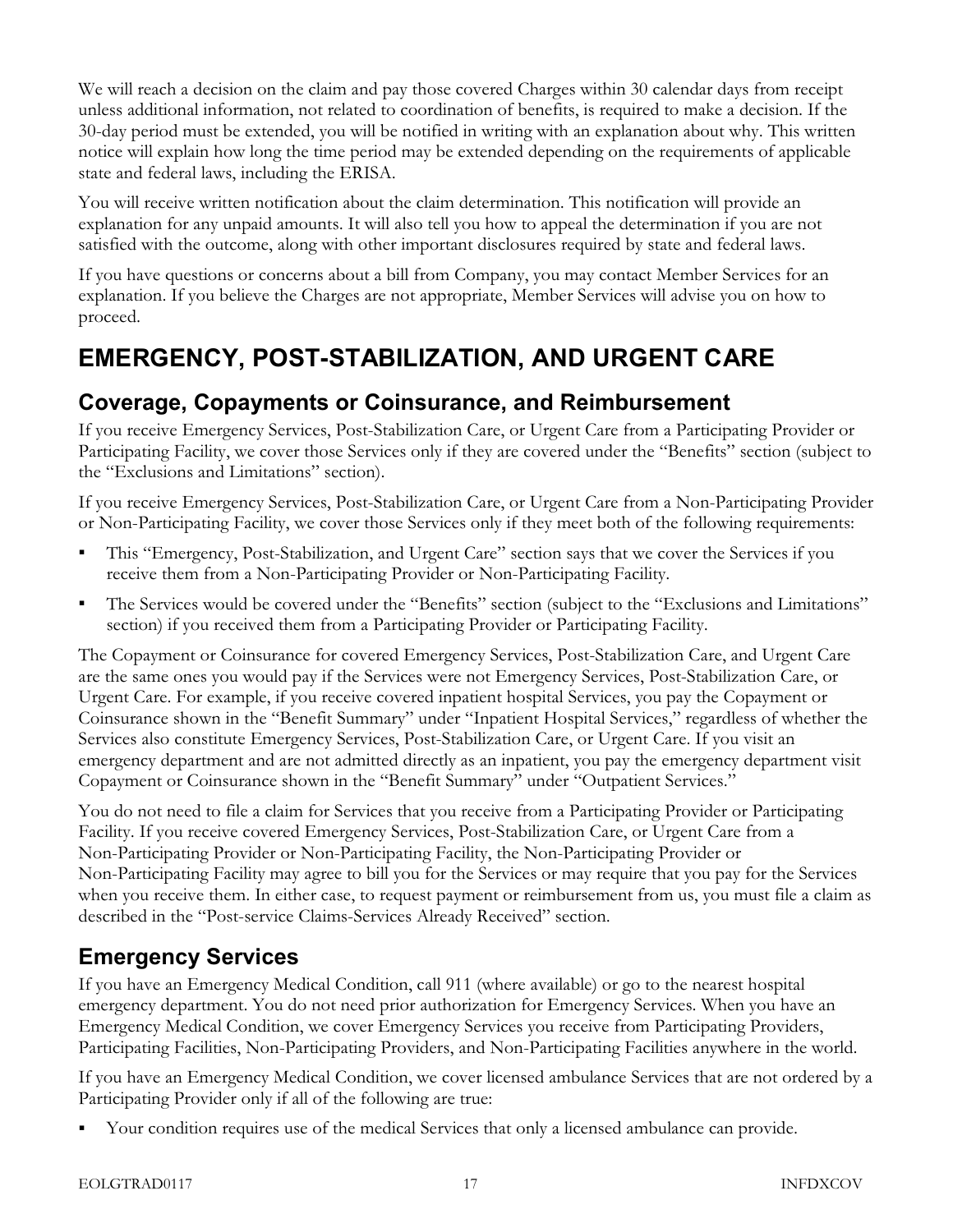- Use of all other means of transportation, whether or not available, would endanger your health.
- The ambulance transports you to a hospital where you receive covered Emergency Services.

Emergency Services are available from Participating Hospital emergency departments 24 hours a day, seven days a week. Contact Member Services or see our *Medical Directory* for locations of these emergency departments.

#### Post-Stabilization Care

Post-Stabilization Care is Services you receive for the acute episode of your Emergency Medical Condition after that condition is clinically stable. ("Clinically stable" means that no material deterioration of the Emergency Medical Condition is likely, within reasonable medical probability, to result from or occur during your discharge or transfer from the hospital.) We cover Post-Stabilization Care only if one of the following is true:

- A Participating Provider or Participating Facility provides the Services.
- We authorize the Services from the Non-Participating Provider or Non-Participating Facility before you receive the Services (or later, if extraordinary circumstances delay your ability to call us but you call us as soon as reasonably possible).

Coverage for Post-Stabilization Care at a Non-Participating Provider or Non-Participating Facility is limited to the Allowed Amount. You are responsible for paying any amount over the Allowed Amount, in addition to applicable Copayments and Coinsurance, and any such payments do not count toward the Out-of-Pocket Maximum.

To request prior authorization for your receiving Post-Stabilization Care from a Non-Participating Provider or Non-Participating Facility, you or someone on your behalf must call us at 503-735-2596, or toll free at 1-877-813-5993, before you receive the Services if it is reasonably possible to do so, but no later than 24 hours after any admission.

We understand that extraordinary circumstances can delay your ability to call us, for example if you are unconscious or if there is no parent or guardian with a young child. In these cases, you or someone on your behalf must call us as soon as reasonably possible. If you (or someone on your behalf) do not call us by the applicable deadline, we will not cover Post-Stabilization Care that you receive from a Non-Participating Provider or Non-Participating Facility.

After we are notified, we will discuss your condition with the Non-Participating Provider. If we decide that the Post-Stabilization Care is Medically Necessary and would be covered if you received it from a Participating Provider or Participating Facility, we will either authorize the Services from the Non-Participating Provider or Non-Participating Facility, or arrange to have a Participating Provider or Participating Facility (or other designated provider or facility) provide the Services. If we decide to arrange to have a Participating Provider or Participating Facility (or other designated provider or facility), provide the Services to you, we may authorize special transportation Services that are medically required to get you to the provider or facility. This may include transportation that is otherwise not covered.

### Urgent Care

#### Inside our Service Area

We cover Urgent Care inside our Service Area during certain hours at designated Urgent Care facilities and Participating Medical Offices. Please contact Member Services or see our *Medical Directory* for Urgent Care locations and the hours when you may visit them for covered Urgent Care.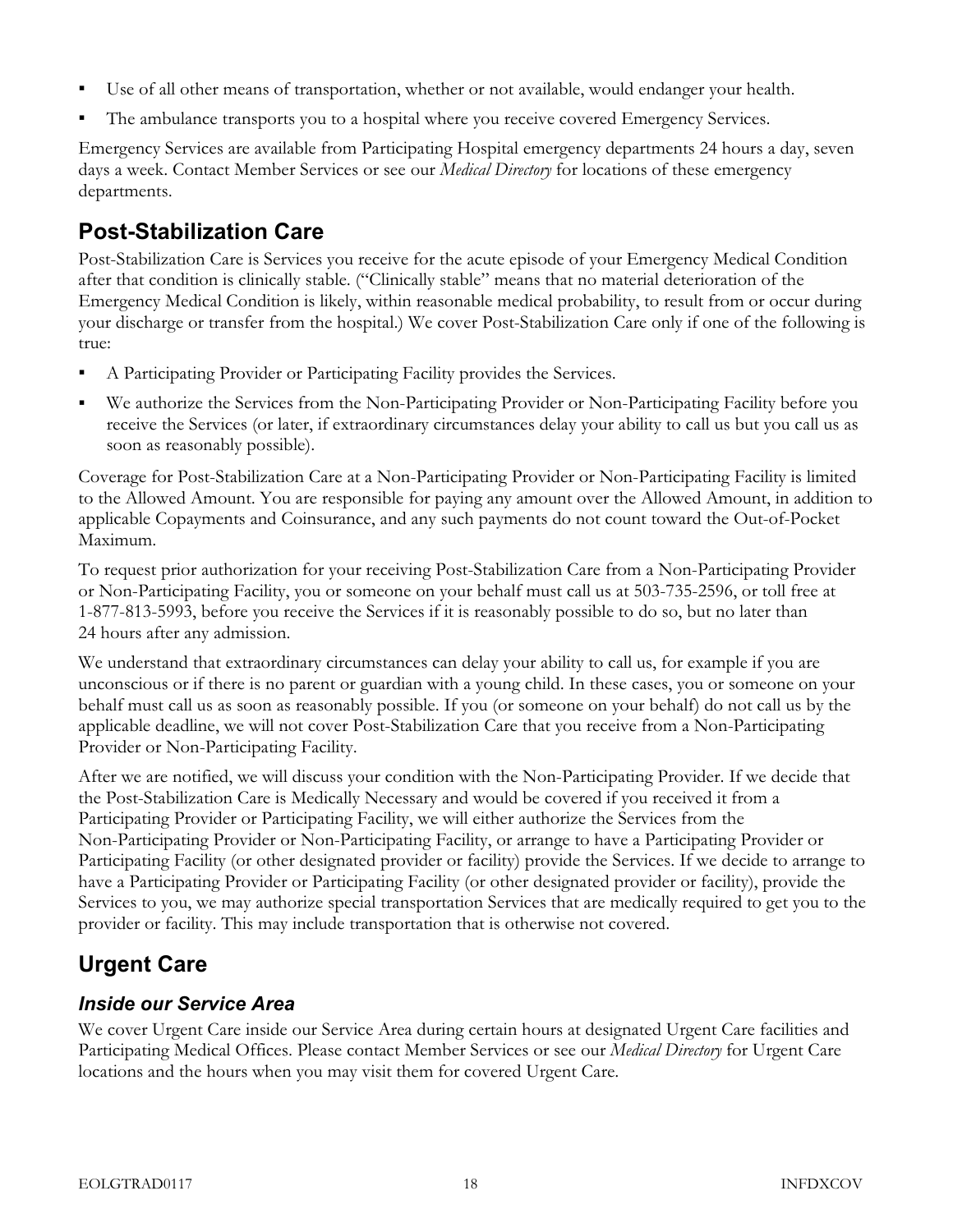#### Outside our Service Area

If you are temporarily outside our Service Area, we cover Urgent Care you receive from a Non-Participating Provider or Non-Participating Facility if we determine that the Services were necessary to prevent serious deterioration of your health and that the Services could not be delayed until you returned to our Service Area.

## WHAT YOU PAY

#### Copayments and Coinsurance

The Copayment or Coinsurance for each covered Service is shown in the "Benefit Summary." Copayments or Coinsurance are due when you receive the Service. If we must bill you, an accounting fee may be added to offset handling costs.

### Out-of-Pocket Maximum

There is a maximum to the total dollar amount of Copayments and Coinsurance that you must pay for covered Services that you receive within the same Year. If you are the only Member in your Family, then you must meet the Member Out-of-Pocket Maximum. If you are a Member in a Family of two or more Members, then either you must each meet the Member Out-of-Pocket Maximum, or your entire Family must meet the Family Out-of-Pocket Maximum. Each Member Out-of-Pocket Maximum amount counts toward the Family Out-of-Pocket Maximum amount. The Member and Family Out-of-Pocket Maximum amounts are shown in the "Benefit Summary."

Copayments and Coinsurance count toward the Out-of-Pocket Maximum unless otherwise indicated. After you reach the Out-of-Pocket Maximum, you are not required to pay Copayments and Coinsurance for these Services for the remainder of the Year. Member Services can provide you with the amount you have paid toward your Out-of-Pocket Maximum.

The following amounts do not count toward the Out-of-Pocket Maximum and you will continue to be responsible for these amounts even after the Out-of-Pocket Maximum is satisfied:

- Payments for Services that are not covered under this EOC.
- Payments that you make because we already covered the benefit maximum amount or the maximum number of days or visits for a Service.
- **Payments for Services under any benefit riders attached to this EOC, unless your Group purchased an** "Infertility Treatment Services Rider," "Outpatient Prescription Drug Rider," or a "Pediatric Vision Hardware and Optical Services Rider." This does not apply to outpatient prescription drugs that are covered under an "Outpatient Prescription Drug Rider" or to Services that are covered under an "Infertility Treatment Services Rider" or a "Pediatric Vision Hardware and Optical Services Rider."

### BENEFITS

The Services described in this "Benefits" section are covered only if all the following conditions are satisfied, and will not be retrospectively denied:

- You are a current Member at the time Services are provided.
- A Participating Provider determines that the Services are Medically Necessary.
- The Services are provided, prescribed, authorized, or directed by a Participating Physician except where specifically noted to the contrary in this EOC.
- You receive the Services inside our Service Area from a Participating Provider, Participating Facility, or from a Participating Skilled Nursing Facility, except where specifically noted to the contrary in this EOC.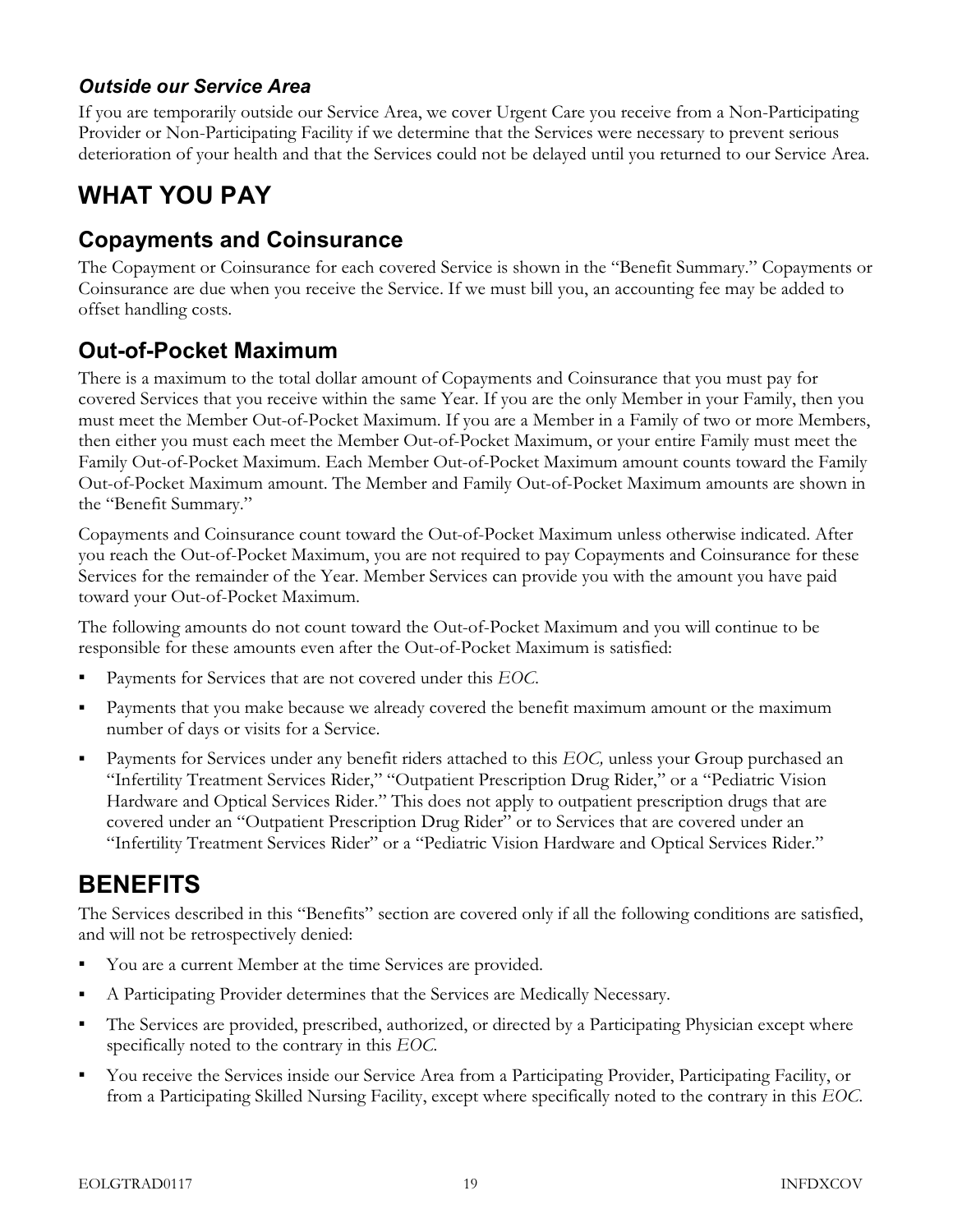You receive prior authorization for the Services, if required under "Prior and Concurrent Authorization and Utilization Review" in the "How to Obtain Services" section.

All Services are subject to exclusions, limitations and reductions. This "Benefits" section lists exclusions and limitations that apply only to a particular benefit.

All covered Services are subject to any applicable Copayment or Coinsurance as described in the "What You Pay" section and in the "Benefit Summary."

#### Preventive Care Services

We cover a variety of preventive care Services, which are Services to keep you healthy or to prevent illness, and are not intended to treat an existing illness, injury, or condition. These preventive care Services are subject to all coverage requirements described in this "Benefits" section and all provisions in the "Exclusions and Limitations" section.

Preventive care Services include:

- Services recommended by, and rated A or B by, the U.S. Preventive Services Task Force. You can access the list of preventive care Services at [http://www.uspreventiveservicestaskforce.org/Page/Name/uspstf](http://www.uspreventiveservicestaskforce.org/Page/Name/uspstf-a-and-b-recommendations/)[a-and-b-recommendations/.](http://www.uspreventiveservicestaskforce.org/Page/Name/uspstf-a-and-b-recommendations/)
- Immunizations recommended by the Advisory Committee on Immunization Practices of the CDC.
- Preventive care and screenings for infants, children, and adolescents supported by the Health Resources and Services Administration (HRSA).
- Preventive care and screenings for women supported by HRSA. You can access the list of women's preventive care Services at [http://www.hrsa.gov/womensguidelines/](http://www.hrsa.gov/womensguidelines).

Services received for an existing illness, injury, or condition during a preventive care examination may be subject to the applicable Copayment or Coinsurance.

Covered preventive care Services include, but are not limited to:

- Bone densitometry.
- **Cervical cancer screening.**
- Chlamydia test.
- Cholesterol tests (all types).
- Colorectal cancer screening, including exam, colonoscopy, sigmoidoscopy, and fecal occult test.
- Contraceptive services and supplies, including, but not limited to, transabdominal and transcervical sterilization procedures, and insertion/removal of IUD devices, or implanted birth control drugs and devices.
- Fasting glucose test.
- Healthy diet counseling and counseling for obesity and weight management.
- **Immunizations.**
- Mammography.
- Routine preventive physical exam (adult, well-child, and well-baby).
- Screening prostate-specific antigen (PSA) test (not including monitoring or ultrasensitive tests).

If you would like additional information about covered preventive care Services, call Member Services at 503- 813-2000 in Portland, and all other areas 1-800-813-2000. Information is also available online at kp.org.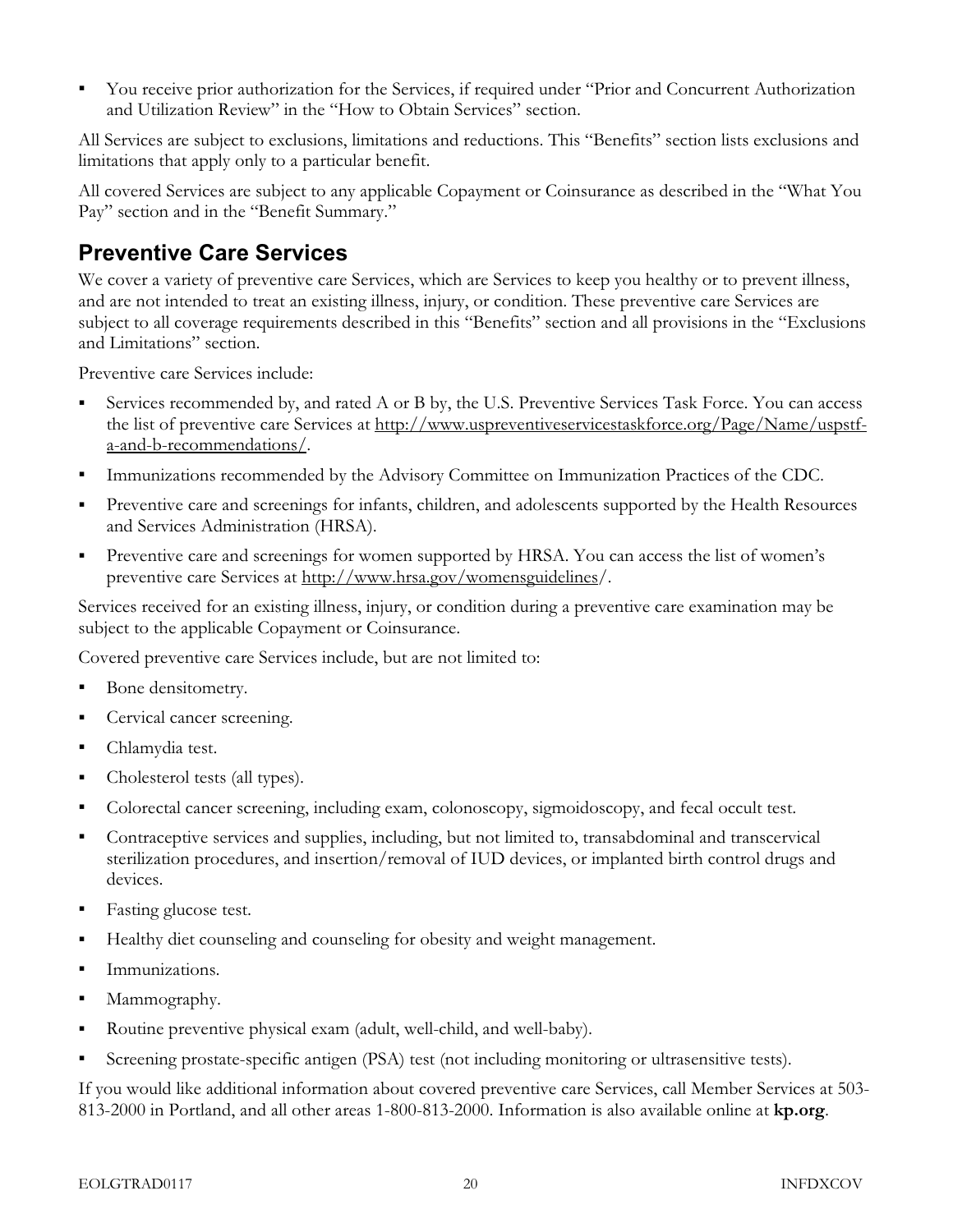### Benefits for Outpatient Services

We cover the following outpatient Services for diagnosis, treatment, and preventive medicine upon payment of any applicable Copayment or Coinsurance shown in the "Benefit Summary" in the "Outpatient Services" section:

- Primary care visits for internal medicine, gynecology, family medicine, and pediatrics.
- Cardiac rehabilitative therapy visits.
- Chemotherapy and radiation therapy Services.
- Specialty care visits.
- Allergy testing and treatment materials.
- Treatment for temporomandibular joint disorder (TMJ).
- Routine eye exams.
- Routine hearing exams.
- Nurse treatment room visits to receive injections, including allergy injections.
- Urgent Care visits.
- **Emergency department Services.**
- Outpatient surgery and other outpatient procedures, including, but not limited to, vasectomy and interrupted pregnancy surgery performed in an outpatient setting.
- Internally implanted devices except for internally implanted insulin pumps, artificial hearts, and artificial larynx.
- Diagnostic Services and scope insertion procedures, such as colonoscopy, endoscopy, and laparoscopy.
- Drugs, injectables, and radioactive materials used for therapeutic or diagnostic purposes, if they are administered to you in a Participating Medical Office or during home visits, subject to the drug formulary and exclusions described under the "Limited Outpatient Prescription Drugs and Supplies" section.
- Rehabilitative therapy Services such as physical, occupational and speech therapy, subject to the benefit limitations shown in the "Rehabilitative Therapy Services" section of the "Benefit Summary."
- Respiratory therapy.
- Multidisciplinary rehabilitative therapy in an outpatient multidisciplinary rehabilitation facility or program. This benefit is subject to the benefit limitations shown in the "Rehabilitative Therapy Services" section of the "Benefit Summary."

Outpatient Services of the following types are covered only as described under the following sections in this "Benefits" section:

- "Ambulance Services."
- "Chemical Dependency Services."
- "Dialysis Services."
- "External Prosthetic Devices and Orthotic Devices."
- "Habilitative Services."
- "Health Education Services."
- "Hearing Aid Services for Dependents."
- "Home Health Services."

#### EOLGTRAD0117 21 INFDXCOV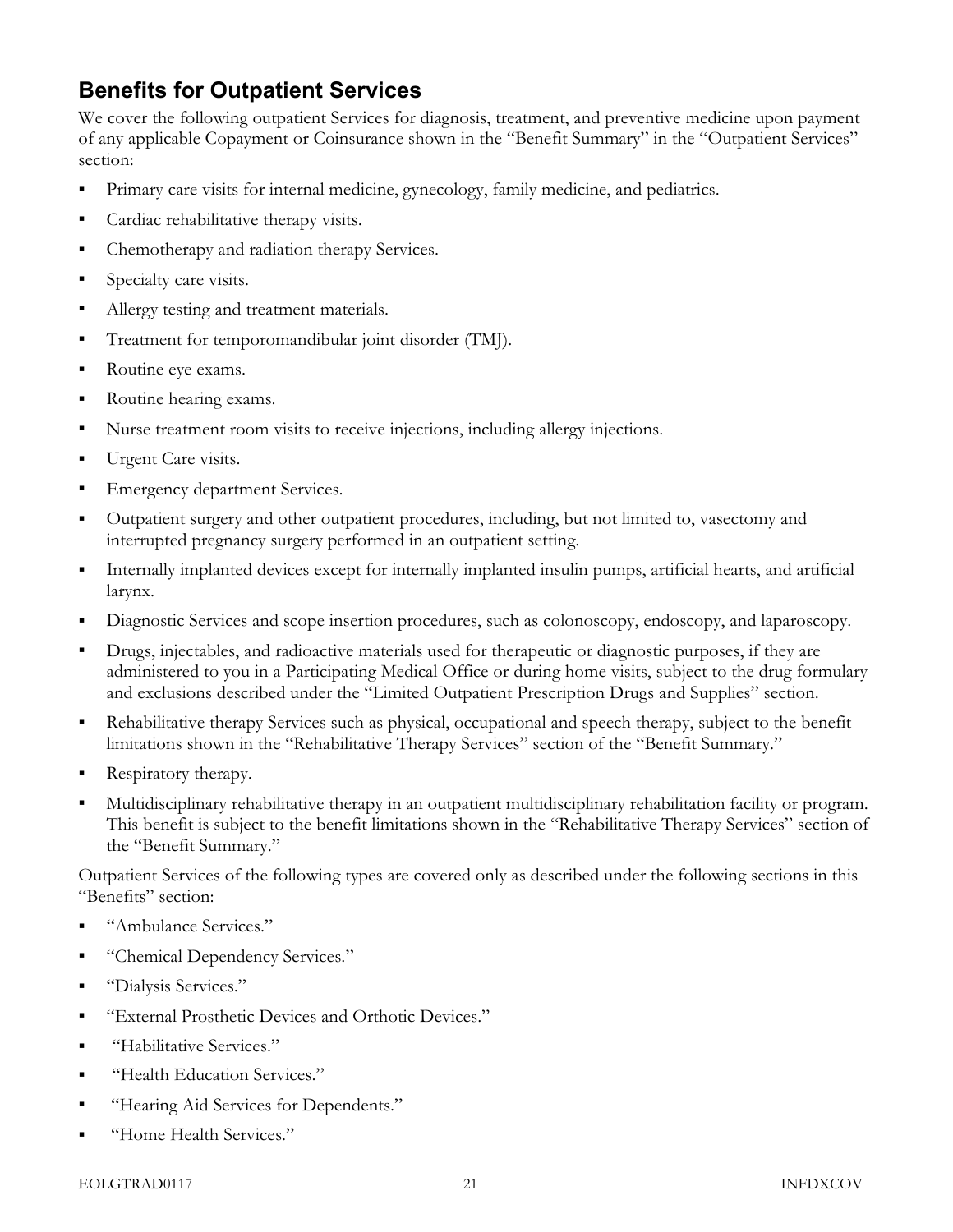- "Hospice Services."
- "Infertility Services."
- "Limited Dental Services."
- "Limited Outpatient Prescription Drugs and Supplies."
- "Mental Health Services."
- "Outpatient Durable Medical Equipment (DME)."
- "Outpatient Laboratory, X-ray, Imaging, and Special Diagnostic Procedures."
- "Preventive Care Services."
- "Reconstructive Surgery Services."
- "Rehabilitative Therapy Services."
- "Services Provided in Connection with Clinical Trials."
- "Transplant Services."
- "Virtual Care Services."

### Benefits for Inpatient Hospital Services

We cover the following Services when you are admitted as an inpatient in a Participating Hospital, but only to the extent that the Services are generally and customarily provided by acute care general hospitals in our Service Area, or are required by law:

- Anesthesia.
- Blood, blood products, and their administration.
- Chemotherapy and radiation therapy Services.
- Dialysis Services (this benefit is subject to the benefit limitations described under "Dialysis Services" in this "Benefits" section).
- Drugs and radioactive materials used for therapeutic purposes, except for the types of drugs excluded under the "Limited Outpatient Prescription Drugs and Supplies" section.
- Durable Medical Equipment and medical supplies.
- Emergency detoxification.
- General and special nursing care Services.
- Internally implanted devices except for internally implanted insulin pumps, artificial hearts, and artificial larynx.
- Interrupted pregnancy surgery when performed in an inpatient setting.
- Laboratory, X-rays and other imaging, and special diagnostic procedures.
- Medical foods and formulas if Medically Necessary.
- Medical social Services and discharge planning.
- Operating and recovery rooms.
- Orthognathic surgery for treatment of temporomandibular joint disorder or injury, sleep apnea or congenital anomaly.
- Palliative care.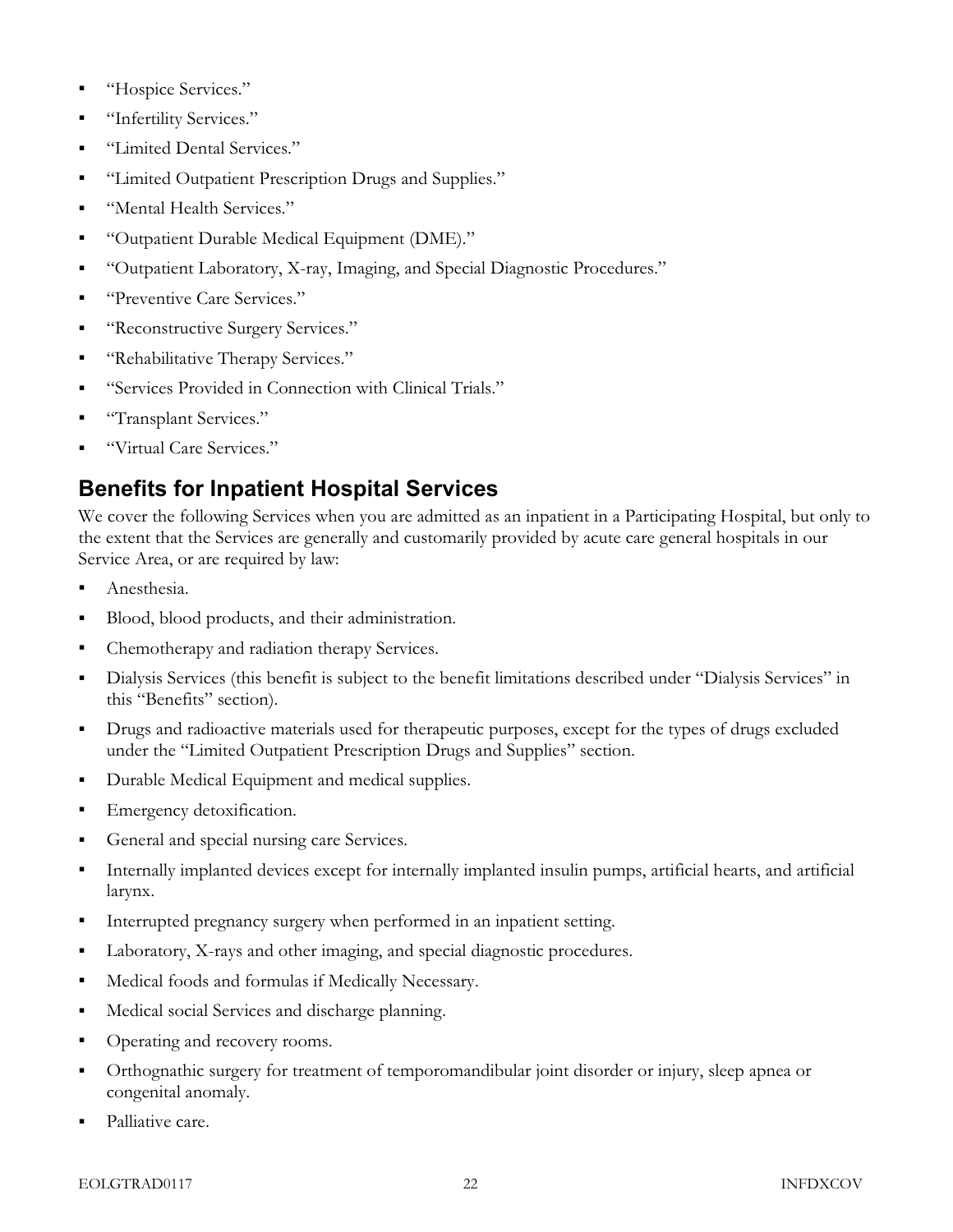- Participating Physician's Services, including consultation and treatment by Specialists.
- Prescription drugs, including injections.
- Rehabilitative therapy Services such as physical, occupational, and speech therapy and multidisciplinary rehabilitation Services, subject to the benefit limitations described under the "Rehabilitative Therapy Services" section.
- Respiratory therapy.
- Room and board, including a private room if Medically Necessary.
- Specialized care and critical care units.
- Temporomandibular joint (TMJ) surgery for the treatment of TMJ disorders subject to Utilization Review by Company using criteria developed by Medical Group and approved by Company.

Inpatient Services of the following types are covered only as described under the following headings in this "Benefits" section:

- "Bariatric Surgery Services."
- "Chemical Dependency Services."
- "Dialysis Services."
- "Health Education Services."
- "Hospice Services."
- "Infertility Services."
- "Limited Dental Services."
- "Maternity and Newborn Care."
- "Mental Health Services."
- "Reconstructive Surgery Services."
- "Rehabilitative Therapy Services."
- "Skilled Nursing Facility Services."
- "Transplant Services."
- "Virtual Care Services."

#### Ambulance Services

We cover licensed ambulance Services only when all of the following are true:

- A Participating Physician determines that your condition requires the use of medical Services that only a licensed ambulance can provide.
- A Participating Physician determines that the use of all other means of transportation, whether or not available, would endanger your health.
- The ambulance transports you to or from a location where you receive covered Services.

#### Ambulance Services Exclusions

 Transportation by car, taxi, bus, gurney van, wheelchair van, minivan, and any other type of transportation (other than a licensed ambulance), even if it is the only way to travel to a Participating Facility or other location.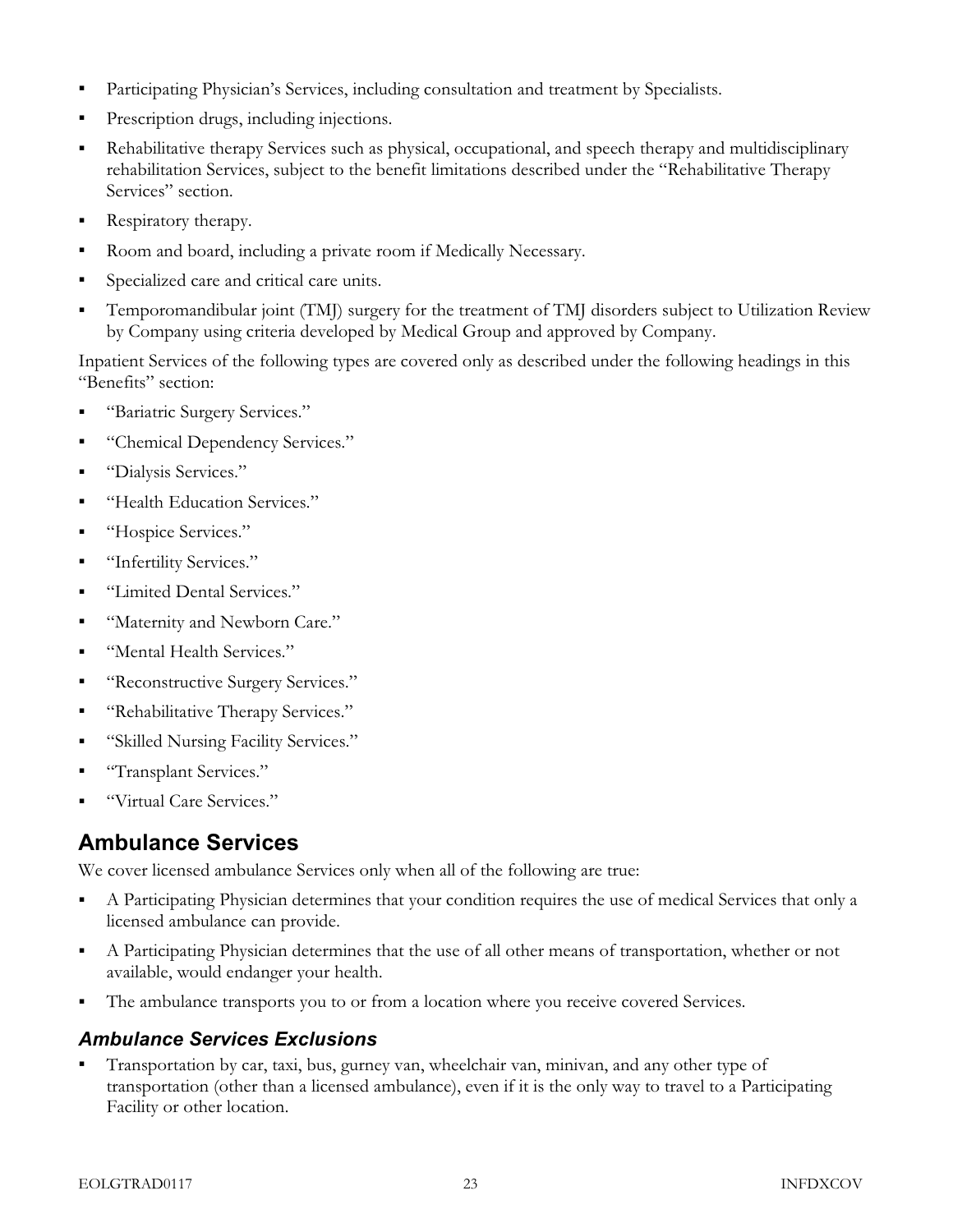### Bariatric Surgery Services

We cover bariatric surgery Services for clinically severe obesity only when all of the following requirements have been met:

- A Medical Group physician determines that the surgery meets Utilization Review criteria developed by Medical Group and approved by Company.
- You fully comply with the Kaiser Permanente Severe Obesity Evaluation and Management Program's contract for participation approved by Company.

#### Chemical Dependency Services

We cover Chemical Dependency Services subject to Utilization Review by Company using criteria developed by Medical Group and approved by Company. You may request these criteria by calling Member Services. Coverage includes medical treatment for withdrawal symptoms (including methadone maintenance by referral). Emergency detoxification for medical conditions associated with acute alcohol, drug, or other substance abuse is covered without prior authorization.

#### Outpatient Services for Chemical Dependency

We cover individual office visits and group therapy visits for Chemical Dependency.

#### Inpatient Hospital Services for Chemical Dependency

We cover inpatient hospital Services for Chemical Dependency.

#### Residential Services

We cover residential Services in a residential program.

#### Day Treatment Services

We cover day treatment Services in a day treatment program.

### Dialysis Services

We cover two types of dialysis: hemodialysis and peritoneal dialysis. You pay the Copayment or Coinsurance shown in the "Benefit Summary" under "Dialysis Services." We cover dialysis Services for acute renal failure and end-stage renal disease if:

- The Services are provided inside our Service Area.
- You satisfy all Utilization Review criteria developed by Medical Group and approved by Company.

We cover treatment at outpatient dialysis facilities.

We also cover home dialysis. Coverage includes necessary equipment, training, and medical supplies.

If you receive dialysis Services as part of an inpatient hospital stay or at a Participating Skilled Nursing Facility, the Services will be covered according to your inpatient hospital or skilled nursing facility benefit.

### External Prosthetic Devices and Orthotic Devices

We cover External Prosthetic Devices and Orthotic Devices when the following are true:

- The device is Medically Necessary to restore or maintain the ability to complete activities of daily living or essential job-related activities and that are not solely for comfort or convenience.
- The device is required to replace all or part of an organ or extremity designated by CMS in the "L codes" of the Healthcare Common Procedure Coding System.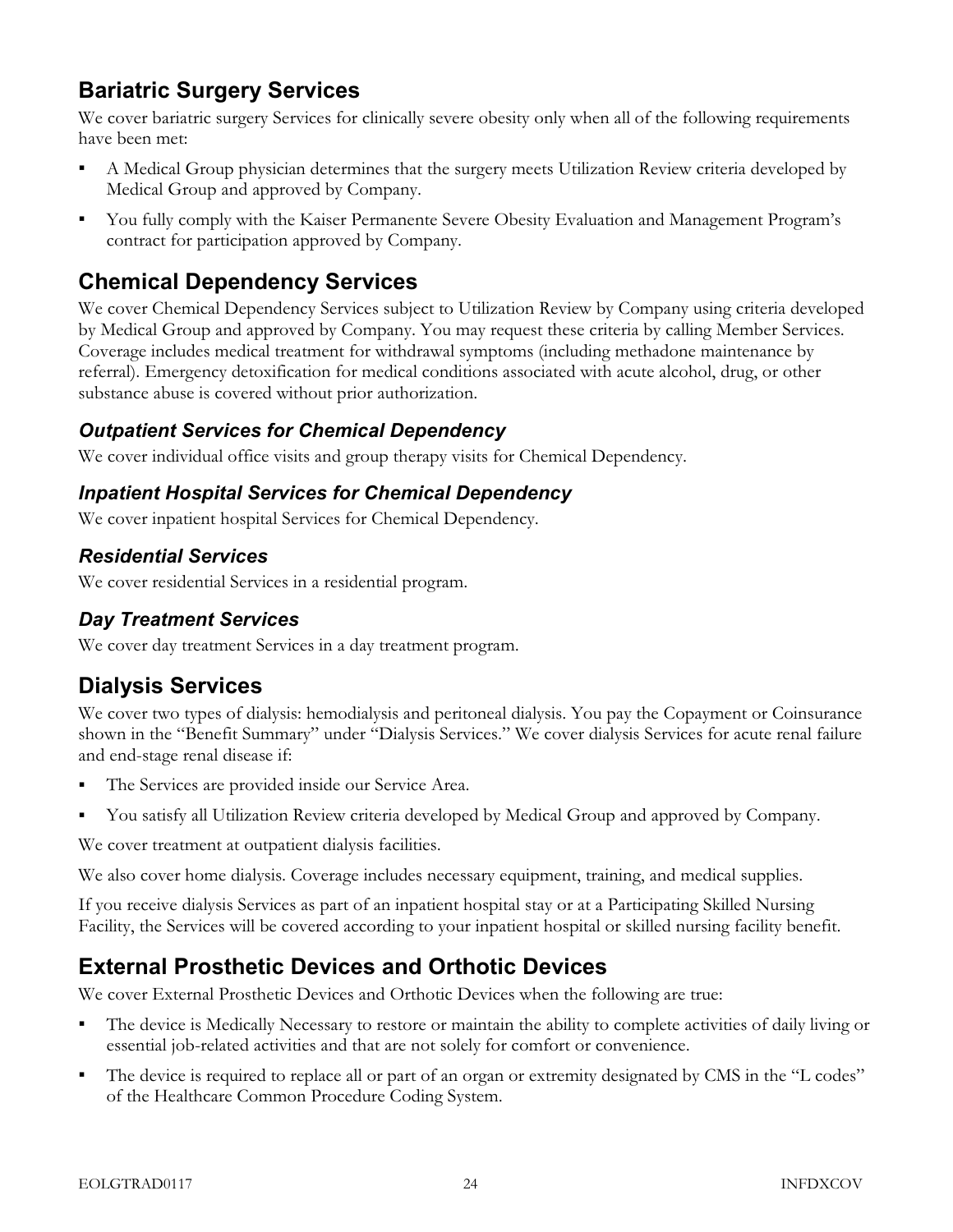This coverage includes all Services and supplies that are Medically Necessary for the effective use of an External Prosthetic Device or Orthotic Device, including formulating its design, fabrication, material and component selection, measurements, fittings, static and dynamic alignments, and instructing the patient in the use of the device.

Internally implanted prosthetic and Orthotic Devices, such as pacemakers, intraocular lenses, cochlear implants, osseointegrated hearing devices, and hip joints, are not covered under this "External Prosthetic Devices and Orthotic Devices" benefit, but may be covered if they are implanted during a surgery that we are covering under another section of this "Benefits" section.

Unless otherwise indicated below, covered External Prosthetic Devices and Orthotic Devices include:

- External prostheses after a Medically Necessary mastectomy, including prostheses when Medically Necessary, and up to four brassieres required to hold a prosthesis every 12 months.
- Fitting and adjustments.
- Halo vests.
- Maxillofacial prosthetic devices: coverage is limited to the least costly clinically appropriate treatment as determined by a Participating Physician. We cover maxillofacial prosthetic devices if they are necessary for restoration and management of head and facial structures that cannot be replaced with living tissue and are defective because of disease, trauma, or birth and developmental deformities when this restoration and management are performed for the purpose of:
	- Controlling or eliminating infection;
	- Controlling or eliminating pain; or
	- Restoring facial configuration or functions such as speech, swallowing, or chewing, but not including cosmetic procedures rendered to improve the normal range of conditions.
- Ocular prosthesis.
- Prosthetic devices for treatment of temporomandibular joint (TMJ) conditions.
- Prosthetic devices required to replace all or part of an organ or extremity, but only if they also replace the function of the organ or extremity. This includes but is not limited to ostomy and urological supplies.
- Repair or replacement (unless due to loss or misuse).
- Rigid and semi-rigid Orthotic Devices required to support or correct a defective body part.
- Therapeutic shoes and inserts to prevent and treat diabetes-related complications.
- Tracheotomy equipment.

#### DME Formulary

Our DME formulary includes the list of External Prosthetic Devices and Orthotic Devices that have been approved by our DME Advisory Committee for our Members. The DME formulary was developed and is maintained by a multidisciplinary clinical and operational workgroup with review and input from Medical Group physicians and medical professionals with DME expertise (for example, physical, respiratory, and enterostomal therapists and home health practitioners) with Medicare criteria used as a basis for this formulary. Our DME formulary is periodically updated to keep pace with changes in medical technology and clinical practice. To find out whether a particular item is included in our DME formulary, please call Member Services.

Our formulary guidelines allow you to obtain non-formulary items (those not listed on our DME formulary for your condition) if Medical Group's designated DME review physician determines that it is Medically Necessary and that there is no formulary alternative that will meet your medical needs.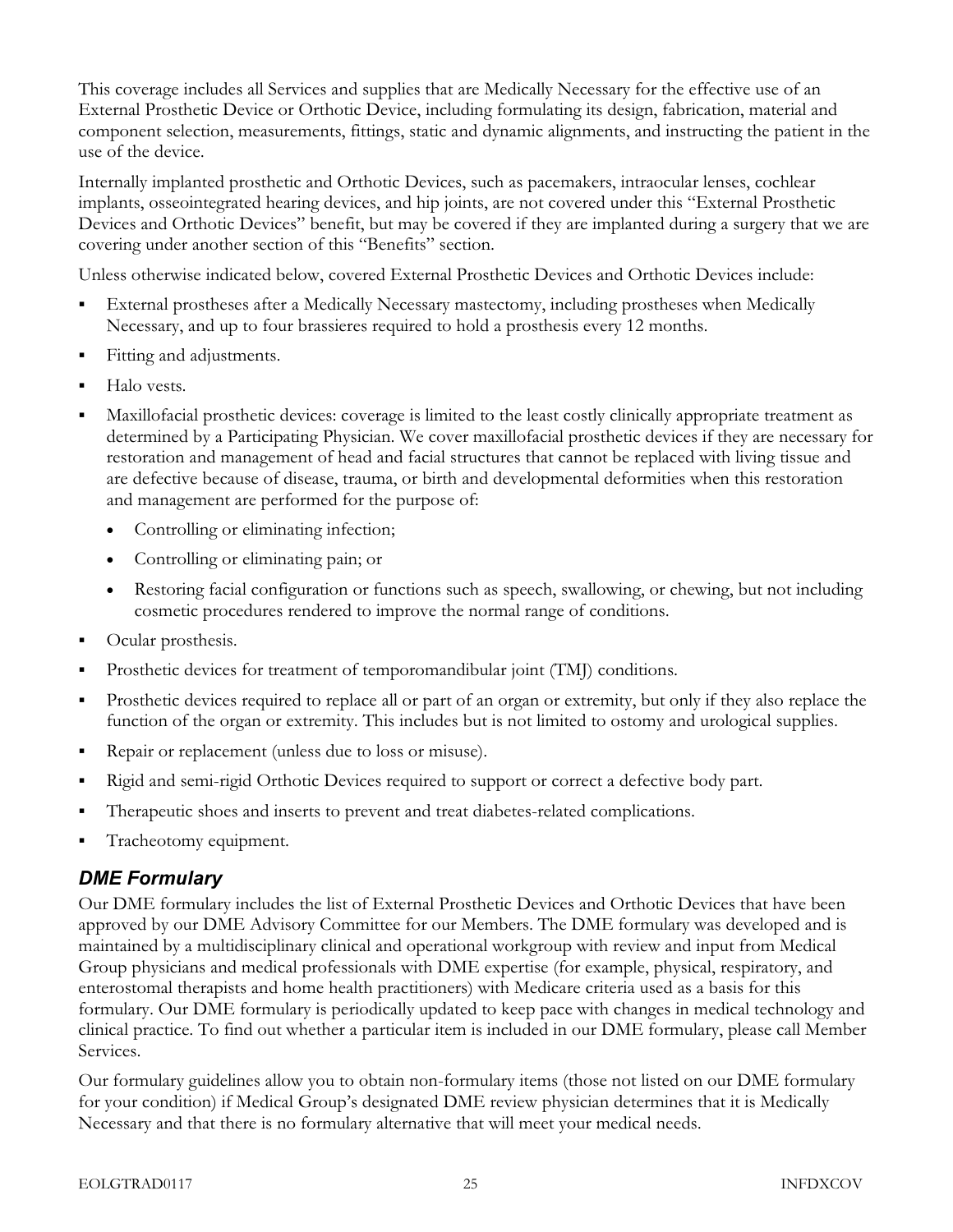## External Prosthetic Devices and Orthotic Devices Exclusions

- Artificial hearts.
- Artificial larynx.
- Comfort, convenience, or luxury equipment or features.
- Corrective Orthotic Devices such as items for podiatric use (such as shoes and arch supports, even if custom-made, except footwear described above for diabetes-related complications).
- Dental appliances and dentures.
- Internally implanted insulin pumps.
- Repair or replacement of External Prosthetic Devices and Orthotic Devices due to loss or misuse.

# Habilitative Services

We cover inpatient and outpatient habilitative Services subject to Utilization Review by Company using criteria developed by Medical Group and approved by Company. Coverage includes the range of Medically Necessary Services or health care devices designed to help a person keep, learn, or improve skills and functioning for daily living. Examples include therapy for a child who is not walking or talking at the expected age. These Services may include physical, occupational, and speech therapy, and other Services for people with disabilities, and that:

- Takes into account the unique needs of the individual.
- Targets measurable, specific treatment goals appropriate for the person's age, and physical and mental condition.

We cover these habilitative Services at the Copayment or Coinsurance shown in the "Benefit Summary." The "Benefit Summary" also shows a visit maximum for habilitative Services. That visit maximum will be exhausted (used up) for a Year when the number of visits that we covered during the Year under this EOC, plus any visits we covered during the Year under any other evidence of coverage with the same group number printed on this EOC, add up to the visit maximum. After you reach the visit maximum, we will not cover any more visits for the remainder of the Year. Visit maximums do not apply to habilitative Services to treat mental health conditions covered under this EOC.

## Habilitative Services Exclusions

- Daycare.
- Exercise programs for healthy individuals (unless Medically Necessary within an applied behavior analysis (ABA) treatment plan).
- Housing.
- Recreational activities (unless Medically Necessary within an applied behavior analysis (ABA) treatment plan).
- Respite care.
- Services and devices delivered pursuant to federal Individuals with Disabilities Education Act of 2004 (IDEA) requirements.
- **Services solely for palliative purposes.**
- Social services.
- Specialized job testing.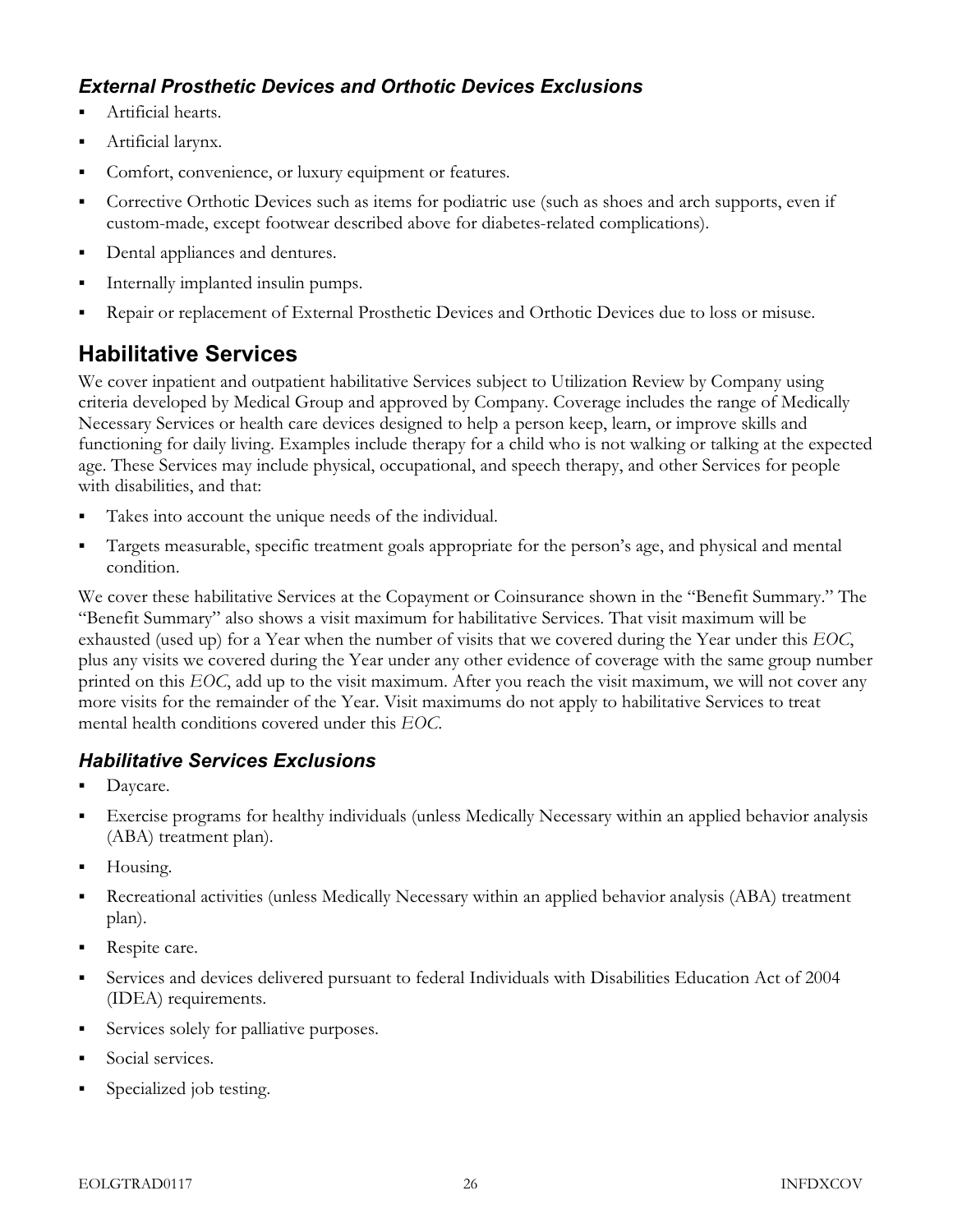## Health Education Services

We cover a variety of health education Services to help you take an active role in improving and maintaining your health, such as individual and group visits, free phone-based "Talk with a Health Consultant" program, and health education classes. These Services include:

- Diabetic counseling.
- Diabetic and other outpatient self-management training and education.
- Medical nutritional therapy for diabetes.
- Post coronary counseling and nutritional counseling.
- Tobacco use cessation. For the purposes of this EOC, tobacco use is defined as the use of tobacco on average four or more times per week within no longer than the past six months. This includes all tobacco products, except that tobacco use does not include religious or ceremonial use of tobacco.

If you receive health education Services during a primary care visit, you pay the primary care Copayment or Coinsurance shown in the "Benefit Summary." If you receive health education Services during a specialty care visit, you pay the specialty care Copayment or Coinsurance shown in the "Benefit Summary." There are fees for some health education classes. For more information about our health education programs, see our Healthy Living catalog, call Member Services, or go to **kp.org**. To use the free phone-based program, "Talk with a Health Consultant," call 503-286-6816 or 1-866-301-3866 (toll free) and select option 2.

## Health Education Services Exclusions

Educational and clinical programs for weight control.

# Hearing Aid Services for Dependents

We cover Medically Necessary Services for the treatment of hearing loss as described in this "Hearing Aid Services for Dependents" section. These Services are limited to Dependent children who are under the Dependent Limiting Age shown in the "Benefit Summary." You may have additional coverage if your Group has purchased a "Hearing Aid Rider."

## Hearing Exam

We cover exams to determine the need for hearing correction. In addition, we cover visits to determine the appropriate hearing aid model, visits to verify that the hearing aid conforms to the prescription and visits for fitting, counseling, adjustment, cleaning, and inspection.

## Hearing Aids

We cover hearing aids, when prescribed by a Participating Provider, as shown in the "Benefit Summary." The date we cover a hearing aid is the date on which you are fitted for the hearing aid. Therefore, if you are fitted for a hearing aid while you are covered under this  $EOC$ , and if we would otherwise cover the hearing aid, we will provide the hearing aid even if you do not receive the device until after you are no longer covered under this EOC.

We select the vendor that supplies the covered hearing aid. Covered hearing aids are any nondisposable, wearable electronic instrument or device worn on the person for the purpose of amplifying sound and assisting in the process of hearing, including an ear mold, part, attachment, or accessory, if necessary to the function of the hearing aid, and are limited to one of the following digital models from a specified collection of hearing aids: (i) in-the-ear; (ii) behind-the-ear; (iii) on-the-body (Body Aid Model); or (iv) canal/CIC aids.

Bone-anchored hearing aids, cochlear implants, and osseointegrated hearing devices are not covered under this "Hearing Aid Services for Dependents" benefit because they are internally implanted during a surgical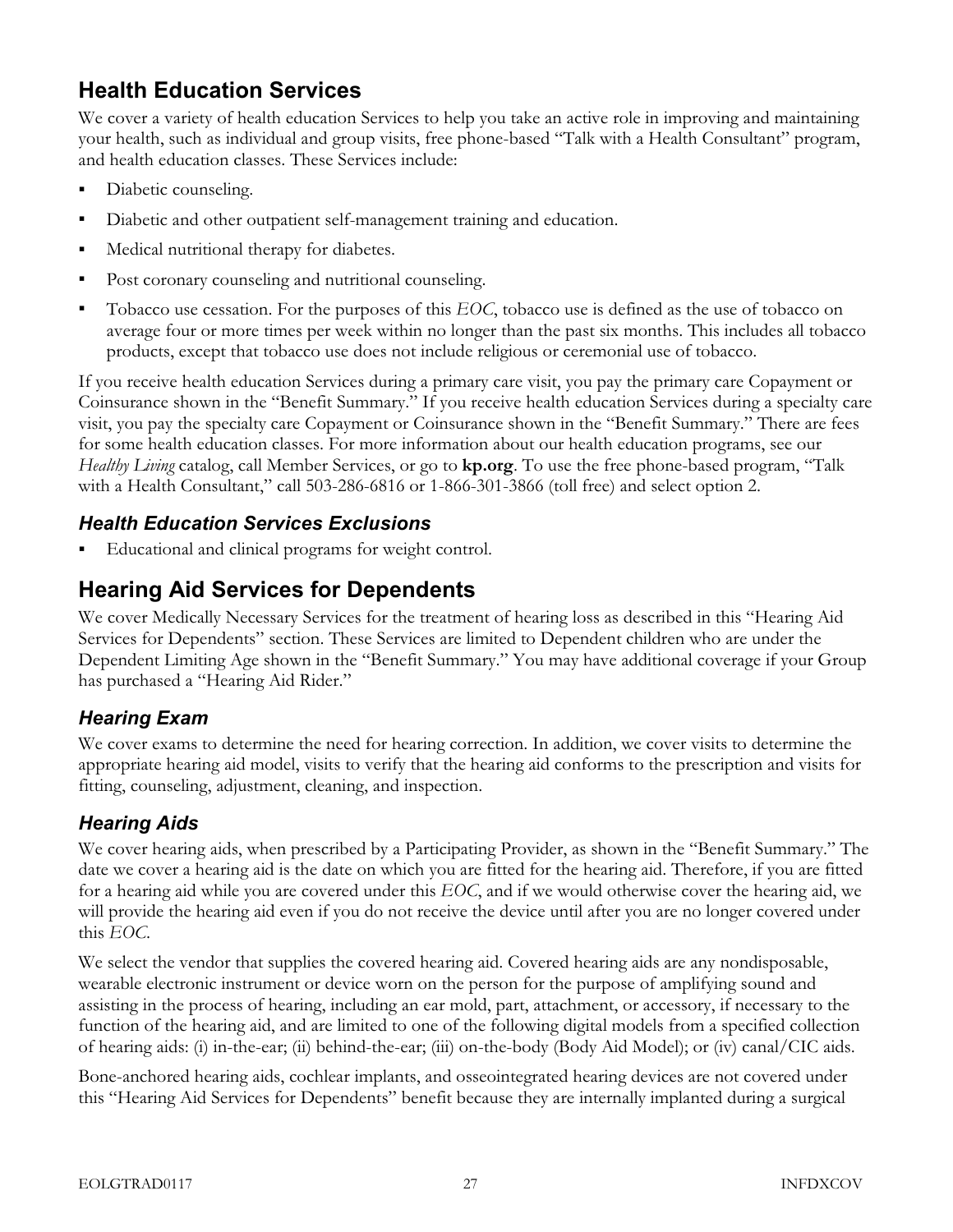procedure. Please refer to internally implanted devices in the "Benefits for Outpatient Services" and "Benefits for Inpatient Hospital Services" sections.

## Hearing Aid Services for Dependents Exclusions

- Cleaners, moisture guards, and assistive listening devices.
- Hearing aids that were fitted before you were covered under this EOC.
- **Internally implanted hearing aids.**
- Repair of hearing aids beyond the warranty period.
- Replacement of lost or broken hearing aids.
- Replacement parts and batteries.

## Home Health Services

Home health Services are Services provided in the home by nurses, medical social workers, home health aides, and physical, occupational, speech, and respiratory therapists. We cover home health Services only if all of the following are true:

- You are substantially confined to your home (or to a place of temporary or permanent residence used as your home) or the care is provided in lieu of Medically Necessary hospitalization.
- A Medical Group physician determines that it is feasible to maintain effective supervision and control of your care in your home and that the Services can be safely and effectively provided in your home.
- You receive prior authorization from Company in accordance with Utilization Review criteria developed by Medical Group and approved by Company.
- Services are provided through a licensed Home Health Agency.

The "Benefit Summary" shows a visit maximum for home health Services. That visit maximum will be exhausted (used up) for a Year when the number of visits that we covered during the Year under this EOC, plus any visits we covered during the Year under any other evidence of coverage with the same group number printed on this EOC, add up to the visit maximum. After you reach the visit maximum, we will not cover any more visits for the remainder of the Year.

The following types of Services are covered in the home only as described under these headings in this "Benefits" section:

- "Dialysis Services."
- "Outpatient Durable Medical Equipment (DME)."
- "Outpatient Laboratory, X-ray, Imaging, and Special Diagnostic Procedures."

#### Home Health Services Exclusions

- "Meals on Wheels" or similar food Services.
- Nonmedical, custodial, homemaker or housekeeping type Services except by home health aides as ordered in the approved plan of treatment.
- Nutritional guidance.
- **Private duty or continuous nursing Services.**
- Services designed to maintain optimal health in the absence of symptoms.
- Services not included in an approved plan of treatment.
- Services of a person who normally lives in the home or who is a member of the family.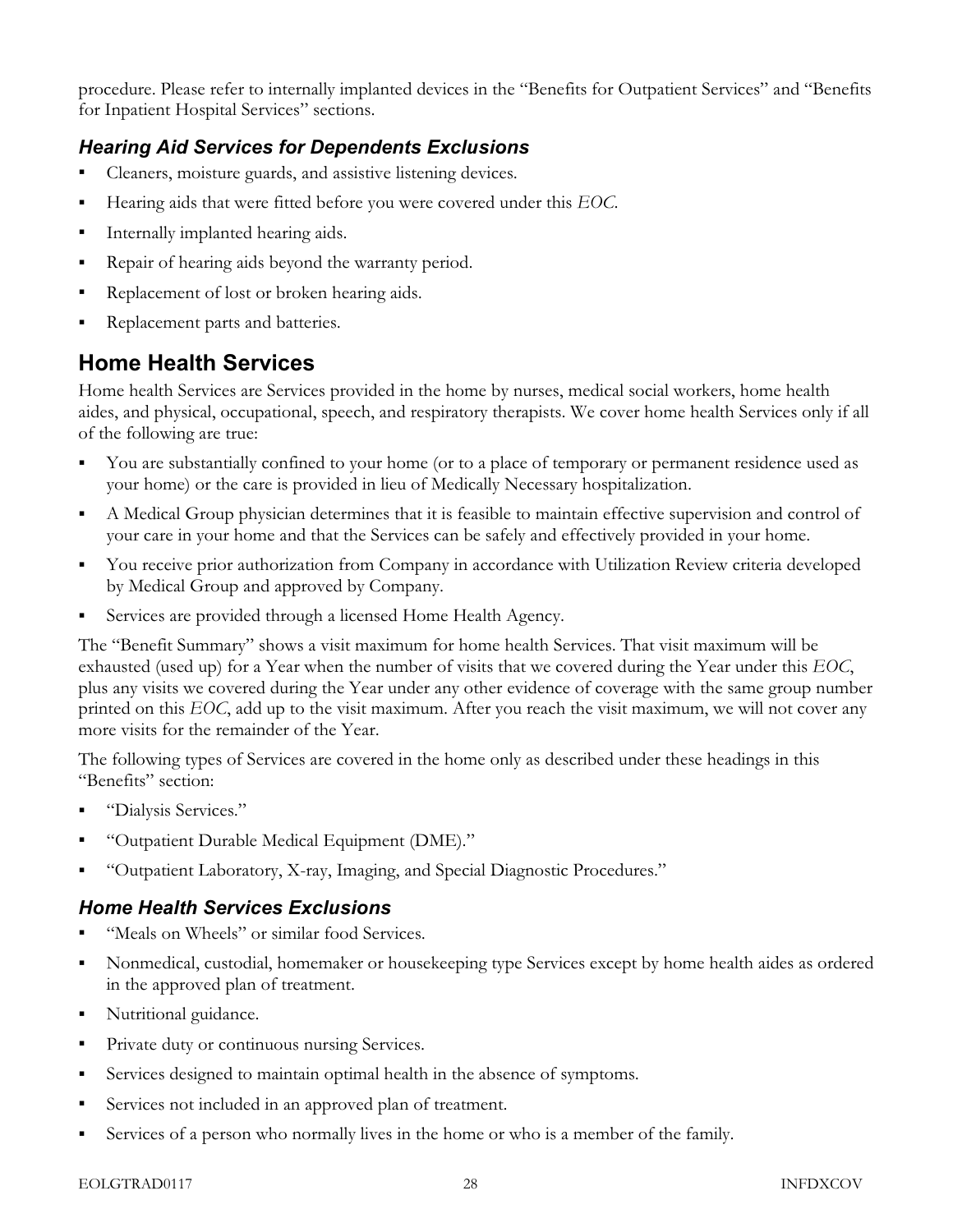- Services that an unlicensed family member or other layperson could provide safely and effectively in the home setting after receiving appropriate training. These Services are excluded even if we would cover the Services if they were provided by a qualified medical professional in a hospital or skilled nursing facility.
- Supportive environmental materials such as handrails, ramps, telephones, air conditioners, and similar appliances and devices.

## Hospice Services

Hospice is a specialized form of interdisciplinary care designed to provide palliative care to help alleviate your physical, emotional, and spiritual discomfort through the last phases of life due to a terminal illness. It also provides support to your primary caregiver and your family. When you choose hospice, you are choosing to receive palliative (comfort) care for pain and other symptoms associated with the terminal illness, but not to receive care to try to cure the terminal illness. You may change your decision to receive hospice Services at any time.

We cover hospice Services if all of the following requirements are met:

- A Medical Group physician has diagnosed you with a terminal illness and determines that your life expectancy is six months or less.
- The Services are provided in your home (or a place of temporary or permanent residence used as your home).
- The Services are provided by a licensed hospice agency approved by Kaiser Foundation Hospitals.
- The Services are necessary for the palliation and management of your terminal illness and related conditions.
- The Services meet Utilization Review by Company using criteria developed by Medical Group and approved by Company.

We cover the following hospice Services:

- Counseling and bereavement Services for up to one year.
- **Durable Medical Equipment (DME).**
- Home health aide and Homemaker Services.
- **Medical social Services.**
- Medical supplies and appliances.
- **Participating Physician Services.**
- Rehabilitative therapy Services for purposes of symptom control or to enable you to maintain activities of daily living.
- Services of volunteers.
- Short-term inpatient Services including respite care and care for pain control and acute and chronic symptom management.
- Skilled nursing Services, including assessment, evaluation, and case management of nursing needs, treatment for pain and symptom control, provision of emotional support to you and your family, and instruction to caregivers.

## Infertility Services

We cover the diagnosis of involuntary infertility. Infertility Services include diagnostic imaging and laboratory tests, limited to tests to rule out sexually transmitted diseases, hormone level tests, semen analysis, and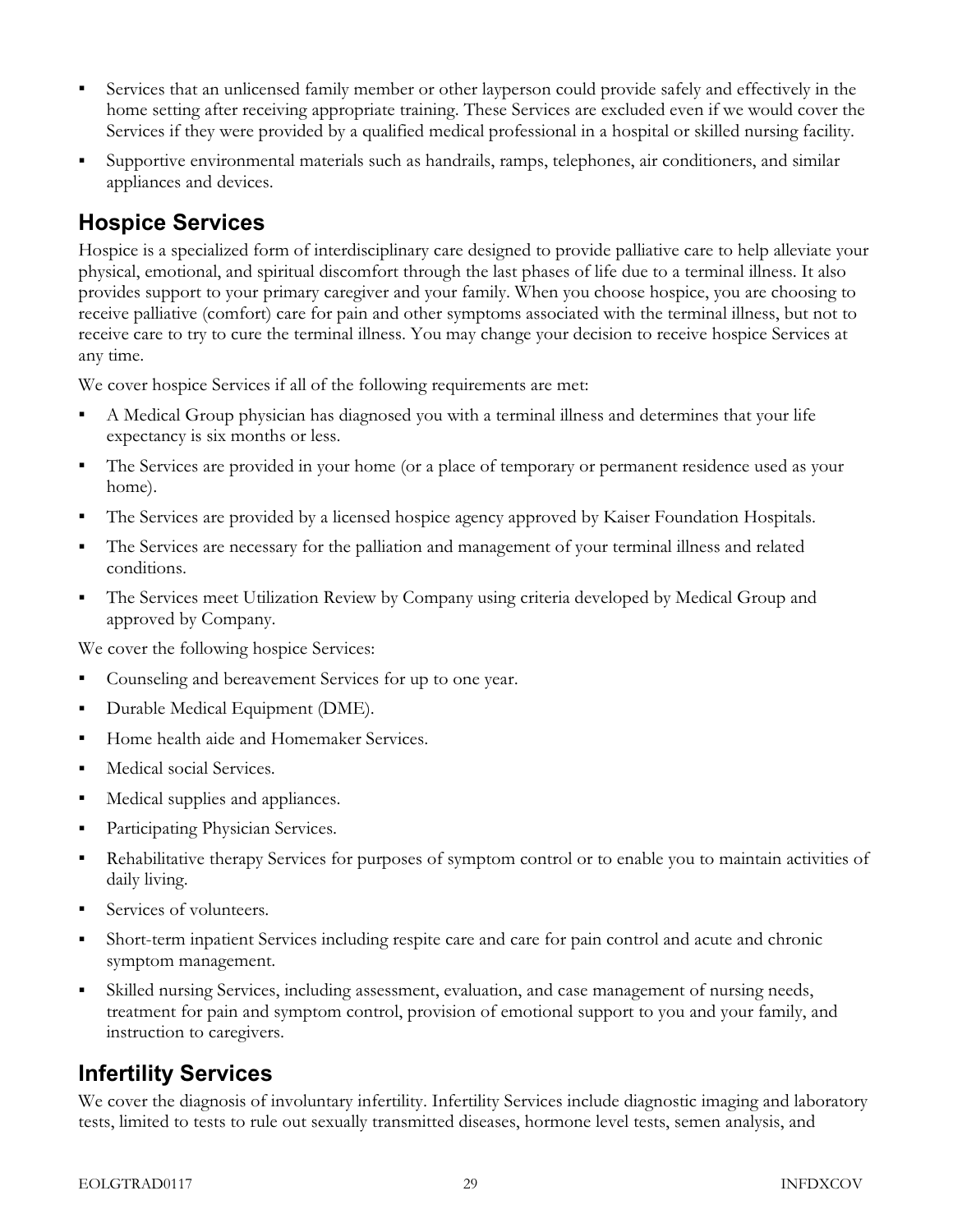diagnostic laparoscopy or hysteroscopy. This benefit includes diagnosis of both male and female infertility, however Services are covered only for the person who is the Member. You may have additional coverage if your Group has purchased an "Infertility Treatment Services Rider."

#### Infertility Services Exclusions

- Inpatient and outpatient Services for the treatment of infertility.
- Donor semen (including the Member's own semen), donor eggs (including the Member's own eggs), and Services related to their procurement and storage.
- Oral and injectable drugs used in the treatment of infertility.
- Services related to conception by artificial means, such as in vitro fertilization (IVF), ovum transplants, gamete intrafallopian transfer (GIFT), zygote intrafallopian transfer (ZIFT), and artificial insemination.
- Services to reverse voluntary, surgically induced infertility.

## Limited Dental Services

We do not cover dental Services except as described below. Services are subject to Utilization Review by Company using criteria developed by Medical Group and approved by Company. You may request these criteria by calling Member Services.

## Covered Dental Services

We cover dental Services only as described below:

- Dental and orthodontic Services for the treatment of craniofacial anomalies if the Services are Medically Necessary to improve or restore function.
- Dental Services necessary for or resulting from medical treatment such as surgery on the jawbone and radiation treatment, limited to (a) emergency dental Services, or (b) extraction of teeth to prepare the jaw for radiation treatments of neoplastic disease.
- General anesthesia and associated hospital or ambulatory surgical facility Services in conjunction with non-covered dental Services when Medically Necessary if (a) you are physically or developmentally disabled, or (b) you have a medical condition that your Participating Physician determines would place you at undue risk if the dental procedure were performed in a dental office.

Covered Services provided, prescribed, authorized, or directed by a licensed dentist or denturist may also be performed by a dental hygienist under the supervision of a licensed dentist. You pay the Copayment or Coinsurance you would pay if the Services were not related to a covered dental Service.

#### Limited Dental Services Exclusions

The following dental Services are not covered, except where specifically noted to the contrary in this EOC:

- Dental appliances and dentures.
- Dental implants.
- Dental Services following accidental injury to teeth, unless your Group has purchased the "Dental Accidental Injury Rider."
- Extraction of teeth, except as described above in the "Covered Dental Services" section.
- Hospital Services for dental care, except as described above in the "Covered Dental Services" section.
- Injuries to teeth resulting from biting or chewing.
- Orthodontics, except as described above in the "Covered Dental Services" section.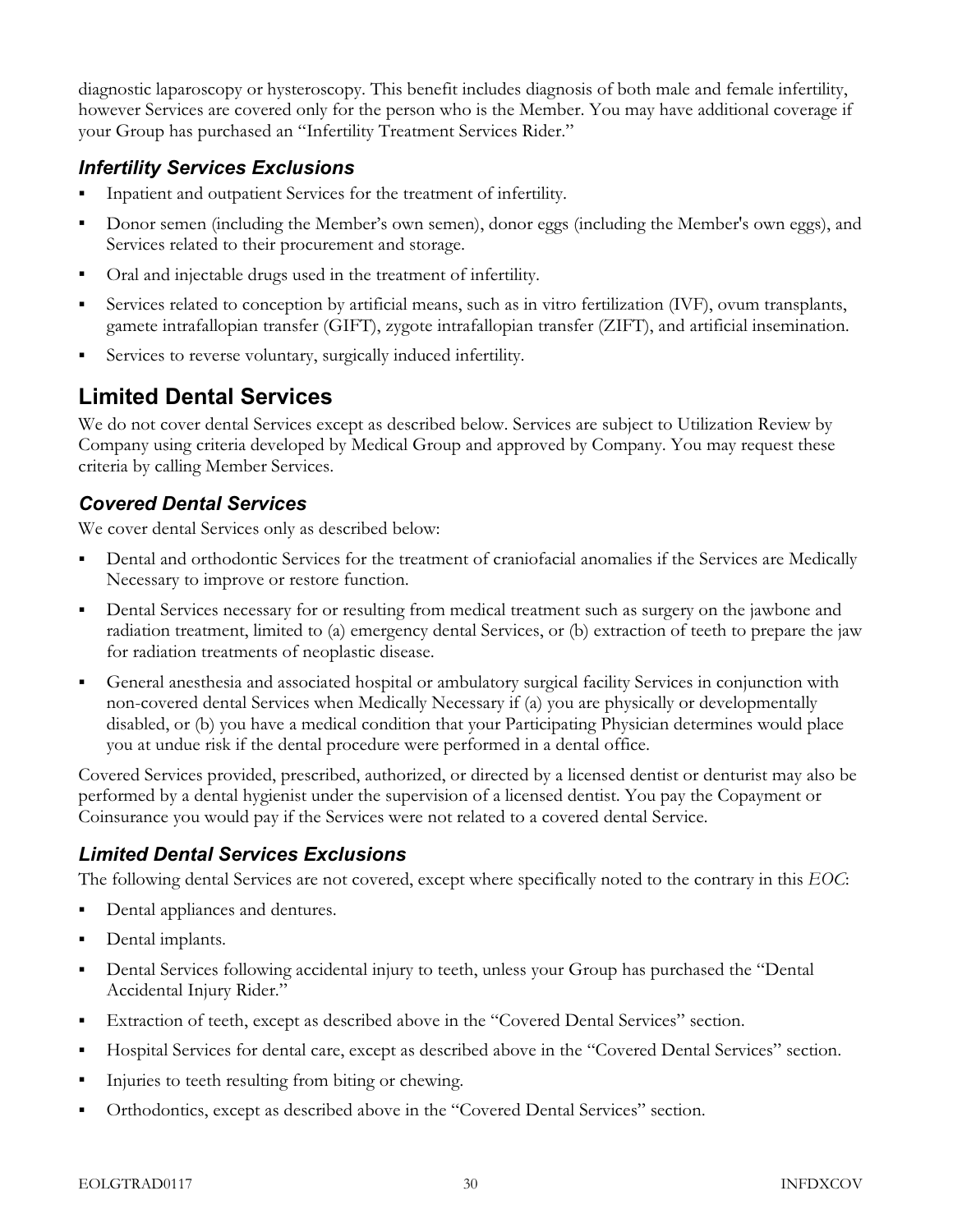- Routine or preventive dental care and dental X-rays.
- Services to correct malocclusion.

# Limited Outpatient Prescription Drugs and Supplies

We do not cover outpatient prescription drugs or supplies except as described below. You may have additional coverage if your Group has purchased separate prescription drug coverage.

#### Covered Drugs and Supplies

We cover the following outpatient drugs and supplies from a Participating Pharmacy when prescribed by a Participating Provider in accordance with drug formulary guidelines.

- Certain preventive medications (including, but not limited to, aspirin, fluoride, liquid iron for infants, and tobacco cessation drugs) according to, and as recommended by, the USPSTF, when obtained with a prescription order.
- Certain self-administered IV drugs, fluids, additives, and nutrients that require specific types of parenteral-infusion (such as IV or intraspinal-infusion) for up to a 30-day supply, including the supplies and equipment required for their administration.
- Drugs, injectables, and radioactive materials used for therapeutic or diagnostic purposes, if they are administered to you in a Participating Medical Office or during home visits. We cover these items upon payment of the administered medications Copayment or Coinsurance shown under "Outpatient Services" in the "Benefit Summary."
- FDA approved contraceptive drugs and devices including injectable contraceptives and internally implanted time-release contraceptive drugs, emergency contraceptives, and contraceptive devices such as intrauterine devices, diaphragms, and cervical caps.
- Glucagon emergency kits, insulin, ketone test strips for urine-testing, blood glucose test strips, and disposable needles and syringes when prescribed for the treatment of diabetes. We cover additional diabetic equipment and supplies under the "Outpatient Durable Medical Equipment (DME)" section.
- Medical foods and formulas necessary for the treatment of phenylketonuria (PKU), severe intestinal malabsorption, specified inborn errors of metabolism, or other metabolic disorders.
- Oral chemotherapy medications used for the treatment of cancer.

## About Our Drug Formulary

Our drug formulary includes the list of drugs that our Regional Formulary and Therapeutics Committee has approved for our Members. The Regional Formulary and Therapeutics Committee meets monthly and is made up of Participating Physicians, other Participating Providers, pharmacists, and administrative staff. The Regional Formulary and Therapeutics Committee chooses drugs for the formulary based on a number of factors, including safety and effectiveness as determined from a review of the scientific literature. To see if a drug or supply is on our drug formulary, call our Formulary Application Services Team (FAST) at 503-261- 7900. If you would like a copy of our drug formulary or additional information about the formulary process, please call Member Services. The drug formulary is also available online at kp.org. The presence of a drug on our drug formulary does not necessarily mean that your Participating Provider will prescribe it for a particular medical condition.

## Drug Formulary Exception Process

Our drug formulary guidelines include an exception process that is available when a Participating Provider prescribes a drug or supply that our drug formulary does not list for your condition, if the law requires the item to bear the legend "Rx only." The exception process is not available for drugs and supplies that the law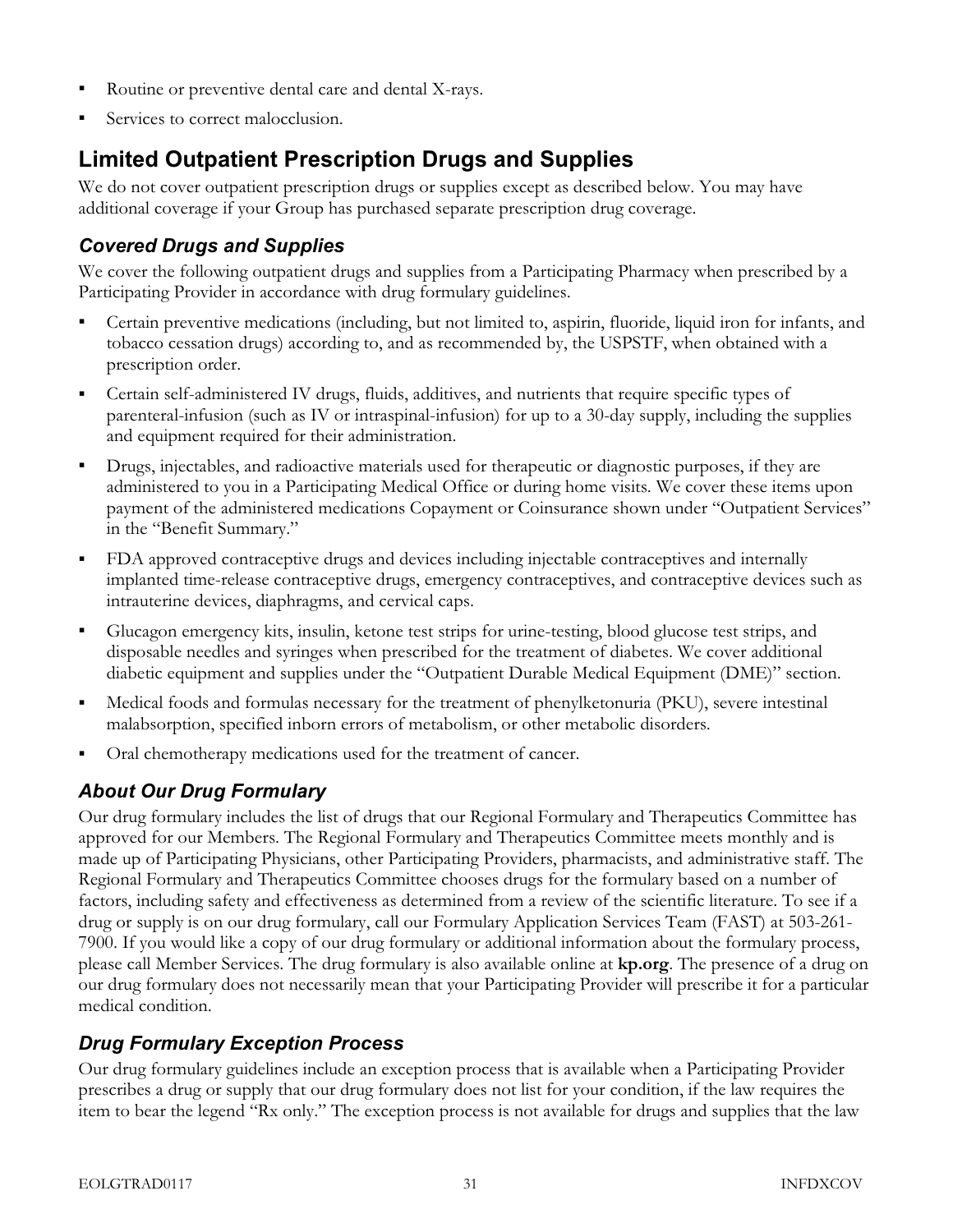does not require to bear this legend, or for any drug or supply prescribed by someone other than a Participating Provider.

A Participating Provider may request an exception if he or she determines that the non-formulary drug or supply is Medically Necessary. We will make a coverage determination within 72 hours of receipt for standard requests and within 24 hours of receipt for expedited requests. We will approve the exception if all of the following requirements are met:

- We determine that the drug or supply meets all other coverage requirements except for the fact that our drug formulary does not list it for your condition.
- Medical Group or a designated physician makes the following determinations:
	- The drug or supply is Medically Necessary because you are allergic to, or intolerant of, or have experienced treatment failure with, any alternative drugs or supplies that our drug formulary lists for your condition.
	- Your condition meets any additional requirements that the Regional Formulary and Therapeutics Committee has approved for the drug or supply. For this drug or supply, the Participating Pharmacy can provide a copy of the additional criteria upon request. In some cases, there may be a short delay in filling your prescription while your information is being reviewed.

If we approve an exception through this exception process, then we will cover the drug or supply. FDA approved contraceptive drugs and devices approved through this exception process will be covered at the FDA contraceptive drugs and devices cost share as shown in the "Benefit Summary."

#### Limited Outpatient Prescription Drugs and Supplies Exclusions

- Any packaging, such as blister or bubble repacking, other than the dispensing pharmacy's standard packaging.
- Drugs prescribed for an indication if the U.S. Food and Drug Administration (FDA) determined that use of that drug for that indication is contraindicated.
- Drugs prescribed for an indication if the FDA has not approved the drug for that indication, except that this exclusion does not apply if the Oregon Health Evidence Review Commission or our Regional Formulary and Therapeutics Committee determines that the drug is recognized as effective for that use (i) in one of the standard reference compendia, or (ii) in the majority of relevant peer-reviewed medical literature, or (iii) by the Secretary of the U.S. Department of Health and Human Services.
- Drugs and supplies that are available without a prescription, even if the nonprescription item is in a different form or different strength (or both), except that this exclusion does not apply to nonprescription drugs or supplies that our drug formulary lists for your condition.
- Drugs, biological products, and devices that the FDA has not approved.
- Drugs used in weight management.
- Drugs used to enhance athletic performance.
- Extemporaneously compounded drugs, unless the formulation is approved by our Regional Formulary and Therapeutics Committee.
- Injectable drugs that are self-administered.
- Mail-order drugs for anyone who is not a resident of Oregon or Washington.
- Nutritional supplements.
- Replacement of drugs and supplies due to loss, damage, or carelessness.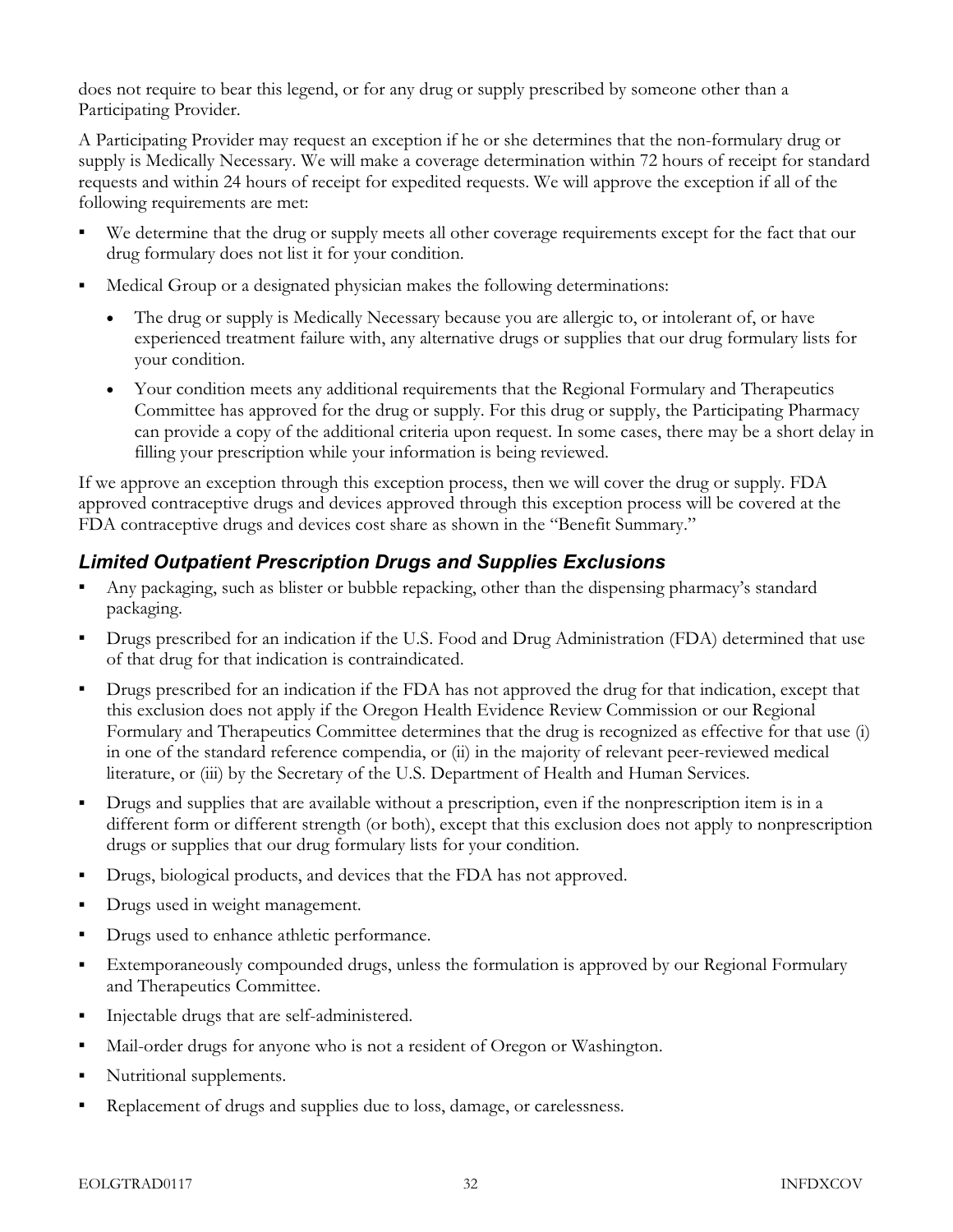- The following are excluded, but you may have coverage for them if your Group purchased an "Outpatient Prescription Drug Rider":
	- Prescription drugs and supplies that are dispensed on an outpatient basis, except those listed under "Covered Drugs and Supplies" of this "Limited Outpatient Prescription Drugs and Supplies" section.
	- Drugs for treatment of infertility.
	- Drugs and supplies to treat sexual dysfunction are excluded except for drugs that are FDA-approved to treat mental health symptoms of sexual dysfunction.

## Maternity and Newborn Care

We cover the following maternity and newborn care Services:

- Prenatal visits and first postpartum visit.
- Maternal diabetes management (Medically Necessary Services beginning with conception and ending through six weeks postpartum).
- Maternity hospital care for mother and baby, including Services for complications of pregnancy.
- Obstetrical care and delivery (including cesarean section).
- Newborn medical Services following birth and initial physical exam.
- Newborn PKU test.

We will not limit the length of a maternity hospital stay for a mother and baby to less than 48 hours for vaginal delivery and 96 hours for a cesarean section delivery. The length of inpatient stay is determined by an attending Participating Provider, in consultation with the mother. Our policy complies with the federal Newborns' and Mothers' Health Protection Act of 1996 (NMHPA).

Newborns are covered from the moment of birth for the first 31 days of life and are subject to their own Copayment and Coinsurance. In order for coverage to continue beyond this 31-day period, you must follow the rules for adding Dependents as described under "Adding New Dependents to an Existing Account" in the "When You Can Enroll and When Coverage Begins" section.

Certain maternity Services, such as screening for gestational diabetes and breastfeeding counseling and support, are covered under the "Preventive Care Services" section. Outpatient Services for laboratory, X-ray, imaging, and special diagnostic procedures are covered under the "Outpatient Laboratory, X-ray, Imaging, and Special Diagnostic Procedures" section.

#### Maternity and Newborn Care Exclusions

- Birthing center Services.
- Home birth Services.

## Mental Health Services

We cover mental health Services as found in the current edition of the Diagnostic and Statistical Manual of Mental Disorders (DSM), published by the American Psychiatric Association, including Medically Necessary applied behavior analysis (ABA) for autism spectrum disorder, and Medically Necessary treatment for pervasive developmental disorder (PDD), when they are necessary for:

- Crisis intervention.
- Evaluation.
- Treatment of mental disorders or chronic conditions that a mental health Participating Provider expects to result in objective, measurable improvement.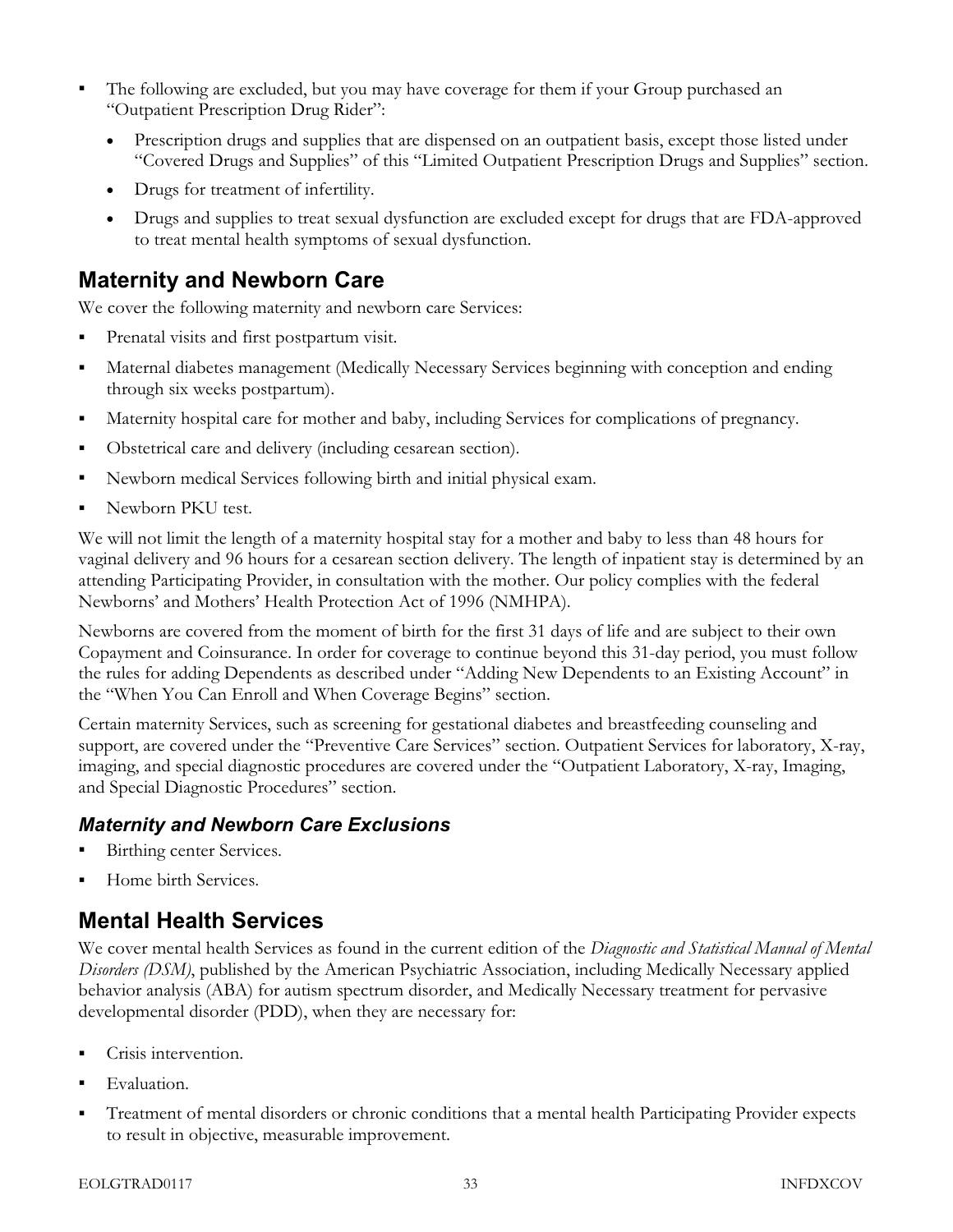We cover mental health Services, subject to Utilization Review by Company using criteria developed by Medical Group and approved by Company. You may request the criteria by calling Member Services. We cover Participating Provider Services under this "Mental Health Services" section only if they are provided by a licensed psychiatrist, licensed psychologist, licensed clinical social worker, licensed mental health counselor, licensed professional counselor, licensed marriage and family therapist, advanced practice psychiatric nurse, licensed behavioral analyst, licensed assistant behavioral analyst or registered behavioral analyst interventionist. The benefits described in this "Mental Health Services" section comply with the Mental Health Parity and Addiction Equity Act.

#### Outpatient Services

We cover individual office visits, group therapy visits, and intensive outpatient visits for mental health.

#### Inpatient Hospital Services

We cover inpatient hospital Services for mental health. Prior authorization is not required for Members who are involuntarily committed and subsequently treated in a state hospital.

#### Residential Services

We cover residential Services in a residential facility.

#### Psychological Testing

If, in the professional judgment of a Participating Provider you require psychological testing as part of diagnostic evaluation, prescribed tests are covered in accord with this "Mental Health Services" section. We do not cover court-ordered testing or testing for ability, aptitude, intelligence, or interest unless Medically Necessary.

## Outpatient Durable Medical Equipment (DME)

We cover outpatient Durable Medical Equipment (DME) according to the DME formulary guidelines. These Services are subject to Utilization Review by Company using criteria developed by Medical Group and approved by Company. DME must be for use in your primary residence (or another location used as your primary residence). Coverage is limited to the standard supply or equipment that adequately meets your medical needs. We decide whether to rent or purchase the DME, and we select the vendor. We also decide whether to repair, adjust, or replace the DME when necessary.

Our DME formulary guidelines allow certain DME (such as crutches and canes) for use in your home to be picked up from Participating Providers. To find out whether we will cover a particular DME item, call Member Services.

When you receive DME in a home health setting that is in lieu of hospitalization, DME is covered at the same level as if it were received in an inpatient hospital care setting.

Covered DME includes the following:

- **Bilirubin lights.**
- CADD (continuous ambulatory drug delivery) pumps.
- Compression garments for burns.
- Diabetic equipment and supplies including external insulin pumps, infusion devices, glucose monitors, diabetic foot care appliances, injection aids, and lancets.
- **Enteral pump and supplies.**
- Enteral supplements and formula.
- **Lymphedema wraps and garments.**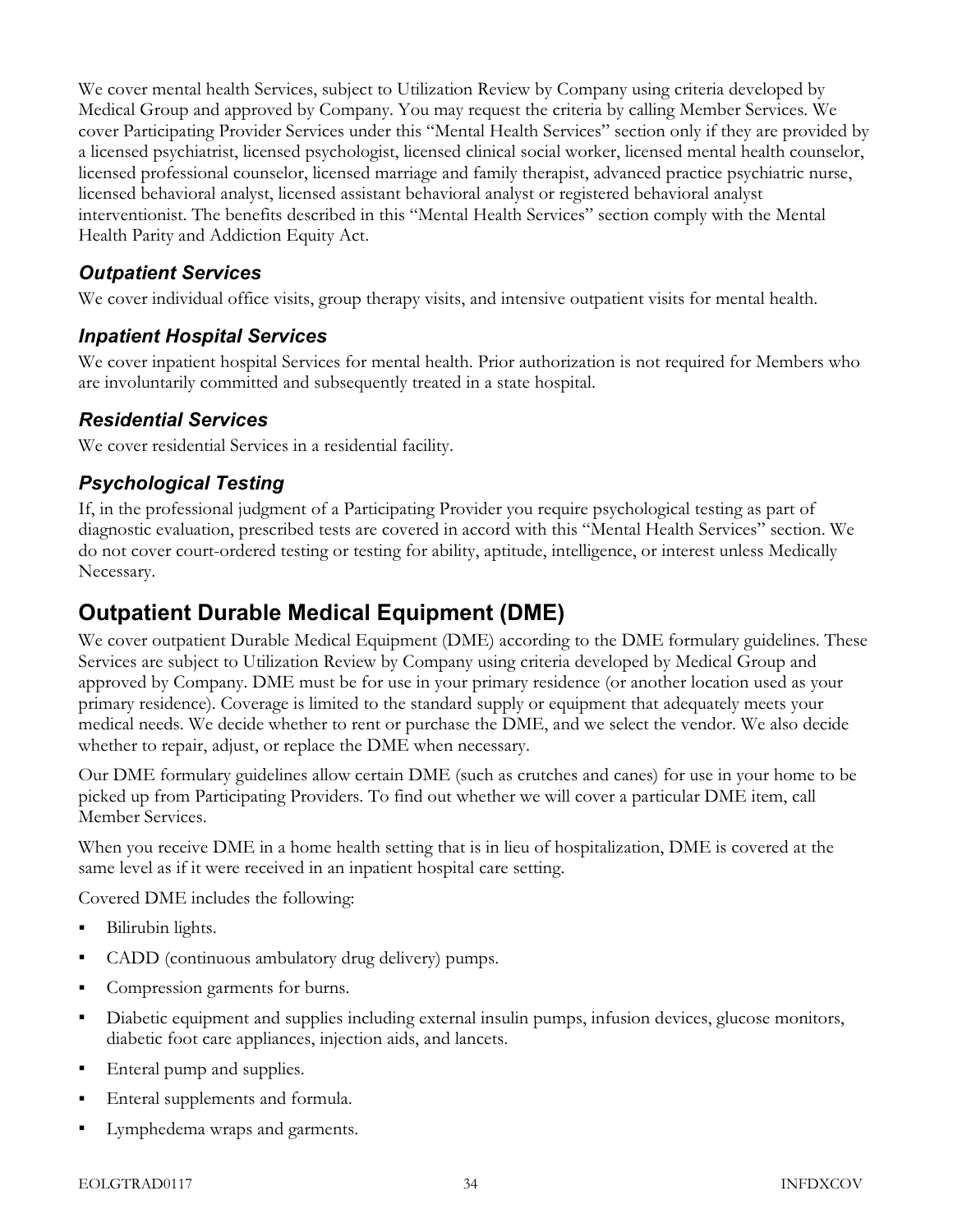- Osteogenic bone stimulators.
- Osteogenic spine stimulators.
- Oxygen and oxygen supplies.
- Ventilators.
- Wheelchairs.

## DME Formulary

Our DME formulary includes the list of Durable Medical Equipment that has been approved by our DME Advisory Committee for our Members. The DME formulary was developed and is maintained by a multidisciplinary clinical and operational workgroup with review and input from Medical Group physicians and medical professionals with DME expertise (for example, physical, respiratory, and enterostomal therapists and home health practitioners) with Medicare criteria used as a basis for this formulary. Our DME formulary is periodically updated to keep pace with changes in medical technology and clinical practice. To find out whether a particular DME item is included in our DME formulary, please call Member Services.

Our formulary guidelines allow you to obtain non-formulary DME items (those not listed on our DME formulary for your condition) if Medical Group's designated DME review physician determines that it is Medically Necessary and that there is no formulary alternative that will meet your medical needs.

## Outpatient Durable Medical Equipment (DME) Exclusions

- Comfort, convenience, or luxury equipment or features.
- Devices for testing blood or other body substances (except diabetes blood glucose monitors and their supplies).
- **Exercise or hygiene equipment.**
- Modifications to your home or car.
- More than one corrective appliance or artificial aid or item of Durable Medical Equipment, serving the same function or the same part of the body, except for necessary repairs, adjustments and replacements as specified under this "Outpatient Durable Medical Equipment (DME)" section.
- Non-medical items, such as sauna baths or elevators.
- Repair or replacement of DME items due to loss or misuse.
- Spare or duplicate use DME.

# Outpatient Laboratory, X-ray, Imaging, and Special Diagnostic Procedures

We cover outpatient Services for laboratory, X-ray, imaging, and special diagnostic procedures. Some Services, such as preventive screenings and routine mammograms, are not covered under this "Outpatient Laboratory, X-ray, Imaging, and Special Diagnostic Procedures" benefit but may be covered under the "Preventive Care Services" section.

## Laboratory, X-ray, and Imaging

We cover outpatient laboratory, X-ray, and imaging Services. Covered outpatient laboratory, X-ray, and imaging Services include, but are not limited to:

- Bone densitometry.
- Cultures.
- Glucose tolerance.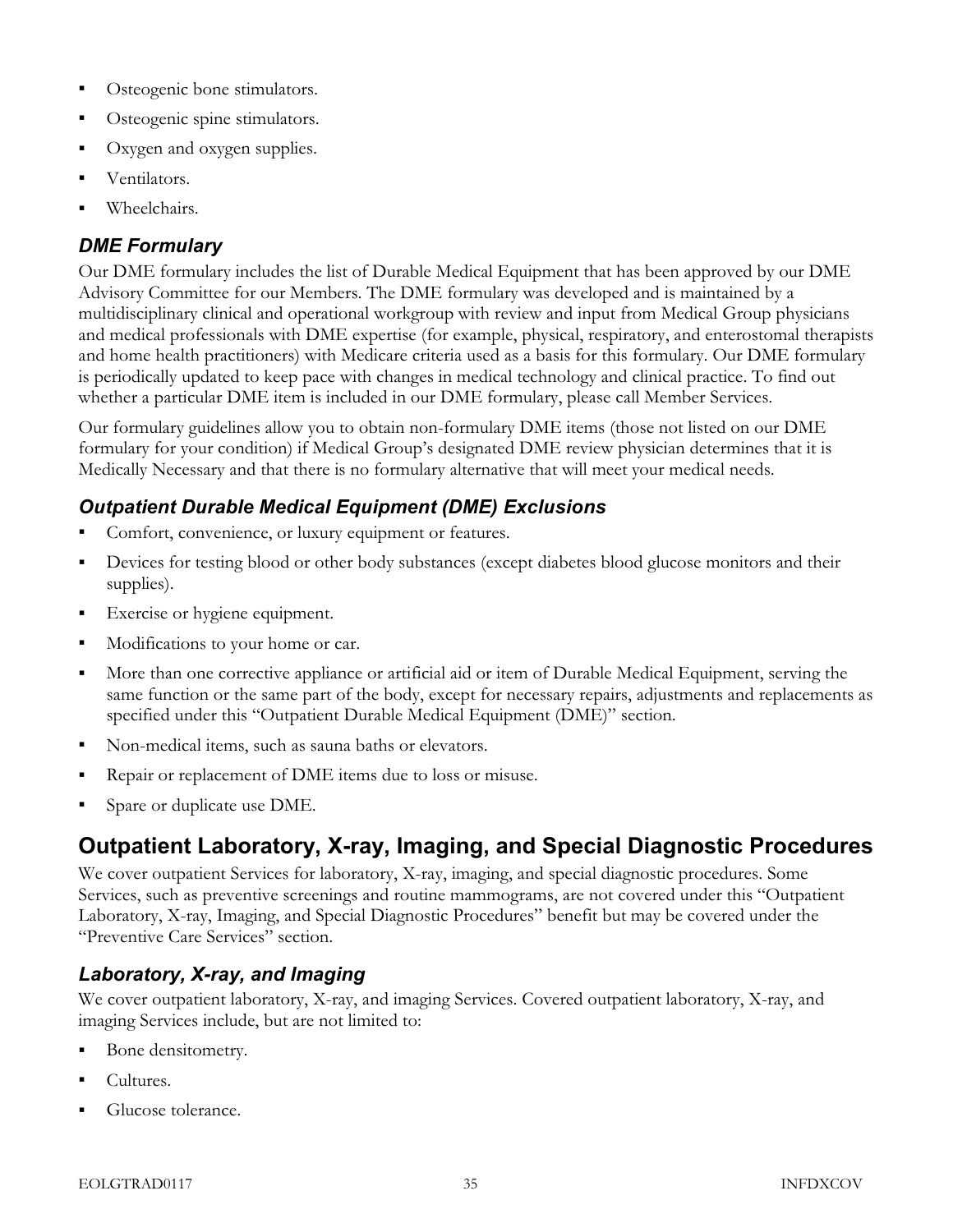- Mammography.
- X-ray.
- Ultrasound imaging.
- Urinalysis.

## Special Diagnostic Procedures

Special diagnostic procedures may or may not involve radiology or imaging technology. Some special diagnostic Services may be subject to a higher Copayment or Coinsurance, as shown in the "Benefit Summary." Covered special diagnostic procedures include, but are not limited to:

- CT scans.
- Mammograms.
- MRI.
- Nerve conduction studies.
- PET scans.
- Pulmonary function studies.
- Sleep studies.

Procedures such as scope insertion for colonoscopy, endoscopy, and laparoscopy are not covered under this "Outpatient Laboratory, X-ray, Imaging, and Special Diagnostic Procedures" benefit but may be covered if they are performed during a Service we are covering under another section of this "Benefits" section.

Women 40 years of age or older, who are seeking annual routine mammograms, may contact the Radiology Department directly to set up appointments.

For Members age 50 or older or for younger Members who are at high risk, covered preventive colorectal screening tests include one fecal occult blood test per year plus one flexible sigmoidoscopy every five years, one colonoscopy every 10 years, or one double contrast barium enema every five years. These tests are covered more frequently if your Participating Provider recommends them because you are at high risk for colorectal cancer or disease.

We cover prostate screening examinations once every two years for men 50 years of age or older or for younger Members who are at high risk, and more frequently if your Participating Provider recommends it because you are at high risk for prostate cancer or disease.

We cover genetic testing and related Services for genetic counseling and medically appropriate genetic testing for the purpose of diagnostic testing to determine disease and/or predisposition of disease, and to develop treatment plans. These Services are subject to Utilization Review by Company using criteria developed by Medical Group and approved by Company. Covered Services are limited to preconception and prenatal testing for detection of congenital and heritable disorders, and testing for the prediction of high-risk occurrence or reoccurrence of disease when Medically Necessary as determined by a Participating Physician, in accordance with applicable law.

# Reconstructive Surgery Services

We cover inpatient and outpatient reconstructive surgery Services as indicated below:

- To correct significant disfigurement resulting from an injury or from Medically Necessary surgery.
- To correct a congenital defect, disease, or anomaly in order to produce significant improvement in physical function.
- To treat congenital hemangioma known as port wine stains on the face.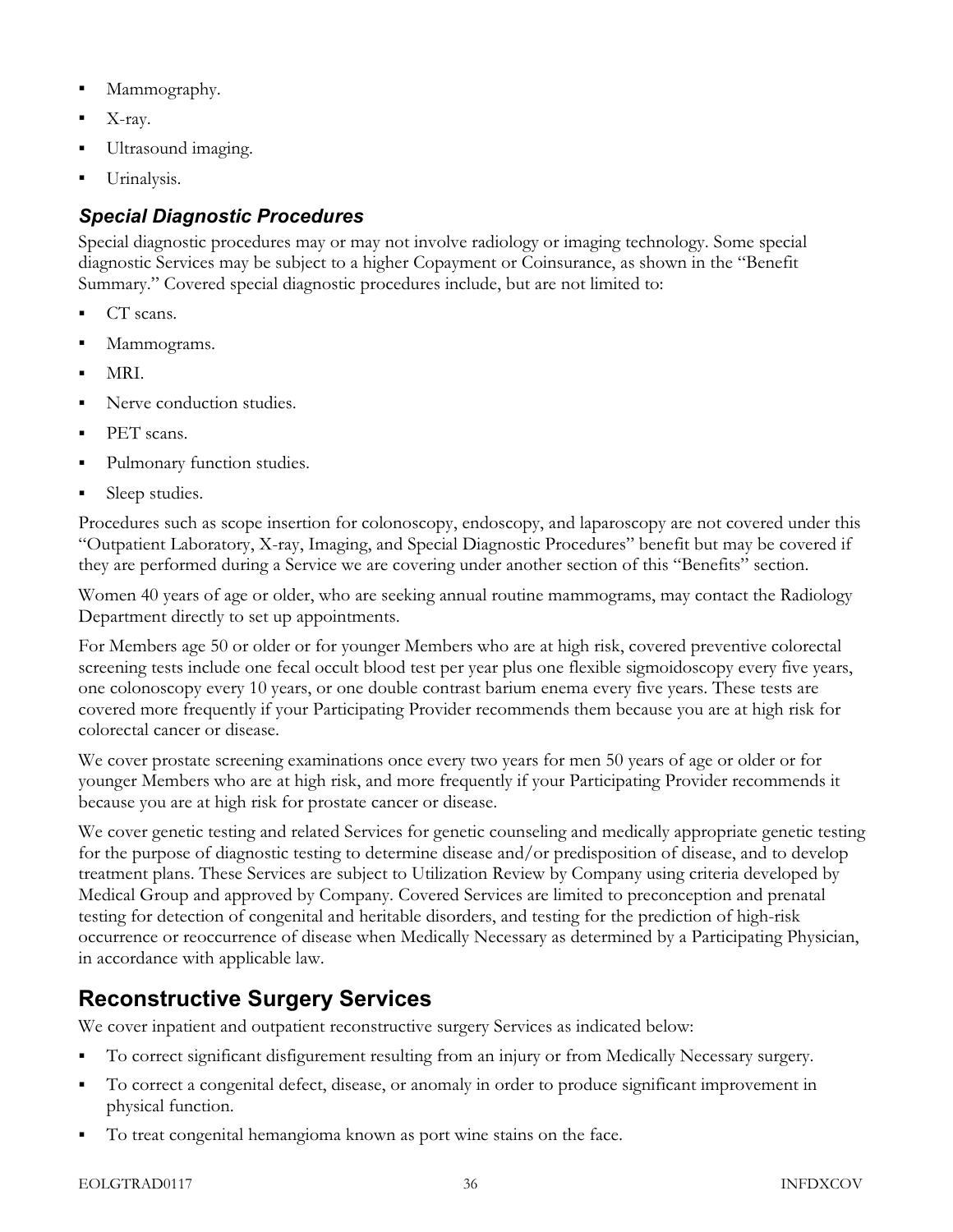With respect to maxillofacial prosthetic services, coverage is limited to the least costly clinically appropriate treatment as determined by a Participating Provider. We cover maxillofacial prosthetic Services if they are necessary for restoration and management of head and facial structures that cannot be replaced with living tissue and are defective because of disease, trauma, or birth and developmental deformities when this restoration and management are performed for the purpose of any of the following:

- Controlling or eliminating infection.
- Controlling or eliminating pain.
- Restoring facial configuration or functions such as speech, swallowing, or chewing, but not including cosmetic procedures rendered to improve the normal range of conditions.

We also cover:

- All stages of reconstruction of the breast on which a mastectomy was performed, including but not limited to nipple reconstruction, skin grafts, and stippling of the nipple and areola.
- Surgery and reconstruction of the other breast to produce a symmetrical appearance.
- Mastectomy-related prostheses.
- Treatment of physical complications of the mastectomy, including lymphedemas.
- Inpatient care related to the mastectomy and post-mastectomy Services.

Mastectomy-related prosthetics and Orthotic Devices are covered under and subject to the "External Prosthetic Devices and Orthotic Devices" section.

## Rehabilitative Therapy Services

We cover inpatient and outpatient physical, occupational, speech and multidisciplinary rehabilitative therapy Services, when prescribed by a Participating Physician, subject to the benefit descriptions and limitations contained in this "Rehabilitative Therapy Services" section. These Services are subject to Utilization Review by Company using criteria developed by Medical Group and approved by Company.

#### Outpatient Rehabilitative Therapy Services

We cover outpatient rehabilitative therapy Services for the treatment of conditions which, in the judgment of the Participating Physician, will show sustainable, objective, measurable improvement as a result of the prescribed therapy. Prescribed outpatient therapy Services must receive prior authorization as described under "Prior and Concurrent Authorization and Utilization Review" in the "How to Obtain Services" section.

The "Benefit Summary" shows a visit maximum for outpatient rehabilitative therapy Services. That visit maximum will be exhausted (used up) for the Year when the number of visits that we covered during the Year under this EOC plus any visits we covered during the Year under any other evidence of coverage with the same group number printed on this  $EOC$  add up to the visit maximum. After you reach the visit maximum, we will not cover any more visits for the remainder of the Year. This limitation does not apply to inpatient hospital Services, or to outpatient rehabilitative therapy Services to treat mental health conditions covered under this EOC.

#### Outpatient Rehabilitative Therapy Services Limitations

- Physical therapy Services and occupational therapy Services are covered as Medically Necessary to restore or improve functional abilities when physical and/or sensory perceptual impairment exists due to injury, illness, stroke, or surgery.
- Speech therapy Services are covered as Medically Necessary for speech impairments of specific organic origin such as cleft palate, or when speech, language, or the swallowing function is lost due to injury, illness, stroke, or surgery.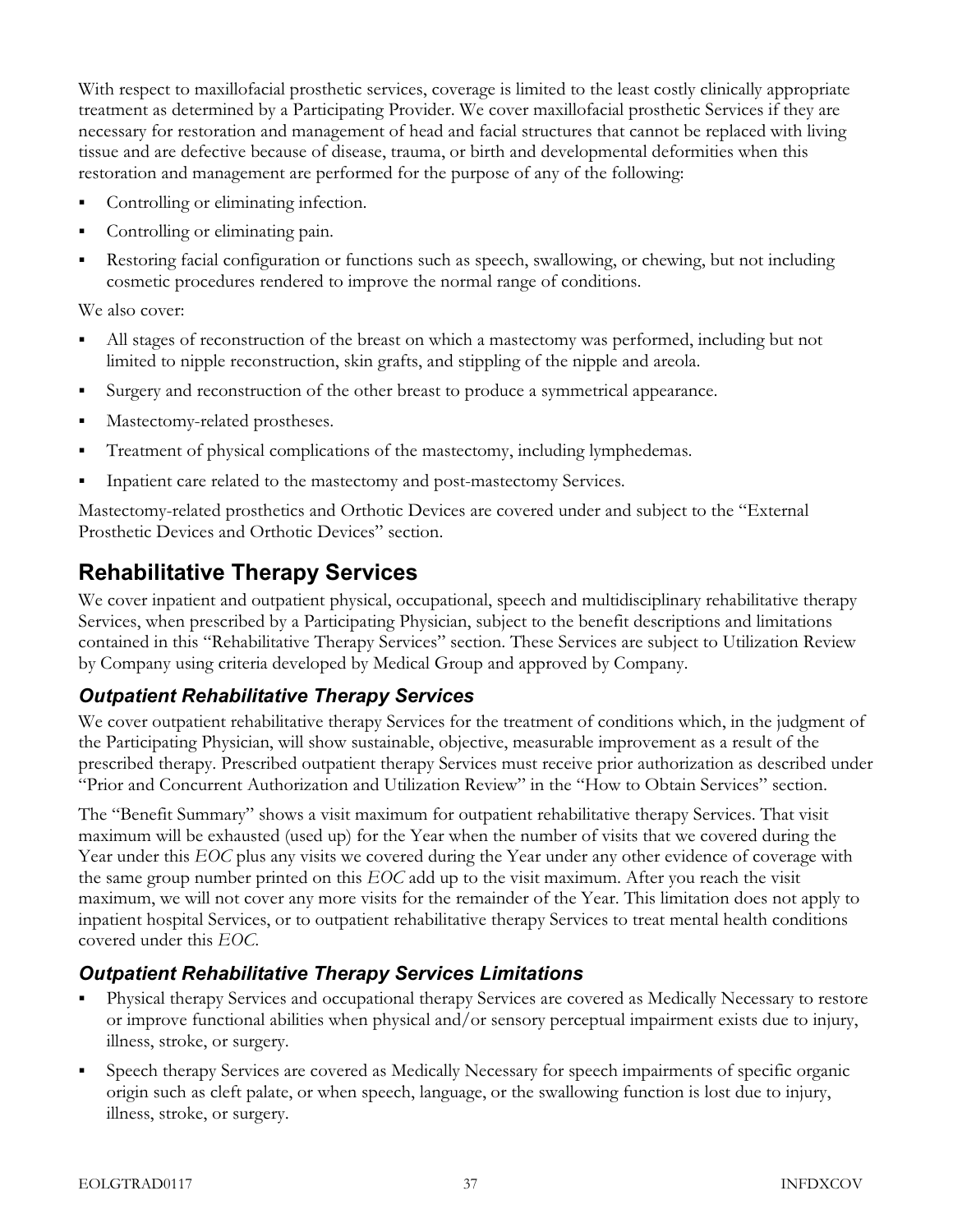#### Inpatient Rehabilitative Therapy Services

We cover inpatient rehabilitative therapy Services in an inpatient setting.

Inpatient rehabilitative therapy Services are covered for the treatment of conditions which, in the judgment of a Participating Physician will show sustainable, objective measurable improvement as a result of the prescribed therapy and must receive prior authorization as described under the "Prior and Concurrent Authorization and Utilization Review" in the "How to Obtain Services" section.

#### Rehabilitative Therapy Services Exclusions

- Cognitive rehabilitation programs.
- **Long-term rehabilitation.**
- Services designed to maintain optimal health in the absence of symptoms.

## Services Provided in Connection with Clinical Trials

We cover routine costs of Medically Necessary conventional Services you receive in connection with a clinical trial if all of the following conditions are met:

- We would have covered the Services if they were not related to a clinical trial.
- You are eligible to participate in the clinical trial according to the trial protocol, as determined in one of the following ways:
	- A Participating Provider makes this determination.
	- You provide us with medical and scientific information establishing this determination.
	- If any Participating Providers participate in the clinical trial and will accept you as a participant in the clinical trial, you must participate in the clinical trial through a Participating Provider unless the clinical trial is outside the state where you live.
- The clinical trial is a phase I, phase II, phase III, or phase IV clinical trial and it meets one of the following requirements:
	- The study or investigation is conducted under an investigational new drug application reviewed by the U.S. Food and Drug Administration.
	- The study or investigation is a drug trial that is exempt from having an investigational new drug application.
	- The study or investigation is approved or funded by at least one of the following:
		- o The National Institutes of Health.
		- o The Centers for Disease Control and Prevention.
		- o The Agency for Health Care Research and Quality.
		- o The Centers for Medicare & Medicaid Services.
		- o A cooperative group or center of any of the above entities or of the Department of Defense or the Department of Veterans Affairs.
		- o A qualified non-governmental research entity identified in the guidelines issued by the National Institutes of Health for center support grants.
		- o The Department of Veterans Affairs or the Department of Defense or the Department of Energy, but only if the study or investigation has been reviewed and approved through a system of peer review that the U.S. Secretary of Health and Human Services determines meets all of the following requirements: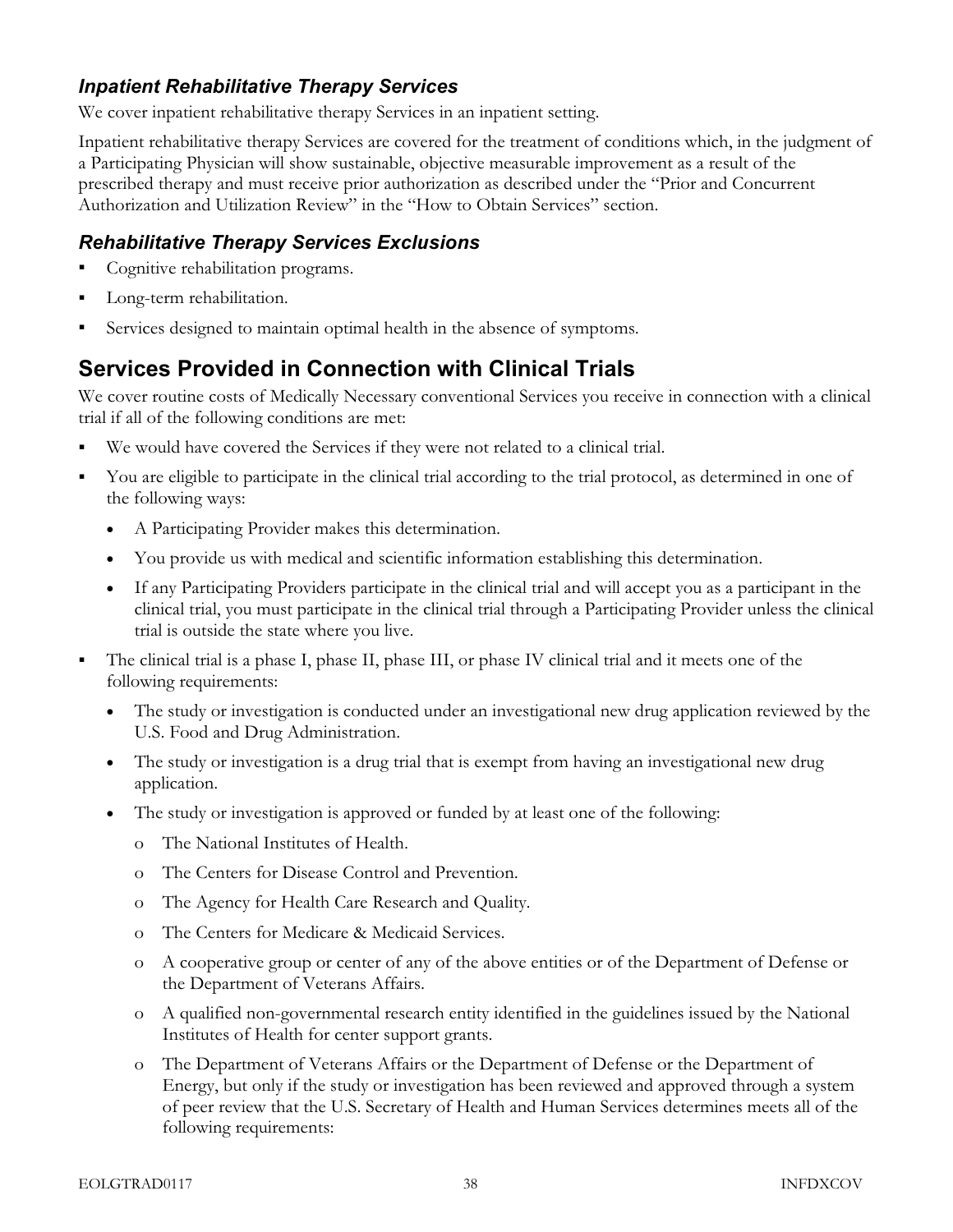- It is comparable to the National Institutes of Health system of peer review of studies and investigations.
- It assures unbiased review of the highest scientific standards by qualified people who have no interest in the outcome of the review.

For covered Services related to a clinical trial, you will pay the Copayment or Coinsurance you would pay if the Services were not related to a clinical trial. For example, see "Inpatient Hospital Services" in the "Benefit Summary" for the Copayment or Coinsurance that applies to hospital inpatient care.

#### Services Provided in Connection With Clinical Trials Exclusions

- The investigational Service.
- Services provided solely for data collection and analysis and that are not used in your direct clinical management.
- Services required solely for the clinically appropriate monitoring of the Service being tested in the clinical trial.
- Services customarily provided by a clinical trial sponsor free of charge to any participant in the clinical trial.
- Services that would not be covered outside of the clinical trial.

# Skilled Nursing Facility Services

We cover skilled inpatient Services in a licensed Participating Skilled Nursing Facility. The skilled inpatient Services must be those customarily provided by Participating Skilled Nursing Facilities. These Services are subject to Utilization Review by Company using criteria developed by Medical Group and approved by Company.

The "Benefit Summary" shows a day maximum for skilled nursing facility Services under "Skilled Nursing Facility Services." That day maximum will be exhausted (used up) for a Year when the number of days that we covered during the Year under this EOC plus any days we covered during the Year under any other evidence of coverage with the same group number printed on this EOC add up to the day maximum. After you reach the day maximum, we will not cover any more days for the remainder of the Year.

We cover the following:

- Room and board.
- Nursing Services.
- **Medical social Services.**
- Medical and biological supplies.
- Blood, blood products, and their administration.
- Dialysis Services.
- Rehabilitative therapy Services (this benefit is subject to the benefit limitations shown in the "Benefit Summary" under "Rehabilitative Therapy Services").
- Drugs prescribed by a Participating Physician as part of your plan of care in the Participating Skilled Nursing Facility in accord with our drug formulary guidelines if they are administered to you in the Participating Skilled Nursing Facility by medical personnel.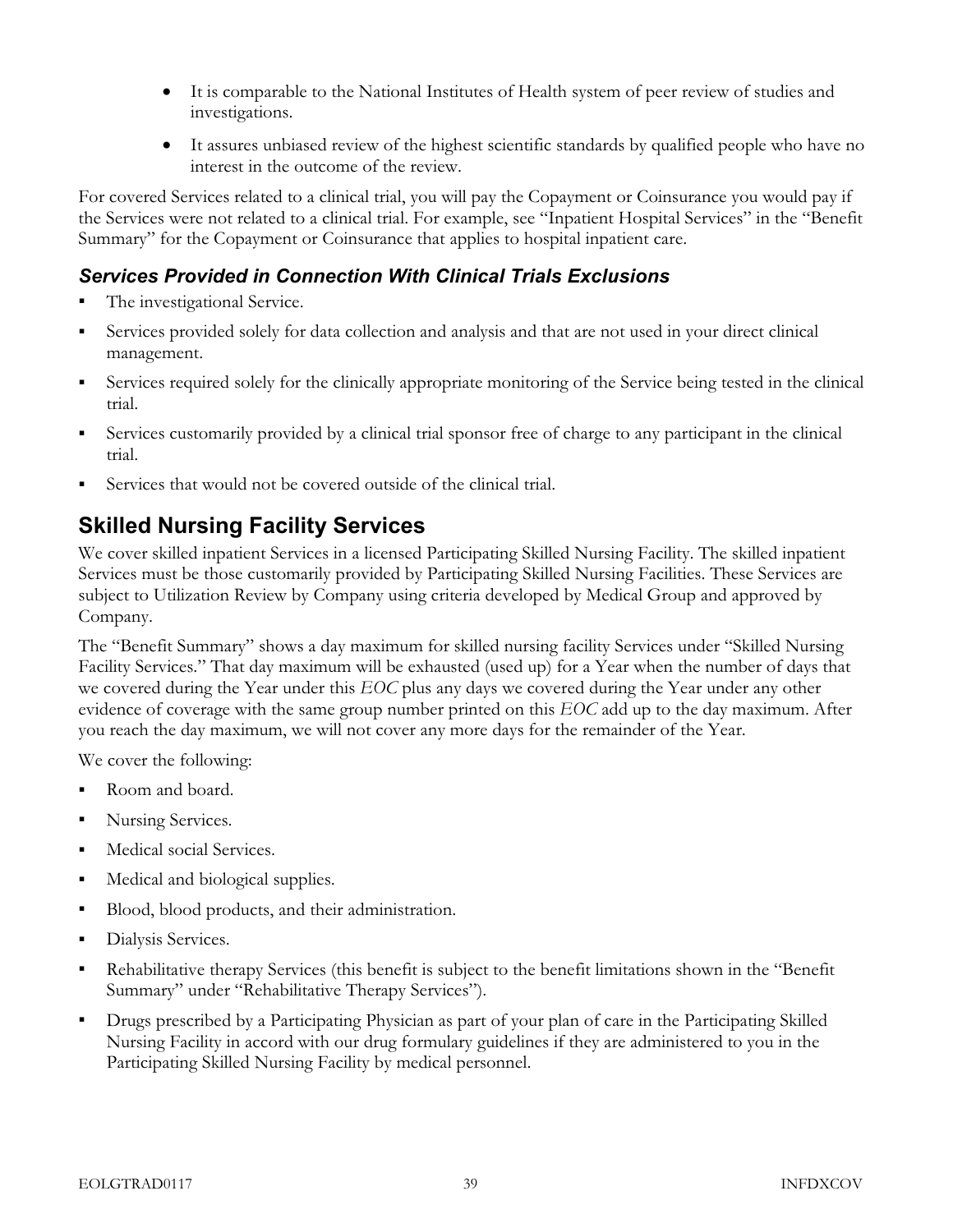# Transplant Services

We cover the listed transplants under this "Transplant Services" section at National Transplant Network facilities if you meet Utilization Review criteria developed by Medical Group and approved by Company. You pay the Copayment or Coinsurance you would pay if the Services were not related to a transplant. For Services we provide (or pay for) for actual or potential donors, there is no Charge.

A National Transplant Network facility is a transplant facility that meets all of the following requirements:

- It is licensed in the state where it operates.
- It is certified by Medicare as a transplant facility for the specific transplant.
- It is designated by Company as a transplant facility for the specific transplant.
- It is able to meet reasonable access standards for organ transplants based on Regional Organ Procurement Agency statistics for the facility location (a Regional Organ Procurement Agency is the geographic area designated by a state-licensed organ procurement organization for transplants in the state of Oregon).

We cover only the following transplants at National Transplant Network facilities:

- Bone marrow.
- Cornea.
- Heart.
- Heart-lung.
- Kidney.
- Liver.
- Lung.
- Pancreas.
- Pancreas after kidney.
- Simultaneous kidney-pancreas.
- Small bowel.
- Small bowel/liver.
- Stem cell.

#### Transplant Services Limitations

After the referral to a transplant facility, the following apply:

- If either Medical Group or the referral facility determines that you do not satisfy its respective criteria for a transplant, we will only cover Services you receive before that determination is made.
- Company, Participating Hospitals, Medical Group, Participating Providers, and Participating Physicians are not responsible for finding, furnishing, or ensuring the availability of an organ, tissue, or bone marrow donor.
- We provide or pay for certain donation-related Services for a donor, or an individual identified by Medical Group as a potential donor, even if the donor is not a Member. These Services must be directly related to a covered transplant for you. Our criteria for coverage of Services for living transplant donors are available by calling Member Services.
- If we refer you for or preauthorize transplant Services at a distant location (farther away than the normal community patterns of care) and you choose to obtain your transplant at this distant location, we cover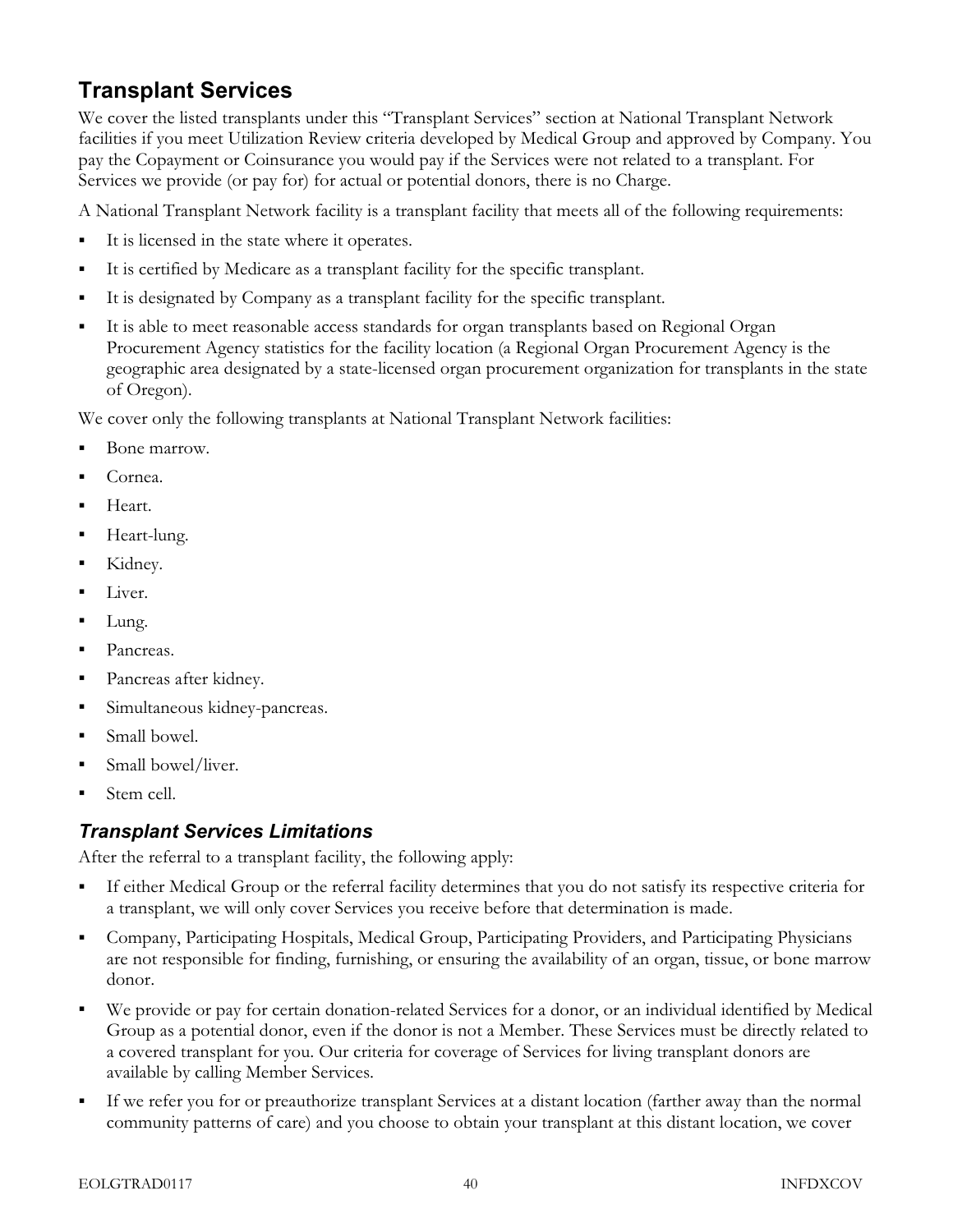appropriate travel and lodging expenses for you and a caregiver. Your transplant coordinator can provide information about covered expenses.

## Transplant Services Exclusions

Non-human and artificial organs and their implantation.

# Virtual Care Services

Virtual care Services are Services provided via synchronous two-way interactive video conferencing by a Participating Provider. Virtual care allows a Member, or person acting on the Member's behalf, to interact with a Participating Provider who is not physically at the same location. For the purposes of this benefit, virtual care does not include telephone calls and communication by facsimile machine, electronic mail, or other electronic messaging systems that do not include remote visual contact between the provider and Member.

We cover virtual care Services at no Charge when all of the following are true:

- $\blacksquare$  The Service is otherwise covered under this EOC.
- The Service is determined by a Participating Provider to be Medically Necessary.
- Medical Group determines the Service may be safely and effectively provided using virtual care, according to generally accepted health care practices and standards.

# EXCLUSIONS AND LIMITATIONS

The Services listed in this "Exclusions and Limitations" section are either completely excluded from coverage or partially limited under this EOC. These exclusions and limitations apply to all Services that would otherwise be covered under this EOC and are in addition to the exclusions and limitations that apply only to a particular Service as listed in the description of that Service in this EOC.

Acupuncture. Services for acupuncture are limited to the following: (a) when a Participating Physician makes a referral for Services in accord with Medical Group criteria, and are subject to benefit limitations (if any) as shown in the "Benefit Summary"; or (b) or your employer Group has purchased the "Alternative Care Services Rider" (for self-referred acupuncture Services).

Certain Exams and Services. Physical examinations and other Services are excluded when: (a) required for obtaining or maintaining employment or participation in employee programs, (b) required for insurance or governmental licensing, or (c) court ordered or required for parole or probation. This exclusion does not apply to Medically Necessary court-ordered Services that are covered under "Chemical Dependency" or "Mental Health Services" in the "Benefits" section.

Chiropractic Services Received Without a Referral by Kaiser Permanente. Chiropractic and related Services are limited to the following: (a) when a Participating Physician makes a referral for Services in accord with Medical Group criteria; or (b) your employer Group has purchased the "Alternative Care Services Rider" or the "Chiropractic Services Rider" (for self-referred chiropractic care).

Cosmetic Services. Services that are intended primarily to change or maintain your appearance and will not result in significant improvement in physical function. This exclusion does not apply to Services that are covered under "Reconstructive Surgery Services" in the "Benefits" section or Services that are Medically Necessary.

Custodial Services. Nonskilled, personal services such as help with activities of daily living (like bathing, dressing, getting in and out of a bed or chair, moving around and using the bathroom). It may also include care that most people do themselves, like using eye drops.

Dental Services. This exclusion does not apply to Services that are covered under "Limited Dental Services" in the "Benefits" section.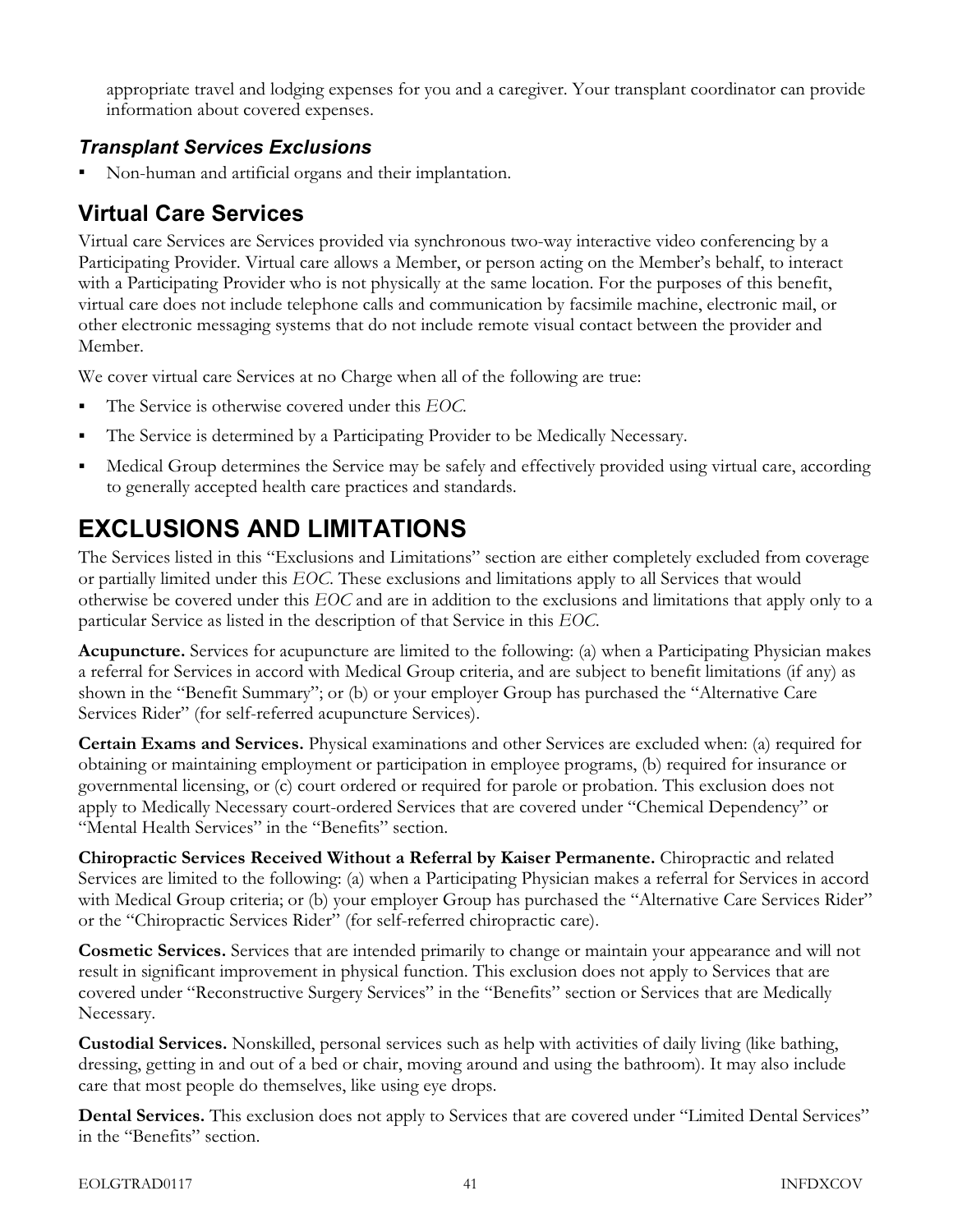Designated Blood Donations. Collection, processing, and storage of blood donated by donors whom you designate, and procurement and storage of cord blood is covered only when Medically Necessary for the imminent use at the time of collection for a designated recipient.

Employer Responsibility. We do not reimburse the employer for any Services that the law requires an employer to provide. When we cover any of these Services we may recover the Charges for the Services from the employer.

Experimental or Investigational Services. Services are excluded if any of the following is true about the Service:

- They cannot be legally marketed in the United States without the approval of the U.S. Food and Drug Administration (FDA), and the FDA has not granted this approval.
- They are the subject of a current new drug or new device application on file with the FDA.
- They are provided as part of a Phase I, Phase II, or Phase IV clinical trial, as the experimental or research arm of a Phase III clinical trial, or in any other manner that is intended to evaluate the safety, toxicity, or efficacy of the Services.
- They are provided pursuant to a written protocol or other document that lists an evaluation of the Services' safety, toxicity, or efficacy as among its objectives.
- They are subject to the approval or review of an Institutional Review Board (IRB) or other body that approves or reviews research concerning the safety, toxicity, or efficacy of Services.
- They are provided pursuant to informed consent documents that describe the Services as experimental or investigational, or in other terms that indicate that the Services are being evaluated for their safety, toxicity, or efficacy.
- The prevailing opinion among experts as expressed in the published authoritative medical or scientific literature is that:
	- Use of the Services should be substantially confined to research settings, or
	- Further research is necessary to determine the safety, toxicity, or efficacy of the Services.

In making determinations whether a Service is experimental or investigational, the following sources of information will be relied upon exclusively:

- Your medical records.
- The written protocols and other documents pursuant to which the Service has been or will be provided.
- Any consent documents you or your representative has executed or will be asked to execute, to receive the Service.
- The files and records of the IRB or similar body that approves or reviews research at the institution where the Service has been or will be provided, and other information concerning the authority or actions of the IRB or similar body.
- The published authoritative medical or scientific literature about the Service, as applied to your illness or injury.
- Regulations, records, applications, and any other documents or actions issued by, filed with, or taken by, the FDA or other agencies within the United States Department of Health and Human Services, or any state agency performing similar functions.

We consult Medical Group and then use the criteria described above to decide if a particular Service is experimental or investigational.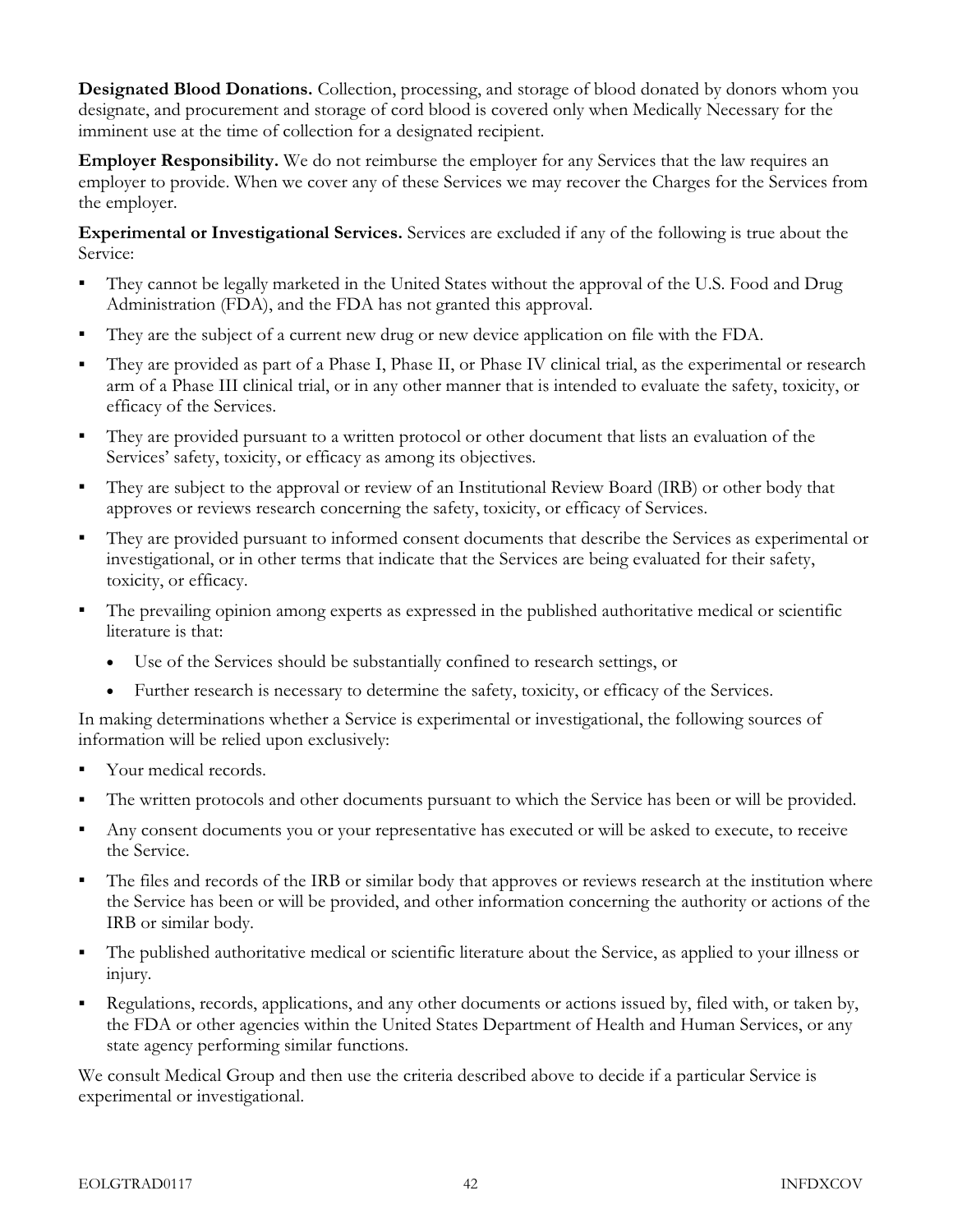This exclusion does not apply to Services that we cover under "Services Provided in Connection with Clinical Trials" in the "Benefits" section of this EOC.

Eye Surgery. Radial keratotomy, photorefractive keratectomy, and refractive surgery, including evaluations for the procedures.

Family Services. Services provided by a member of your immediate family.

Genetic Testing. Genetic testing and related Services are excluded except as described under "Outpatient Laboratory, X-ray, Imaging, and Special Diagnostic Procedures" in the "Benefits" section.

Government Agency Responsibility. We do not reimburse the government agency for any Services that the law requires be provided only by or received only from a government agency. When we cover any of these Services, we may recover the Charges for the Services from the government agency. However, this exclusion does not apply to Medicaid.

Hearing Aids. Hearing aids, tests to determine their efficacy, and hearing tests to determine an appropriate hearing aid are excluded, unless your Group has purchased the "Hearing Aid Rider." This exclusion does not apply to Services that are covered under "Hearing Aid Services for Dependents" in the "Benefits" section.

Hypnotherapy. All Services related to hypnotherapy.

Infertility Services. Services for treatment of infertility, including Services to reverse voluntary, surgically induced infertility; the cost of donor semen, donor eggs (including the Member's own eggs), and Services related to their procurement and storage; all Services for conception by artificial means including, but not limited, to prescription drugs, donor semen, and donor eggs (including the Member's own eggs) related to these Services. This exclusion includes, but is not limited to, artificial insemination, in vitro fertilization, ovum transplants, gamete intrafallopian transfer (GIFT), and zygote intrafallopian transfer (ZIFT). This exclusion does not apply to Services that are covered under the "Infertility Treatment Services Rider" when your Group has purchased the "Infertility Treatment Services Rider."

Intermediate Services. Services in an intermediate care facility are excluded.

Low-Vision Aids. Low-vision aids are excluded, unless your employer Group has purchased the "Pediatric Vision Hardware and Optical Services Rider."

Massage Therapy Services. Massage therapy and related Services are limited to when: (a) Participating Physician makes a referral for Services in accord with Medical Group criteria; or (b) your employer Group has purchased the "Alternative Care Services Rider" (for self-referred massage therapy).

Naturopathy Services. Naturopathy and related Services are limited to when; (a) a Participating Physician makes a referral for Services in accord with Medical Group criteria; or (b) your employer Group has purchased the "Alternative Care Services Rider" (for self-referred naturopathy Services).

Non-Medically Necessary Services. Services that are not Medically Necessary.

Nonreusable Medical Supplies. Nonreusable medical supplies, such as splints, slings, and wound dressing, including bandages and ace wrap bandages, are limited to those supplied and applied by a licensed health care provider, while providing a covered Service. Nonreusable medical supplies that a Member purchases or obtains from another source are excluded.

#### Professional Services for Fitting and Follow-Up Care for Contact Lenses.

Services Related to a Non-Covered Service. When a Service is not covered, all Services related to the non-covered Service are also excluded. However, this exclusion does not apply to Services we would otherwise cover if they are to treat complications which arise from the non-covered Service and to Medically Necessary Services for a Member enrolled in and participating in a qualifying clinical trial if we would typically cover those Services absent a clinical trial.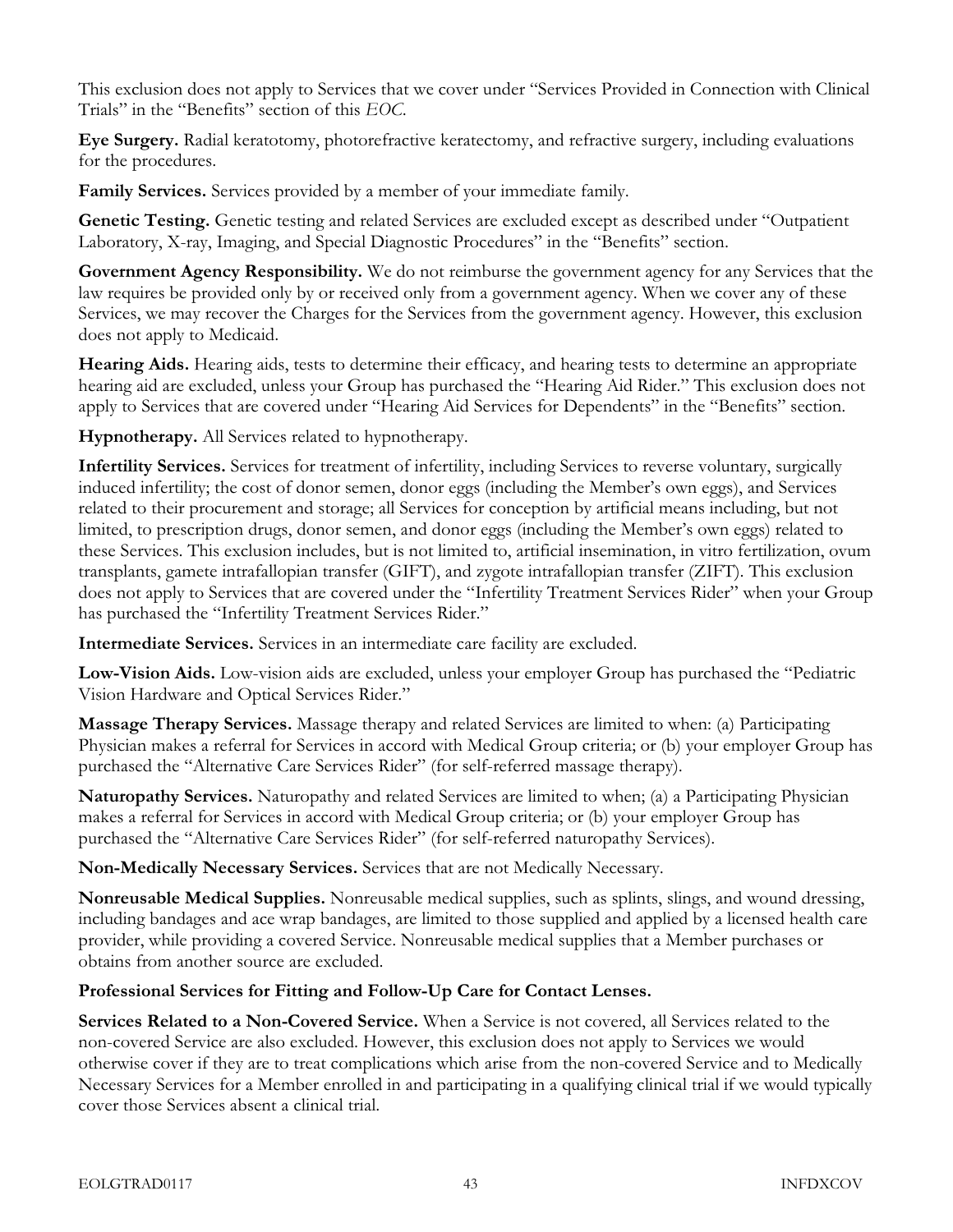Services That are Not Health Care Services, Supplies, or Items. This exclusion does not apply to Medically Necessary applied behavior analysis (ABA) Services. For example, we do not cover:

- **Teaching manners and etiquette.**
- Teaching and support services to develop planning skills such as daily activity planning and project or task planning.
- Items and services that increase academic knowledge or skills.
- Teaching and support services to increase intelligence.
- Academic coaching or tutoring for skills such as grammar, math, and time management.
- Teaching you how to read, whether or not you have dyslexia.
- Educational testing.
- Teaching art, dance, horse riding, music, play or swimming.
- Teaching skills for employment or vocational purposes.
- Vocational training or teaching vocational skills.
- Professional growth courses.
- Training for a specific job or employment counseling.
- Aquatic therapy and other water therapy.

Supportive Care and Other Services. Supportive care primarily to maintain the level of correction already achieved; care primarily for the convenience of the Member; and care on a non-acute, symptomatic basis are excluded.

Surrogacy. Services for anyone in connection with a Surrogacy Arrangement, except for otherwise-covered Services provided to a Member who is a surrogate. A "Surrogacy Arrangement" is one in which a woman (the surrogate) agrees to become pregnant and to surrender the baby (or babies) to another person or persons who intend to raise the child (or children), whether or not the woman receives payment for being a surrogate. See "Surrogacy Arrangements" in the "Reductions" section for information about your obligations to us in connection with a Surrogacy Arrangement, including your obligations to reimburse us for any Services we cover and to provide information about anyone who may be financially responsible for Services the baby (or babies) receive.

Travel and Lodging. Transportation or living expenses for any person, including the patient, are limited to travel and lodging expenses needed for Member to receive covered Services outside our Service Area, subject to Utilization Review by Company using criteria developed by Medical Group and approved by Company.

Travel Services. All travel-related Services including travel-only immunizations (such as yellow fever, typhoid, and Japanese encephalitis), unless your Group has purchased the "Travel Services Rider."

Vision Hardware and Optical Services. Corrective lenses, eyeglasses, and contact lenses are excluded unless your Group has purchased an "Adult Vision Hardware and Optical Services Rider" and/or "Pediatric Vision Hardware and Optical Services Rider."

Vision Therapy and Orthoptics or Eye Exercises. Services related to vision therapy and orthoptics and eye exercises are excluded.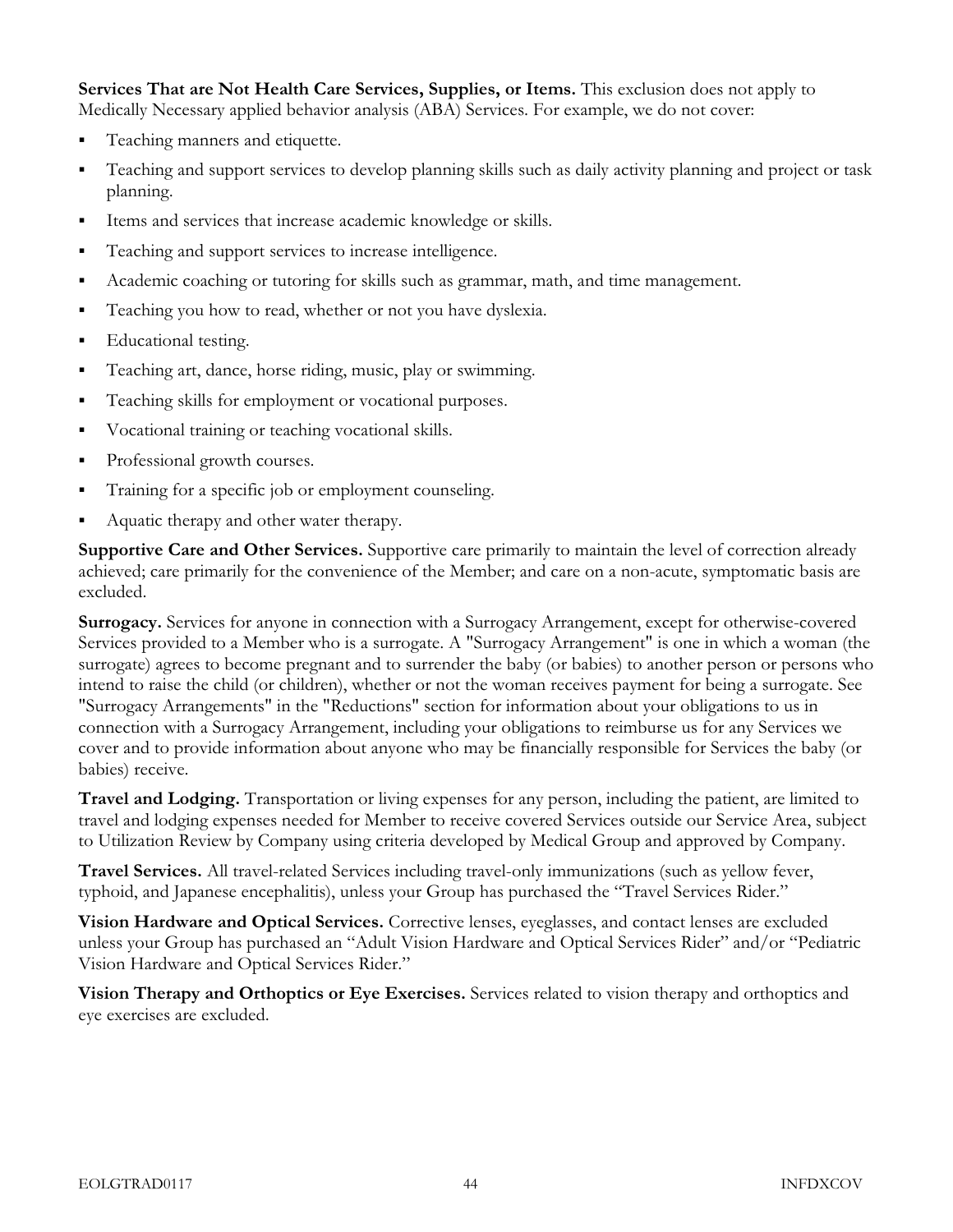# REDUCTIONS

## Coordination of Benefits

The Coordination of Benefits (COB) provision applies when a person has health care coverage under more than one Plan. Plan is defined below.

The order of benefit determination rules govern the order in which each Plan will pay a claim for benefits. The Plan that pays first is called the Primary Plan. The Primary Plan must pay benefits in accordance with its policy terms without regard to the possibility that another Plan may cover some expenses. The Plan that pays after the Primary Plan is the Secondary Plan. The Secondary Plan may reduce the benefits it pays so that payments from all Plans do not exceed 100 percent of the total Allowable expense.

#### **Definitions**

- A. A Plan is any of the following that provides benefits or services for medical or dental care or treatment. If separate contracts are used to provide coordinated coverage for members of a group, the separate contracts are considered parts of the same Plan and there is no COB among those separate contracts.
	- (1) Plan includes: group and individual health insurance contracts, health maintenance organization (HMO) contracts, group or individual closed panel Plans, other forms of group or group-type coverage (whether insured or uninsured); medical care components of group long-term care contracts, such as skilled nursing care; Medicare or any other federal governmental Plan, as permitted by law; and group and individual insurance contracts and subscriber contracts that pay or reimburse for the cost of dental care.
	- (2) Plan does not include: independent, non-coordinated hospital indemnity coverage or other fixed indemnity coverage; accident only coverage; specified disease or specified accident coverage; school accident type coverage; benefits for non-medical components of group long-term care policies; Medicare supplement policies; Medicaid policies; or coverage under other federal governmental Plans, unless permitted by law.

Each contract for coverage under (1) or (2) is a separate Plan. If a Plan has two parts and COB rules apply only to one of the two, each of the parts is treated as a separate Plan.

- B. This Plan means, in a COB provision, the part of the contract providing the health care benefits to which the COB provision applies and which may be reduced because of the benefits of other Plans. Any other part of the contract providing health care benefits is separate from This Plan. A contract may apply one COB provision to certain benefits, such as dental benefits, coordinating only with similar benefits, and may apply another COB provision to coordinate other benefits.
- C. The order of benefit determination rules determine whether This Plan is a Primary Plan or Secondary Plan when the person has health care coverage under more than one Plan.

When This Plan is primary, it determines payment for its benefits first before those of any other Plan without considering any other Plan's benefits. When This Plan is secondary, it determines its benefits after those of another Plan and may reduce the benefits it pays so that all Plan benefits do not exceed 100 percent of the total Allowable expense.

D. Allowable expense is a health care expense, including deductibles, coinsurance, and copayments, that is covered at least in part by any Plan covering the person. When a Plan provides benefits in the form of Services, the reasonable cash value of each service will be considered an Allowable expense and a benefit paid. An expense that is not covered by any Plan covering the person is not an Allowable expense. In addition, any expense that a provider by law or in accordance with a contractual agreement is prohibited from charging a covered person is not an Allowable expense.

The following are examples of expenses that are not Allowable expenses: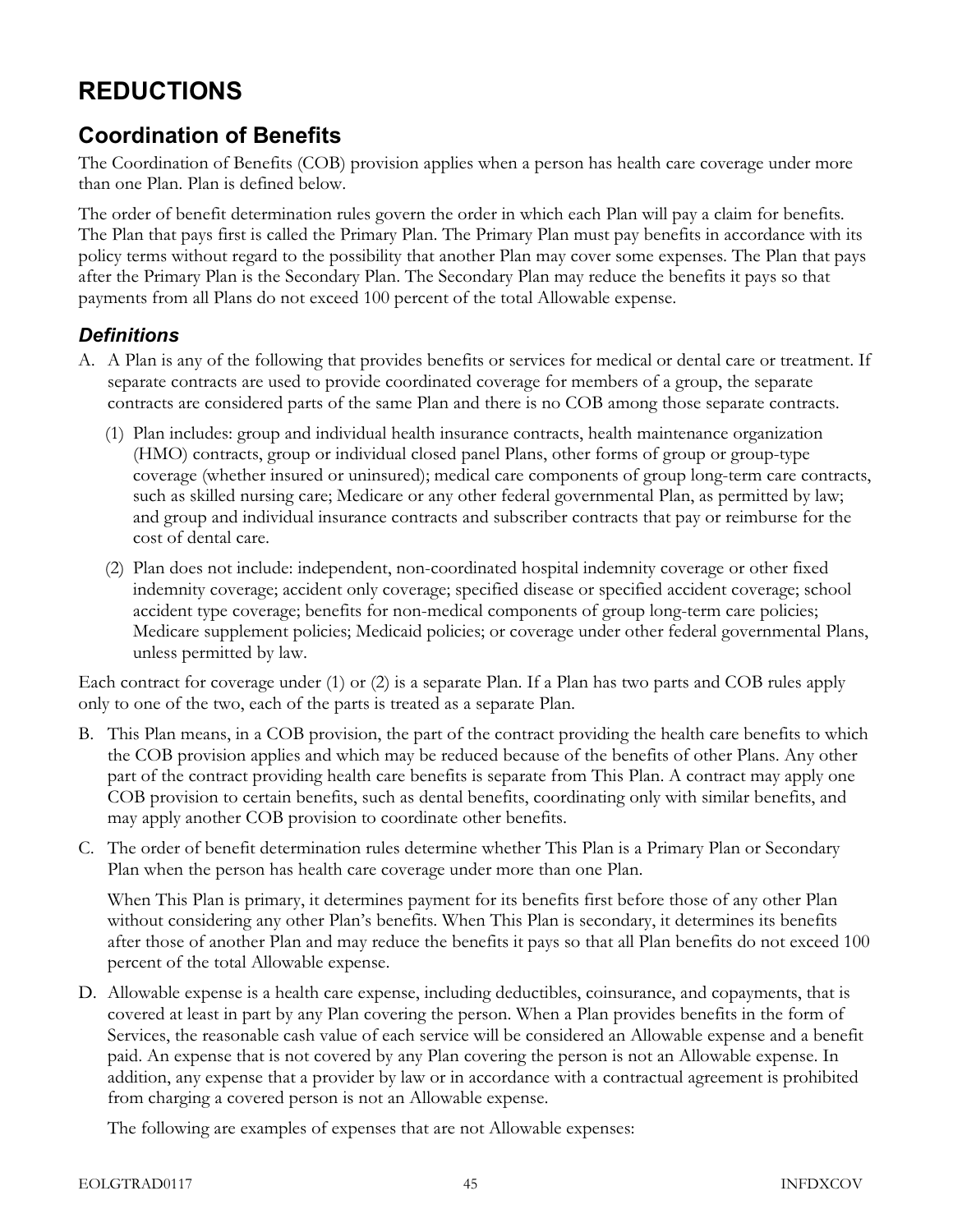- (1) The difference between the cost of a semi-private hospital room and a private hospital room is not an Allowable expense, unless one of the Plans provides coverage for private hospital room expenses.
- (2) If a person is covered by two or more Plans that compute their benefit payments on the basis of usual and customary fees or relative value schedule reimbursement methodology or other similar reimbursement methodology, any amount in excess of the highest reimbursement amount for a specific benefit is not an Allowable expense.
- (3) If a person is covered by two or more Plans that provide benefits or services on the basis of negotiated fees, an amount in excess of the highest of the negotiated fees is not an Allowable expense.
- (4) If a person is covered by one Plan that calculates its benefits or services on the basis of usual and customary fees or relative value schedule reimbursement methodology or other similar reimbursement methodology and another Plan that provides its benefits or services on the basis of negotiated fees, the Primary Plan's payment arrangement shall be the Allowable expense for all Plans. However, if the provider has contracted with the Secondary Plan to provide the benefit or service for a specific negotiated fee or payment amount that is different than the Primary Plan's payment arrangement and if the provider's contract permits, the negotiated fee or payment shall be the Allowable expense used by the Secondary Plan to determine its benefits.
- (5) The amount of any benefit reduction by the Primary Plan because a covered person has failed to comply with the Plan provisions is not an Allowable expense. Examples of these types of Plan provisions include second surgical opinions, precertification of admissions, and preferred provider arrangements.
- E. Closed panel Plan is a Plan that provides health care benefits to covered persons primarily in the form of services through a panel of providers that have contracted with or are employed by the Plan, and that excludes coverage for services provided by other providers, except in cases of emergency or referral by a panel member.
- F. Custodial parent is the parent awarded custody by a court decree or, in the absence of a court decree, is the parent with whom the child resides more than one half of the calendar year excluding any temporary visitation.

## Order of Benefit Determination Rules

When a person is covered by two or more Plans, the rules for determining the order of benefit payments are as follows:

- A. The Primary Plan pays or provides its benefits according to its terms of coverage and without regard to the benefits of under any other Plan.
- B. (1) Except as provided in Paragraph (2), a Plan that does not contain a coordination of benefits provision that is consistent with this regulation is always primary unless the provisions of both Plans state that the complying Plan is primary.
	- (2) Coverage that is obtained by virtue of membership in a group that is designed to supplement a part of a basic package of benefits and provides that this supplementary coverage shall be excess to any other parts of the Plan provided by the contract holder. Examples of these types of situations are major medical coverages that are superimposed over base plan hospital and surgical benefits, and insurance type coverages that are written in connection with a Closed panel Plan to provide out-of-network benefits.
- C. A Plan may consider the benefits paid or provided by another Plan in calculating payment of its benefits only when it is secondary to that other Plan.
- D. Each Plan determines its order of benefits using the first of the following rules that apply: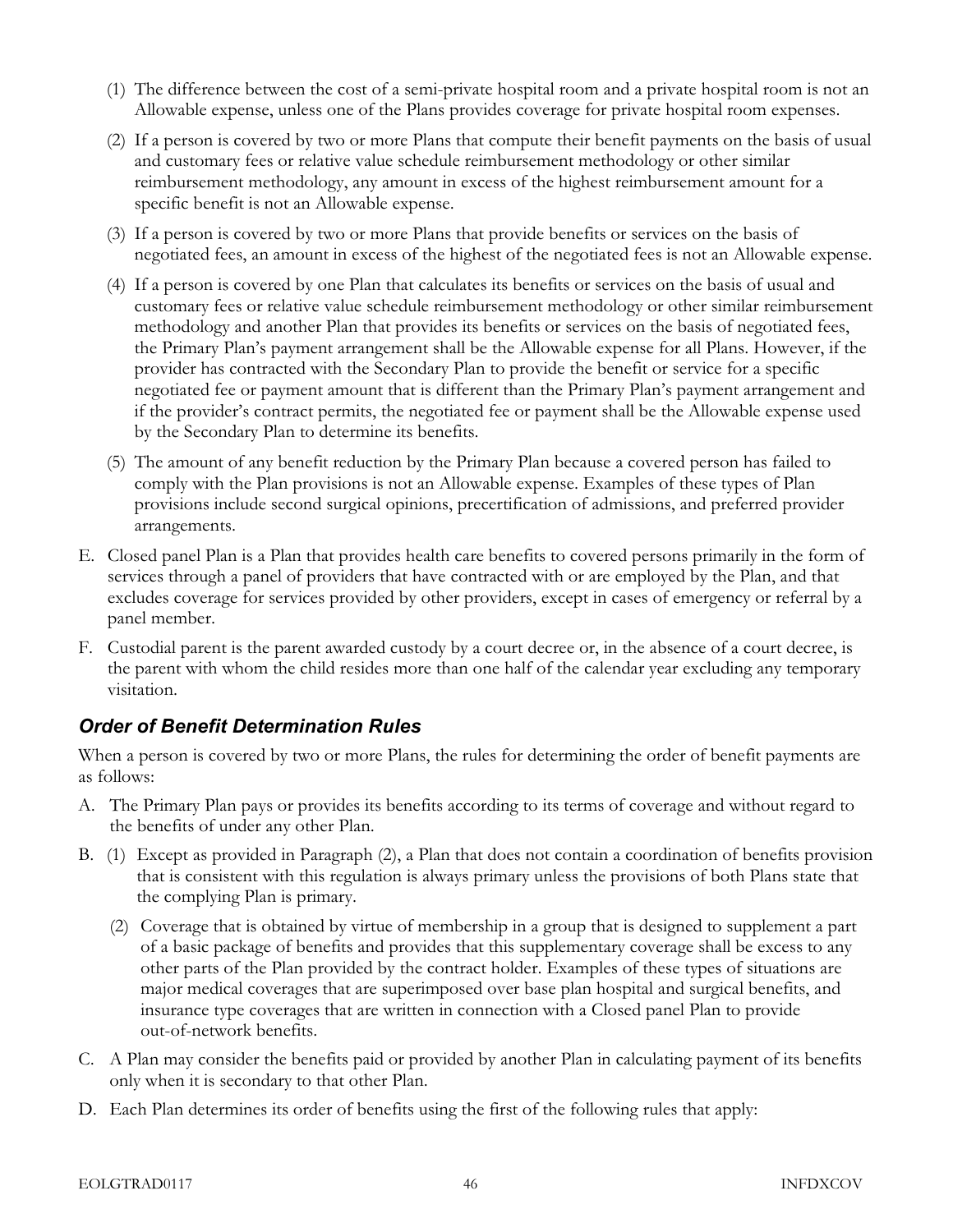- (1) Non-Dependent or Dependent. The Plan that covers the person other than as a dependent, for example as an employee, member, subscriber or retiree is the Primary Plan and the Plan that covers the person as a dependent is the Secondary Plan. However, if the person is a Medicare beneficiary and, as a result of federal law, Medicare is secondary to the Plan covering the person as a dependent; and primary to the Plan covering the person as other than a dependent (e.g. a retired employee); then the order of benefits between the two Plans is reversed so that the Plan covering the person as an employee, member, subscriber or retiree is the Secondary Plan and the other Plan is the Primary plan.
- (2) Dependent child covered under more than one Plan. Unless there is a court decree stating otherwise, when a dependent child is covered by more than one Plan the order of benefits is determined as follows:
	- (a) For a dependent child whose parents are married or are living together, whether or not they have ever been married:
		- (i) The Plan of the parent whose birthday falls earlier in the calendar year is the Primary Plan; or
		- (ii) If both parents have the same birthday, the Plan that has covered the parent the longest is the Primary Plan.
	- (b) For a dependent child whose parents are divorced or separated or not living together, whether or not they have ever been married:
		- (i) If a court decree states that one of the parents is responsible for the dependent child's health care expenses or health care coverage and the Plan of that parent has actual knowledge of those terms, that Plan is primary. This rule applies to plan years commencing after the Plan is given notice of the court decree;
		- (ii) If a court decree states that both parents are responsible for the dependent child's health care expenses or health care coverage, the provisions of subparagraph (a) above shall determine the order of benefits;
		- (iii) If a court decree states that the parents have joint custody without specifying that one parent has responsibility for the health care expenses or health care coverage of the dependent child, the provisions of subparagraph (a) above shall determine the order of benefits; or
		- (iv) If there is no court decree allocating responsibility for the dependent child's health care expenses or health care coverage, the order of benefits for the child are as follows:
			- 1. The Plan covering the Custodial parent;
			- 2. The Plan covering the spouse of the Custodial parent;
			- 3. The Plan covering the non-custodial parent; and then
			- 4. The Plan covering the spouse of the non-custodial parent.
	- (c) For a dependent child covered under more than one Plan of individuals who are not the parents of the child, the provisions of subparagraph (a) or (b) above shall determine the order of benefits as if those individuals were the parents of the child.
	- (d) For a dependent child:
		- (i) Who has coverage under either or both parents' plans and also has coverage as a dependent under a spouse's plan, the rule in paragraph (5) applies.
		- (ii) In the event the dependent child's coverage under the spouse's plan began on the same date as the dependent child's coverage under either or both parents' plans, the order of benefits shall be determined by applying the birthday rule in subparagraph (a) to the dependent child's parent and the dependent's spouse.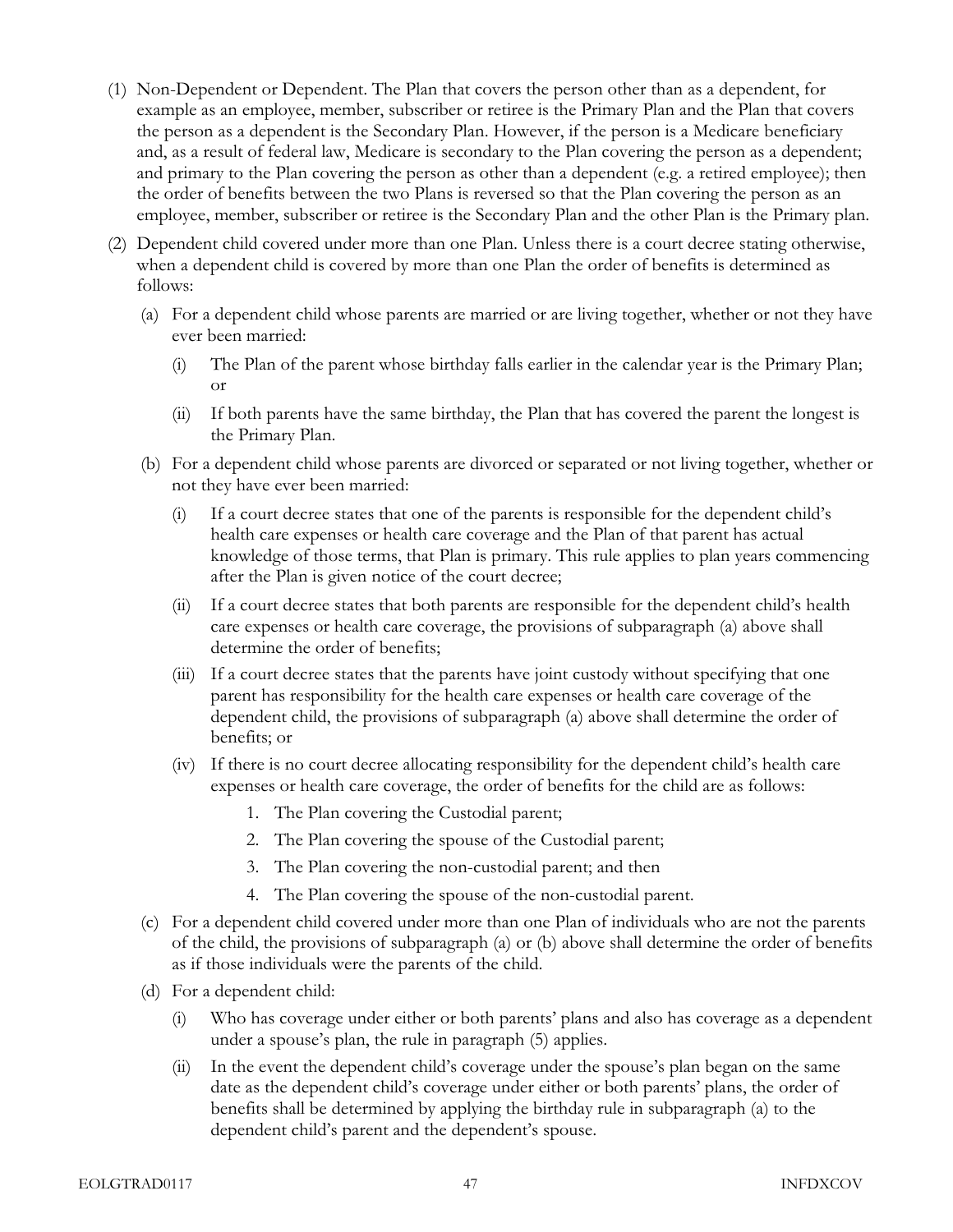- (3) Active employee or retired or laid-off employee. The Plan that covers a person as an active employee, that is, an employee who is neither laid-off nor retired, is the Primary Plan. The Plan covering that same person as a retired or laid-off employee is the Secondary Plan. The same would hold true if a person is a dependent of an active employee and that same person is a dependent of a retired or laidoff employee. If the other Plan does not have this rule, and as a result, the Plans do not agree on the order of benefits, this rule is ignored. This rule does not apply if the rule labeled  $D(1)$  can determine the order of benefits.
- (4) COBRA or state continuation coverage. If a person whose coverage is provided pursuant to COBRA or under a right of continuation provided by state or other federal law is covered under another Plan, the Plan covering the person as an employee, member, subscriber or retiree or covering the person as a dependent of an employee, member, subscriber or retiree is the Primary Plan and the COBRA or state or other federal continuation coverage is the Secondary Plan. If the other Plan does not have this rule, and as a result, the Plans do not agree on the order of benefits, this rule is ignored. This rule does not apply if the rule labeled D(1) can determine the order of benefits.
- (5) Longer or shorter length of coverage. The Plan that covered the person as an employee, member, subscriber or retiree longer is the Primary Plan and the Plan that covered the person the shorter period of time is the Secondary Plan.
- (6) If the preceding rules do not determine the order of benefits, the Allowable expenses shall be shared equally between the Plans meeting the definition of Plan. In addition, This Plan will not pay more than it would have paid had it been the Primary Plan.

#### Effect on the Benefits of This Plan

- A. When This Plan is secondary, it may reduce its benefits so that the total benefits paid or provided by all Plans during a Plan year are not more than the total Allowable expenses. In determining the amount to be paid for any claim, the Secondary Plan will calculate the benefits it would have paid in the absence of other health care coverage and apply that calculated amount to any Allowable expense under its Plan that is unpaid by the Primary Plan. The Secondary Plan may then reduce its payment by the amount so that, when combined with the amount paid by the Primary Plan, the total benefits paid or provided by all Plans for the claim do not exceed the total Allowable expense for that claim. In addition, the Secondary Plan shall credit to its Plan deductible any amounts it would have credited to its deductible in the absence of other health care coverage.
- B. If a covered person is enrolled in two or more Closed panel Plans and if, for any reason, including the provision of service by a non-panel provider, benefits are not payable by one Closed panel Plan, COB shall not apply between that Plan and other Closed panel Plans.

#### Right to Receive and Release Needed Information

Certain facts about health care coverage and services are needed to apply these COB rules and to determine benefits payable under This Plan and other Plans. We may get the facts we need from or give them to other organizations or persons for the purpose of applying these rules and determining benefits payable under This Plan and other Plans covering the person claiming benefits. We need not tell, or get the consent of, any person to do this. Each person claiming benefits under This Plan must give us any facts we need to apply those rules and determine benefits payable.

## Facility of Payment

A payment made under another Plan may include an amount that should have been paid under This Plan. If it does, it may pay that amount to the organization that made that payment. That amount will then be treated as though it were a benefit paid under This Plan. This Plan will not have to pay that amount again. The term "payment made" includes providing benefits in the form of services, in which case "payment made" means the reasonable cash value of the benefits provided in the form of services.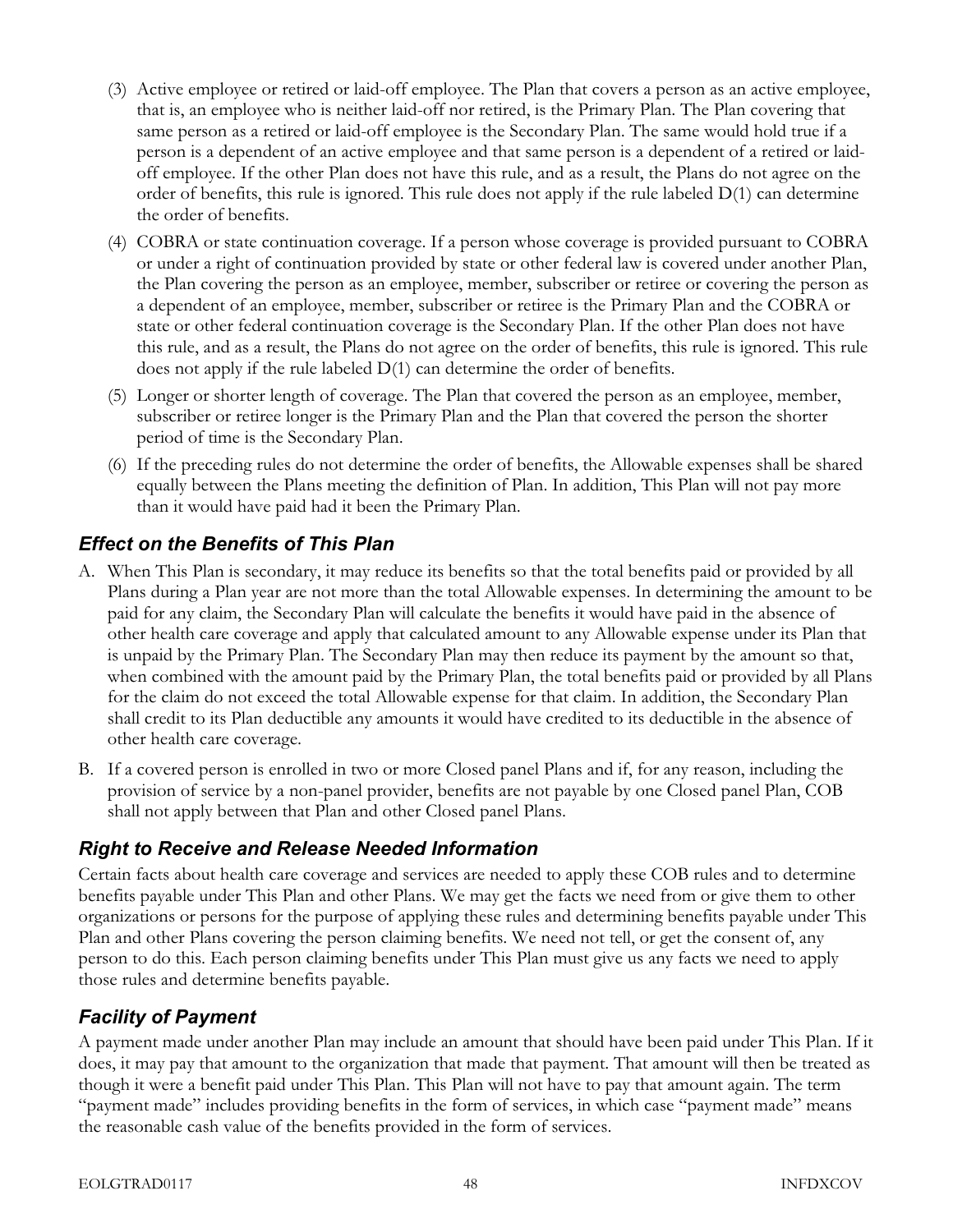## Right of Recovery

If the amount of the payments made by This Plan is more than it should have paid under this COB provision, This Plan may recover the excess from one or more of the persons it has paid or for whom it has paid; or any other person or organization that may be responsible for the benefits or services provided for the covered person. The "amount of the payments made" includes the reasonable cash value of any benefits provided in the form of services.

#### Questions About Coordination of Benefits? Contact Your State Insurance Department

## Hospitalization on Your Effective Date

If you are an inpatient in a hospital on your membership effective date but had other Group coverage on the day before your membership effective date, your other Group coverage will be responsible for covering the Services you receive until you are released from the hospital, or until you have exhausted your benefit with the other Group coverage and the benefits available under this Plan will be reduced accordingly.

## Injuries or Illnesses Alleged to be Caused by Third Parties

This "Injuries or Illnesses Alleged to be Caused by Third Parties" section applies if you receive covered Services for an injury or illness alleged to be any of the following:

- Caused by a third party's act or omission.
- Received on the premises of a third party.

If you obtain a settlement or judgment from or on behalf of a third party, you must pay us Charges for covered Services that you receive for the injury or illness, except that you do not have to pay us more than the amount you receive from or on behalf of the third party. This "Injuries or Illnesses Alleged to be Caused by Third Parties" section does not affect your obligation to make any applicable Copayment or Coinsurance payments for these covered Services, but we will credit any such payments toward the amount you must pay us under this paragraph.

If you do not recover anything from or on behalf of the third party, then you are responsible only for any applicable Copayment or Coinsurance payments.

To the extent permitted by law, we have the option of becoming subrogated to all claims, causes of action, and other rights you may have against a third party or an insurer, government program, or other source of coverage for monetary damages, compensation, or indemnification on account of the injury or illness allegedly caused by any third party. We will be so subrogated as of the time we mail or deliver a written notice of our exercise of this option to you or your attorney, but we will be subrogated only to the extent of the total Charges for the relevant covered Services.

To secure our rights, we will have a lien on the proceeds of any judgment or settlement you or we (when we subrogate) obtain against a third party, regardless of how those proceeds may be characterized or designated. The proceeds of any judgment or settlement that you or we obtain shall first be applied to satisfy our lien, regardless of whether the total amount of the proceeds is less than the actual losses and damages you incurred.

You must make all reasonable efforts to pursue any claim you may have against a third party. Within 30 days after submitting or filing a claim or legal action against a third party, you must send written notice of the claim or legal action to us at:

Patient Financial Services—TPL Kaiser Foundation Health Plan of the Northwest 7201 N Interstate Avenue Portland, OR 97217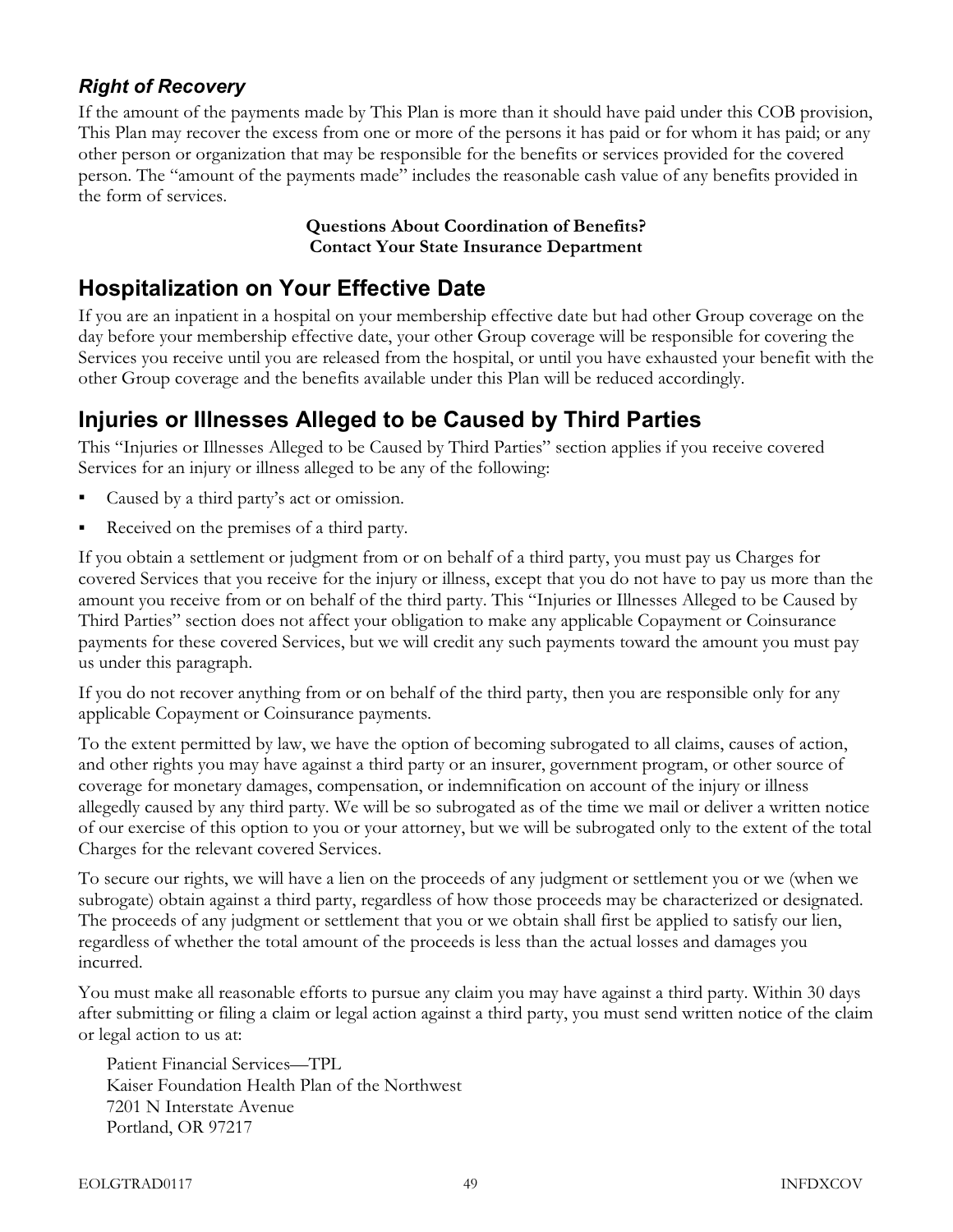In order for us to determine the existence of any rights we may have and to satisfy those rights, you must complete and send to us all consents, releases, trust agreements, authorizations, assignments, and other documents, including lien forms directing your attorney, the third party, and the third party's liability insurer to pay us directly. You must not take any action prejudicial to our rights.

You must place and hold in trust a portion of the proceeds of your recovery that is sufficient to satisfy our claims under this "Injuries or Illnesses Alleged to be Caused by Third Parties" section pending final resolution of the claims. You must provide us with written notice before you settle a claim or obtain a judgment against any third party based on your injury or illness.

In addition to the rights set forth above, we shall also be entitled to all of the remedies, benefits, and other rights of sections 742.520 – 742.542, Oregon Revised Statutes.

If your estate, parent, guardian, or conservator asserts a claim against a third party based on your injury or illness, your estate, parent, guardian, or conservator and any settlement or judgment recovered by the estate, parent, guardian, or conservator shall be subject to our liens and other rights to the same extent as if you had asserted the claim against the third party. We may assign our rights to enforce our liens and other rights.

# Surrogacy Arrangements

If you enter into a Surrogacy Arrangement, you must pay us Charges for covered Services you receive related to conception, pregnancy, delivery, or postpartum care in connection with that arrangement ("Surrogacy Health Services"), except that the amount you must pay will not exceed the payments or other compensation you and any other payee are entitled to receive under the Surrogacy Arrangement. A "Surrogacy Arrangement" is one in which a woman agrees to become pregnant and to surrender the baby (or babies) to another person or persons who intend to raise the child (or children), whether or not the woman receives payment for being a surrogate. Note: This "Surrogacy Arrangements" section does not affect your obligation to pay your Copayment, Coinsurance, or other amounts you are required to pay for these Services, but we will credit any such payments toward the amount you must pay us under this paragraph. After you surrender a baby to the legal parents, you are not obligated to pay Charges for any Services that the baby receives (the legal parents are financially responsible for any Services that the baby receives).

By accepting Surrogacy Health Services, you automatically assign to us your right to receive payments that are payable to you or any other payee under the Surrogacy Arrangement, regardless of whether those payments are characterized as being for medical expenses. To secure our rights, we will also have a lien on those payments and on any escrow account, trust, or any other account that holds those payments. Those payments (and amounts in any escrow account, trust, or other account that holds those payments) shall first be applied to satisfy our lien. The assignment and our lien will not exceed the total amount of your obligation to us under the preceding paragraph.

Within 30 days after entering into a Surrogacy Arrangement, you must send written notice of the arrangement, including all of the following information:

- Names, addresses, and telephone numbers of the other parties to the arrangement
- Names, addresses, and telephone numbers of any escrow agent or trustee
- Names, addresses, and telephone numbers of the intended parents and any other parties who are financially responsible for Services the baby (or babies) receive, including names, addresses, and telephone numbers for any health insurance that will cover Services that the baby (or babies) receive
- A signed copy of any contracts and other documents explaining the arrangement
- Any other information we request in order to satisfy our rights

You must send this information to: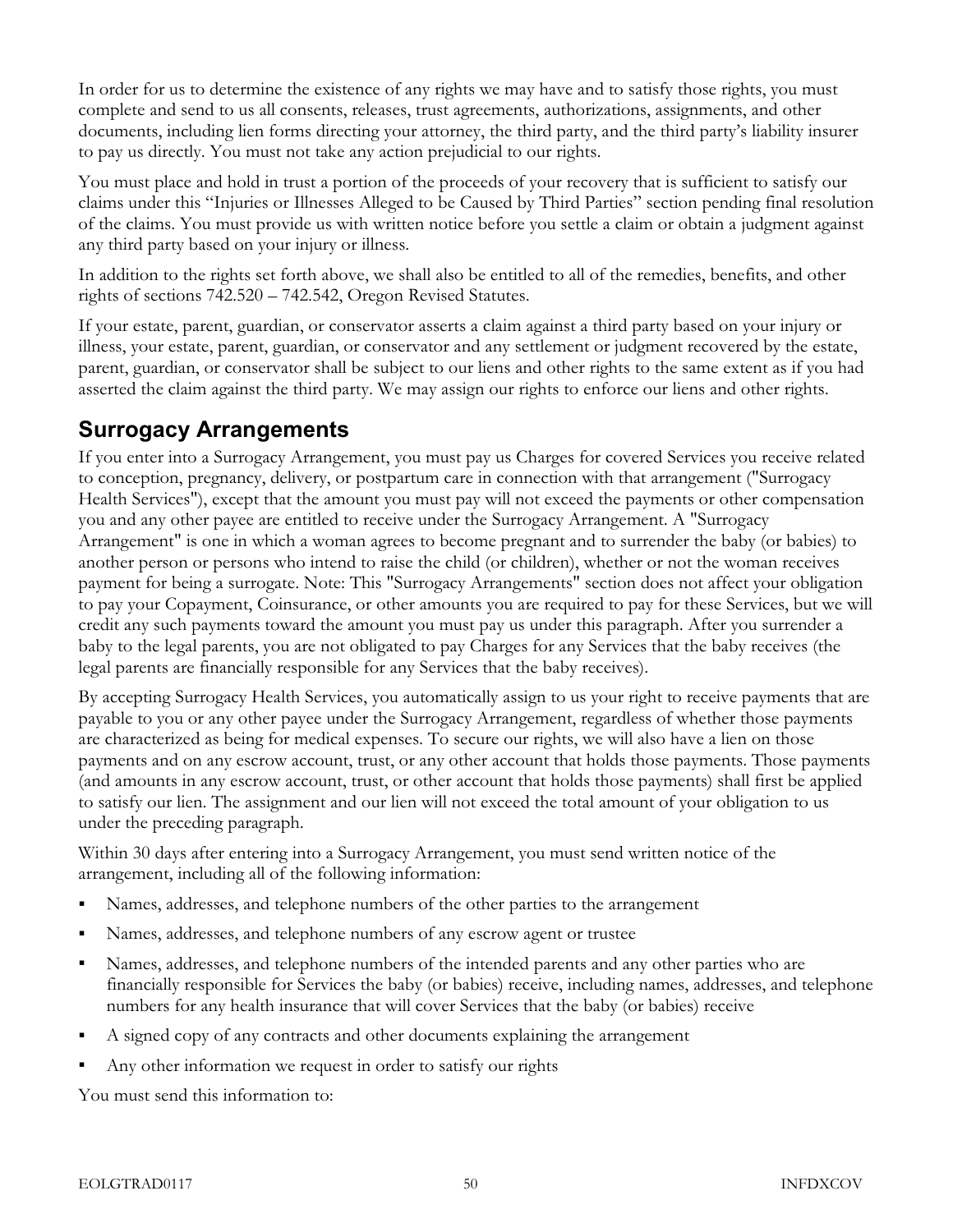Surrogacy Third Party Liability Supervisor Healthcare Recoveries, Inc. P.O. Box 36380 Louisville, KY 40233-6380 Fax: 1-502-214-1137 Phone: 1-800-552-8314 Attn: Jessica Marquis: 1-800-225-1409

You must complete and send us all consents, releases, authorizations, lien forms, and other documents that are reasonably necessary for us to determine the existence of any rights we may have under this "Surrogacy Arrangements" section and to satisfy those rights. You may not agree to waive, release, or reduce our rights under this "Surrogacy Arrangements" section without our prior, written consent.

If your estate, parent, guardian, or conservator asserts a claim against a third party based on the surrogacy arrangement, your estate, parent, guardian, or conservator and any settlement or judgment recovered by the estate, parent, guardian, or conservator shall be subject to our liens and other rights to the same extent as if you had asserted the claim against the third party. We may assign our rights to enforce our liens and other rights.

## Workers' Compensation or Employer's Liability

We will not reimburse for Services for any illness, injury, or condition to the extent a payment or any other benefit, including any amount received as a settlement (collectively referred to as "Financial Benefit"), is provided under any workers' compensation or employer's liability law. We will provide Services even if it is unclear whether you are entitled to a financial benefit, but we may recover Charges for any such Services from the following sources:

- Any source providing a financial benefit or from whom a financial benefit is due.
- You, to the extent that a financial benefit is provided or payable or would have been required to be provided or payable if you had diligently sought to establish your rights to the financial benefit under any workers' compensation or employer's liability law.

# GRIEVANCES, CLAIMS, APPEALS, AND EXTERNAL REVIEW

Company will review claims and appeals, and we may use medical experts to help us review them.

The following terms have the following meanings when used in this "Grievances, Claims, Appeals, and External Review" section:

A claim is a request for us to:

- Provide or pay for a Service that you have not received (pre-service claim);
- Continue to provide or pay for a Service that you are currently receiving (concurrent care claim); or
- Pay for a Service that you have already received (post-service claim).

An adverse benefit determination is our denial, reduction, or termination of a Service, or our failure or refusal to provide or to make a payment in whole or in part for a Service that is based on a:

- Denial or termination of enrollment of an individual in a health benefit plan;
- Rescission or cancellation of a policy;
- Imposition of a preexisting condition exclusion, source-of-injury exclusion, network exclusion, annual benefit limit or other limitation on otherwise covered Services;
- Determination that a Service is experimental or investigational or not Medically Necessary or appropriate; or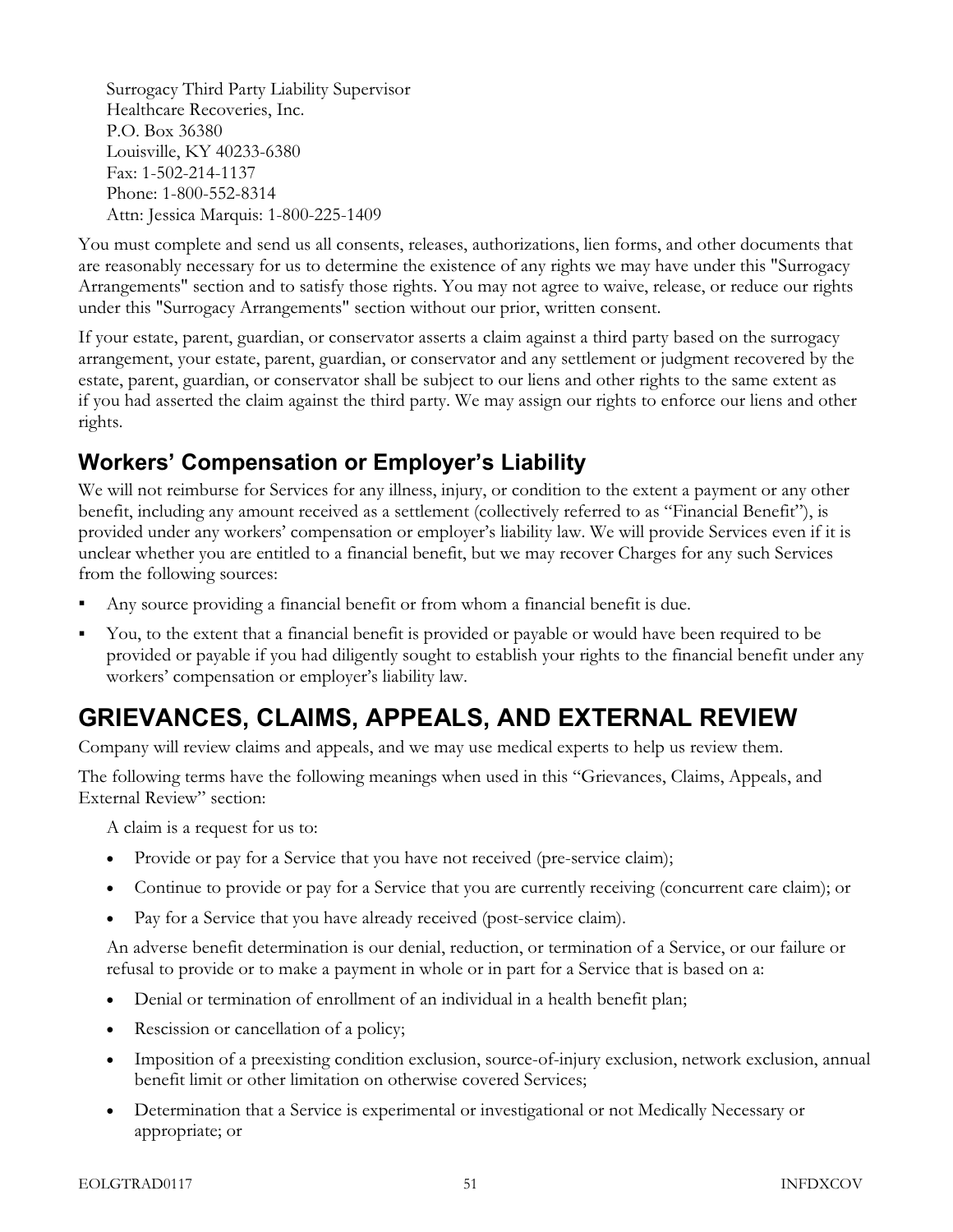• Determination that a course or plan of treatment that a Member is undergoing is an active course of treatment for purposes of continuity of care.

A grievance is communication expressing dissatisfaction with an adverse benefit determination, without specifically declining any right to appeal or review, that is:

- In writing, for an internal appeal or an external review;
- In writing or orally for an expedited response or an expedited external review; or
- A written complaint regarding the:
	- o Availability, delivery, or quality of a Service;
	- o Claims payment, handling or reimbursement for Services and, unless a request for an internal appeal has not been submitted, the complaint is not disputing an adverse benefit determination; or
	- o Matters pertaining to the contractual relationship between the Member and Company.

An appeal is a request for us to review our initial adverse benefit determination.

If you miss a deadline for making a claim or appeal, we may decline to review it.

Except when simultaneous external review can occur (urgent pre-service appeal and urgent concurrent appeal), you must exhaust the internal claims and appeals procedure (as described below in this "Grievances, Claims, Appeals, and External Review" section).

## Language and Translation Assistance

If we send you an adverse benefit determination at an address in a county where a federally mandated threshold language applies, then your notice of adverse benefit determination will include a notice of language assistance (oral translation) in that threshold language. A threshold language applies to a county if at least 10 percent of the population is literate only in the same federally mandated non-English language. You may request language assistance with your claim and/or appeal by calling 1-800-324-8010.

SPANISH (Español): Para obtener asistencia en Español, llame al 1-800-324-8010

TAGALOG (Tagalog): Kung kailangan ninyo ang tulong sa Tagalog tumawag sa 1-800-324-8010

CHINESE (中文): 如果需要中文的帮助,请拨打这个号码 1-800-324-8010

NAVAJO (Dine): Dinek'ehgo shika at'ohwol ninisingo, kwiijigo holne' 1-800-324-8010

## Appointing a Representative

If you would like someone to act on your behalf regarding your claim, you may appoint an authorized representative, an individual who by law or by your consent may act on your behalf. You must make this appointment in writing. Please contact Member Services at 503-813-2000 for information about how to appoint a representative. You must pay the cost of anyone you hire to represent or help you.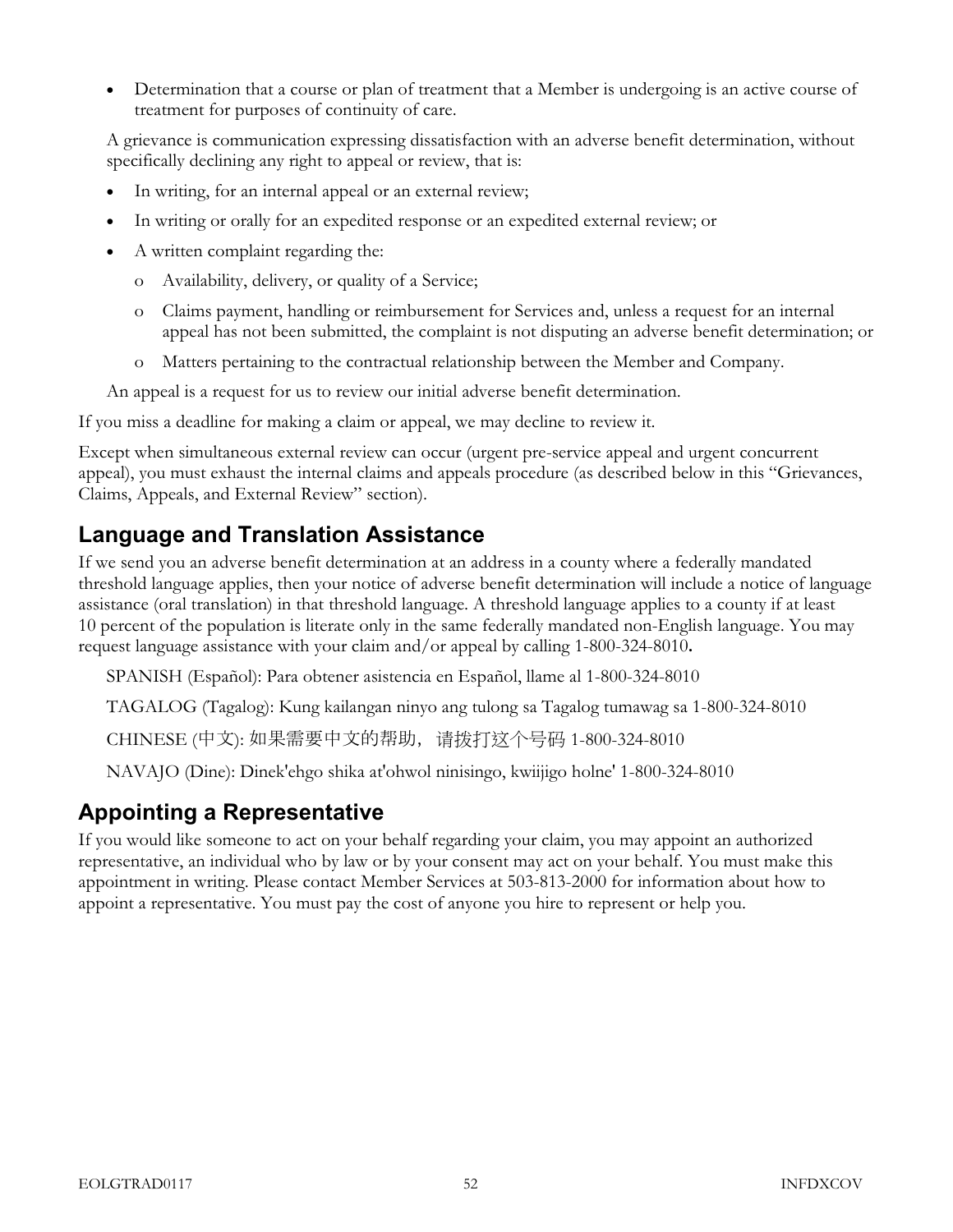# Help with Your Claim and/or Appeal

While you are encouraged to use our appeal procedures, you have the right to file a complaint or seek other assistance from the Consumer Advocacy Unit at the Division of Financial Regulation. Contact them by mail, e-mail, telephone, or online at:

Division of Financial Regulation Consumer Advocacy Unit P.O. Box 14480 Salem, OR 97309-0405 E-mail:  $cp.ins@state. or.us$ 503-947-7984 (in Salem) 1-888-877-4894 (all other areas) www.oregon.gov/DCBS/insurance/gethelp/Pages/fileacomplaint.aspx

# Reviewing Information Regarding Your Claim

If you want to review the information that we have collected regarding your claim, you may request, and we will provide without charge, copies of all relevant documents, records, and other information (including complete medical necessity criteria, benefit provisions, guidelines, or protocols) used to make a denial determination. You also have the right to request any diagnosis and treatment codes and their meanings that are the subject of your claim. To make a request, you should contact Member Services at 1-800-813-2000.

# Providing Additional Information Regarding Your Claim

When you appeal, you may send us additional information including comments, documents, and additional medical records that you believe support your claim. If we asked for additional information and you did not provide it before we made our initial decision about your claim, then you may still send us the additional information so that we may include it as part of our review of your appeal. Please send or fax all additional information to:

Kaiser Foundation Health Plan of the Northwest Member Relations Department 500 NE Multnomah St., Suite 100 Portland, OR 97232-2099 Fax: 503-813-3985

When you appeal, you may give testimony in writing or by telephone. Please send your written testimony to:

Kaiser Foundation Health Plan of the Northwest Member Relations Department 500 NE Multnomah St., Suite 100 Portland, OR 97232-2099 Fax: 503-813-3985

To arrange to give testimony by telephone, you should contact Member Relations at 503-813-4480.

We will add the information that you provide through testimony or other means to your claim file and we will review it without regard to whether this information was submitted and/or considered in our initial decision regarding your claim.

# Sharing Additional Information That We Collect

If we believe that your appeal of our initial adverse benefit determination will be denied, then before we issue another adverse benefit determination, we will also share with you any new or additional reasons for that decision. We will send you a letter explaining the new or additional information and/or reasons and inform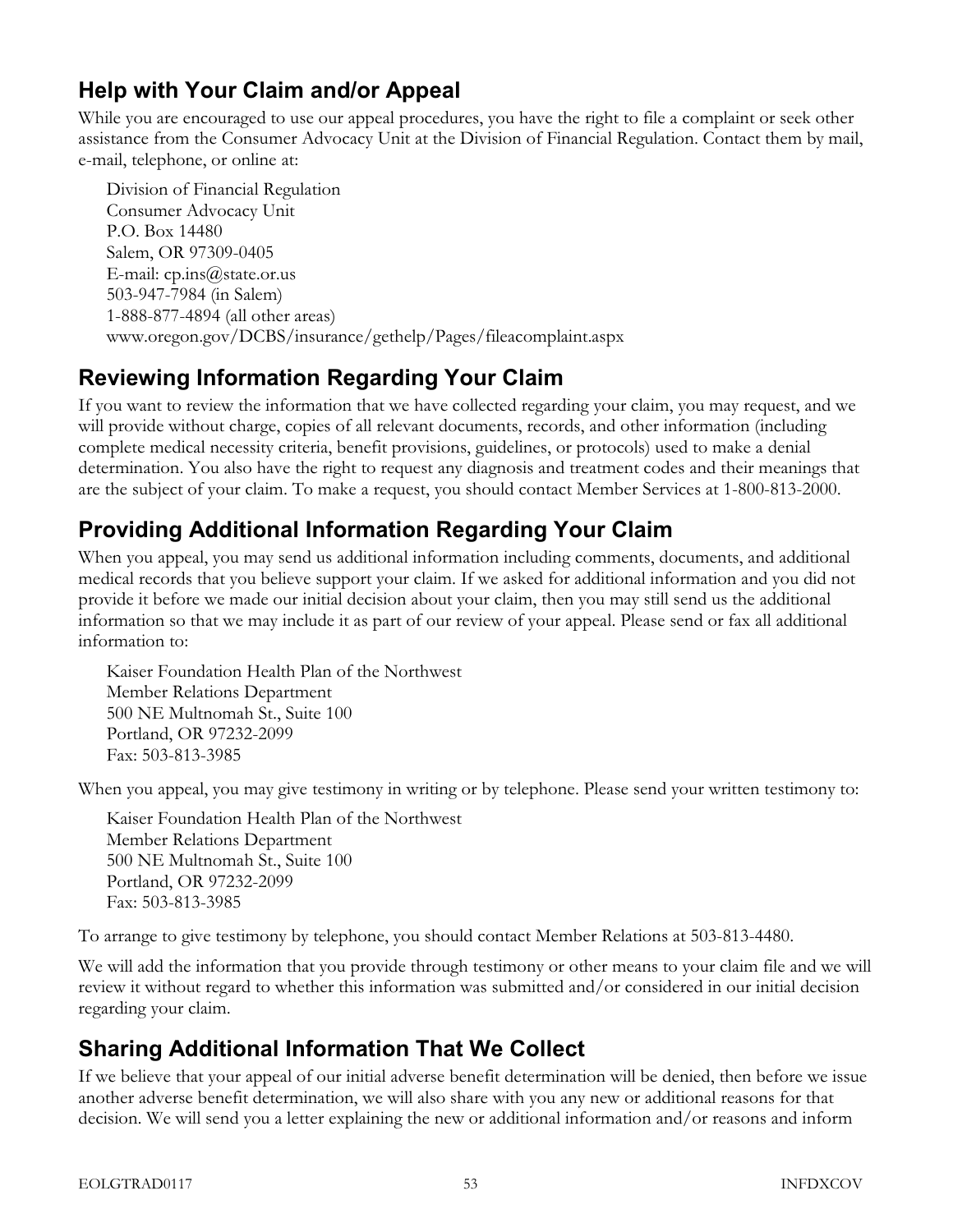you how you can respond to the information in the letter if you choose to do so. If you do not respond before we must make our final decision, that decision will be based on the information already in your claim file.

## Internal Claims and Appeals Procedures

There are several types of claims, and each has a different procedure described below for sending your claim and appeal to us as described in this "Internal Claims and Appeals Procedures" section:

- Pre-service claims (urgent and non-urgent)
- Concurrent care claims (urgent and non-urgent)
- Post-service claims

When you file an appeal, we will review your claim without regard to our previous adverse benefit determination. The individual who reviews your appeal will not have participated in our original decision regarding your claim nor will he/she be the subordinate of someone who did participate in our original decision.

#### Pre-service Claims and Appeals

Pre-service claims are requests that we provide or pay for a Service that you have not yet received. Failure to receive authorization before receiving a Service that must be authorized in order to be a covered benefit may be the basis for our denial of your pre-service claim or a post-service claim for payment. If you receive any of the Services you are requesting before we make our decision, your pre-service claim or appeal will become a post-service claim or appeal with respect to those Services. If you have any general questions about preservice claims or appeals, please call Member Services at 1-800-813-2000.

Here are the procedures for filing a pre-service claim, a non-urgent pre-service appeal, and an urgent preservice appeal.

#### Pre-service Claim

• You may request a pre-service benefit determination on your own behalf. Tell us in writing that you want to make a claim for us to provide or pay for a Service you have not yet received. Your request and any related documents you give us constitute your claim. You must mail or fax your claim to us at:

Kaiser Foundation Health Plan of the Northwest Member Relations Department 500 NE Multnomah St., Suite 100 Portland, OR 97232-2099 Fax: 503-813-3985

- o If you want us to consider your pre-service claim on an urgent basis, your request should tell us that. We will decide whether your claim is urgent or non-urgent. If we determine that your claim is not urgent, we will treat your claim as non-urgent. Generally, a claim is urgent only if using the procedure for non-urgent claims (a) could seriously jeopardize your life or health (or the life or health of a fetus), or ability to regain maximum function; (b) would, in the opinion of a physician with knowledge of your medical condition, subject you to severe pain that cannot be adequately managed without the Services you are requesting; or (c) your attending provider requests that your claim be treated as urgent.
- o We will review your claim and, if we have all the information we need, we will make a decision within a reasonable period of time, but not later than 15 days after we receive your claim.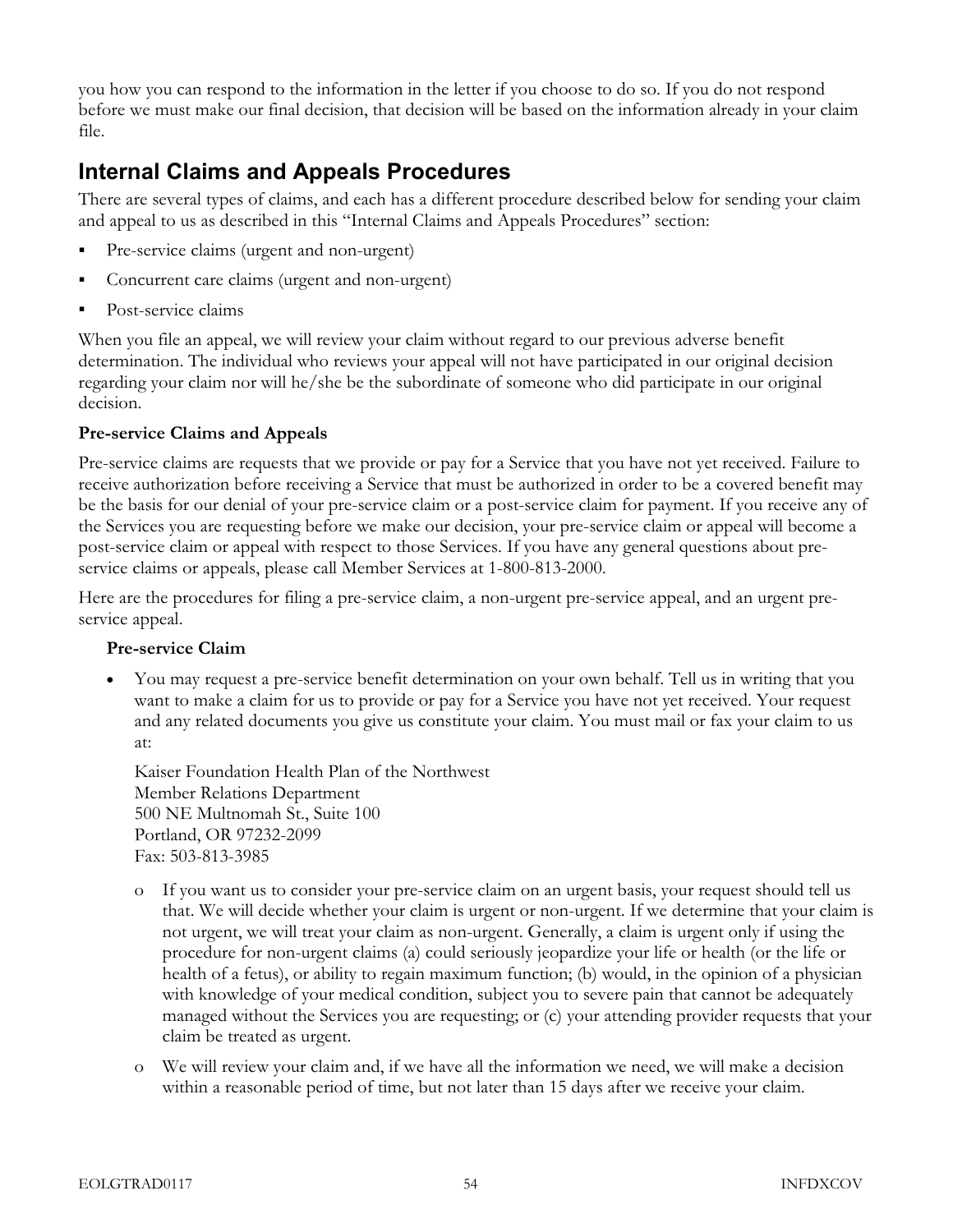We may extend the time for making a decision for an additional 15 days if circumstances beyond our control delay our decision, if we notify you prior to the expiration of the initial 15-day period.

If we tell you we need more information, we will ask you for the information within the initial 15-day decision period, and we will give you 45 days to send the information.

We will make a decision within 15 days after we receive the first piece of information (including documents) we requested.

We encourage you to send all the requested information at one time, so that we will be able to consider it all when we make our decision.

If we do not receive any of the requested information (including documents) within 45 days after we send our request, we will make a decision based on the information we have within 15 days following the end of the 45-day period.

o We will send written notice of our decision to you and, if applicable, to your provider.

If your pre-service claim was considered on an urgent basis, we will notify you of our decision orally or in writing within a timeframe appropriate to your clinical condition, but not later than 72 hours after we receive your claim. Within 24 hours after we receive your claim, we may ask you for more information. We will notify you of our decision within 48 hours of receiving the first piece of requested information. If we do not receive any of the requested information, then we will notify you of our decision within 48 hours after making our request. If we notify you of our decision orally, we will send you written confirmation within three days after that.

o If we deny your claim (if we do not agree to provide or pay for all the Services you requested), our adverse benefit determination notice will tell you why we denied your claim and how you can appeal.

#### Non-Urgent Pre-service Appeal

- Within 180 days after you receive our adverse benefit determination notice, you must tell us in writing that you want to appeal our denial of your pre-service claim. Please include the following:
	- (1) Your name and health record number;
	- (2) Your medical condition or relevant symptoms;
	- (3) The specific Service that you are requesting;
	- (4) All of the reasons why you disagree with our adverse benefit determination; and
	- (5) All supporting documents.

Your request and the supporting documents constitute your appeal. You must mail or fax your appeal to us at:

Kaiser Foundation Health Plan of the Northwest Member Relations Department 500 NE Multnomah St., Suite 100 Portland, OR 97232-2099 Fax: 503-813-3985

- We will acknowledge your appeal in writing within seven days after we receive it.
- We will fully and fairly review all available information relevant to your appeal without deferring to prior decisions.
- We will review your appeal and send you a written decision within 30 days after we receive your appeal.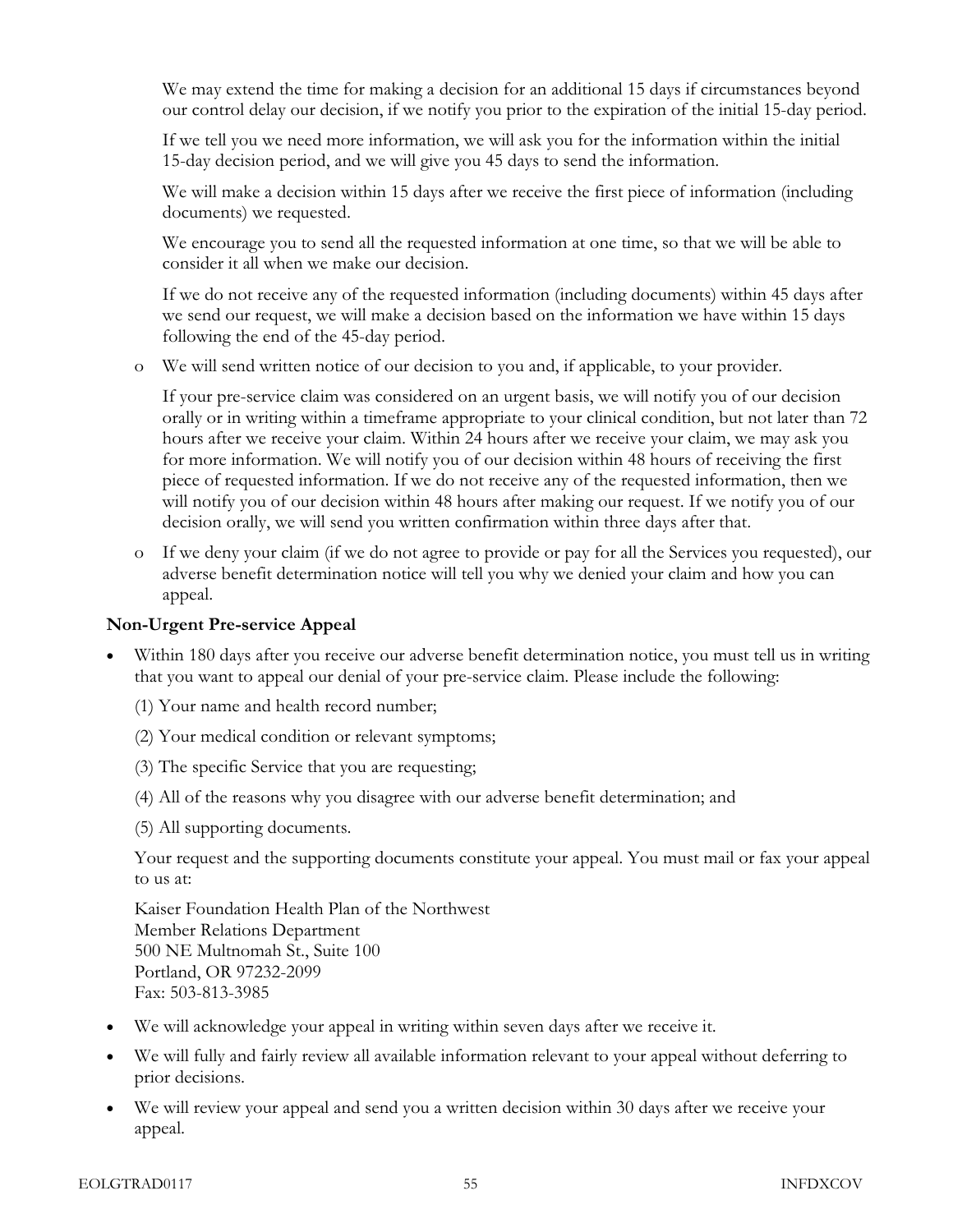• If we deny your appeal, our adverse benefit determination notice will tell you why we denied your appeal and will include information regarding any further process, including external review, which may be available to you.

#### Urgent Pre-service Appeal

- Tell us that you want to urgently appeal our adverse benefit determination regarding your pre-service claim. Please include the following:
	- (1) Your name and health record number;
	- (2) Your medical condition or relevant symptoms;
	- (3) The specific Service that you are requesting;
	- (4) All of the reasons why you disagree with our adverse benefit determination; and
	- (5) All supporting documents.

Your request and the supporting documents constitute your appeal. You must mail, fax, or call your appeal to us at:

Kaiser Foundation Health Plan of the Northwest Member Relations Department 500 NE Multnomah St., Suite 100 Portland, OR 97232-2099 Fax: 503-813-3985 Phone: 503-813-4480

- When you send your appeal, you may also request simultaneous external review of our initial adverse benefit determination. If you want simultaneous external review, your appeal must tell us this. You will be eligible for the simultaneous external review only if your pre-service appeal qualifies as urgent. If you do not request simultaneous external review in your appeal, then you may be able to request external review after we make our decision regarding your appeal (see "External Review" in this "Grievances, Claims, Appeals, and External Review" section), if our internal appeal decision is not in your favor.
- We will decide whether your appeal is urgent or non-urgent. If we determine that your appeal is not urgent, we will treat your appeal as non-urgent. Generally, an appeal is urgent only if using the procedure for non-urgent appeals (a) could seriously jeopardize your life or health (or the life or health of a fetus), or ability to regain maximum function; (b) would, in the opinion of a physician with knowledge of your medical condition, subject you to severe pain that cannot be adequately managed without the Services you are requesting; or (c) your attending provider requests that your claim be treated as urgent.
- We will fully and fairly review all available information relevant to your appeal without deferring to prior decisions.
- We will review your appeal and give you oral or written notice of our decision as soon as your clinical condition requires, but not later than 72 hours after we received your appeal. If we notify you of our decision orally, we will send you a written confirmation within three days after that.
- If we deny your appeal, our adverse benefit determination notice will tell you why we denied your appeal and will include information regarding any further process, including external review, which may be available to you.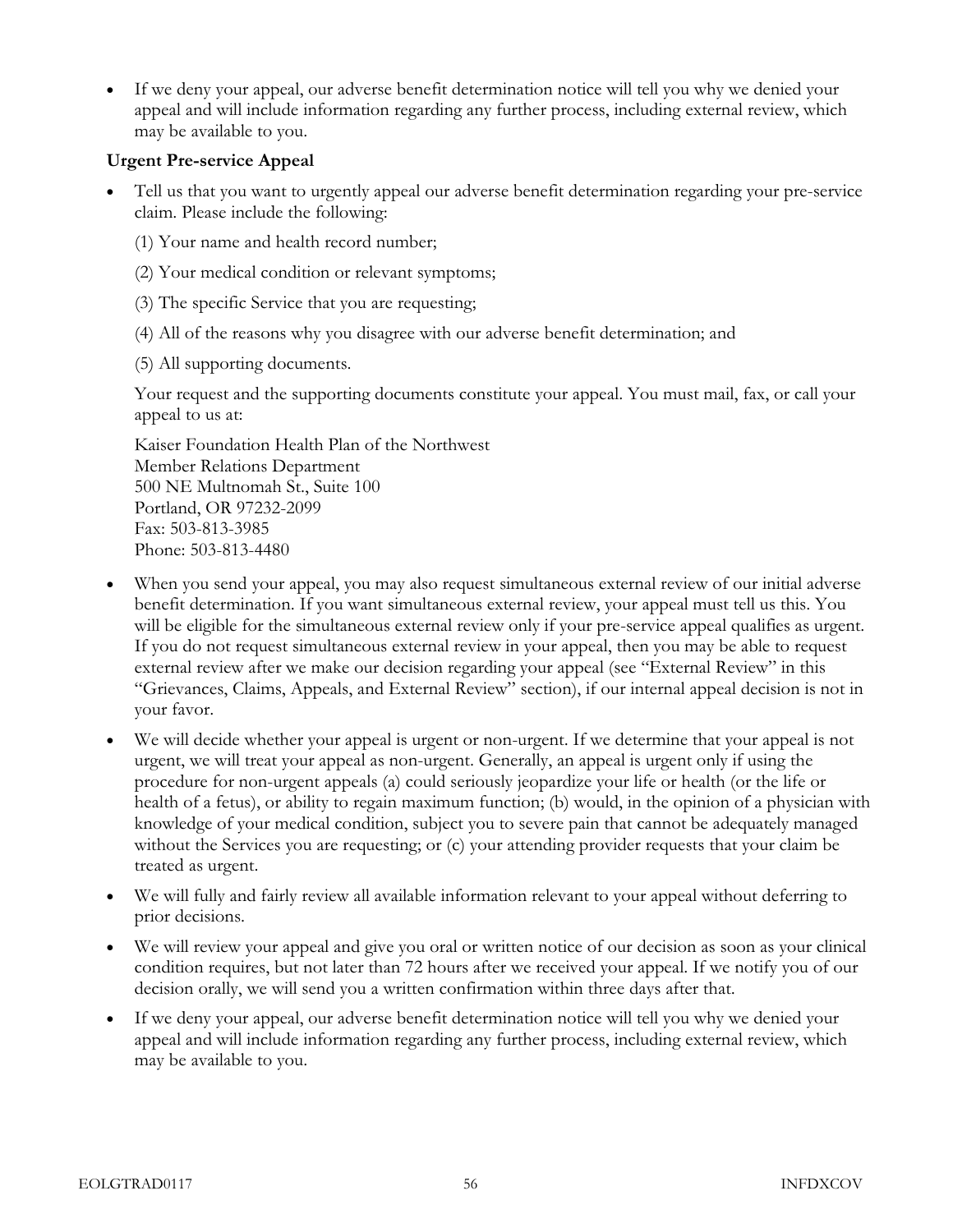#### Concurrent Care Claims and Appeals

Concurrent care claims are requests that Company continues to provide, or pay for, an ongoing course of covered treatment to be provided over a period of time or number of treatments, when the course of treatment already being received is scheduled to end. If you have any general questions about concurrent care claims or appeals, please call Member Relations at 503-813-4480.

Unless you are appealing an urgent care claim, if we either (a) deny your request to extend your current authorized ongoing care (your concurrent care claim) or (b) inform you that authorized care that you are currently receiving is going to end early and you appeal our adverse benefit determination at least 24 hours before your ongoing course of covered treatment will end, then during the time that we are considering your appeal, you may continue to receive the authorized Services. If you continue to receive these Services while we consider your appeal and your appeal does not result in our approval of your concurrent care claim, then you will have to pay for the Services that we decide are not covered.

Here are the procedures for filing a concurrent care claim, a non-urgent concurrent care appeal, and an urgent concurrent care appeal:

#### Concurrent Care Claim

• Tell us that you want to make a concurrent care claim for an ongoing course of covered treatment. Inform us in detail of the reasons that your authorized ongoing care should be continued or extended. Your request and any related documents you give us constitute your claim. You must submit your claim by mailing, faxing, or calling us at:

Kaiser Foundation Health Plan of the Northwest Member Relations Department 500 NE Multnomah St., Suite 100 Portland, OR 97232-2099 Fax: 503-813-3985 Phone: 503-813-4480

- If you want us to consider your claim on an urgent basis and you contact us at least 24 hours before your authorized care ends, you may request that we review your concurrent claim on an urgent basis. We will decide whether your claim is urgent or non-urgent. If we determine that your claim is not urgent, we will treat your claim as non-urgent. Generally, a claim is urgent only if using the procedure for non-urgent claims (a) could seriously jeopardize your life or health (or the life or health of a fetus), or ability to regain maximum function; (b) would, in the opinion of a physician with knowledge of your medical condition, subject you to severe pain that cannot be adequately managed without the Services you are requesting; or (c) your attending provider requests that your claim be treated as urgent.
- We will review your claim, and if we have all the information we need we will make a decision within a reasonable period of time. If you submitted your claim 24 hours or more before your authorized care is ending, we will make our decision before your authorized care actually ends.

If your authorized care ended before you submitted your claim, we will make our decision, but no later than 15 days after we receive your claim.

We may extend the time for making a decision for an additional 15 days if circumstances beyond our control delay our decision, if we send you notice before the initial 15 day decision period ends.

If we tell you we need more information, we will ask you for the information before the initial decision period ends, and we will give you until your care is ending or, if your care has ended, 45 days to send us the information.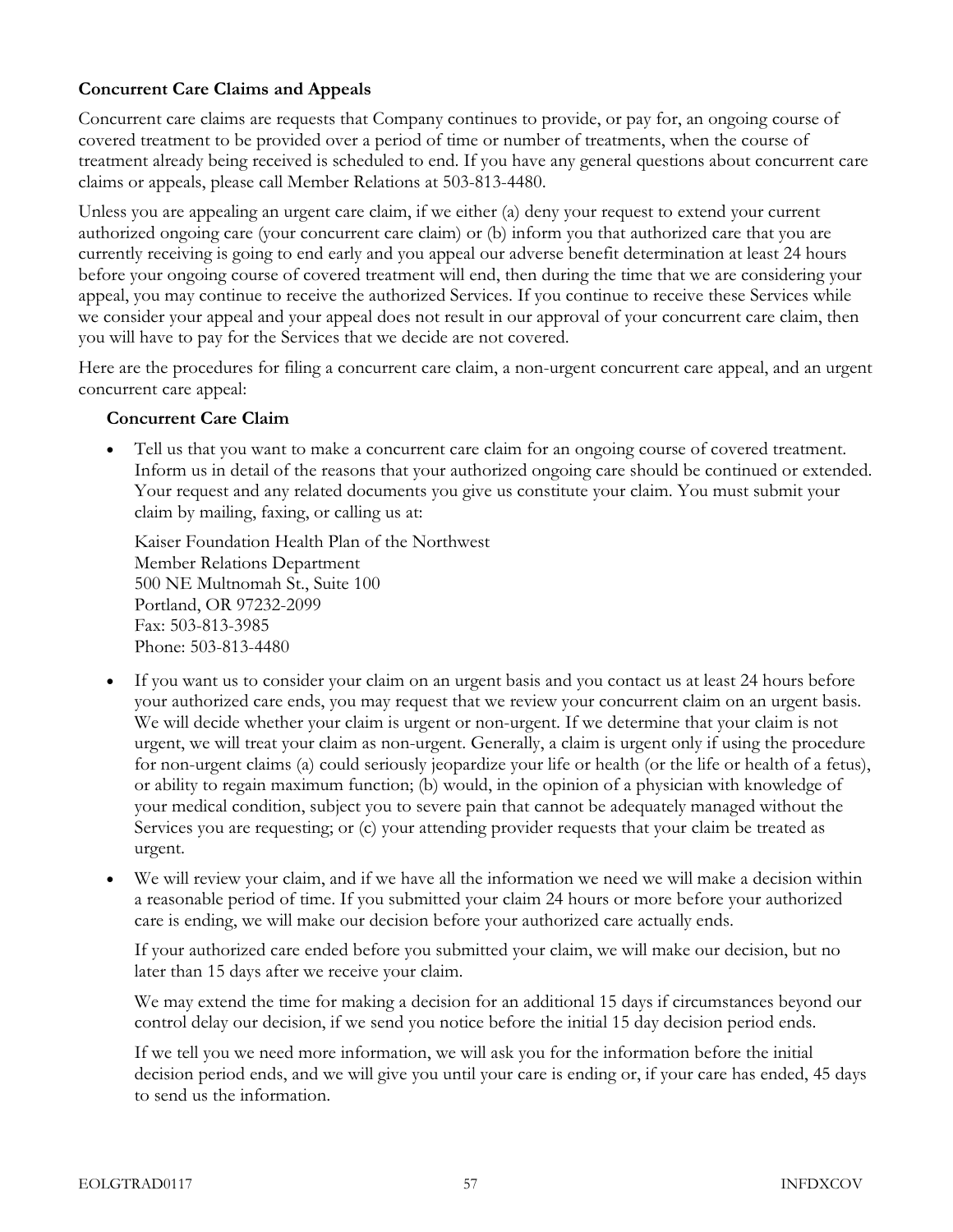We will make our decision as soon as possible, if your care has not ended, or within 15 days after we first receive any information (including documents) we requested.

We encourage you to send all the requested information at one time, so that we will be able to consider it all when we make our decision.

If we do not receive any of the requested information (including documents) within the stated timeframe after we send our request, we will make a decision based on the information we have within the appropriate timeframe, not to exceed 15 days following the end of the timeframe we gave you for sending the additional information.

- We will send written notice of our decision to you and, if applicable, to your provider.
- If we consider your concurrent care claim on an urgent basis, we will notify you of our decision orally or in writing as soon as your clinical condition requires, but not later than 24 hours after we received your claim. If we notify you of our decision orally, we will send you written confirmation within three days after receiving your claim.
- If we deny your claim (if we do not agree to provide or pay for extending the ongoing course of treatment), our adverse benefit determination notice will tell you why we denied your claim and how you can appeal.

#### Non-Urgent Concurrent Care Appeal

- Within 180 days after you receive our adverse benefit determination notice, you must tell us in writing that you want to appeal our adverse benefit determination. Please include the following:
	- (1) Your name and health record number;
	- (2) Your medical condition or relevant symptoms;
	- (3) The ongoing course of covered treatment that you want to continue or extend;
	- (4) All of the reasons why you disagree with our adverse benefit determination; and
	- (5) All supporting documents.

Your request and all supporting documents constitute your appeal. You must either mail or fax your appeal to us at:

Kaiser Foundation Health Plan of the Northwest Member Relations Department 500 NE Multnomah St., Suite 100 Portland, OR 97232-2099 Fax: 503-813-3985

- We will fully and fairly review all available information relevant to your appeal without deferring to prior decisions.
- We will review your appeal and send you a written decision as soon as possible if your care has not ended but not later than 30 days after we receive your appeal.
- If we deny your appeal, our adverse benefit determination decision will tell you why we denied your appeal and will include information about any further process, including external review, which may be available to you.

#### Urgent Concurrent Care Appeal

• Tell us that you want to urgently appeal our adverse benefit determination regarding your urgent concurrent claim. Please include the following:

(1) Your name and health record number;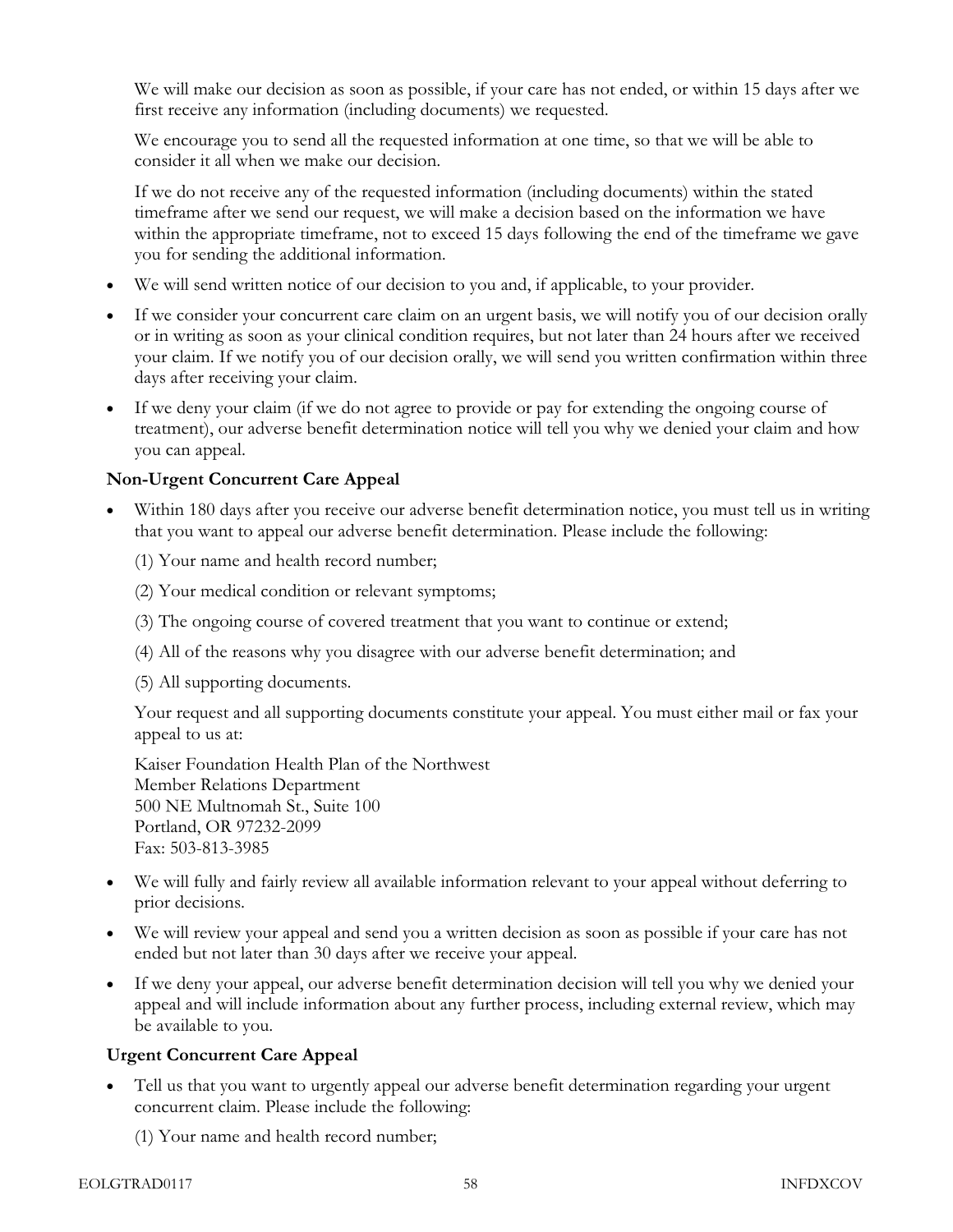- (2) Your medical condition or relevant symptoms;
- (3) The ongoing course of covered treatment that you want to continue or extend;
- (4) All of the reasons why you disagree with our adverse benefit determination; and
- (5) All supporting documents.

Your request and the supporting documents constitute your appeal. You must mail, fax, or call your appeal to us at:

Kaiser Foundation Health Plan of the Northwest Member Relations Department 500 NE Multnomah St., Suite 100 Portland, OR 97232-2099 Fax: 503-813-3985 Phone: 503-813-4480

- When you send your appeal, you may also request simultaneous external review of our adverse benefit determination. If you want simultaneous external review, your appeal must tell us this. You will be eligible for the simultaneous external review only if your concurrent care claim qualifies as urgent. If you do not request simultaneous external review in your appeal, then you may be able to request external review after we make our decision regarding your appeal (see "External Review" in this "Grievances, Claims, Appeals, and External Review" section).
- We will decide whether your appeal is urgent or non-urgent. If we determine that your appeal is not urgent, we will treat your appeal as non-urgent. Generally, an appeal is urgent only if using the procedure for non-urgent appeals (a) could seriously jeopardize your life or health (or the life or health of a fetus), or ability to regain maximum function; (b) would, in the opinion of a physician with knowledge of your medical condition, subject you to severe pain that cannot be adequately managed without the Services you are requesting; or (c) your attending provider requests that your claim be treated as urgent.
- We will fully and fairly review all available information relevant to your appeal without deferring to prior decisions.
- We will review your appeal and notify you of our decision orally or in writing as soon as your clinical condition requires, but no later than 72 hours after we receive your appeal. If we notify you of our decision orally, we will send you a written confirmation within three days after that.
- If we deny your appeal, our adverse benefit determination notice will tell you why we denied your appeal and will include information about any further process, including external review, that may be available to you.

#### Post-service Claims and Appeals

Post-service claims are requests that we pay for Services you already received, including claims for out-of-Plan Emergency Services. If you have any general questions about post-service claims or appeals, please call Member Services.

Here are the procedures for filing a post-service claim and a post-service appeal:

#### Post-service Claim

- Within 12 months from the date you received the Services, mail us a letter explaining the Services for which you are requesting payment. Provide us with the following:
	- (1) The date you received the Services;
	- (2) Where you received them;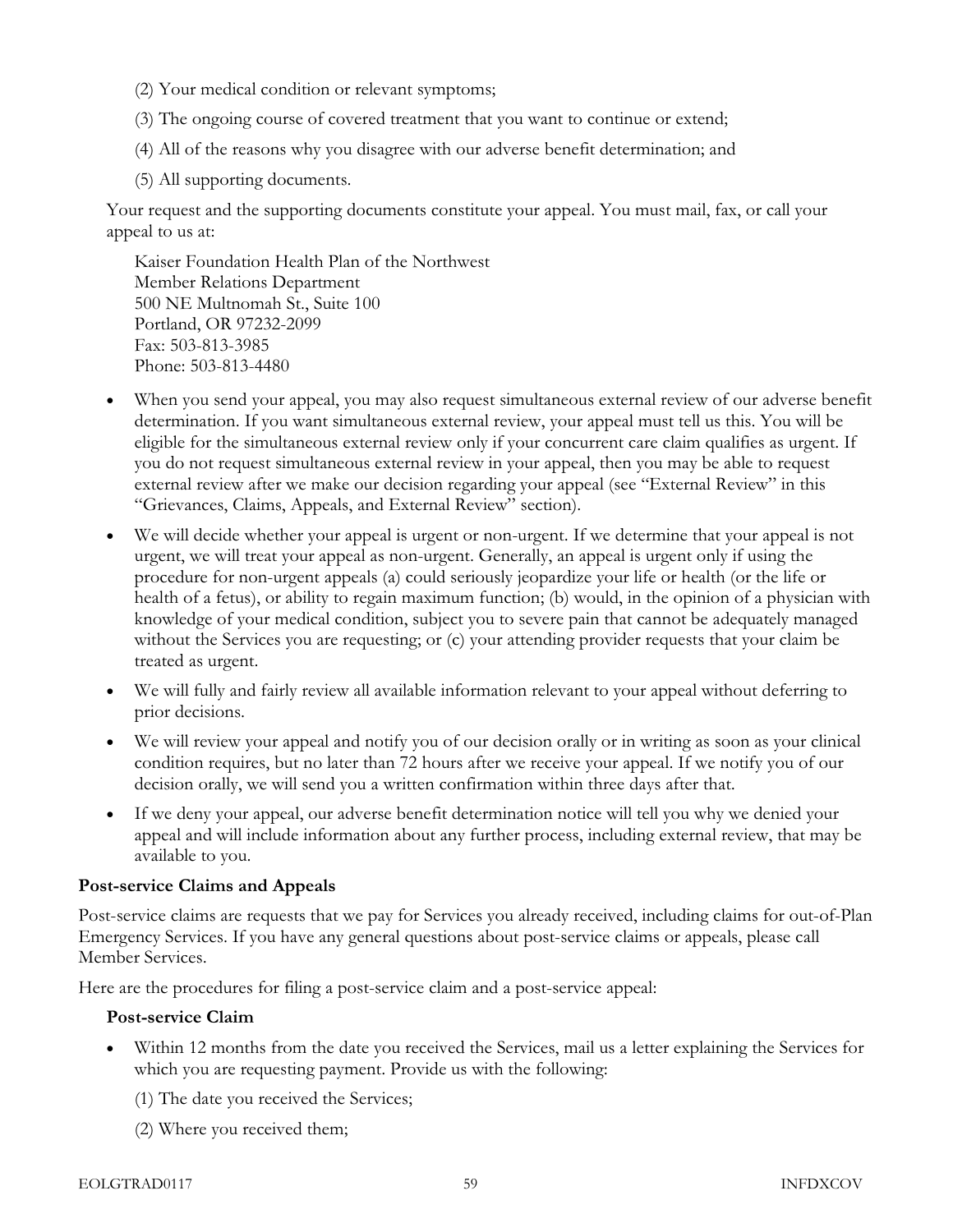- (3) Who provided them;
- (4) Why you think we should pay for the Services; and
- (5) A copy of the bill and any supporting documents.

Your letter and the related documents constitute your claim. You may contact Member Services to obtain a claim form. You must mail your claim to the Claims Department at:

Kaiser Permanente National Claims Administration - Northwest PO Box 370050 Denver, CO 80237-9998

- We will not accept or pay for claims received from you after 12 months from the date of Services, except in the absence of legal capacity.
- We will review your claim, and if we have all the information we need we will send you a written decision within 30 days after we receive your claim.

We may extend the time for making a decision for an additional 15 days if circumstances beyond our control delay our decision, if we notify you within 30 days after we receive your claim.

If we tell you we need more information, we will ask you for the information before the end of the initial 30-day decision period, and we will give you 45 days to send us the information.

We will make a decision within 15 days after we receive the first piece of information (including documents) we requested.

We encourage you to send all the requested information at one time, so that we will be able to consider it all when we make our decision.

If we do not receive any of the requested information (including documents) within 45 days after we send our request, we will make a decision based on the information we have within 15 days following the end of the 45-day period.

• If we deny your claim (if we do not pay for all the Services you requested), our adverse benefit determination notice will tell you why we denied your claim and how you can appeal.

#### Post-service Appeal

- Within 180 days after you receive our adverse benefit determination, tell us in writing that you want to appeal our denial of your post-service claim. Please include the following:
	- (1) Your name and health record number;
	- (2) Your medical condition or relevant symptoms;
	- (3) The specific Services that you want us to pay for;
	- (4) All of the reasons why you disagree with our adverse benefit determination; and
	- (5) All supporting documents.

Your request and the supporting documents constitute your appeal. You must either mail or fax your appeal to us at:

Kaiser Foundation Health Plan of the Northwest Member Relations Department 500 NE Multnomah St., Suite 100 Portland, OR 97232-2099 Fax: 503-813-3985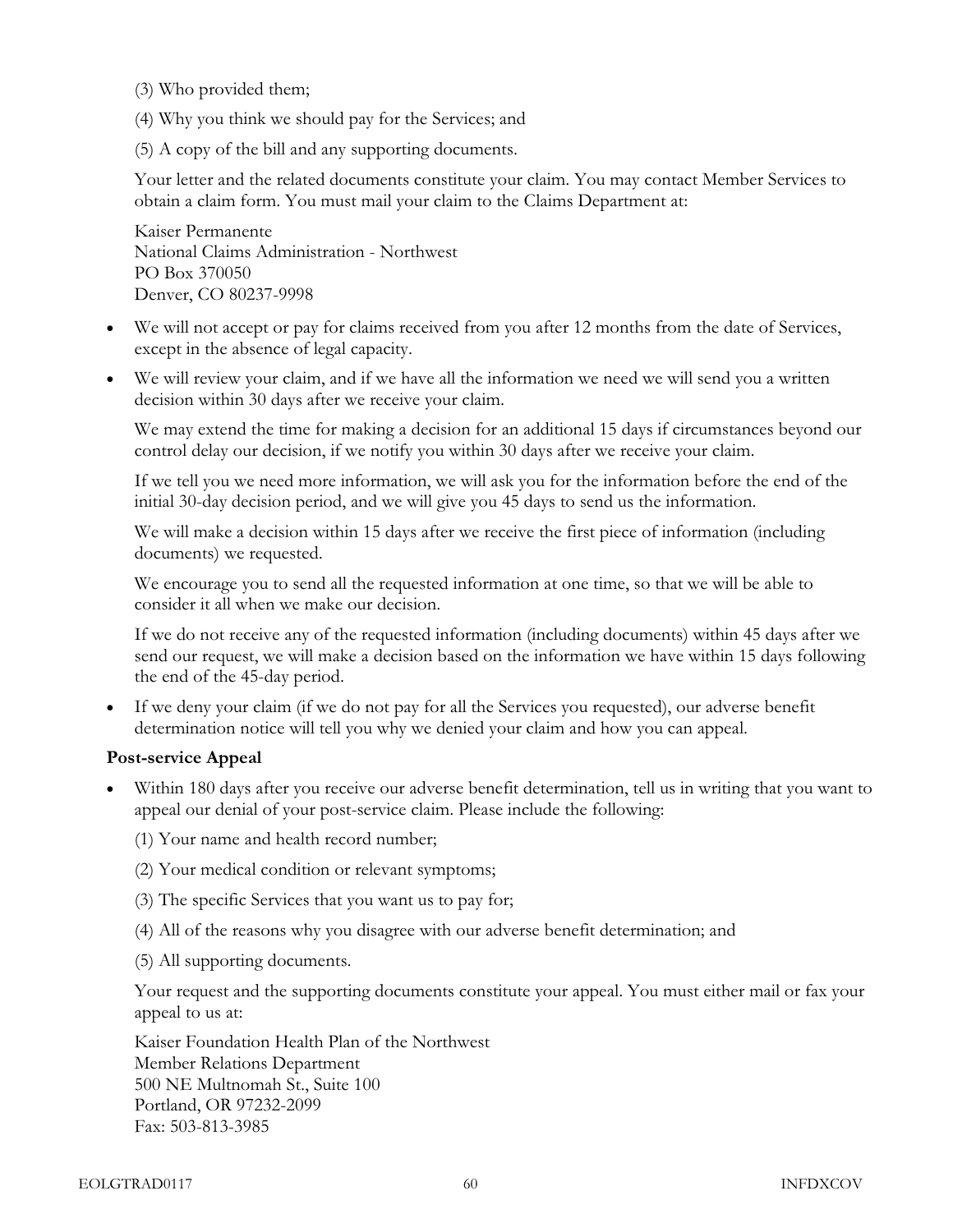- We will acknowledge your appeal in writing within seven days after we receive it.
- We will fully and fairly review all available information relevant to your appeal without deferring to prior decisions.
- We will review your appeal and send you a written decision within 30 days after we receive your appeal.
- If we deny your appeal, our adverse benefit determination will tell you why we denied your appeal and will include information regarding any further process, including external review, that may be available to you.

## External Review

If you are dissatisfied with our final adverse benefit determination, you may have a right to request an external review. For example, you have the right to request external review of an adverse decision that is based on any of the following:

- Whether a course or plan of treatment is Medically Necessary, experimental, or investigational.
- Whether a course or plan of treatment is an active course of treatment for purposes of continuity of care when a Participating Provider's contract with us is terminated.
- Whether a course or plan of treatment is delivered in an appropriate health care setting and with the appropriate level of care.

Within 180 days after the date of our appeal denial letter you must mail or fax your request for external review to Member Relations at:

Kaiser Foundation Health Plan of the Northwest Member Relations Department 500 NE Multnomah St., Suite 100 Portland, OR 97232-2099 Fax: 503-813-3985

Member Relations will forward your request to the director of the Oregon Department of Consumer and Business Services (DCBS) within two business days after receiving your request. Your request for external review will be assigned to one of the nationally accredited independent review organizations (IROs) contracted by DCBS along with any necessary authorizations no later than the next business day after the director receives your request for external review from us. DCBS will send you a written description of the IRO they selected along with more information about the process. They will also notify us of the IRO they selected so we can send documents and information we considered in making our adverse benefit determination. You or your provider may also forward additional information directly to the IRO. The IRO will have one business day after receiving this information to forward that information to us. We may also forward additional information directly to the IRO. The IRO will have one business day after receiving the additional information to forward that information to you.

You must exhaust our internal claims and appeals procedure for your claim before you may request external review unless one of the following is true:

- External review is permitted to occur simultaneously with your urgent pre-service appeal or urgent concurrent care appeal;
- Your request qualifies for expedited external review;
- We have failed to comply with federal requirements regarding our claims and appeals procedures.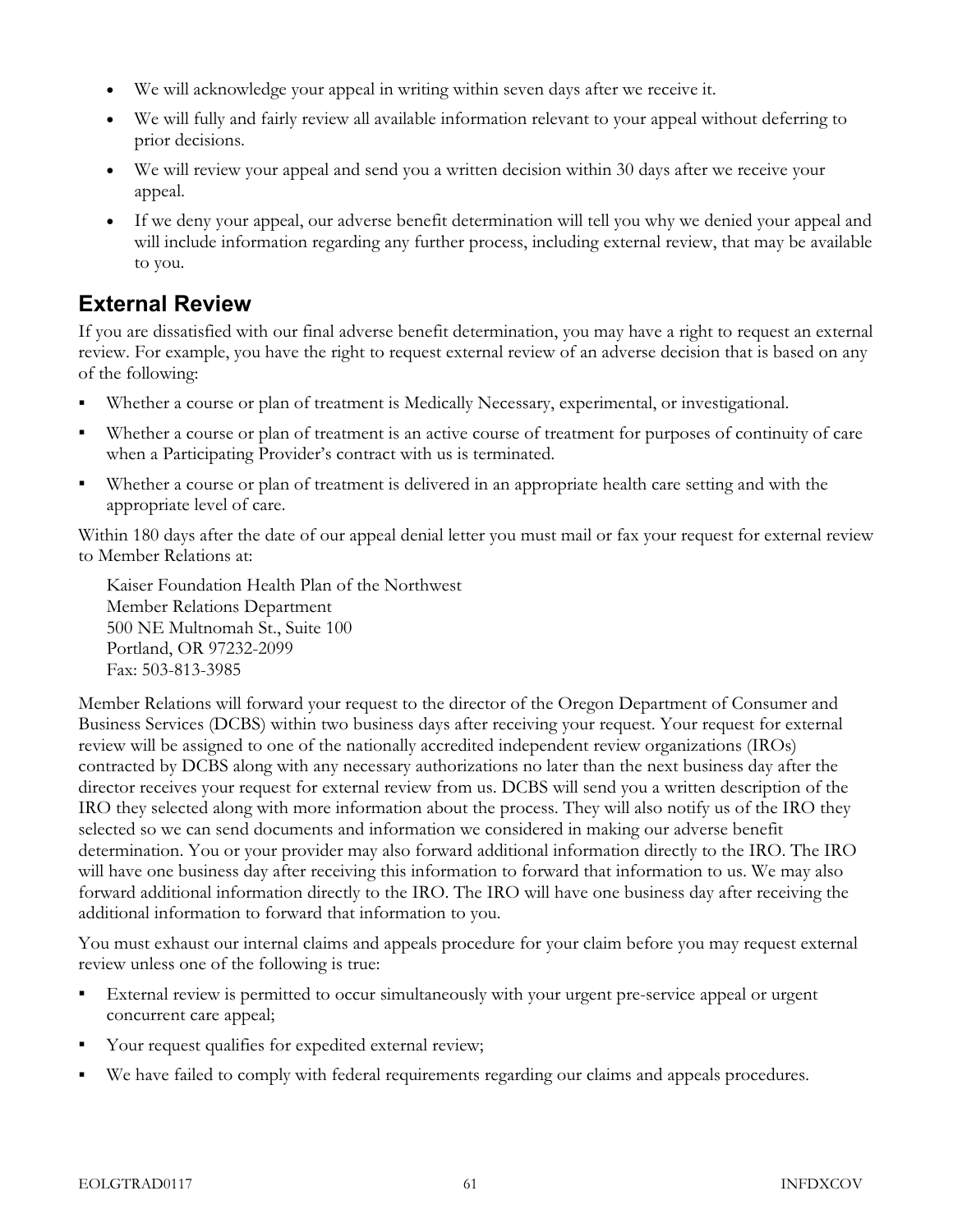If we do not have an appropriate authorization to disclose your protected health information, including medical records that are pertinent to the external review, we must obtain a signed waiver from you. Without this information we are unable to proceed with the external review process.

You are not responsible for the costs of the external review, and you may name someone else to file the request for external review for you if you give permission in writing and include that with your request for external review. Company will be bound by and act in accordance with the decision of the IRO notwithstanding the definition of Medically Necessary care. If we do not follow a decision of an IRO, you have the right to sue us.

#### Expedited External Review

We shall expedite the external review:

- If the adverse benefit determination concerns an admission, the availability of care, a continued stay or a health care Service for a medical condition for which the enrollee received Emergency Services and has not been discharged from a health care facility; or
- If a provider you have an established relationship with certifies in writing and provides supporting documentation that the ordinary time period for external review would (a) seriously jeopardize your life, health, (or the life or health of a fetus), or ability to regain maximum function; (b) in the opinion of a physician with knowledge of your medical condition, subject you to severe pain that cannot be adequately managed without the Services you are requesting; or (c) your attending provider requests that your claim be treated as urgent.

#### Additional Review

You may have certain additional rights if you remain dissatisfied after you have exhausted our internal claims and appeals procedures, and if applicable, external review. If you are enrolled through a plan that is subject to the Employee Retirement Income Security Act (ERISA), you may file a civil action under section 502(a) of the federal ERISA statute. To understand these rights, you should check with your benefits office or contact the Employee Benefits Security Administration (part of the U.S. Department of Labor) at 1-866-444-EBSA (3272). Alternatively, if your plan is not subject to ERISA (for example, most state or local government plans and church plans or all individual plans), you may have a right to request review in state court.

## Member Satisfaction Procedure

We want you to be satisfied with the Services you receive from Kaiser Permanente. We encourage you to discuss any questions or concerns about your care with your Participating Provider or another member of your health care team. If you are not satisfied with your Participating Provider, you may request another. Contact Member Services for assistance. You always have the right to a second opinion from a qualified Participating Provider at the applicable Copayment or Coinsurance.

If you are not satisfied with the Services received at a particular medical office, or if you have a concern about the personnel or some other matter relating to Services and wish to file a complaint, you may do so by following one of the procedures listed below.

- Contact the administrative office in the Participating Facility where you are having the problem.
- Calling Member Services at 503-813-2000; or
- Sending your written complaint to Member Relations at:

Kaiser Foundation Health Plan of the Northwest Member Relations Department 500 NE Multnomah St., Suite 100 Portland, OR 97232-2099 Fax: 503-813-3985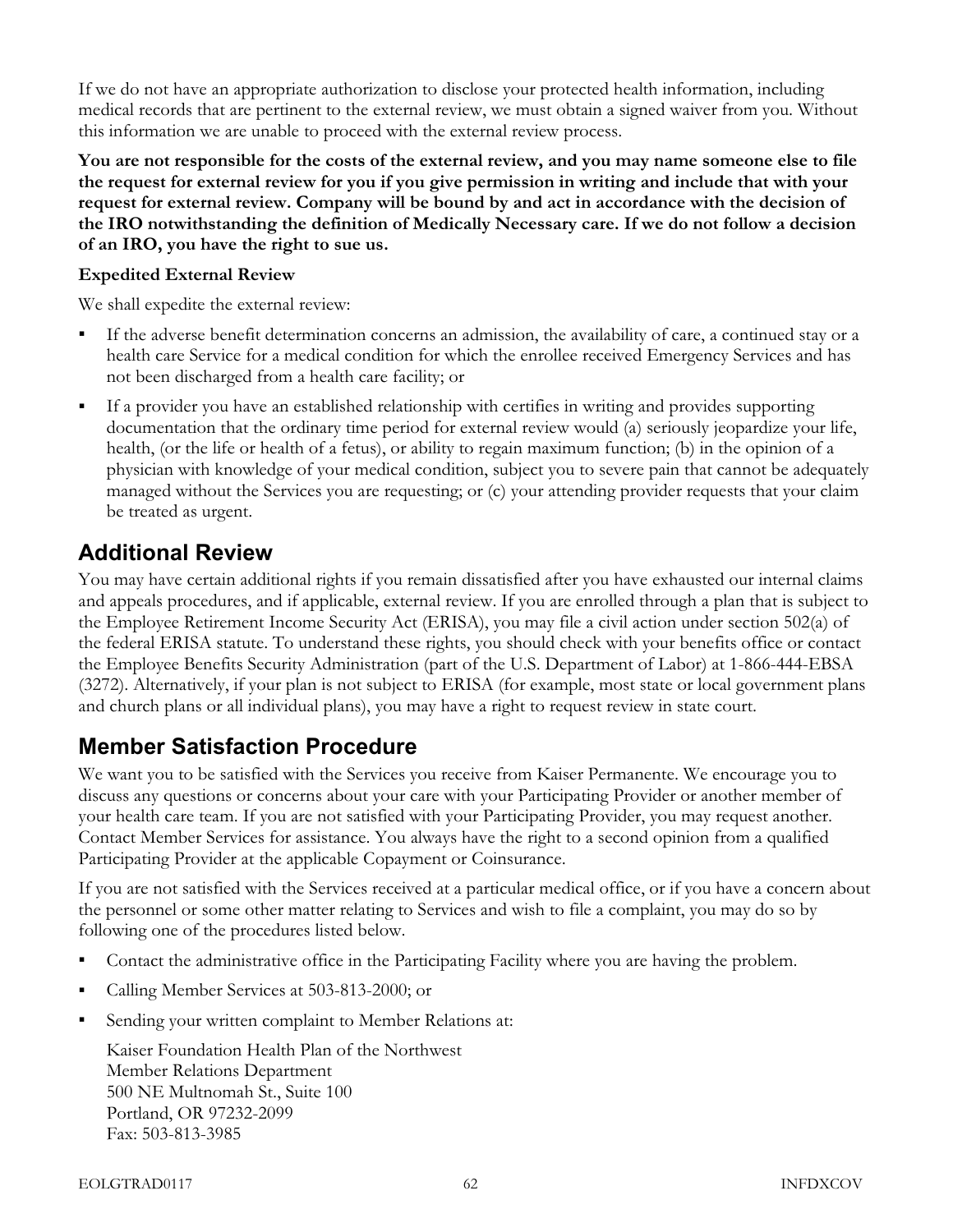All complaints are handled in a confidential manner.

After you notify us of a complaint, this is what happens:

- A representative reviews the complaint and conducts an investigation, verifying all the relevant facts.
- The representative or a Participating Provider evaluates the facts and makes a recommendation for corrective action, if any.
- When you file a written complaint, we usually respond in writing within 30 calendar days, unless additional information is required.
- When you make a verbal complaint, a verbal response is usually made within 30 calendar days.

We want you to be satisfied with our facilities, Services, and Participating Physicians. Using this Member satisfaction procedure gives us the opportunity to correct any problems that keep us from meeting your expectations and your health care needs. If you are dissatisfied for any reason, please let us know.

# TERMINATION OF MEMBERSHIP

If your membership terminates, all rights to benefits end at 11:59 p.m. on the termination date. In addition, Dependents' memberships end at the same time the Subscribers' membership ends.

You will be billed as a non-member for any Services you receive after your membership terminates. Company and Participating Providers and Participating Facilities have no further liability or responsibility under this EOC after your membership terminates.

## Termination during Confinement in a Hospital

If you are hospitalized on the date when your membership terminates, we will continue to cover otherwise covered Services in that hospital if all of the following conditions are met:

- The coverage under this EOC is being immediately replaced by another insured group health insurance policy.
- You are an inpatient receiving covered Services on the date your membership ends.
- You must continue to pay any applicable Copayments and Coinsurance.

Your coverage under this provision continues until the earlier of:

- Your discharge from the hospital or
- Your exhaustion of hospital benefits under this EOC.

## Termination Due to Loss of Eligibility

You and your Dependents must remain eligible to maintain your Group coverage. You must immediately report to your Group any changes in eligibility status, such as a Spouse's divorce or a Dependent's reaching the Dependent Limiting Age. If you no longer meet the eligibility requirements described in this EOC, please confirm with your Group's benefits administrator when your membership will end.

## Termination for Cause

If you or any other Member in your Family is/are proven to have committed one of the following acts, we may terminate your membership under this employer's *Agreement* by sending written notice, including the specific reason for termination with supporting evidence to you at least 31 days before the membership termination date:

 You knowingly commit fraud in connection with membership, Company, or a Participating Provider. Some examples of fraud include: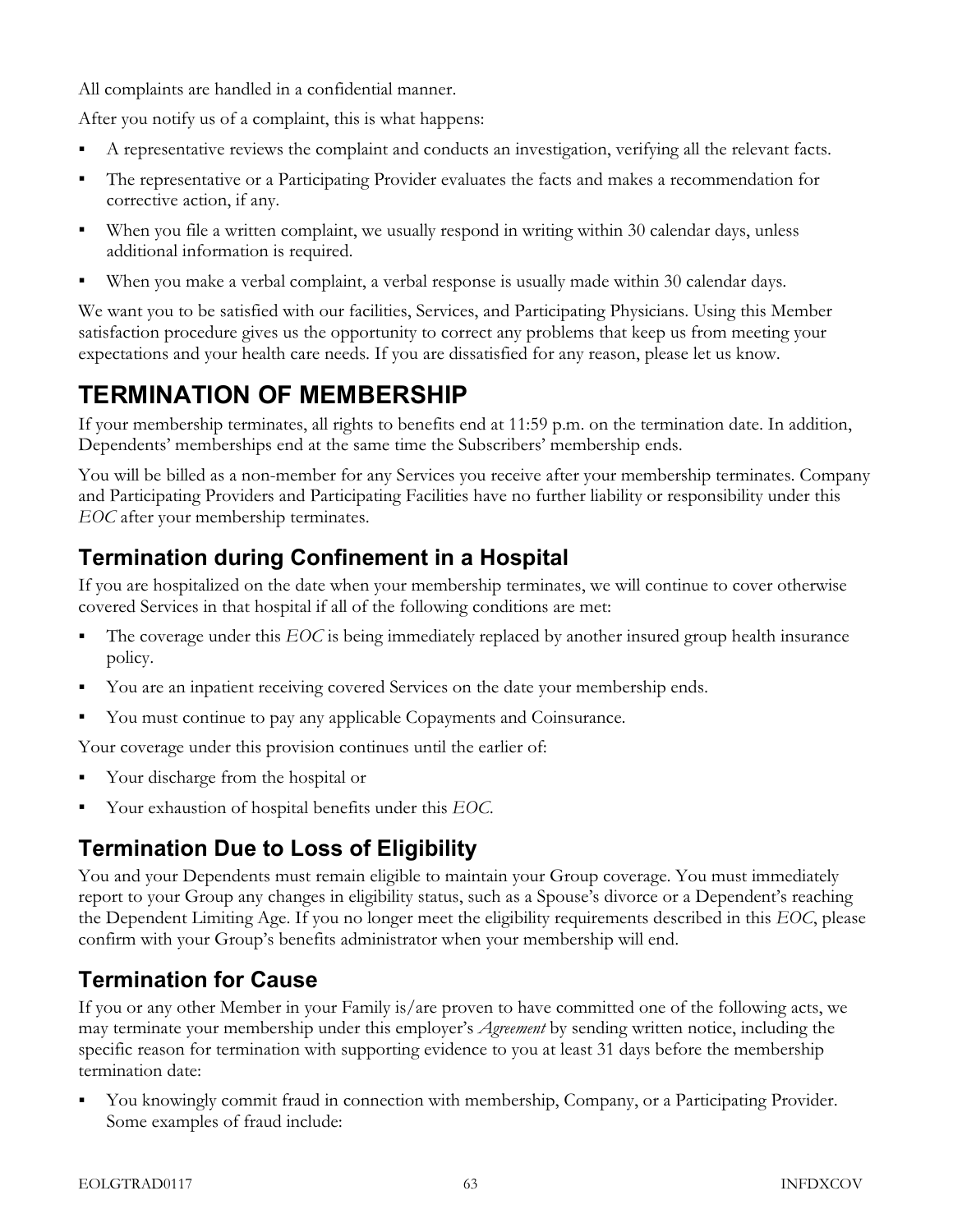- Misrepresenting eligibility information about yourself or a Dependent.
- Presenting an invalid prescription or physician order for Services.
- Intentionally misusing a Company ID card (or letting someone else use your ID card to obtain Services pretending to be you).
- Giving us incorrect or incomplete material information.
- Failing to notify us of changes in Family status or Medicare coverage that may affect your eligibility or benefits.

We may report fraud and other illegal acts to the authorities for prosecution.

If we terminate your membership for cause we will:

- Refund any amounts we owe your Group for Premium paid for the period after the termination date.
- Pay you any amounts we have determined that we owe you for claims during your membership.

We may deduct any amounts you owe Company, Participating Providers or Participating Facilities from any payment we make to you.

If your coverage is terminated for any of the above reasons, you have the right to file an appeal. For more information, please contact Member Services.

## Termination of Your Group's Agreement With Us

If your Group's Agreement with us terminates for any reason, your membership ends on the same date. We require the Group to notify Subscribers in writing if your Group's Agreement with us terminates.

## Termination of Certain Types of Health Benefit Plans by Us

We may terminate a particular Plan or all Plans offered in the group market as permitted by law. If we discontinue offering a particular Plan in the group market, we will terminate the particular Plan upon 90 days prior written notice to you. If we discontinue offering all Plans to groups in the group market, we may terminate your Group's *Agreement* upon 180 days prior written notice to you.

# CONTINUATION OF MEMBERSHIP

## Strike, Lock-Out, or Other Labor Disputes

If your compensation is suspended directly or indirectly as a result of a strike, lock-out, or other labor dispute, you may continue membership under this EOC by paying Premium for yourself and eligible Dependents directly to the Group for up to six months. If the Group's coverage is terminated by Company, reinstatement with Company is subject to all terms and conditions of your Group's *Agreement* with Company. When your Group continuation coverage under this EOC stops, you and your Dependents may be eligible to purchase an individual plan offered by Company.

## Illness, Temporary Plant Shut Down, or Leave of Absence

If you are off work due to illness, temporary plant shutdown, or other leave of absence authorized by your Group, you may make arrangements to make monthly payments through your Group for up to 12 weeks. The 12-week period may be extended by advance arrangements confirmed in writing by Company. Once the 12-week period is exhausted, you may also be eligible for conversion benefits. (See the "Conversion to an Individual Plan" section.)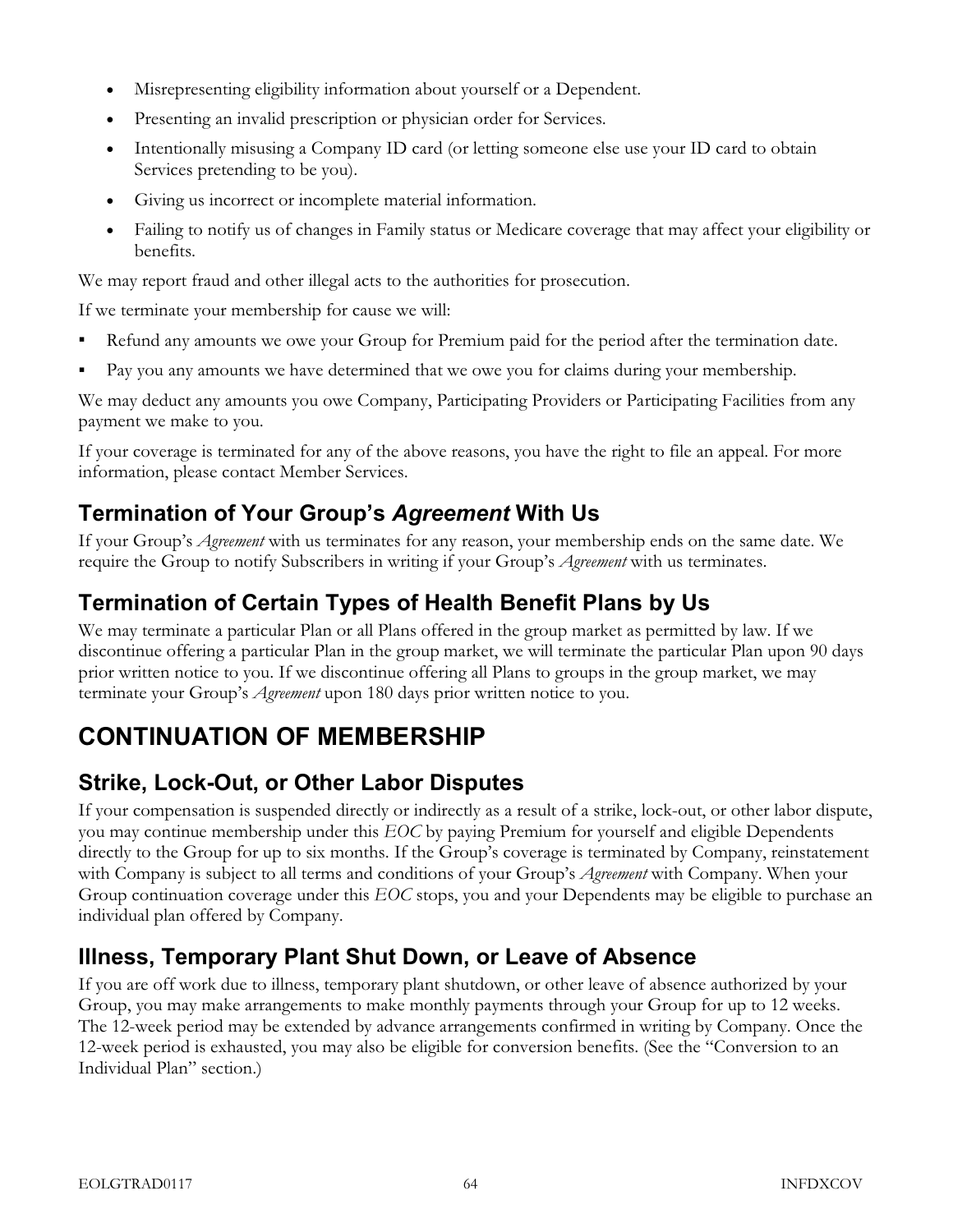#### Continuation of Group Coverage under the Consolidated Omnibus Budget Reconciliation Act (COBRA)

You may be able to continue your coverage under this EOC for a limited time after you would otherwise lose eligibility, if required by the federal COBRA law. COBRA applies to most employees (and most of their covered dependents) of most employers with 20 or more employees (however, it does not apply to church plans as defined by federal law). Please contact your Group for details about COBRA continuation coverage, such as how to elect coverage and how much you must pay your Group for the coverage.

## Federal or State-Mandated Continuation of Coverage

Termination of coverage will be postponed if the Member is on a leave of absence and continuation of coverage is required by the federal or state-mandated family or medical leave act or law, as amended.

#### State Continuation Coverage for Surviving, Divorced, or Separated Spouses 55 or Older

If your Group has 20 or more employees, you and your Dependents may be able to continue your coverage under this EOC through your Group if you meet all of the following criteria:

- You are the Subscriber's Spouse.
- You are age 55 or older.
- The Subscriber died, or you divorced or are legally separated from the Subscriber.
- You are not eligible for Medicare.

To continue coverage, you must notify Member Services in writing within 60 days after legal separation or divorce, or the Group must notify us in writing within 30 days after the death of the Subscriber. Within 14 days after we receive the notice, we will send you an election form, payment information, and instructions for electing continuation coverage. You must return the completed election form no later than 60 days after the date we mailed it to you.

The first Premium payment must be paid within 45 days of your coverage election date. Your right to continue coverage as a surviving, separated, or divorced Spouse will end upon the earliest of the following events:

- You fail to pay your Premium.
- The Group's *Agreement* with us terminates.
- You become covered under another group health coverage.
- You, as a separated or divorced Spouse, remarry.
- You become eligible for Medicare.

## State Continuation Coverage for Non-COBRA Groups

You may be able to continue coverage under this EOC for up to nine months if all of the following requirements are met:

- Your Group is not subject to COBRA law.
- The Subscriber in your Family was covered continuously under this EOC during the three-month period ending on the date of the qualifying event.
- You were covered under this EOC on the day before the qualifying event, or you are a child born to or adopted by the Subscriber while the Subscriber has continuation coverage under this "State Continuation Coverage for Non-COBRA Groups" section and you would have been covered under this EOC if you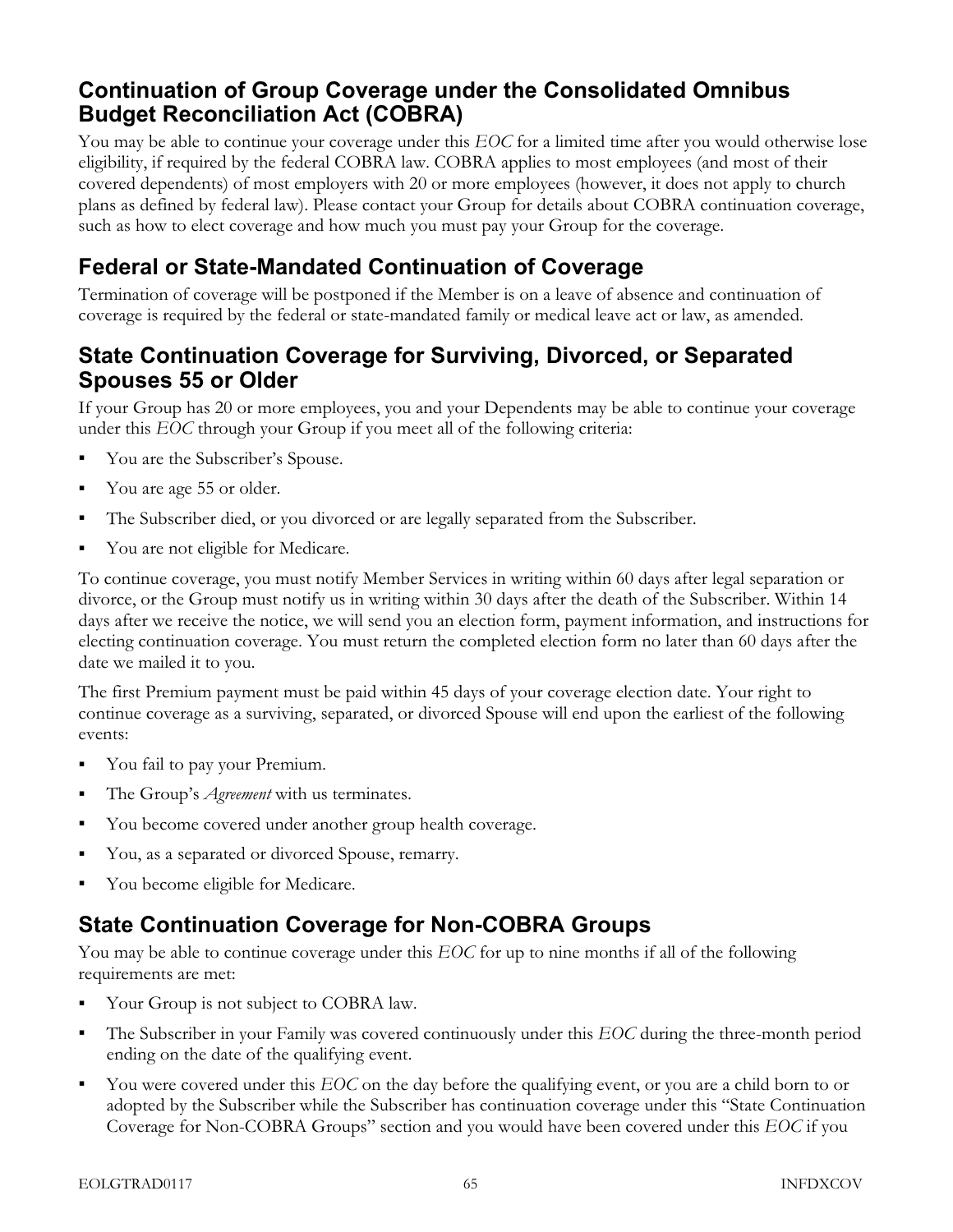had been born or adopted on the day before the qualifying event. For the purposes of this "State Continuation Coverage for Non-COBRA Groups" section, "qualifying event" means the loss of membership under this EOC caused by one of the following:

- Voluntary or involuntary termination of the employment of the Subscriber.
- A reduction in hours worked by the Subscriber.
- The Subscriber's becoming eligible for Medicare.
- A Dependent's losing Dependent child status under this EOC.
- Termination of membership in your Group resulting in loss of eligibility under the Group's evidence of coverage.
- The death of the Subscriber.
- You are not eligible for Medicare, and you are not eligible for coverage under any other hospital or medical coverage or program that was not covering you on the day before the qualifying event.
- To request continuation coverage under this "State Continuation Coverage for Non-COBRA Groups" section, you must send us a written request for this continuation coverage no later than 15 days after the later of the following:
- The date of your qualifying event.
- The date on which we sent you notice of your right to continue coverage under this EOC.

You must mail or fax your written request to us at:

Consolidated Service Center (CSC) 7901 E Lowry 4th Fl Denver CO 80230 Fax: 866-311-5974

Your Premium will be 100 percent of the applicable Premium. You must pay your first Premium payment to your Group within 31 days after the date of your qualifying event. Subsequent Premium payments are due on the last day of the month preceding the month of membership.

Continuation coverage under this "State Continuation Coverage for Non-COBRA Groups" section ends on the earliest of the following dates:

- The date that is nine months after your qualifying event.
- The end of the period for which we received your last timely Premium payment.
- The Premium due date coinciding with or next following the date that you become eligible for Medicare or for coverage under any other hospital or medical coverage or program that was not covering you on the day before the qualifying event.
- The date on which your Group's  $A$ greement with us terminates.

If you are a surviving, divorced, or separated Spouse and are not eligible for continuation coverage under the "State Continuation Coverage for Surviving, Divorced, or Separated Spouses 55 or Older" section you may continue coverage for yourself and your Dependents under this "State Continuation Coverage for Non-COBRA Groups" section under the same terms as the Subscriber.

If you are a Subscriber who is laid off and then rehired by the same employer within nine months and you were eligible for coverage at the time of the layoff, you may not be subjected to any waiting period even if you chose not to continue coverage under this "State Continuation Coverage for Non-COBRA Groups" section.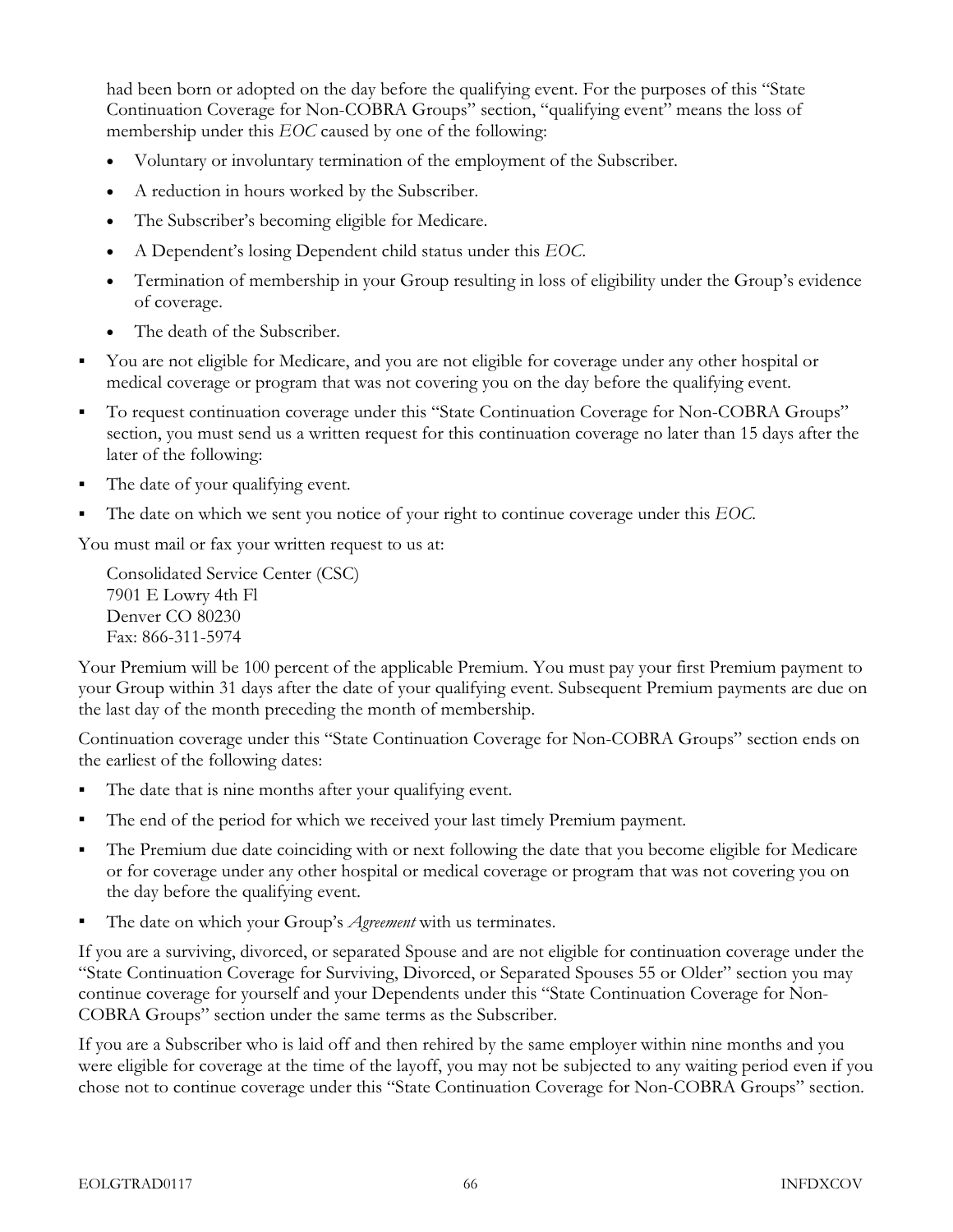If your Group coverage was under another evidence of coverage on the date of your qualifying event and you later became covered under this EOC, you may be able to continue coverage under this EOC if you otherwise meet the eligibility requirements in this "State Continuation Coverage for Non-COBRA Groups" section. The period of state continuation coverage includes the number of months you were covered under the previous evidence of coverage plus the number of months of coverage under this EOC, not to exceed nine months.

## State Continuation Coverage after Workers' Compensation Claim

If you are a Subscriber and you file a workers' compensation claim for an injury or illness, you may be able to continue coverage under this EOC for up to six months after you would otherwise lose eligibility. Please contact your Group for details such as how to elect coverage and how much you must pay your Group for the coverage.

## Uniformed Services Employment and Reemployment Rights Act (USERRA)

If you are called to active duty in the uniformed services, you may be able to continue your coverage under this EOC for a limited time after you would otherwise lose eligibility, if required by federal law (USERRA).

You must submit an USERRA election form to your Group within 60 days after your call to active duty. Please contact your Group if you want to know how to elect USERRA coverage and how much you must pay your Group for the coverage.

## Conversion to an Individual Plan

After your Group notifies us to terminate your membership, we will send a termination letter to the Subscriber's address of record. The letter will include information about options that may be available to you to remain a Member. You may contact Member Services if you have questions.

#### Moving to another Kaiser Foundation Health Plan or Allied Plan Service Area

If you move to another Kaiser Foundation Health Plan or Allied Plan service area, you should contact your Group's benefits administrator to learn about your Group health care options. You may be able to transfer your Group membership if there is an arrangement with your Group in the new service area. However, eligibility requirements, benefits, Premium, deductible, and copayments and coinsurance may not be the same in the other service area.

# MISCELLANEOUS PROVISIONS

## Administration of Agreement

We may adopt reasonable policies, procedures, and interpretations to promote orderly and efficient administration of this EOC.

## Agreement Binding on Members

By electing coverage or accepting benefits under this EOC, all Members legally capable of contracting, and the legal representatives of all Members incapable of contracting, agree to all provisions of this EOC.

## Amendment of Agreement

Your Group's *Agreement* with us will change periodically. If these changes affect this EOC, your Group is required to make revised materials available to you.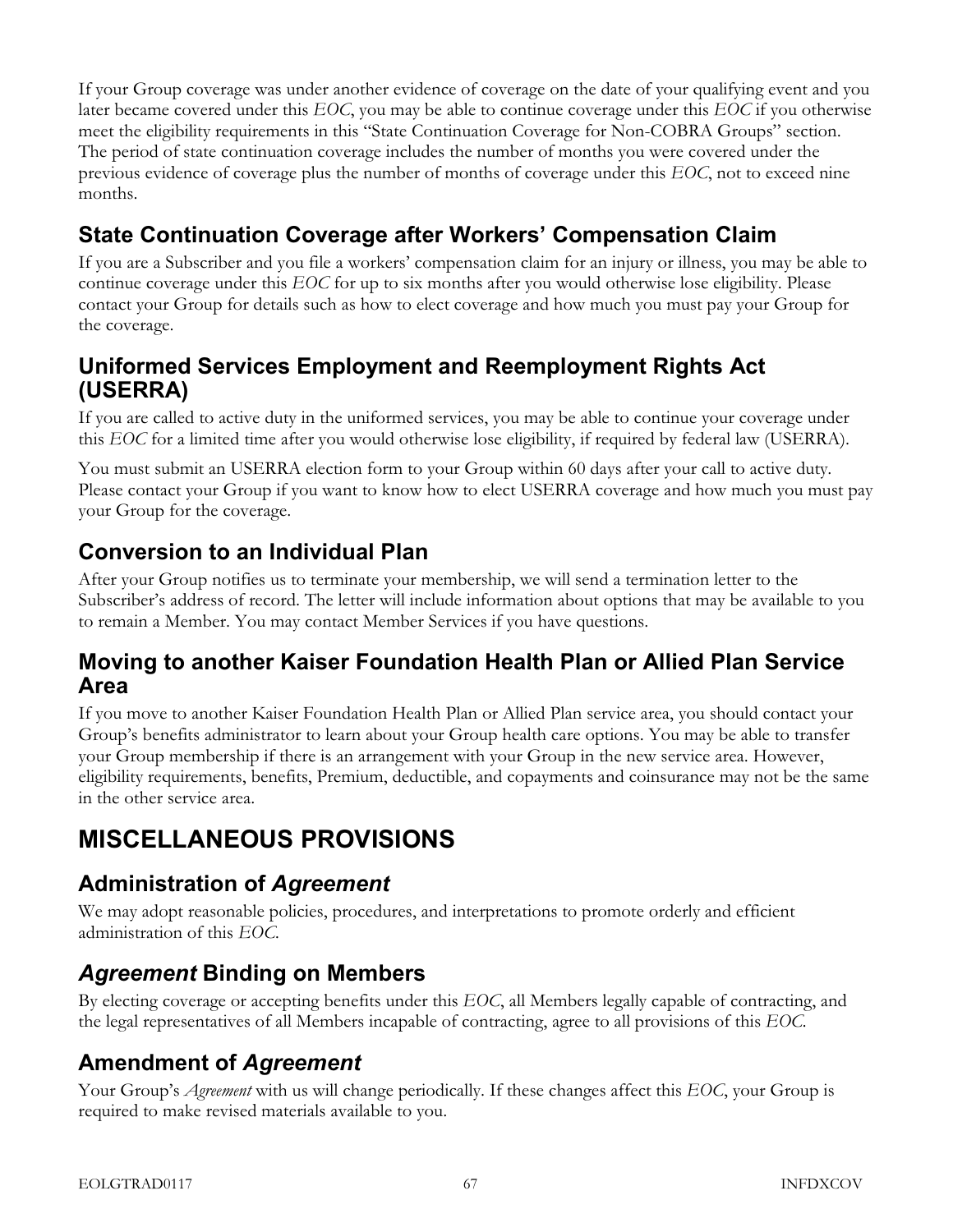## Annual Summaries and Additional Information

Additional information that we have filed with the Oregon Department of Consumer and Business Services (DCBS) is available to you upon request. You may contact the Oregon DCBS to request the following:

- Our annual summary of grievances and appeals.
- Our annual summary of the utilization management program.
- Our annual summary of quality assurance activities.
- The results of publicly available accreditation surveys of our health plan.
- Our annual summary of health-promotion and disease-prevention activities.
- An annual summary of scope of network and accessibility of Services.

Contact the Oregon DCBS by mail, e-mail, telephone, or online at:

DCBS Division of Financial Regulation Consumer Advocacy Unit P.O. Box 14480 Salem, OR 97309-0405 E-mail:  $cp.ins@state. or.us$ 503-947-7984 (in Salem) 1-888-877-4894 (all other areas) www.oregon.gov/DCBS/insurance/gethelp/Pages/get\_help.aspx

## Applications and Statements

You must complete any applications, forms, or statements that we request in our normal course of business or as specified in this EOC. In the absence of fraud, all statements made by an applicant, Group, or Subscriber shall be deemed representations and not warranties. No statement made for the purpose of effecting coverage shall void coverage or reduce benefits unless contained in a written instrument signed by the Group or Subscriber, a copy of which has been furnished to the Group or Subscriber.

## Assignment

You may not assign this EOC or any of the rights, interests, claims for money due, benefits, or obligations hereunder without our prior written consent.

## Attorney Fees and Expenses

In any dispute between a Member and Company or Medical Group or Kaiser Foundation Hospitals, each party will bear its own attorneys' fees and other expenses, except as otherwise required by law.

## Exercise of Conscience

We recognize the right to exercise religious beliefs and conscience. If a Participating Provider or Participating Facility declines to provide a covered Service for reasons of conscience or religion, we will make arrangements to provide the covered Services.

## Governing Law

Except as preempted by federal law, this EOC will be governed in accord with Oregon law and any provision that is required to be in this EOC by state or federal law shall bind Members and Company whether or not set forth in this EOC.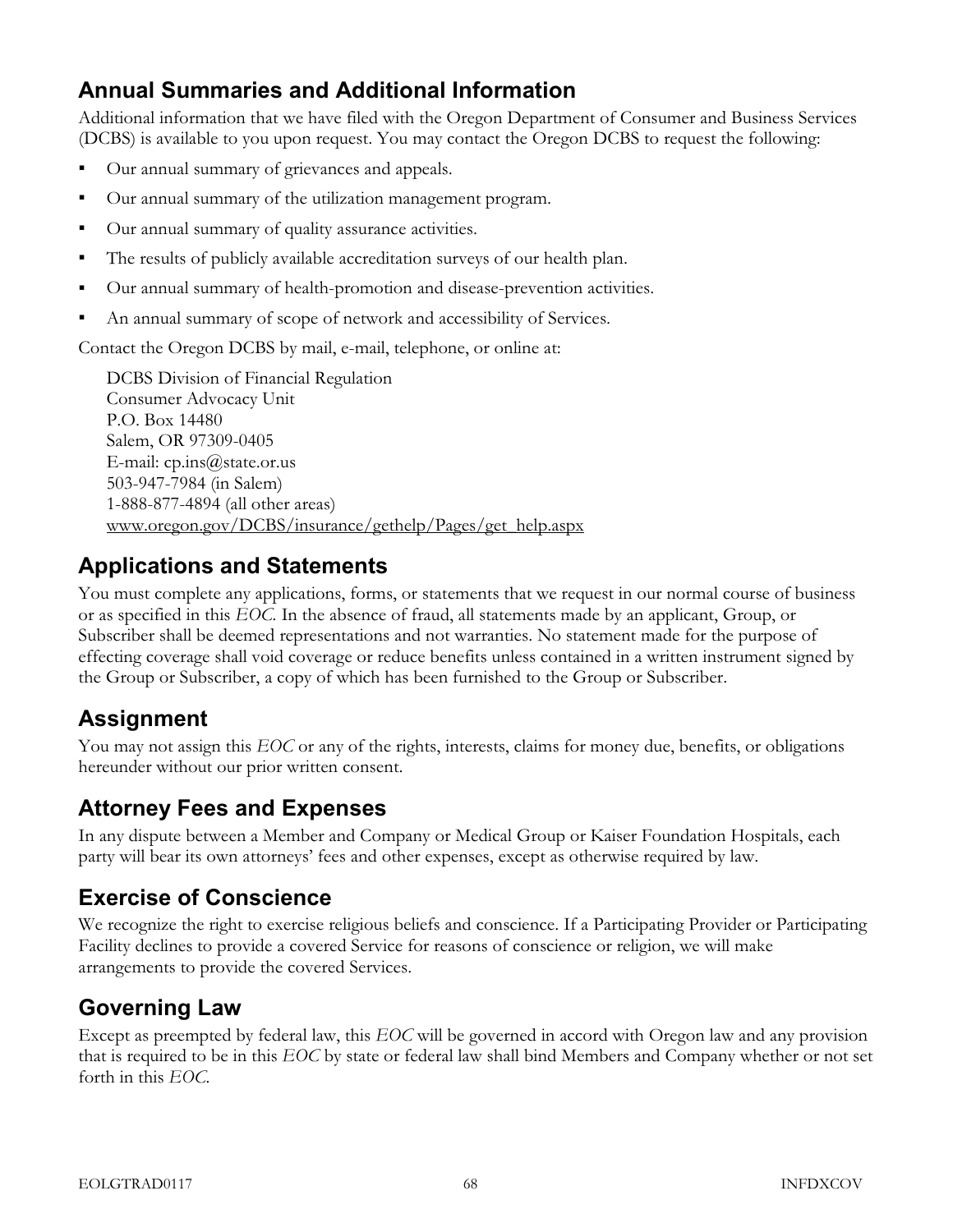## Group and Members not Company Agents

Neither your Group nor any Member is the agent or representative of Company.

## Information about New Technology

When a new medical technology or procedure needs review, our Inter-regional New Technology Committee examines and evaluates data from government agencies, medical experts, medical journals, and medical specialty societies. Recommendations from this inter-regional committee then are passed onto the local committee. The committee reviews the national recommendations to see how they apply to local medical practices. Once this review takes place, the committee makes recommendations for the new technology or procedure to become a covered benefit. In addition, the committee communicates practice guidelines to network providers and related health care providers. If the committee's recommendation is accepted, the new technology is added to the covered benefits, either immediately or when this contract renews.

## No Waiver

Our failure to enforce any provision of this EOC will not constitute a waiver of that or any other provision, or impair our right thereafter to require your strict performance of any provision.

## Nondiscrimination

We do not discriminate in our employment practices or in the delivery of Services on the basis of race, ethnicity, nationality, gender, age, physical or mental disability, sexual orientation, genetic information, or religion.

## **Notices**

We will send our notices to you to the most recent address we have for the Subscriber. The Subscriber is responsible for notifying us of any change in address. Subscribers who move should call Member Services as soon as possible to give us their new address.

## Overpayment Recovery

We may recover any overpayment we make for Services from anyone who receives an overpayment, or from any person or organization obligated to pay for the Services.

## Privacy Practices

Kaiser Permanente will protect the privacy of your protected health information (PHI). We also require contracting providers to protect your PHI. Your PHI is individually identifiable information about your health, health care Services you receive, or payment for your health care. You may generally see and receive copies of your PHI, correct or update your PHI, and ask us for an accounting of certain disclosures of your PHI.

We may use or disclose your PHI for treatment, payment, health research, and health care operations purposes, such as measuring the quality of Services. We are sometimes required by law to give PHI to others, such as government agencies or in judicial actions. In addition, Member-identifiable health information is shared with your Group only with your authorization or as otherwise permitted by law. We will not use or disclose your PHI for any other purpose without your (or your representative's) written authorization, except as described in our *Notice of Privacy Practices*. Giving us this authorization is at your discretion.

You have the right to request that Kaiser Permanente send your PHI directly to you, and not to the subscriber of your plan. You have the right to tell us where you want us to redirect communications containing your PHI, including a different mailing address, email address or telephone number. To make a request for confidential communication, please call Member Services and ask for a "Confidential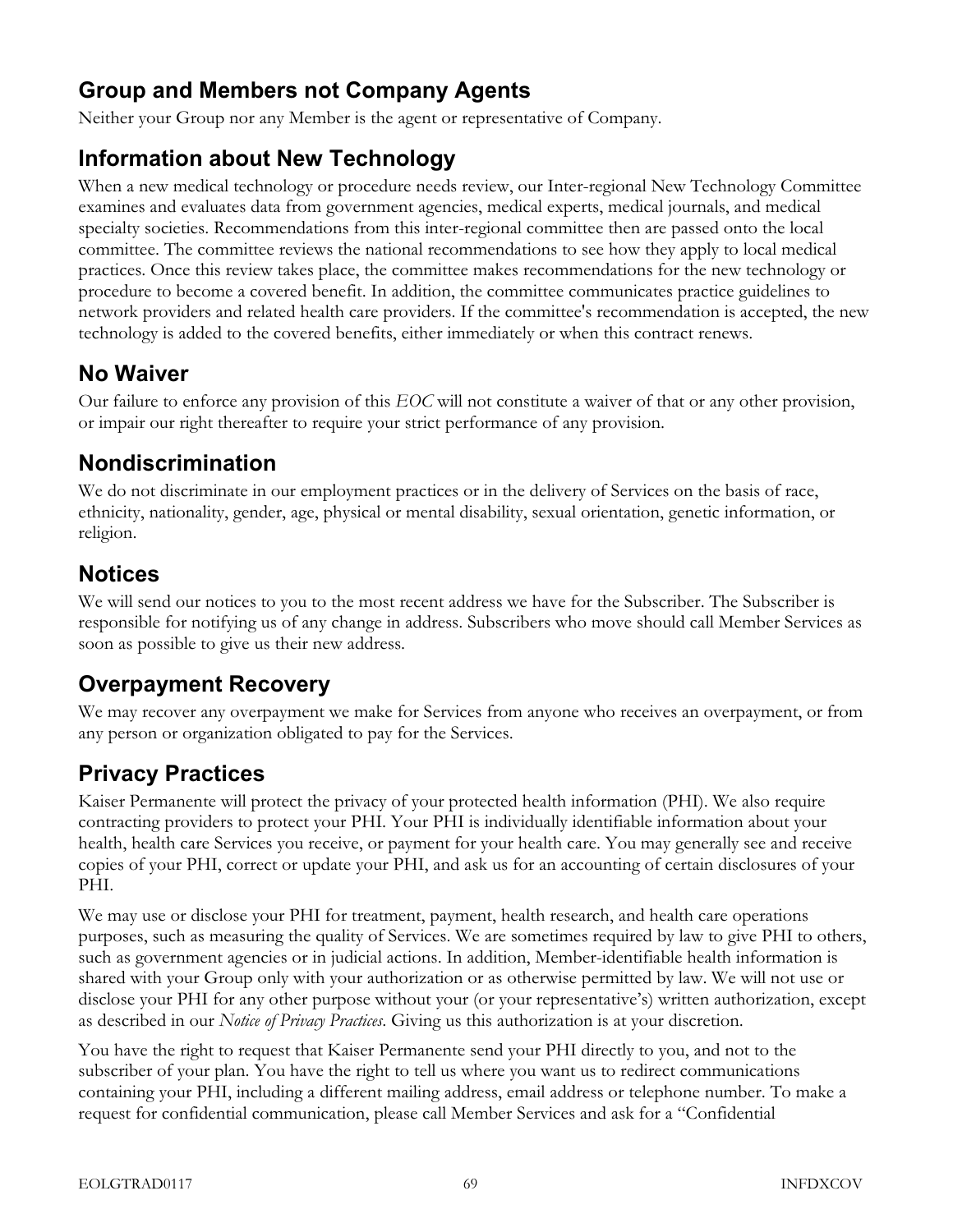Communication Request" form. It may take up to 30 days from the date of receipt of the form for us to process your request.

This is only a brief summary of some of our key privacy practices. Our Notice of Privacy Practices, which provides additional information about our privacy practices and your rights regarding your PHI, is available and will be furnished to you upon request. To request a copy, please call Member Services. You can also find the notice at your local Participating Facility or on our website at kp.org.

## Unusual Circumstances

We will do our best to provide or arrange for your health care needs in the event of unusual circumstances that delay or render impractical the provision of Services under this EOC, such as major disaster, epidemic, war, riot, civil insurrection, disability of a large share of personnel at a Participating Facility, complete or partial destruction of facilities, and labor disputes. However, in these circumstances, neither we, nor any Participating Hospital, Medical Group, or any Participating Provider or Participating Facility shall have any liability or obligation because of a delay or failure to provide these Services. In the case of a labor dispute involving Company, we may postpone non-Emergency Services until after resolution of the labor dispute.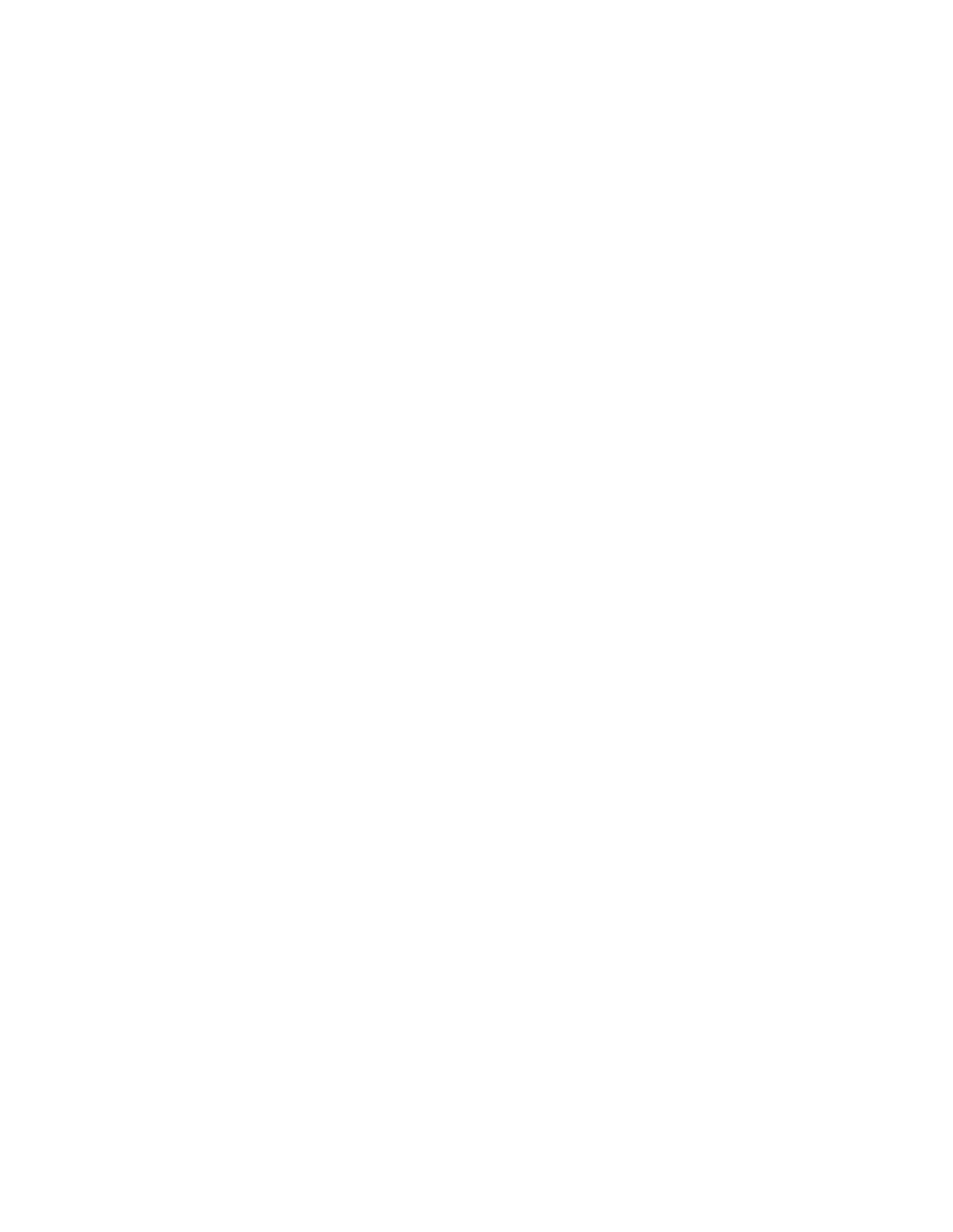## KAISER FOUNDATION HEALTH PLAN OF THE NORTHWEST CHIROPRACTIC SERVICES RIDER

This rider is part of the *Evidence of Coverage (EOC)* to which it is attached. All provisions of this rider become part of the EOC "Benefits" section, except for the "Chiropractic Services Benefit Summary," which becomes part of the EOC "Benefit Summary." This entire benefit rider is therefore subject to all the terms and provisions of the EOC. The "Chiropractic Services Received Without a Referral by Kaiser Permanente" exclusion in the EOC "Exclusions and Limitations" section does not apply to Services we cover under this rider.

#### General Benefit Requirements

We cover the Services described in this "Chiropractic Services Rider" only if all of the following requirements are met:

- Services are received from Participating Providers and provided as outpatient Services in the Participating Provider's office.
- You are required to pay the Copayment or Coinsurance amount to the Participating Provider at the time of service. You are not responsible for any fees in excess of Charges.
- You are responsible for paying the full amount for Services after you reach your benefit maximum as shown in the "Chiropractic Services Benefit Summary."

## **Definitions**

The following terms, when capitalized and used in this "Chiropractic Services Rider," mean:

- The CHP Group. A network of chiropractic providers who provide Participating Provider Services and which provides utilization management and prior authorization services for Company. You can contact The CHP Group by calling 1-800-449-9479, 8 a.m. to 5 p.m. (PT), Monday through Friday.
- Covered Services. Care provided by a Participating Provider that is within scope of license and determined to be Medically Necessary, and is not specifically limited or excluded by this rider. Covered Services include chiropractic treatments, diagnostic radiology, treatment for the aggravation of an illness or injury, and treatment for the exacerbation of an illness or injury.
- Non-Participating Provider. A chiropractor who is not under contract with The CHP Group to treat Members.
- **Participating Provider.** An individual who is duly licensed to practice as a chiropractor in Oregon or Washington and who is under contract with The CHP Group to provide chiropractic Services to Members. A list of Participating Providers can be obtained by contacting Member Services or by visiting [www.chpgroup.com](http://www.chpgroup.com).

## Chiropractic Services

We cover self-referred chiropractic Services described in this "Chiropractic Services Rider" at the Copayment or Coinsurance shown in the "Chiropractic Services Benefit Summary."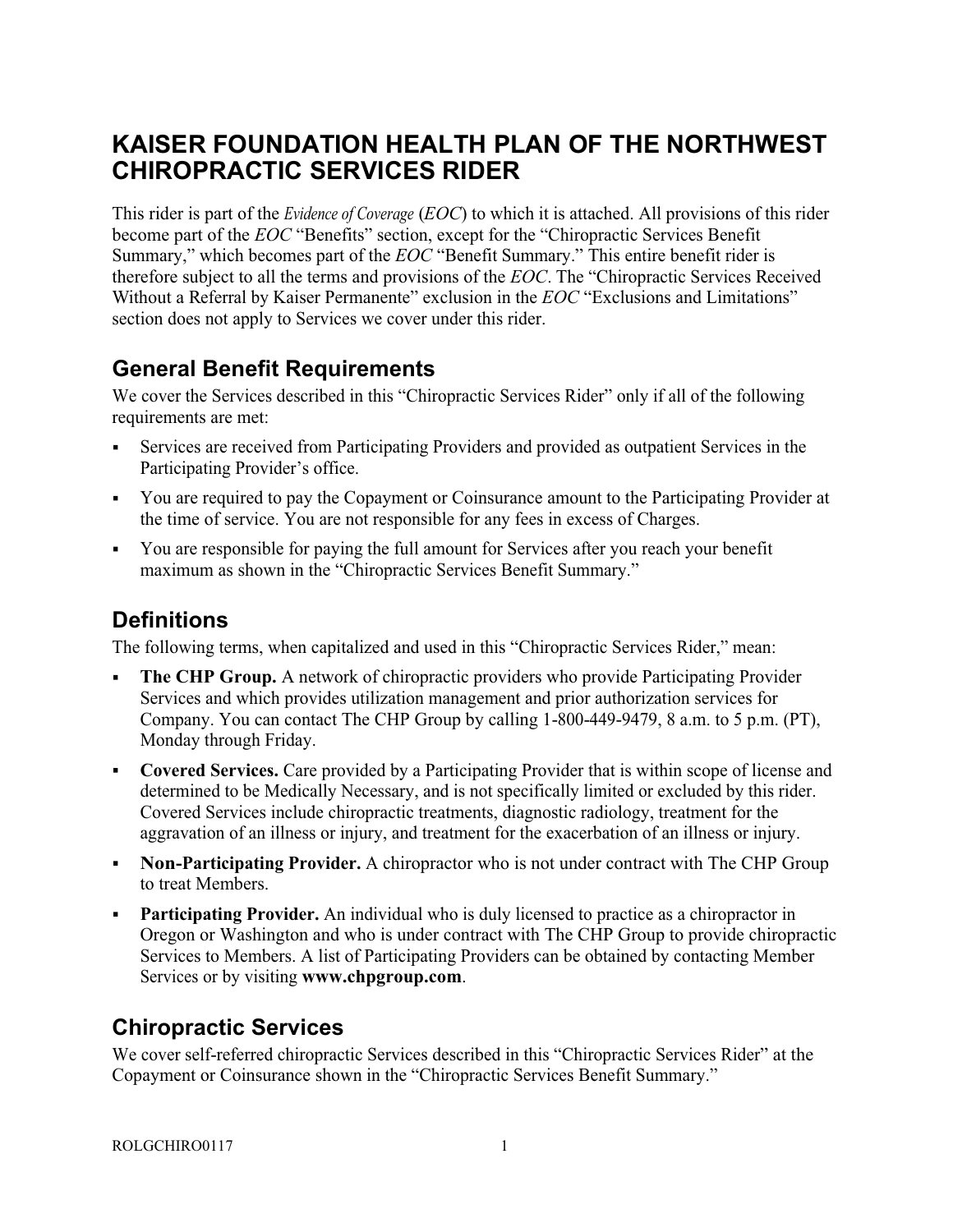Chiropractic and manual manipulation of the spine, joints or soft tissue focuses on reducing pain and improving the function and structure of the body. It is a system of therapy that involves non-invasive care promoting science-based approaches to a variety of ailments. Covered Services include:

- Evaluation and management.
- Musculoskeletal treatments.
- Physical therapy modalities such as hot and cold packs.

When prescribed, X-ray procedures are covered as described in the "Outpatient Laboratory, X-ray, Imaging, and Special Diagnostic Procedures" section in the "Benefits" section of the EOC.

#### Chiropractic Services Exclusions

- Behavioral training and modification, including but not limited to biofeedback, hypnotherapy, play therapy, and sleep therapy.
- Charges incurred as a result of missed appointment or an appointment not canceled.
- Chiropractic Services in excess of those necessary for maximum chiropractic improvement. This includes supportive care when physician dependence, somatization, illness behavior, or secondary gain exists.
- Costs or charges incurred for which the Member is not legally required to pay, or for  $\mathbf{r}$ professional Services rendered by a person who resides in the Member's home, or who is related to the Member by marriage or blood (including parents, children, sisters, brothers, or foster children).
- Cosmetics, dietary supplements, recreation, health or beauty classes, aids, or equipment.
- Dental Services, including temporomandibular (TMJ) Services.
- Devices or appliances, durable medical equipment (DME), supplies, appliances, orthotics, or  $\blacksquare$ prosthetics.
- Disorders connected to military service, any treatment or service to which the Member is legally entitled through the United States Government or for which facilities are available.
- Expenses incurred for any Services provided before coverage begins or after coverage ends.
- Expenses incurred as a result of treatment or service for pre-employment, school entrance, or  $\mathbf{u}$  . athletic physical examinations.
- Experimental treatment including laboratory tests, X-rays, and Services that are provided primarily for medical research purposes.
- Gynecological Services.
- Laboratory Services.  $\blacksquare$
- Massage.
- MRIs, diagnostic ultrasounds, CT scans, bone scans, and other special imaging studies.
- Obstetrical Services.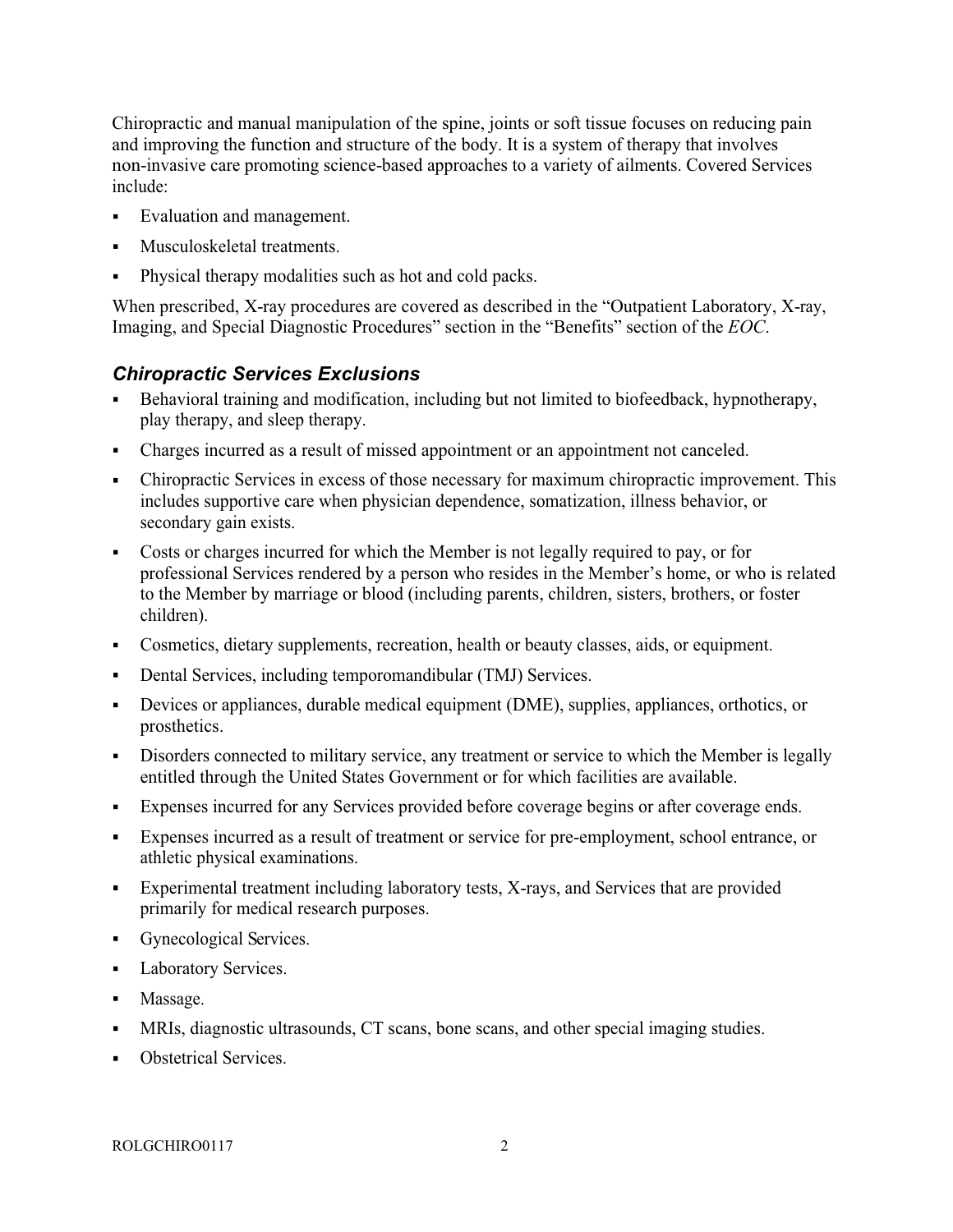- Over-the-counter drugs, medications (prescription or non-prescription) including vitamins, minerals, nutritional or dietary supplements, or any other supply or product, whether or not prescribed.
- Personal or comfort items, environmental enhancements, modifications to dwellings, property or motor vehicles, adaptive equipment, and training in the use of the equipment, personal lodging, travel expenses, or meals.
- Physical examinations for evaluations and reports for employment, licensing, schools, sports, premarital, or those required for court proceedings.
- Preventive care, educational programs, non-medical self-care, self-help training, or any related diagnostic training, except that which occurs during the normal course of covered chiropractic treatment.
- Proctology Services.
- Public facility care in which Services or care is required by federal, state, or local law.
- Radiological procedures performed on equipment not certified, registered, or licensed by the  $\blacksquare$ State of Oregon or Washington, and/or radiological procedures that, when reviewed by The CHP Group are determined to be of such poor quality that they cannot safely be utilized in diagnosis or treatment.
- Services considered experimental or investigational.
- Services and charges for the condition under treatment from the time the patient refuses, for personal reasons, to accept a recommended treatment or procedure after being advised that the treating Participating Provider believes no professionally acceptable alternative exists.
- Services furnished by a facility which is primarily for rest, custodial care, a place for the aged, a nursing home or any facility of like character.
- Services provided in an emergency room.
- Services provided on an inpatient basis.  $\blacksquare$
- Services requiring anesthesia.
- $\blacksquare$ Services or costs exceeding the benefit maximum for the contract year.
- Services deemed not Medically Necessary.  $\blacksquare$
- Services designed to maintain optimal health in the absence of symptoms.
- Surgery.
- $\blacksquare$ Thermography, hair analysis, heavy metal screening, and mineral studies.
- Transportation Services, including ambulances and care cars.
- Treatment for purposes of obesity or weight control, to include any weight control supplies or products.
- Vocational rehabilitation.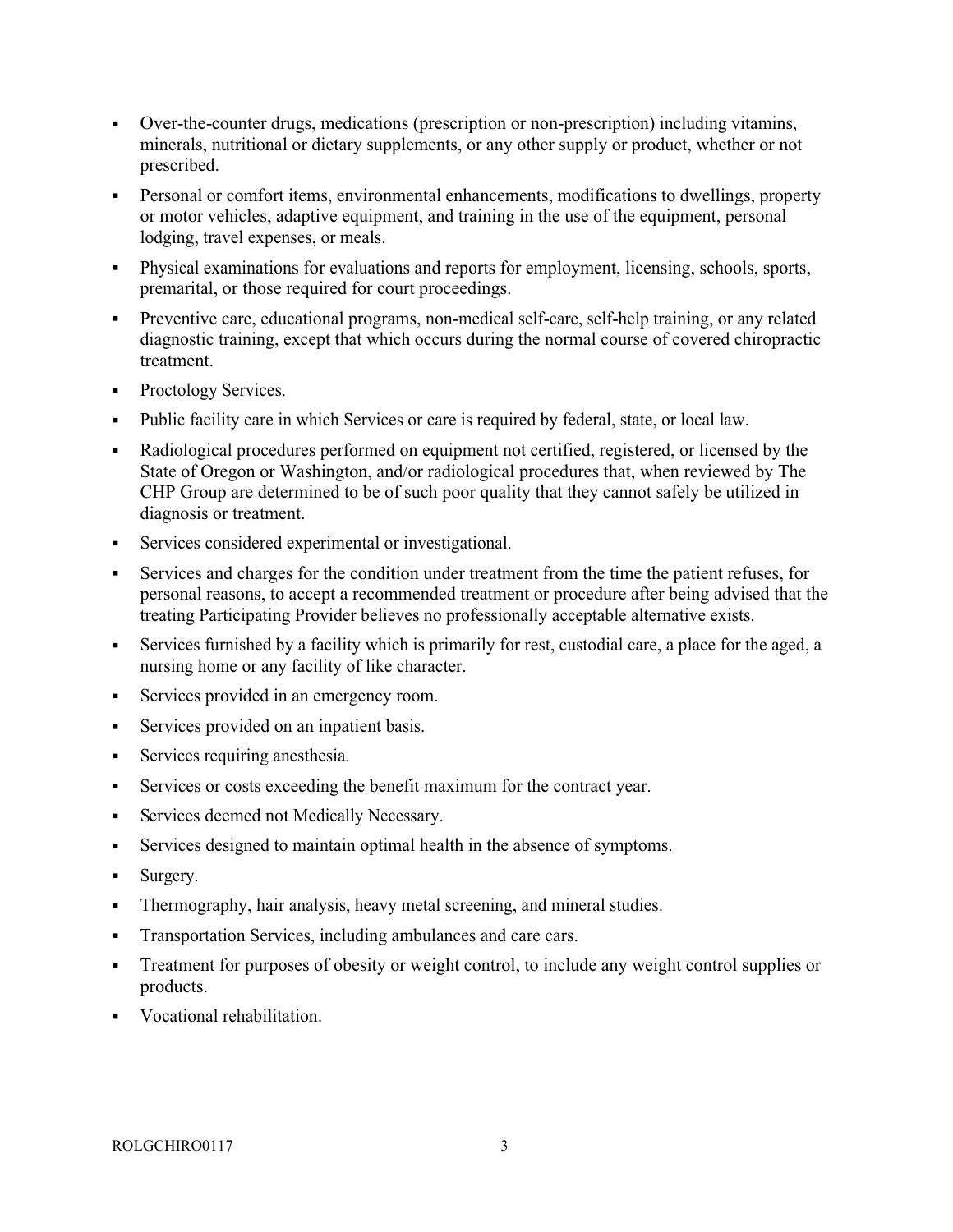## Chiropractic Services Benefit Summary

|                                                                              | <b>You Pay</b>                                       |
|------------------------------------------------------------------------------|------------------------------------------------------|
| Chiropractic Services (self-referred)*                                       | S15 per chiropractic visit up to 20 visits per Year. |
| $\mathcal{L}$ , 1, 1, 1, 1, 1, $\mathcal{L}$ , $\mathcal{L}$ , $\mathcal{L}$ |                                                      |

\*Any amount you pay does not count toward the Out-of-Pocket Maximum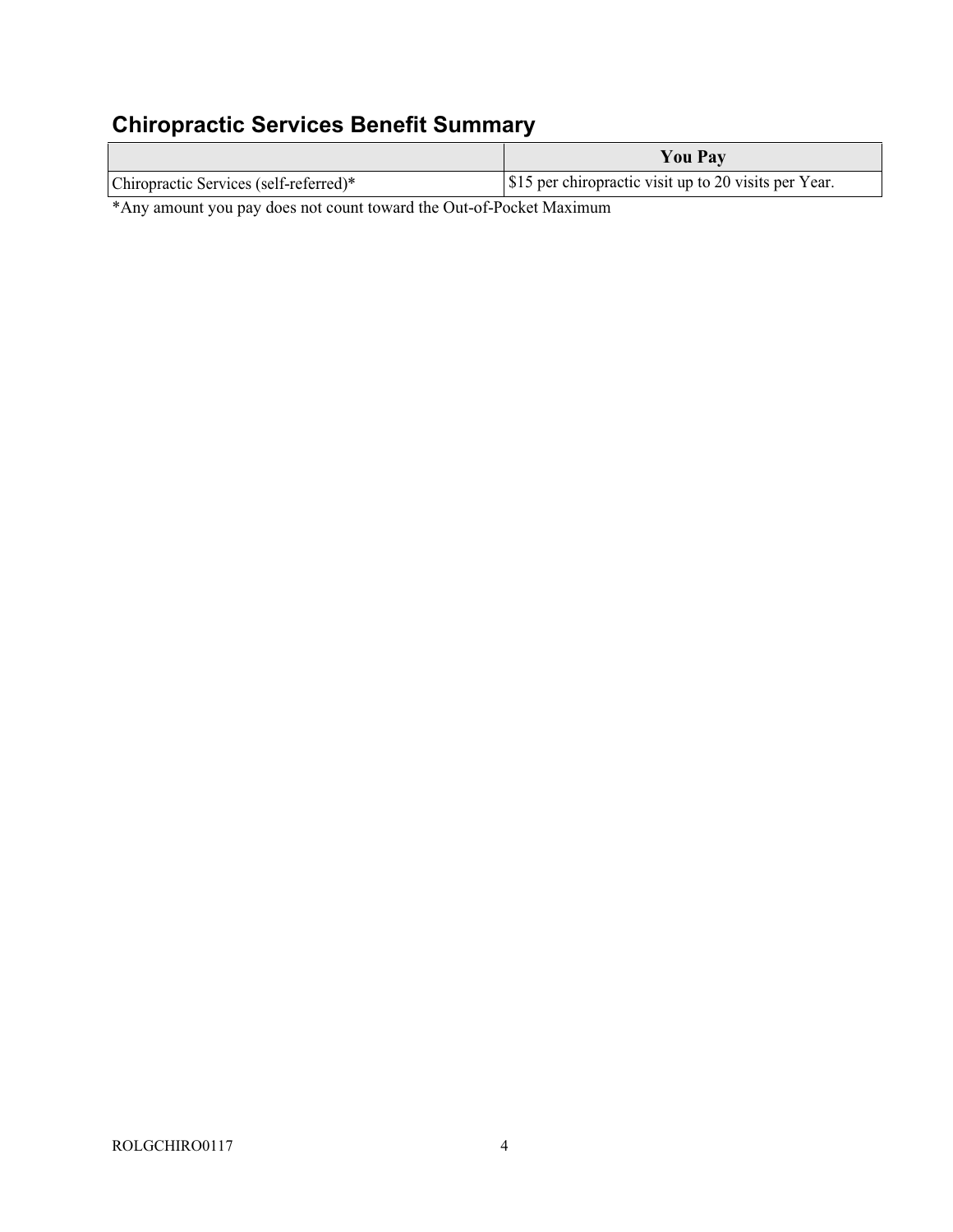## KAISER FOUNDATION HEALTH PLAN OF THE NORTHWEST OUTPATIENT PRESCRIPTION DRUG RIDER

This rider is part of the *Evidence of Coverage (EOC)* to which it is attached. This rider becomes part of the EOC "Benefits" section, except for the "Outpatient Prescription Drug Rider Benefit Summary," which becomes part of the EOC "Benefit Summary." The provisions of the EOC apply to this entire rider.

Note: We also cover some outpatient drugs and supplies in the "Limited Outpatient Prescription Drugs and Supplies" section of the EOC.

## Covered Drugs and Supplies

We cover outpatient prescription drugs and supplies as described in this "Outpatient Prescription Drug Rider," and only if all of the following conditions are met:

- The drug or supply is prescribed by a Participating Provider or any licensed dentist in accordance with our drug formulary guidelines.
- The law requires the drug or supply to bear the legend "Rx only," or the drug or supply is a non-prescription item that our drug formulary lists for your condition. These items include glucagon emergency kits, insulin, ketone test strips for urine-testing, blood glucose test strips, and disposable needles and syringes when prescribed for the treatment of diabetes. We cover additional diabetic equipment and supplies under the "Outpatient Durable Medical Equipment (DME)" section.
- You obtain the drug or supply at a Participating Pharmacy (including our Mail-Delivery Pharmacy) or in a prepackaged take-home supply from a Participating Facility or Participating Medical Office.

#### Copayments and Coinsurance for Covered Drugs, Supplies, and Supplements

When you get a prescription from a Participating Pharmacy, Participating Facility, or Participating Medical Office, or order a prescription from our Mail-Delivery Pharmacy, you pay the Copayment or Coinsurance as shown in the "Outpatient Prescription Drug Rider Benefit Summary." Copayment and Coinsurance amounts count toward the Tier 1 Out-of-Pocket Maximum. This applies for each prescription consisting of up to the day supply limit shown in the "Outpatient Prescription Drug Rider Benefit Summary."

If Charges for the drug or supply are less than your Copayment or Coinsurance, you pay the lesser amount.

#### Day Supply Limit

The prescribing provider determines how much of a drug or supply to prescribe. For purposes of day supply coverage limits, the prescribing provider determines the amount of a drug or supply that constitutes a Medically Necessary 30-day (or any other number of days) supply for you. When you pay the Copayment or Coinsurance shown in the "Outpatient Prescription Drug Rider Benefit Summary," you will receive the prescribed supply up to the day supply limit. If you wish to receive more than the covered day supply limit, then you must pay Charges for any prescribed quantity that exceeds the day supply limit.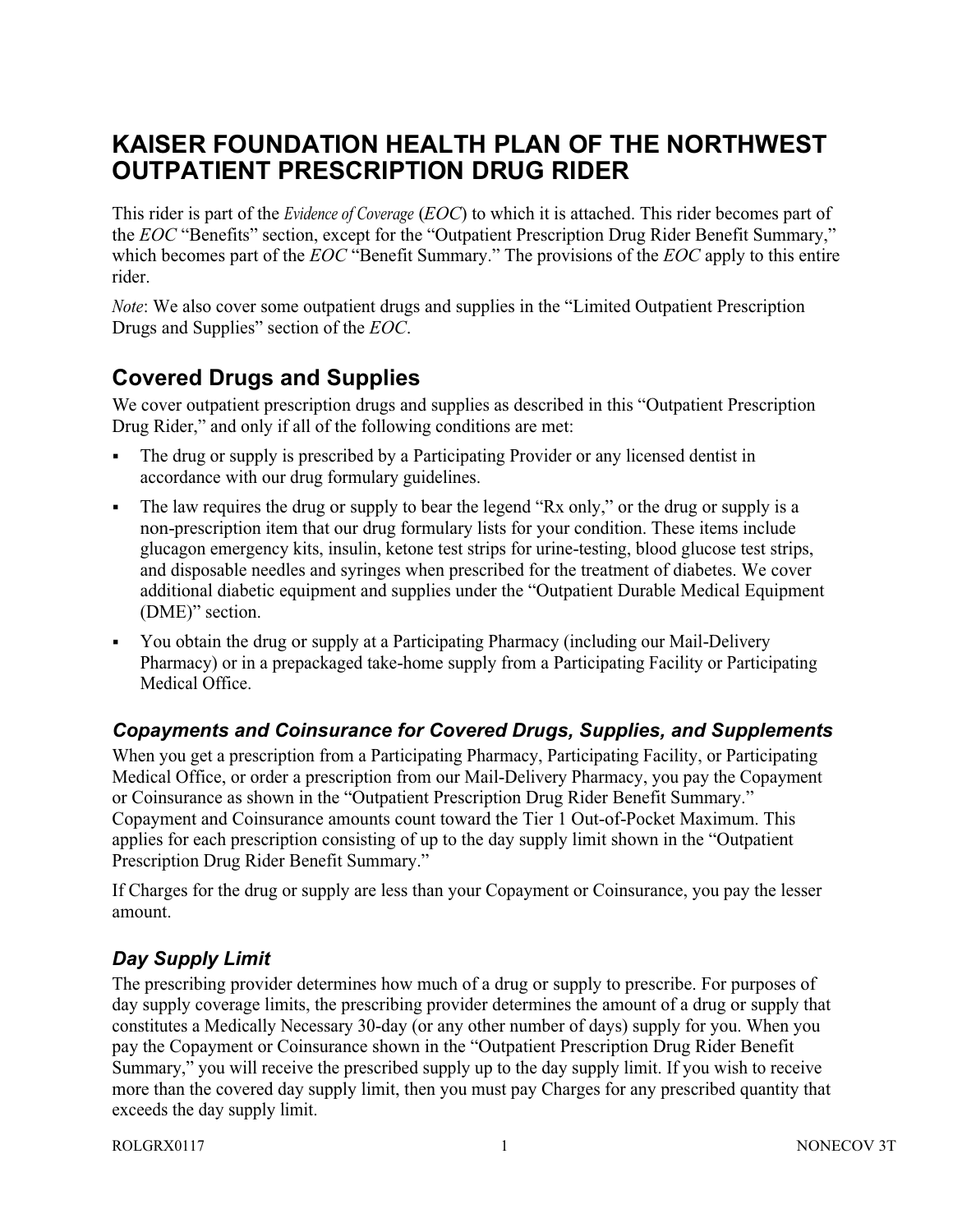#### How to Get Covered Drugs or Supplies

Participating pharmacies are located in many Participating Facilities. To find a Participating Pharmacy, please see your *Medical Directory*, visit **kp.org**, or contact Member Services.

Participating Pharmacies include our Mail-Delivery Pharmacy. This pharmacy offers postage-paid delivery to residents of Oregon and Washington. Some drugs and supplies are not available through our Mail-Delivery Pharmacy, for example drugs that require special handling or refrigeration, or are high cost. Drugs and supplies available through our Mail-Delivery Pharmacy are subject to change at any time without notice.

If you would like to use our Mail-Delivery Pharmacy, call 1-800-548-9809 or order online at kp.org.

## **Definitions**

The following terms, when capitalized and used in this "Outpatient Prescription Drug Rider," mean:

- Brand-Name Drug. The first approved version of a drug. Marketed and sold under a proprietary, trademark-protected name by the pharmaceutical company that holds the original patent.
- Generic Drug. A drug that contains the same active ingredient as a Brand-Name Drug and is approved by the U.S. Food and Drug Administration (FDA) as being therapeutically equivalent and having the same active ingredients(s) as the Brand-Name Drug. Generally, Generic Drugs cost less than Brand-Name Drugs, and must be identical in strength, safety, purity, and effectiveness.
- Non-Preferred Brand-Name Drug. A Brand-Name drug or supply that is not approved by Company's Regional Formulary and Therapeutics Committee and requires prior authorization for coverage.
- Preferred Brand-Name Drug. A Brand-Name drug or supply that Company's Regional Formulary and Therapeutics Committee has approved. Marketed and sold under a proprietary, trademark-protected name by the pharmaceutical company that holds the original patent.

# About Our Drug Formulary

Our drug formulary includes a list of drugs that our Regional Formulary and Therapeutics Committee has approved for our Members. The Regional Formulary and Therapeutics Committee meets monthly and is made up of Participating Physicians, other Participating Providers, pharmacists, and administrative staff. The Regional Formulary and Therapeutics Committee chooses drugs for the formulary based on a number of factors, including safety and effectiveness as determined from a review of the scientific literature. To see if a drug or supply is on our drug formulary, call our Formulary Application Services Team (FAST) at 503-261-7900 or toll free at 1-888-572-7231. If you would like a copy of our drug formulary or additional information about the formulary process, please call Member Services. The drug formulary is also available online at kp.org. The presence of a drug on our drug formulary does not necessarily mean that your provider will prescribe it for a particular medical condition.

#### Prior Authorization and Step Therapy Prescribing Criteria

ROLGRX0117 2 NONECOV 3T Prior authorization is required when you are prescribed certain drugs or supplies before they can be covered. A Participating Provider may request prior authorization if he or she determines that the drug or supply is Medically Necessary. Prescribing Participating Providers must supply to Company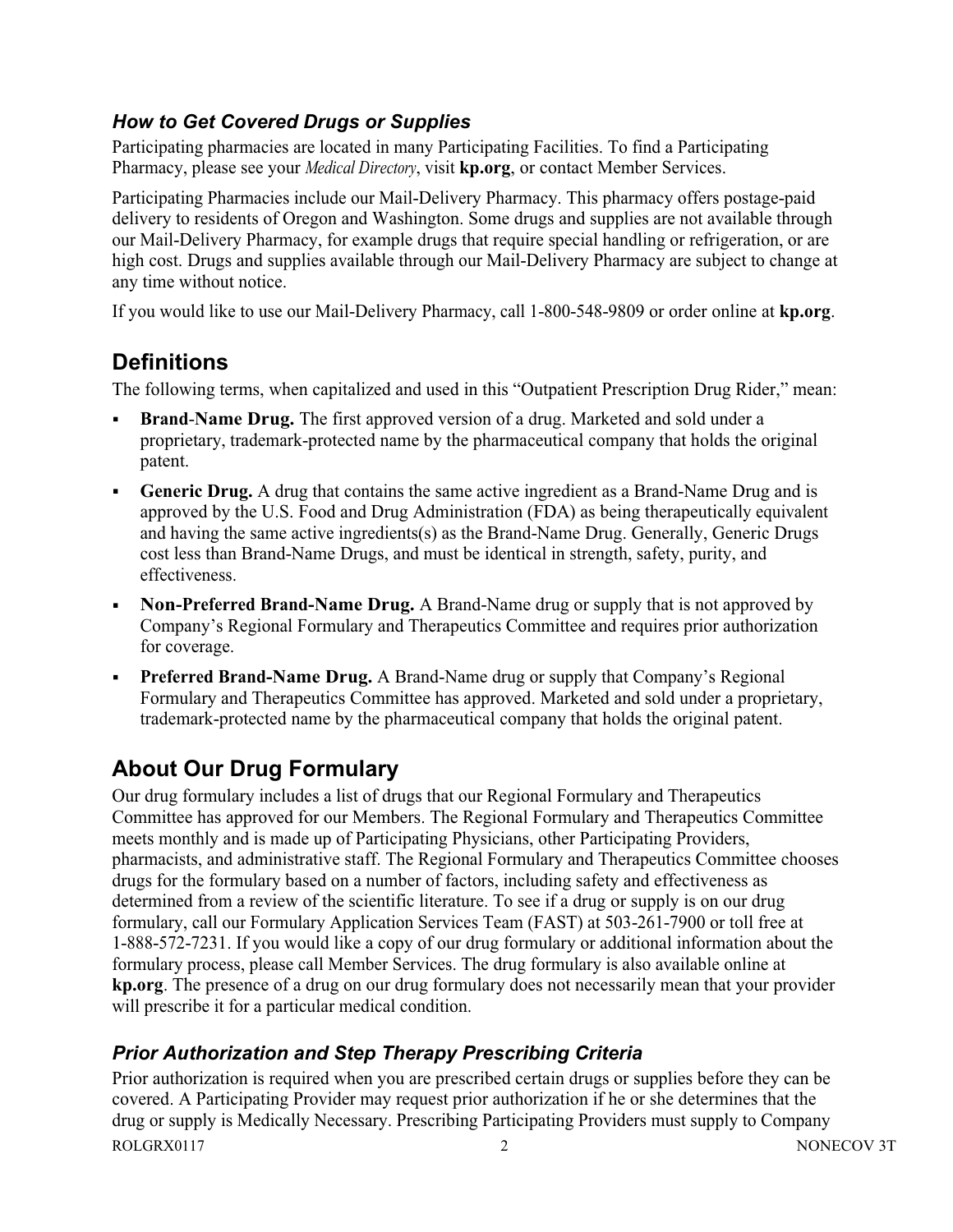the medical information necessary for Company to make the prior authorization determination. Coverage for a prescribed drug or supply that is approved for prior authorization begins on the date Company approves the request.

A list of those drugs and supplies that require prior authorization is available online at kp.org or you may contact Member Services at 1-800-813-2000.

We apply step therapy prescribing criteria, developed by Medical Group and approved by Company, to certain drugs and supplies. The step therapy prescribing criteria require that you try a therapeutically similar drug (step 1) for a specified length of time before we will cover another drug (step 2) prescribed for the same condition. A list of drugs and supplies subject to step therapy prescribing criteria, and the requirements for moving to the next step drug, is available online at kp.org or you may contact Member Services at 1-800-813-2000.

#### Drug Formulary Exception Process

Our drug formulary guidelines include an exception process that is available when a Participating Provider prescribes a drug or supply that our drug formulary does not list for your condition, if the law requires the item to bear the legend "Rx only." The exception process is not available for drugs and supplies that the law does not require to bear this legend.

A Participating Provider may request an exception if he or she determines that the non-formulary drug or supply is Medically Necessary. We will make a coverage determination within 72 hours of receipt for standard requests and within 24 hours of receipt for expedited requests. We will approve the exception if all of the following requirements are met:

- We determine that the drug or supply meets all other coverage requirements except for the fact that our drug formulary does not list it for your condition.
- Medical Group or a designated physician makes the following determinations:
	- The drug or supply is Medically Necessary because you are allergic to, or intolerant of, or  $\bullet$ have experienced treatment failure with, any alternative drugs or supplies that our drug formulary lists for your condition.
	- Your condition meets any additional requirements that the Regional Formulary and Therapeutics Committee has approved for the drug or supply. For this drug or supply, the pharmacy can provide a copy of the additional criteria upon request. In some cases, there may be a short delay in filling your prescription while your information is being reviewed.

If we approve an exception through this exception process, then we will cover the drug or supply at the Non-Preferred Brand-Name Drug or Generic Drug Copayment or Coinsurance shown in the "Outpatient Prescription Drug Rider Benefit Summary." FDA approved contraceptive drugs and devices approved through this exception process will be covered at the FDA contraceptive drugs and devices cost share as shown in the "Outpatient Prescription Drug Rider Benefit Summary."

## Outpatient Prescription Drug Rider Limitations

If your prescription allows refills, there are limits to how early you can receive a refill. We will refill your prescription when you have used at least 75 percent of the quantity, unless the law or your prescribing provider prohibits an early refill. Please ask your pharmacy if you have questions about when you can get a covered refill.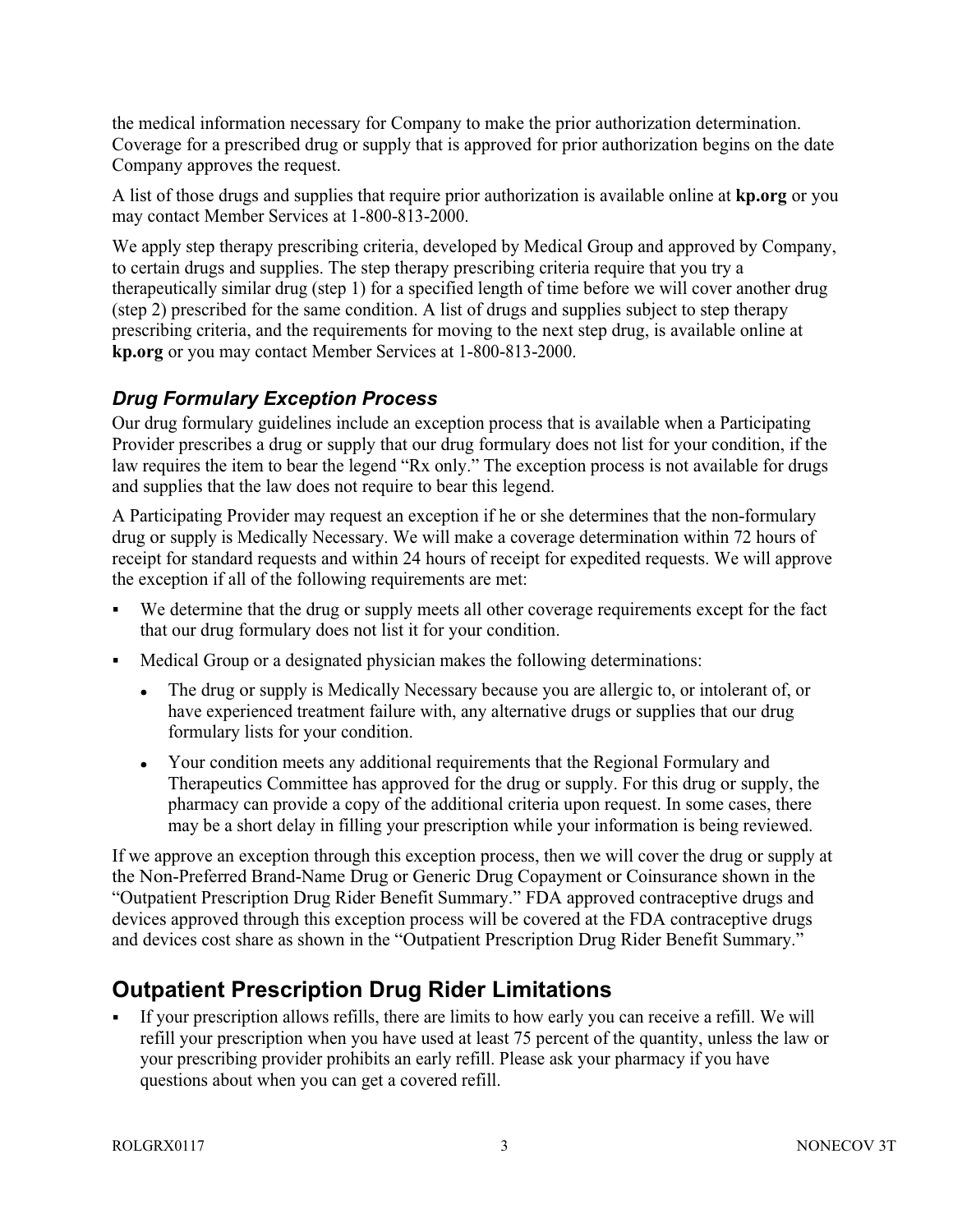The Participating Pharmacy may reduce the day supply dispensed at the Copayment or Coinsurance to a 30-day supply in any 30-day period if it determines that the drug or supply is in limited supply in the market or for certain other items. Your Participating Pharmacy can tell you if a drug or supply you use is one of these items.

## Outpatient Prescription Drug Rider Exclusions

- Any packaging, such as blister or bubble repacking, other than the dispensing pharmacy's standard packaging.
- Drugs prescribed for an indication if the U.S. Food and Drug Administration (FDA) has determined that use of that drug for that indication is contraindicated.
- Drugs prescribed for an indication if the FDA has not approved the drug for that indication, except that this exclusion does not apply if the Oregon Health Evidence Review Commission or our Regional Formulary and Therapeutics Committee determines that the drug is recognized as effective for that use (i) in one of the standard reference compendia, or (ii) in the majority of relevant peer-reviewed medical literature, or (iii) by the Secretary of the U.S. Department of Health and Human Services.
- Drugs and supplies that are available without a prescription, even if the nonprescription item is in a different form or different strength (or both), except that this exclusion does not apply to nonprescription drugs or supplies that our drug formulary lists for your condition.
- Non-formulary drugs that have not been approved (refer to the "Drug Formulary Exception Process").
- Drugs, biological products, and devices that the FDA has not approved.
- Drugs used for the treatment of infertility.
- $\mathbf{r}$ Drugs and supplies to treat sexual dysfunction are excluded except for drugs that are FDAapproved to treat mental health symptoms of sexual dysfunction.
- $\mathbf{r}$  . Drugs used in weight management.
- Drugs used to enhance athletic performance.
- Extemporaneously compounded drugs, unless the formulation is approved by our Regional Formulary and Therapeutics Committee.
- Internally implanted time-release drugs, except that internally implanted time-release contraceptive drugs are covered.
- Mail-order drugs for anyone who is not a resident of Oregon or Washington.
- Nutritional supplements.
- Outpatient drugs that require special handling, refrigeration, or high cost drugs are not provided through Mail-Delivery Pharmacy.
- Outpatient drugs that require professional administration by medical personnel or observation by medical personnel during self-administration, except that internally implanted time-release contraceptive drugs are covered (refer instead to the "Limited Outpatient Prescription Drugs and Supplies" section).
- $\blacksquare$ Replacement of drugs and supplies due to loss, damage, or carelessness.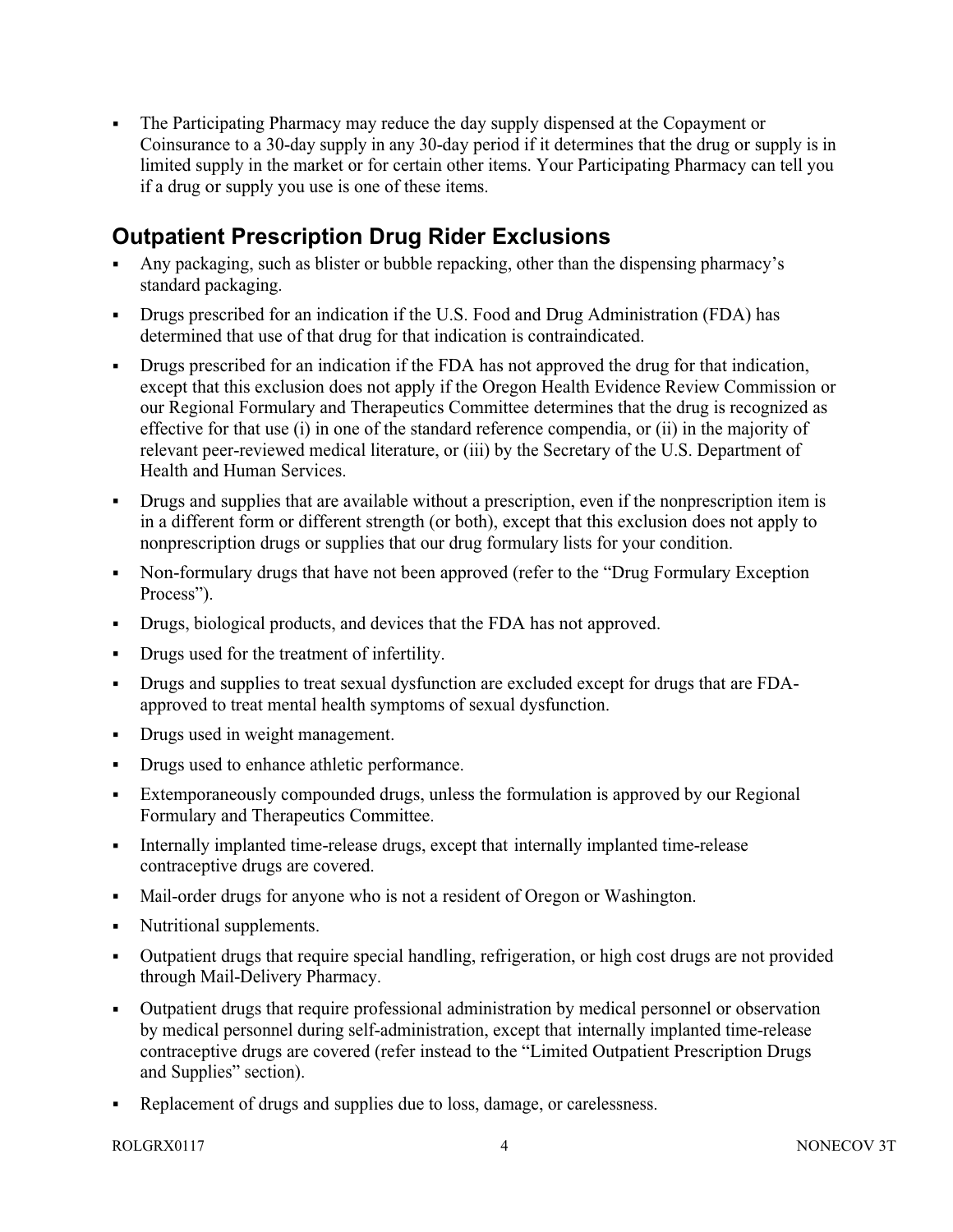| <b>Outpatient Prescription Drugs and Supplies</b>                                             | <b>Participating Pharmacies</b>    |
|-----------------------------------------------------------------------------------------------|------------------------------------|
|                                                                                               | <b>You Pay</b>                     |
| Deductible (per Member per Year)                                                              | Not applicable                     |
| Generic Drugs                                                                                 | \$10 for up to a 30-day supply     |
| Generic Drugs from our Mail-Delivery Pharmacy                                                 | \$10 for up to a 30-day supply     |
|                                                                                               | \$20 for a 31- to 90-day supply    |
| Preferred Brand-Name Drugs or supplies                                                        | \$30 for up to a 30-day supply     |
| Preferred Brand-Name Drugs or supplies from our<br>Mail-Delivery Pharmacy                     | \$30 for up to a 30-day supply     |
|                                                                                               | \$60 for a 31- to 90-day supply    |
| Non-Preferred Brand-Name Drugs or supplies                                                    | \$30 for up to a 30-day supply     |
| Non-Preferred Brand-Name Drugs or supplies from our<br>Mail-Delivery Pharmacy                 | \$30 for up to a 30-day supply     |
|                                                                                               | \$60 for a 31- to 90-day supply    |
| FDA approved formulary tobacco use cessation drugs                                            | \$0, not subject to any Deductible |
| Contraceptive drugs or devices from a Participating<br>Pharmacy or via Mail Delivery Pharmacy | \$0, not subject to any Deductible |

# Outpatient Prescription Drug Rider Benefit Summary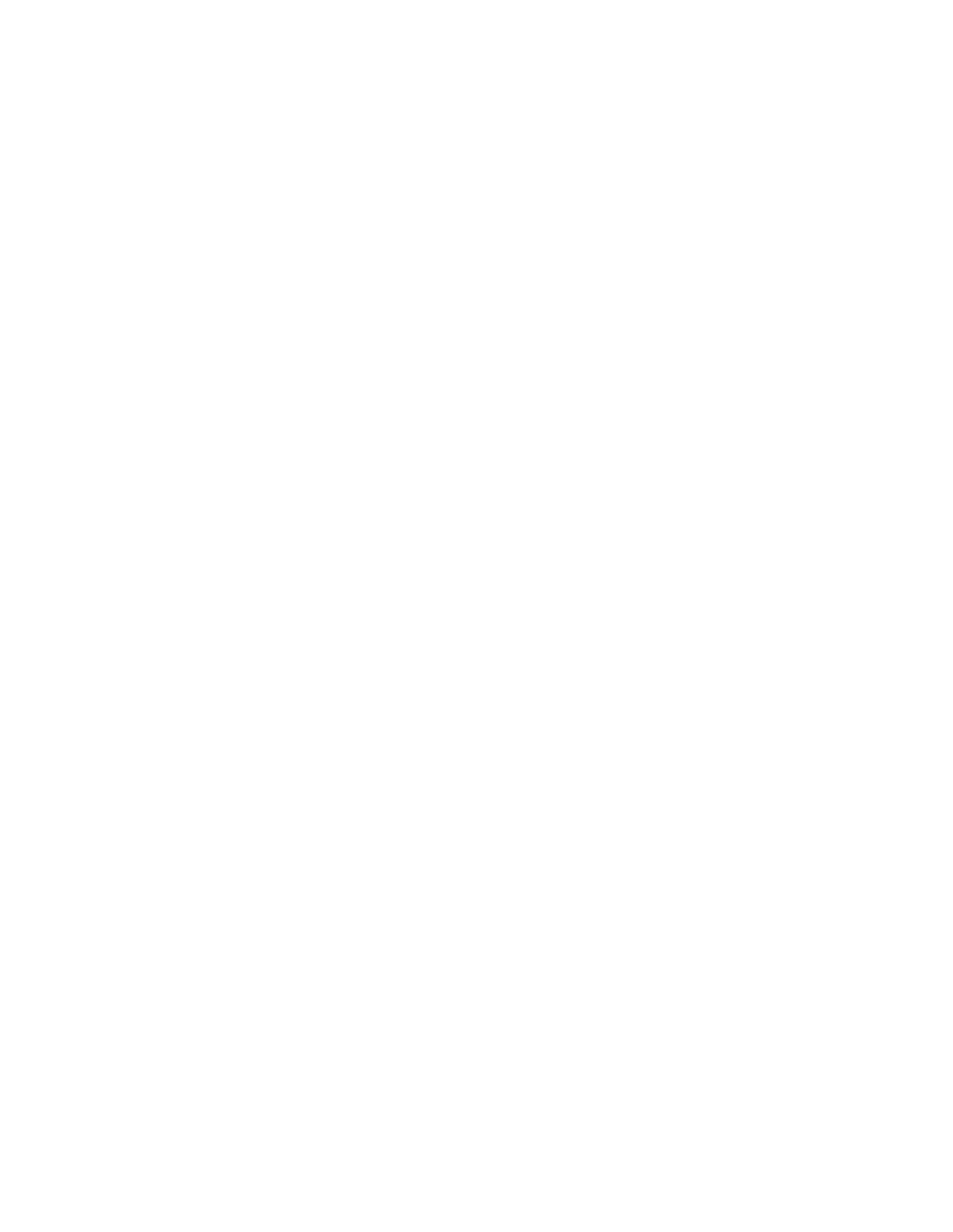## KAISER FOUNDATION HEALTH PLAN OF THE NORTHWEST HEARING AID RIDER

This rider is part of the *Evidence of Coverage (EOC)* to which it is attached. All provisions of this rider become part of the EOC "Benefits" section, except for the "Hearing Aid Rider Benefit Summary," which becomes part of the EOC "Benefit Summary." This entire benefit rider is therefore subject to all the terms and provisions of the EOC. The hearing aid exclusion in the EOC "Exclusions and Limitations" section does not apply to Services we cover under this rider.

Hearing aid Services covered under this "Hearing Aid Rider" are only for Members age 19 years and older who are not eligible for coverage under the "Hearing Aid Services for Dependents" benefit. Dependents who are under the Dependent Limiting Age are not covered under this "Hearing Aid Rider," but are covered instead as described under "Hearing Aid Services for Dependents" in the "Benefits" section of the EOC.

## Hearing Aids

We cover hearing aids, visits to determine the appropriate hearing aid model, visits to verify that the hearing aid conforms to the prescription, and visits for fitting, counseling, adjustment, cleaning, and inspection. Every three years, we provide an allowance for each ear toward the price of a hearing aid prescribed by a Participating Provider. The allowance is shown in the "Hearing Aid Rider Benefit Summary." You do not have to use the allowances for both ears at the same time, but we will not provide the allowance for an ear if we have covered a hearing aid for that ear within the previous three years under this or any other evidence of coverage (including riders) with the same group number printed on this EOC. The date we cover a hearing aid is the date on which you are fitted for the hearing aid. Therefore, if you are fitted for a hearing aid while you are covered under this EOC, and if we would otherwise cover the hearing aid, we will provide the allowance even if you do not receive the hearing aid until after you are no longer covered under this EOC.

We select the vendor that supplies the covered hearing aid. Covered hearing aids are electronic devices worn on the person for the purpose of amplifying sound and assisting in the process of hearing, including an ear mold, if necessary, and are limited to one of the following digital models: (i) in-the-ear; (ii) behind-the-ear; (iii) on-the-body (Body Aid Model); or (iv) canal/CIC aids.

Note: Hearing exams to determine the need for hearing correction and to provide a prescription for hearing aids are not covered under this "Hearing Aid Rider" (see the "Benefits" section of the EOC).

## Hearing Aid Exclusions

- Bone anchored hearing aids.
- Cleaners, moisture guards, and assistive listening devices (for example, FM systems, cell phone  $\blacksquare$ or telephone amplifiers, and personal amplifiers designed to improve your ability to hear in a specific listening situation).
- Hearing aids that were fitted before you were covered under this EOC (for example, a hearing aid that was fitted during the previous contract year will not be covered under this EOC, though it might be covered under your evidence of coverage for the previous contract year).
- Internally implanted hearing aids.
- Repair of hearing aids beyond the warranty period.

#### ROLGHA0117 1 Three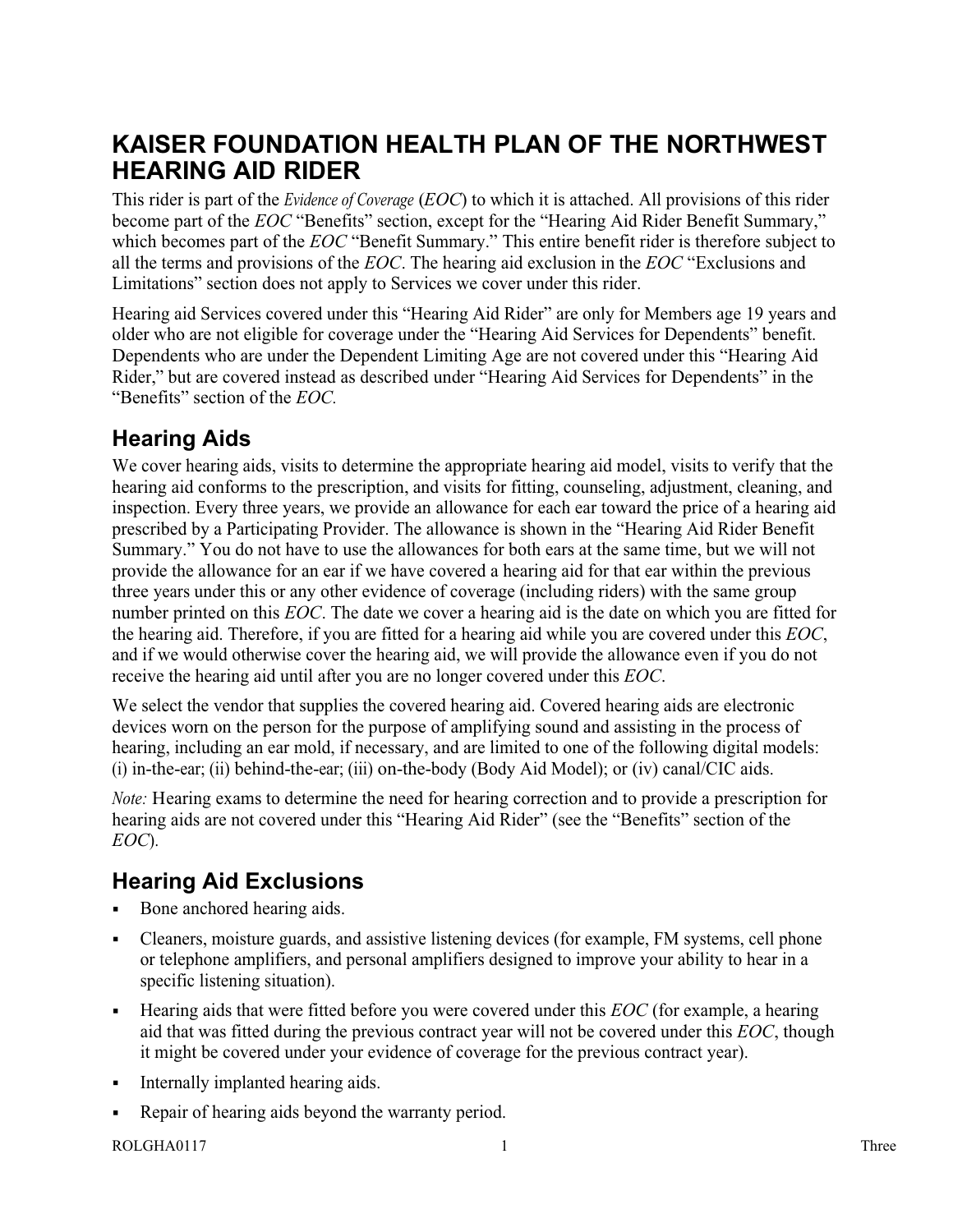- Replacement of lost or broken hearing aids, if you have exhausted (used up) your allowance.  $\blacksquare$
- Replacement parts and batteries.  $\blacksquare$

## Hearing Aid Rider Benefit Summary

|                                                                                                                                     | <b>You Pay</b>                                                                               |
|-------------------------------------------------------------------------------------------------------------------------------------|----------------------------------------------------------------------------------------------|
| Visits for hearing aid Services                                                                                                     | \$40                                                                                         |
| Hearing aids* (for Members age 19 years and older who<br>are not eligible for the "Hearing Aid Services for<br>Dependents" benefit) | Balance after \$1,000 allowance is applied for each<br>hearing aid per ear every three years |

\*Any amount you pay does not count toward the Out-of-Pocket Maximum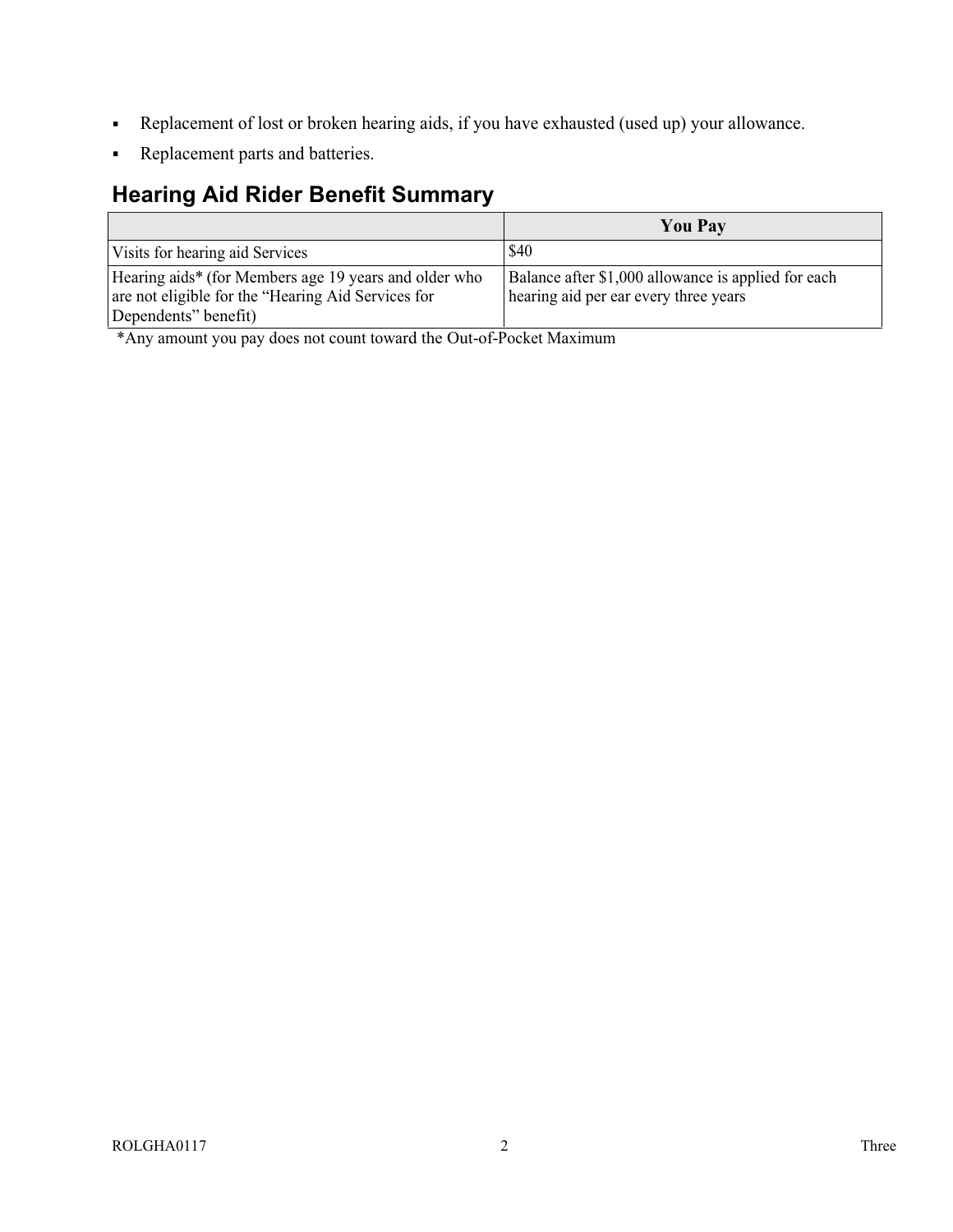Kaiser Foundation Health Plan of the Northwest (Kaiser Health Plan) complies with applicable federal civil rights laws and does not discriminate on the basis of race, color, national origin, age, disability, or sex. Kaiser Health Plan does not exclude people or treat them differently because of race, color, national origin, age, disability, or sex. We also:

- Provide no cost aids and services to people with disabilities to communicate effectively with us, such as:
	- o Qualified sign language interpreters
	- $\circ$  Written information in other formats, such as large print, audio, and accessible electronic formats
- Provide no cost language services to people whose primary language is not English, such as:
	- o Qualified interpreters
	- o Information written in other languages

If you need these services, call the number provided below. Oregon 1-800-813-2000 Washington 1-800-813-2000 TTY 711

If you believe that Kaiser Health Plan has failed to provide these services or discriminated in another way on the basis of race, color, national origin, age, disability, or sex, you can file a grievance with the Kaiser Civil Rights Coordinator, 500 NE Multnomah St., Ste 100, Portland OR 97232, telephone number: 1-800- 813-2000. You can file a grievance by mail or phone. If you need help filing a grievance, the Kaiser Civil Rights Coordinator is available to help you. You can also file a civil rights complaint with the U.S. Department of Health and Human Services, Office for Civil Rights electronically through the Office for Civil Rights Complaint Portal, available at https://ocrportal.hhs.gov/ocr/portal/lobby.jsf, or by mail or phone at: U.S. Department of Health and Human Services, 200 Independence Avenue SW., Room 509F, HHH Building, Washington, DC 20201, 1-800-368-1019, 1-800-537-7697 (TDD). Complaint forms are available at http://www.hhs.gov/ocr/office/file/index.html.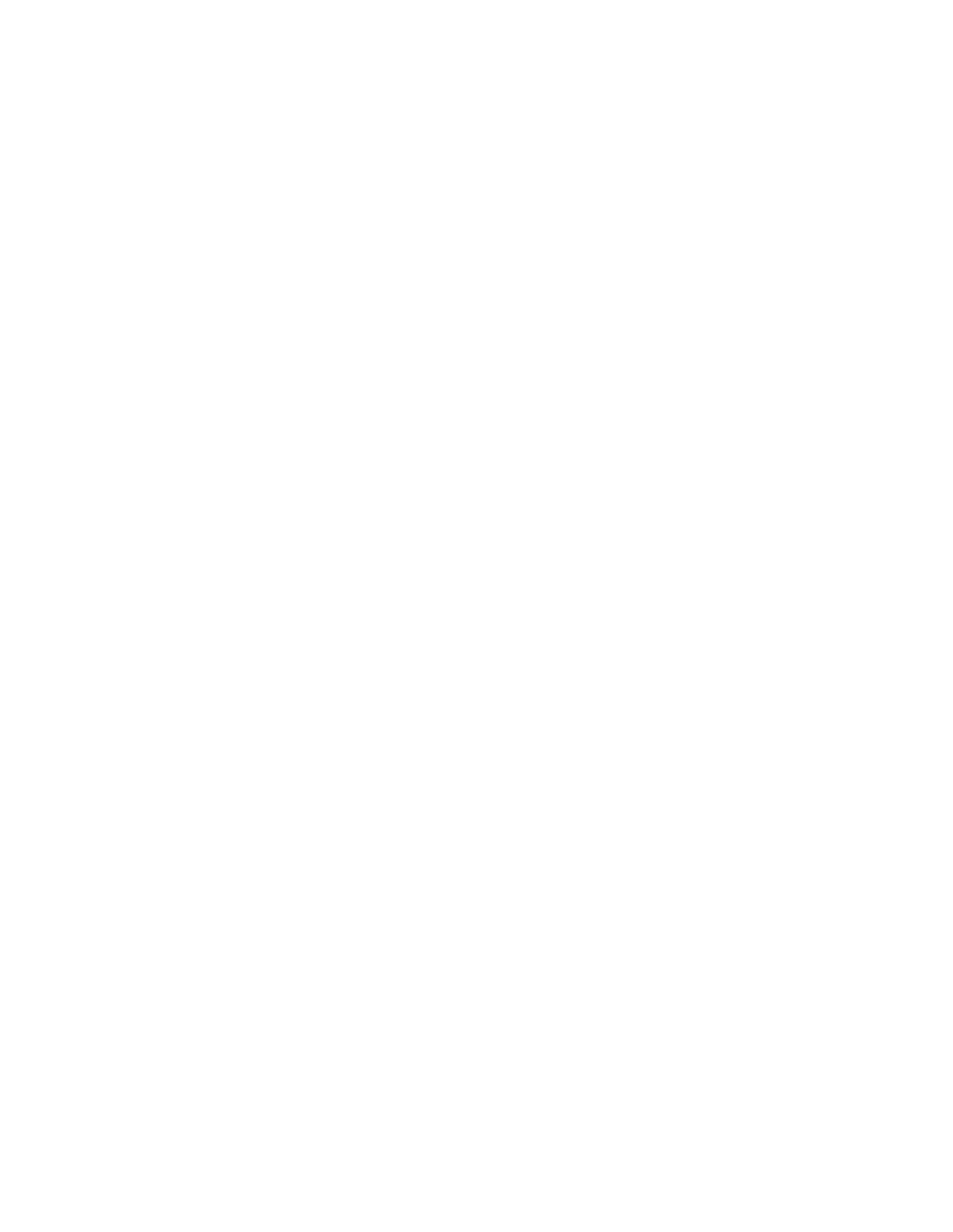# Help in your Language

**English:** You have the right to get help in your language at no cost. If you have questions about your application or coverage through Kaiser Permanente, or if this is a notice that requires you to take action by a specific date, call the number provided for your state or region to talk to an interpreter.

አማርኛ (Amharic): ያለምንም ክፍያ በራስዎ ቋንቋ እገዛ የማግኘት መብት አለዎት። ስለ ማመልከቻዎ ወይም ከኬሰር ፐርማነንቴ Kaiser Permanente ስለሚያገኙት ሽፋን ማንኛውም ጥያቄዎች ካሉዎት፣ ወይም ይህ ማሳወቂያ በግልፅ በተጠቀሰ ቀን ማድረግ ያለብዎ ነገር እንዳለ የሚያስገድድዎ ከሆነ፣ በተጠቀሰው የስልክ ቁጥር ለስቴትዎ ወይም ለክልልዎ ደውለው ከአስተርጓሚ ጋር ይነጋገሩ።

العربية (Arabic(: لك الحق في الحصول على المساعدة بلغتك دون تحمل أي تكاليف. إذا كانت لديك استفسارات بشأن طلبك أو تغطيتك التي تقدمها Permanente Kaiser، أو إذا كان هذا اشعار الذي يتطلب منك اتخاذ إجر اء خلال تار يخ محدد، يُر جي الاتصال بالر قم المخصص لو لايتك أو منطقتك للتحدث إلى مترجم فوري.

Հայերեն (Armenian): Դուք ունեք Ձեր լեզվով անվճար օգնություն ստանալու իրավունք: Եթե Դուք հարցեր ունեք Ձեր դիմումի կամ Kaiser Permanente-ի միջոցով Ձեր ծածկույթի վերաբերյալ, կամ եթե սա ծանուցում է, որը պարտադրում է Ձեզ, որպեսզի գործուղություններ ձեռնարկեք մինչև որոշակի ամսաթիվ, ապա զանգահարե՛ք Ձեր նահանգի կամ շրջանի համար տրամադրված հեռախոսահամարով` թարգմանչի հետ խոսելու համար:

Băsóò Wùdù (Bassa): O mò nì kpé bé m̀ ké gbo-kpá-kpá dyé dé nì mìoùn nììn ɓídí-wùdù mú pídyi. <mark>O jǔ ké m̀ dy</mark>i dyi-diè-dɛ̀ ɓě ɓédé ɓá nì céè-dɛ̀ m̀ tò ɓó dɛ zò jè dyíɛ ní, mɔɔ jǔ ɓá nì kũùn kpɔ̃ jè dyí dyììn dé Kaiser Permanente múɛ ní, mɔɔ ɔ dyi bɔ̃ dò jǔ bɛ́ m̀ ké dɛ dò nyu bó wé jɛ́ɛ́ dò kõ nì, nìí, dá nòɓà ɓé wa tòà ɓó nì ɓódóò moo nì gběèò bììɛ, ké nì mu nyɔ-wuḍuún-zà-nyò ḍò gbo wùḍùùn.

বাংলা (Bengali): বিনা খরচে আপনার বনচের ভাষায় সাহায পাওয়ার অধিকার আপনার আছে। আপনার যদি আপনার আবেদন বা Kaiser Permanente-এর মাধ্যমে পাওয়া কভারেজ নিয়ে কোনো প্রশ্ন থাকে বা এটি যদি কোনো নোটিস হয় যার ফলে আপনার একটি নির্ধারিত দিনের মধ্যে কোনো পদক্ষেপ গ্রহণ করার প্রযোজন হয়, তাহলে দোভাষীর সাথে কথা বলতে আপনার রাজ্য বা অঞ্চলের জন্য প্রদত্ত নম্বরটিতে ফোন কর্ন।

| California 1-800-464-4000            |  |
|--------------------------------------|--|
| Colorado  1-800-632-9700             |  |
| District of Columbia  1-800-777-7902 |  |
|                                      |  |
|                                      |  |
|                                      |  |
|                                      |  |
|                                      |  |
| Washington  1-800-813-2000           |  |
|                                      |  |
|                                      |  |

Kaiser Foundation Health Plan, Inc., in Northern and Southern California and Hawaii • Kaiser Foundation Health Plan of Colorado • Kaiser Foundation Health Plan of Georgia, Inc., Nine Piedmont Center, 3495 Piedmont Road NE, Atlanta, GA 30305, 404-364-7000 • Kaiser Foundation Health Plan of the Mid-Atlantic States, Inc., in Maryland, Virginia, and Washington, D.C., 2101 E. Jefferson St., Rockville, MD 20852 • Kaiser Foundation Health Plan of the Northwest, 500 NE Multnomah St., Suite 100, Portland, OR 97232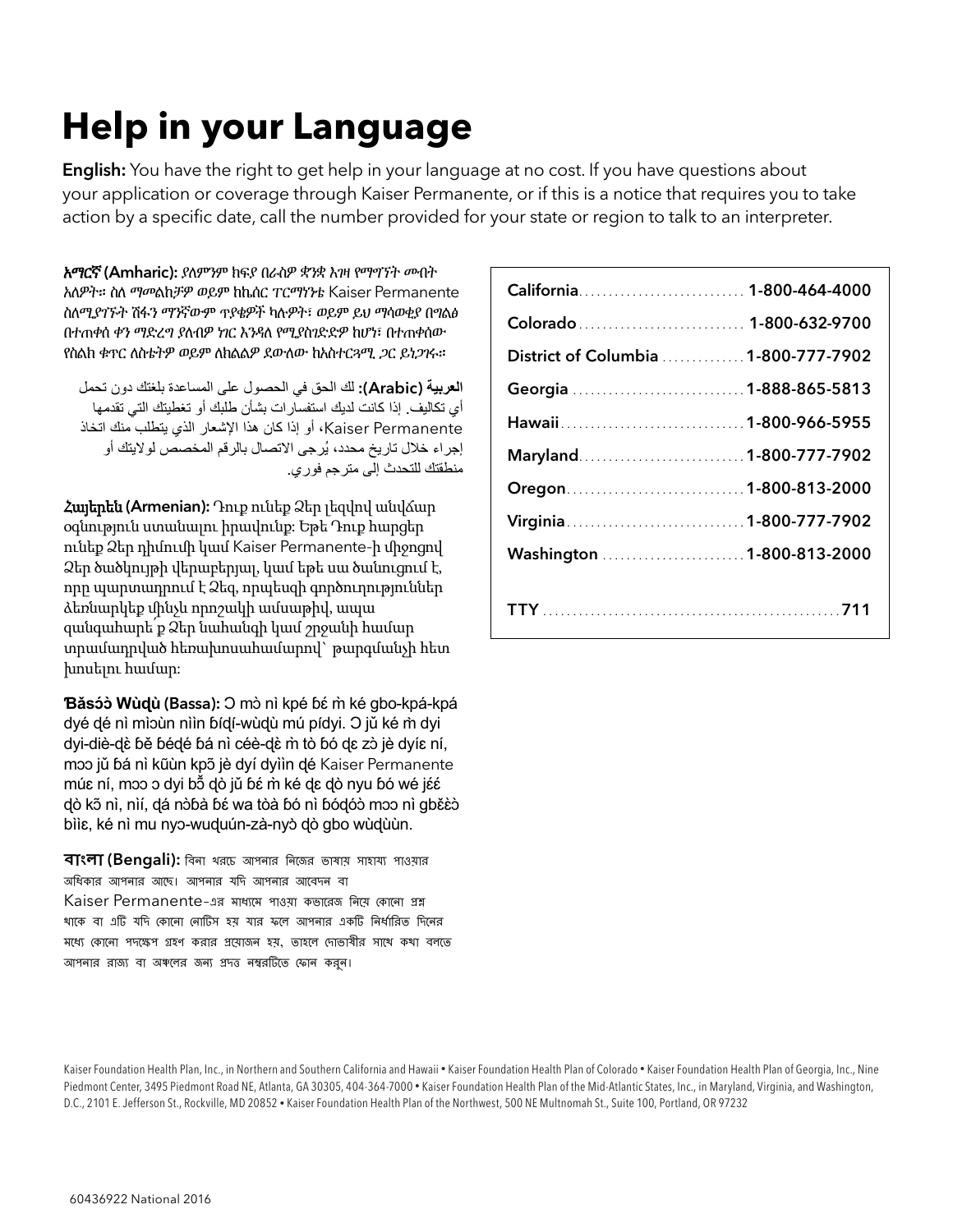Cebuano (Bisaya): Anaa moy katungod nga mangayo og tabang sa inyo pinulongan ug kini walay bayad. Kung naa mo pangutana bahin sa inyo aplikasyon o coverage sa Kaiser Permanente, o kung kaning pahibalo nanginahanglan sa inyo paglihok sa dili pa usa ka piho nga petsa, palihug lang pagtawag sa mga numero sa telepono nga gihatag sa imong estado ("state") o rehiyon ("region") para makigstorya sa usa ka interpreter.

中文 (Chinese): 您有權免費以您的語言獲得幫助。 如果您對您的Kaiser Permanente申請或承保有任何疑 問,或者如果本通知要求您在具體日期之前採取措施, 請致電您所在的州或地區的電話,與口譯員進行溝通。

Chuuk (Chukese): Mei wor omw pwuung omw kopwe angei aninis non foosun fonuomw (Chuukese), ese kamo. Ika mei wor omw kapas eis usun omw apilikeison me/ika policy fan nemenien Kaiser Permanente, are ika ei esinesin a erenuk pwe kopwe fori pwan ekoch fofor, ka tongeni omw kopwe kori ewe nampa mei kawor faniten omw state ika fonu (asan) iwe eman chon chiakku epwe anisuk non kapasen fonuomw.

Français (French): Une assistance gratuite dans votre langue est à votre disposition. Si vous avez des questions à propos de votre demande d'inscription ou de la couverture par Kaiser Permanente, ou si cet avis vous demande de prendre des mesures à une date précise, appelez le numéro indiqué pour votre Etat ou votre région pour parler à un interprète.

Deutsch (German): Sie haben das Recht,

kostenlose Hilfe in Ihrer Sprache zu erhalten. Falls Sie Fragen bezüglich Ihres Antrags oder Ihres Krankenversicherungsschutzes durch Kaiser Permanente haben oder falls Sie aufgrund dieser Benachrichtigung bis zu bestimmten Stichtagen handeln müssen, rufen Sie die für Ihren Bundesstaat oder Ihre Region aufgeführte Nummer an, um mit einem Dolmetscher zu sprechen.

ગુજરાતી (Gujarati): તમને કોઇ પણ ખર્ચ વગર તમારી ભાષામાં મદદ મેળવવાનો અધિકાર છે. જો તમને Kaiser Permanente મારકતે તમારી અરજી અથવા કવરેજ વિશે પ્રશ્નો હોય. અથવા જો આ નોટિસ હોય જેમા તમને કોઈયોક્કસ તારીખથી પગલાં લેવાની જરૂર હોય, તો દુભાધષયા સાથે વાત કરવા તમારા સિેિ અથવા રીયન માિે પૂરા પાડવામાં આવેલ નંબર પર ફોન કરો.

Kreyòl Ayisyen (Haitian Creole): Ou gen dwa pou jwenn èd nan lang ou gratis. Si ou gen nenpòt kesyon sou aplikasyon ou an oswa asirans ou ak Kaiser Permanente, oswa si nan avi sa a gen bagay ou sipoze fè sa a avan yon sèten dat, rele nimewo nou mete pou Eta oswa rejyon ou a pou w ka pale ak yon entèprèt.

ʻōlelo Hawaiʻi (Hawaiian): He pono a ua loaʻa no kekahi kōkua me kāu ʻōlelo inā makemake a he manuahi no hoʻi. Inā he mau nīnau kāu e pili ana i kāu palapala noi ʻinikua ola kino a i ʻole i kōkua maʻō ka polokalamu kōkua ola kino Kaiser Permanente, a i ʻole inā ke haʻi nei paha kēia leka nei iāʻoe e hana koke aku i kēia ma mua o kekahi lā i waiho ʻia, e kelepona aku i ka helu i loaʻa ma kēia leka nei no kāu mokuʻāina a i ʻole panaʻāina no ka walaʻau ʻana me kekahi kanaka unuhi ʻōlelo.

हिन्दी (Hindi): आपको बिना किसी कीमत चुकाए आपकी भाषा में सहायता पाने का अधिकार है। यदि आप आपके आवेदन पत्र के विषय में या Kaiser Permanente के कवरेज के विषय में कुछ पूछना चाहते हैं या यदि यह एक नोकिस है जजसके कारण आपको ककसी बवशेष धतधि तक कारवाई करनी पड़ेगी तो आपके राज्य या क्षेत्र के लिए दिए गए नंबर पर फोन करके किसी दुभाषिये से बात करें।

Hmoob (Hmong): Koj muaj cai kom tau txais kev pab uas hais koj hom lus yam tsis tau them nqi. Yog koj muaj lus nug txog koj daim ntawv thov los yog cov kev pab them nyiaj tim Kaiser Permanente, los yog tias daim ntawv no yog ib tsab ntawv ceebtoom uas yuav kom koj ua ib yam dabtsi raws li hnub tau teev tseg, hu rau tus nab npawb xovtooj uas tau muab rau koj lub xeev lossis cheeb tsam kom tau tham nrog tus kws txhais lus.

Igbo (Igbo): Ị nwere ikike ịnweta enyemaka n'asụsụ gị na akwụghị ụgwọ ọ bụla. Ọ bụrụ na ị nwere ajụjụ gbasara akwụkwọ anamachọihe gị ma ọ bụ mkpuchi si na Kaiser Permanente, ma o bụ o bụrụ na nke bụ ọkwa a chọrọ ka ị mee ihe tupu otu ụbọchị, kpọọ nọmba enyere maka steeti ma ọ bụ mpaghara gị iji kwukọrịta okwu n'etiti onye ọkọwa okwu.

Iloko (Ilocano): Adda ti karbenganyo a dumawat iti tulong iti pagsasaoyo nga awan ti bayadanyo. No addaankayo kadagiti saludsod maipanggep ti aplikasionyo wenno coverage babaen ti Kaiser Permanente, wenno no daytoy ket maysa a pakdaar a kalikagumanna a rumbeng nga aramidenyo ti addang iti espesipiko a petsa, tawagan ti numero nga inpaay para ti estado wenno rehion tapno makipatang ti maysa mangipatarus iti pagsasao.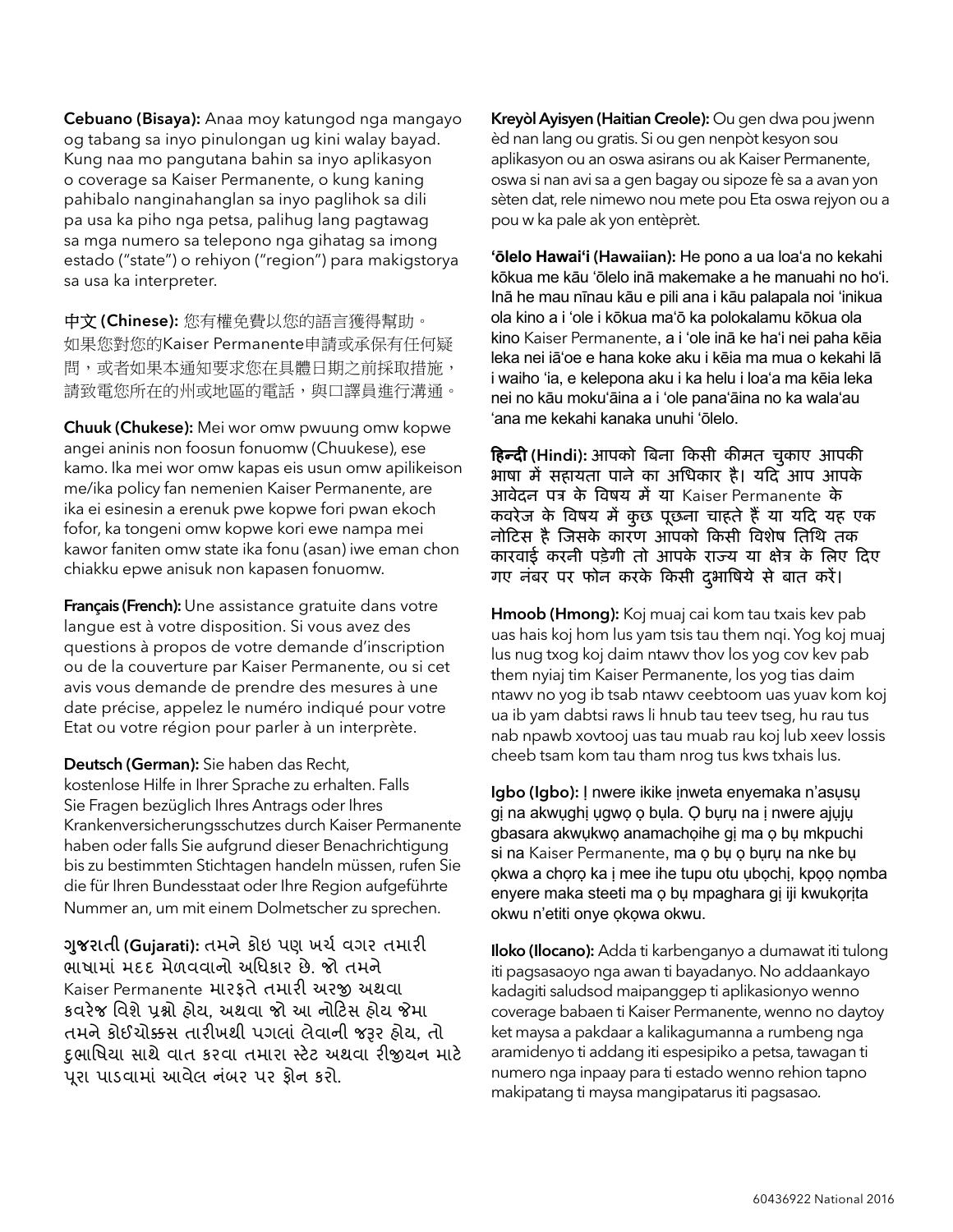Italiano (Italian): Hai il diritto di ricevere assistenza nella tua lingua gratuitamente. In caso di domande riguardanti la tua richiesta o la copertura attraverso Kaiser Permanente, o se occorre intervenire entro una data specifica secondo quanto indicato in questa comunicazione, chiama il numero fornito per il tuo stato o la tua regione per parlare con un interprete.

日本語(Japanese): あなたは、費用負担なしでご使用 の言語で支援を受ける権利を保持しています。お申し 込みまたはKaiser Permanenteの担保範囲に関してご 質問があるか、または本通知により、あなたが特定の 日付までに行動を起こすよう依頼されている場合、お 住まいの州または地域に対して提供された電話番号に 電話して、通訳とお話ください。

**ខ្មែរ (Khmer):** អ្នកមានសិទ្ធិទទួលបានជំនួយជាភាសារបស់អ្នក ដោយឥតគិតថ្លៃ។ បើសិនអ្នកមានសំណួរណាមួយអំពីពាក្យស្នើសុំ ឬការធានារ៉ាប់រងតាមរយៈ Kaiser Permanente ឬប្រសិននេះគឺ ជាលិខិតជូនដំណឹងដែលតម្រូវឲ្យអ្នកចាត់វិធានការត្រឹមកាលបរិច្ឆេ ទជាក់លាក់ សូមទូរស័ព្ទទៅលេខដែលបានផ្តល់ជូនសម្រាប់រដ្ឋ ឬតំបន់របស់អ្នកដើម្បីនិយាយទៅកាន់អ្នកបកប្រែ។

한국어 (Korean): 귀하에게는 한국어 통역서비스를 무료로 받으실 수 있는 권리가 있습니다. Kaiser Permanente를 통한 귀하의 보험 신청서나 보험 보장 범위에 관해 질문이 있을 경우 또는 이 통지서의 요구대로 어느 날짜까지 조취를 취해야만 하는 경우, 귀하의 주 및 지역의 제공된 전화번호로 연락해 통역사와 통화하십시오.

ລາວ (Laotian): ທ່ານມີສິດທີ່ຈະໄດ້ຮັບການຊ່ວຍເຫຼືອໃນພາສາ ຂອງທ່ານໂດຍບໍ່ເສັຽຄ່າ. ຖ້າວ່າ ທ່ານມີຄໍາຖາມກ່ຽວກັບການສະໝັກ ຂອງທ່ານ ຫຼື ການຄຸ້ມຄອງຜ່ານ Kaiser Permanente, ຫຼື ຖ້າອັນນີ້ເປັນແຈ້ງການທີ່ຮຽກຮ້ອງໃຫ້ທ່ານດໍາເນີນການພາຍໃນ ວັນທີທີ່ເຈາະຈົງໃດໜຶ່ງ, ໃຫ້ໂທຕາມໝາຍເລກທີ່ໃຫ້ໄວ້ສໍາລັບລັດ ຫຼື ເຂດຂອງທ່ານ ເພື່ອຂໍລົມກັບນາຍພາສາ.

Kajin Majōḷ (Marshallese): Ewōr jimwe eo aṃ in bōk jipañ ilo kajin eo aṃ ejjeḷọk wōṇāān. Ñe ewōr aṃ kajjitōk kōn peba in aplaiki eo aṃ ak insurance eo aṃ jān Kaiser Permanente, ak ñe enaan in kōjeḷā in ej aikuj bwe kwōn ṃakūtkūt ṃokta jān juon raan eo eṃōj an kallikkar, kaḷọk nōṃba eo ej leḷọk ñan state eo aṃ ak jikūṃ bwe kwōn maroñ kōnono ippān juon ri-ukōt.

Naabeehó (Navajo): T'áá ni nizaad bee níká i'doolwol doo bik'é asíníláágóó éí bee náhaz'á. Kaiser Permanente áká aná'álwo' ná bik'é azláadoo yíníkeedgo naaltsoos hadinilaa, éi bína'ídíłkid doogo, éi doodago díí naaltsoos haa'ída yoolkáałgo hait'áoda í'díílííł nilníigo éí nitsaa hahoodzojí éi doodago t'áá aadi nahós'a'di ata' dahalne'ígíí bich'i' hólne'go bee bil ahil hodíilnih.

**नेपाली (N**epali): तपाईंसगं कुनै शुल्क नदिइ आफ्नो भाषामा सहायता पाउने अधिकार छ । तपाईंसंग आफ्नो आवेदन बारे वा Kaiser Permanente मार्फत कवरेज बारेमा कुनै प्रश्नहरू भए, वा यो नोटिस अनुसार तपाईंले कुनै निर्धारित मितिमा कुनै कार्यवाही गर्नु पर्ने आवश्यकता भएमा, दोभाषेसंग कुराकानी गर्न तपाईँको राज्य वा क्षेत्रका लागि दिइएको नम्वरमा कल गर्नुहोस ।

Afaan Oromoo (Oromo): Baasii malee afaan keetiin gargaarsa argachuudhaaf mirga qabda. Waa'ee iyyata keetii yookaan tajaajila Kaiser Permanente hammatu ilaalchisee gaaffii yoo qabaatte, yookaan yoo kun beeksisa guyyaa murtaa'e irratti tarkaanfii akka ati fudhattu gaafatu ta'e, lakkoofsa bilbilaa naannoo yookaan goodina keetiif kenname bilbiluudhaan turjumaana haasofsiisi.

فارسی (Persian(: شما حق داريد که بدون هيچ هزينه ای به زبان خود کمک دريافت کنيد. اگر درباره درخواست يا پوشش خود در Kaiser Permanente سؤالی داشته يا بر اساس اين اعلاميه بايد تا تاريخ مشخصی اقدامی بعمل آوريد، برای صحبت با يک مترجم شفاهی با شماره تلفن ارائه شده برای ايالت يا منطقه خود تماس بگيريد.

lokaiahn Pohnpei (Pohnpeian): Komw anehki pwung en rapahki sounkawehwe en omw palien lokaia ni sohte isaihs. Ma mie iren owmi kalelapak ohng aplikeisin de iren audepe kan ohng Kaiser Permanente, de ma pakair wet me anahne komwi en mwekid ohng rahn me kileledi, ah komw anahne koahl nempe me sansalehr ohng owmi palien wehi pwe komwi en lokaiaieng owmi tungoal soun kawehwe.

Português (Portuguese): Você tem o direito de obter ajuda em seu idioma sem nenhum custo. Se você tiver dúvidas sobre sua solicitação ou cobertura por meio da Kaiser Permanente, ou se este aviso exigir que você tome alguma medida até uma data específica, ligue para o número fornecido para seu estado ou região para falar com um intérprete.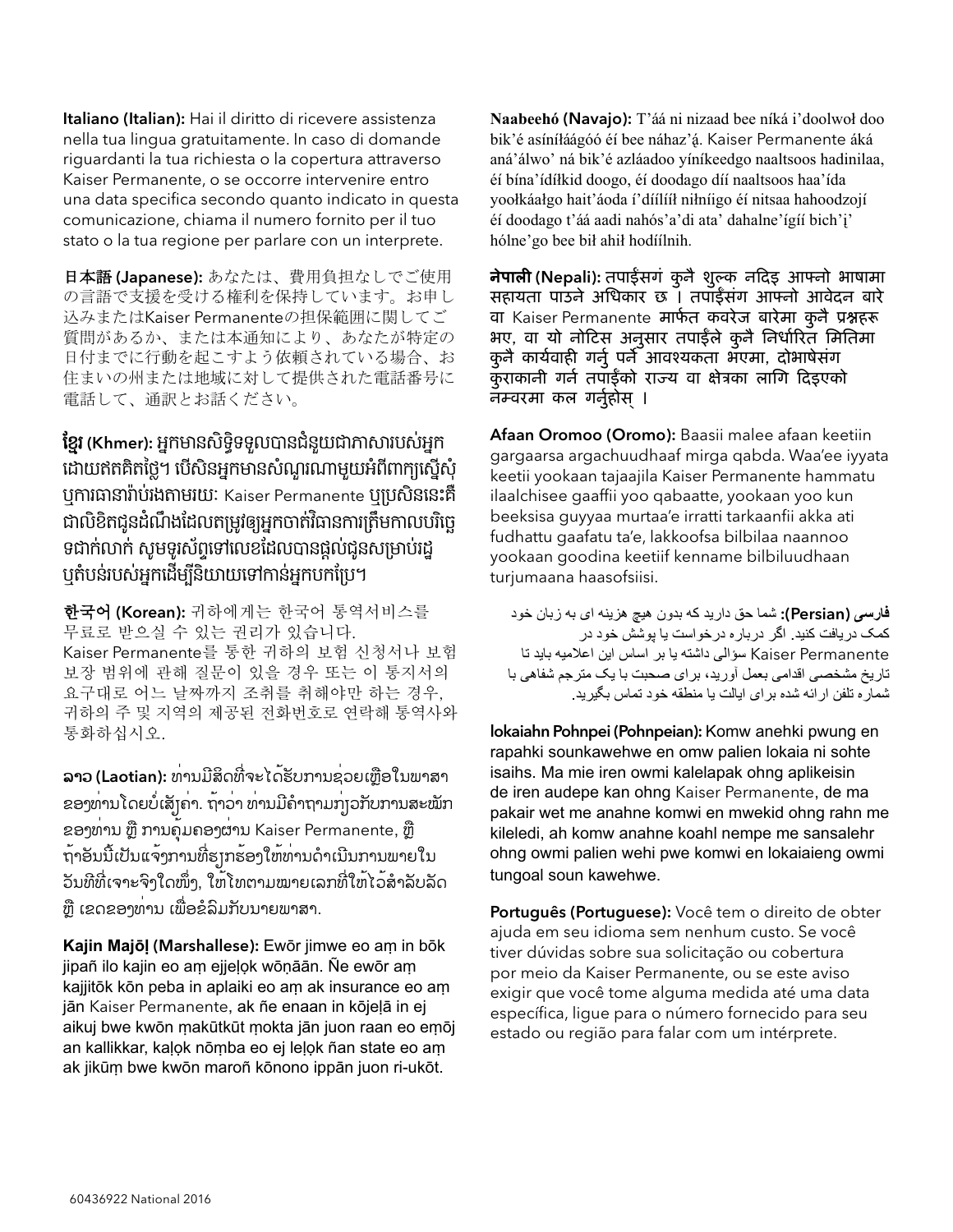ਪੰਜਾਬੀ (Punjabi): ਤੁਹਾਨੂੰ ਬਿਨਾਂ ਕਿਸੇ ਸ਼ੁਲਕ ਤੇ ਆਪਣੀ ਭਾਸ਼ਾ ਵਿਚ ਮਦਦ ਪਾਉਣ ਦਾ ਹੱਕ ਹੈ. ਜੇਕਰ ਤਹਾਡੇ ਆਪਣੀ ਅਰਜ਼ੀ ਜਾਂ Kaiser Permanente ਰਾਹੀਂ ਕਵਰੇਜ ਬਾਰੇ ਸਵਾਲ ਹਨ, ਜਾਂ ਇਸ ਨੋਟਿਸ ਵਜੋਂ ਤੁਹਾਨੰ ਕਿਸੇ ਨਿਸ਼ਚਿਤ ਮਿਤੀ ਤੱਕ ਕਾਰਵਾਈ ਕਰਨ ਦੀ ਲੋੜ ਪਵੇ, ਤਾਂ ਦੁਭਾਸ਼ੀਏ ਨਾਲ ਗੱਲ ਕਰਨ ਲਈ ਆਪਣੇ ਰਾਜ ਜਾਂ ਇਲਾਕੇ ਲਈ ਮਹੱਈਆ ਕਰਵਾਏ ਗਏ ਨੰਬਰ ਤੇ ਫ਼ੋਨ ਕਰੋ.

Română (Romanian): Aveți dreptul de a solicita ajutor care să vă fie oferit în mod gratuit în limba dumneavoastră. Dacă aveți întrebări legate de solicitarea dumneavoastră sau de acoperirea oferită de Kaiser Permanente sau dacă acest aviz vă solicită să luați măsuri până la o anumită dată, sunați la numărul de telefon furnizat pentru statul sau regiunea dumneavoastră pentru a sta de vorbă cu un interpret.

Pусский (Russian): У вас есть право получить бесплатную помощь на своем языке. Если у вас имеются вопросы относительно вашего заявления или медицинского страхования в Kaiser Permanente, либо если такое уведомление требует от вас какихлибо действий к определенной дате, позвоните по номеру телефона для своего штата или региона, чтобы поговорить с переводчиком.

Faa-Samoa (Samoan): E iai lou 'aia e maua se fesoasoani i lou gagana e aunoa ma le totogi. Afai e iai ni fesili e uiga i lou tusi apalai po o puipuiga e ala mai Kaiser Permanente, po o lenei tusi e manaomia ona e gaoioi i se taimi atofaina, vili le numera ua fuafuaina mo lou setete po o oganuu e fesoota'i i se faaliliu.

Español (Spanish): Usted tiene derecho a obtener ayuda en su idioma sin costo alguno. Si tiene preguntas acerca de su solicitud o cobertura a través de Kaiser Permanente, o si este es un aviso que requiere que usted tome alguna medida antes de una fecha determinada, llame al número de teléfono que se proporciona para su estado o región para hablar con un intérprete.

Tagalog (Tagalog): Mayroon kang karapatang humingi ng tulong sa iyong wika nang walang bayad. Kung mayroon kang mga katanungan tungkol sa iyong aplikasyon o coverage sa pamamagitang ng Kaiser Permanente, o kung ito ay abisong nangangailangan ng iyong aksyon sa tiyak na petsa, tumawag sa numerong ibinigay para sa iyong estado o rehiyon para makipag-usap sa isang interpreter.

ี**ไทย (Thai):** ท่านมีสิทธิที่จะได้รับความช่วยเหลือในภาษา ่ ของท่านโดยไม่เสียค่าใช้จ่าย หากท่านมีคำถามเกี่ยวกับการ สมัครของท่าน หรือความค้มครองผ่าน Kaiser Permanente ็หรือหากนี่คือหนังสือที่ต้องการให้ท่านดำเนินการภายในวันที่ ี่ที่กำหนดไว้ โปรดติดต่อหมายเลขที่ให้ไว้สำหรับรัฐหรือเขต ี่ พื้นที่ของท่านเพื่อคยกับล่าม

Lea Faka-Tonga (Tongan): 'Oku 'ia ho totonu ke ke ma'u ha fakatonulea ta'etotongi. Kapau 'oku 'i ai ha'o fehu'i ki ho tohi kole na'e fakafonu ki he malu'i 'inisiua 'a e Kaiser Permanente, pea kapau ko e tohini 'oku fiema'u keke fai ha me'a ki ai pe ko ha 'aho na'e tuku pau atu ke fai ia, taa ki he fika kuo 'oatu ki ho siteiti pe ko e vahefonua 'oku ke 'i ai ke talanoa mo ha tokotaha tene fakatonu lea atu kiate koe.

Українська (Ukrainian): У Вас є право на отримання допомоги безкоштовно на Вашій рідній мові. Якщо Ви маєте питання стосовно Вашого звернення чи страхового покриття в Kaiser Permanente, чи якщо відповідно до такого повідомлення Вам треба буде здійснити певну дію до конкретної дати, подзвоніть по номеру, що відповідає Вашій країні чи регіону, щоб поговорити з перекладачем.

اُردو (Urdu(: آپ کوکوئی بهی قيمت ادا کئے بغير اپنی زبان ميں مدد حاصل کرنے کا حق ہے۔ اگر آپ کے ذہن ميں اپنی درخواست يا Kaiser Permanente کے ذريعہ کوريج کے متعلق کوئے بھی سوالات ہيں، يا اگر اس نوٹس کی وجہ سے آپ کو کسی مخصوص تاريخ تک عمل انجام دينے کی ضرورت ہوگی تو، کسی مترجم سے بات چيت کرنے کے لئے آپ کی رياست يا عقہ کے لئے فراہم کئے گئے نمبر پر کال کريں۔

Tiếng Việt (Vietnamese): Quý vị có quyền được nhận trợ giúp miễn phí bằng ngôn ngữ của mình. Nếu quý vị có các câu hỏi về mẫu đơn hoặc mức bảo hiểm của mình thông qua Kaiser Permanente, hoặc đây là thông báo yêu cầu quý vị thực hiện vào một ngày cụ thể, hãy gọi đến số điện thoại được cung cấp cho bang hoặc khu vực của quý vị để trò chuyện với phiên dịch viên.

Yorùbá (Yoruba): O ní è̥tó láti rí ìrànlọ́wọ́ gbà nípa èdè rẹ láìsan owó. Bí o bá ní ìbéèrè nípa ìwé tí o kọ tàbí ìsedéédé nípasè Kaiser Permanente, tàbí ìfitonilétí yìí jé èyí o nílò láti ìgbésè kan ní ọjó kan pató, pé nómbà tí a pèsè fún ìpínlè tàbí agbègbè rẹ láti bá òngbifò kan sòrò.